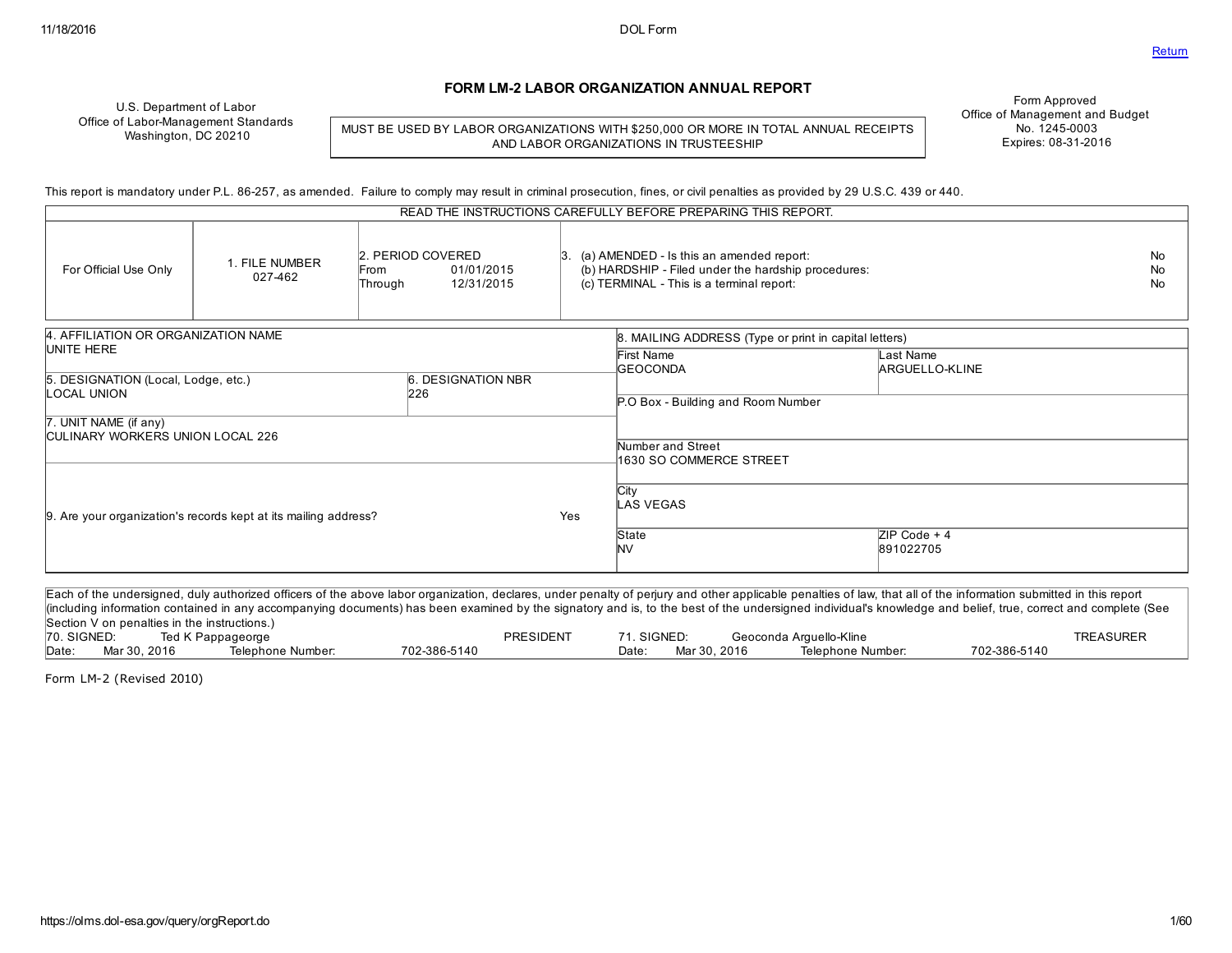#### **ITEMS 10 THROUGH 21** FILE NUMBER: 027-462

| 10. During the reporting period did the labor organization create or participate in the<br>administration of a trust or a fund or organization, as defined in the instructions,<br>which provides benefits for members or beneficiaries? | Yes       |
|------------------------------------------------------------------------------------------------------------------------------------------------------------------------------------------------------------------------------------------|-----------|
| 11(a). During the reporting period did the labor organization have a political action<br>committee (PAC) fund?                                                                                                                           | <b>No</b> |
| 11(b). During the reporting period did the labor organization have a subsidiary<br>organization as defined in Section X of these Instructions?                                                                                           | <b>No</b> |
| 12. During the reporting period did the labor organization have an audit or review of<br>its books and records by an outside accountant or by a parent body<br>auditor/representative?                                                   | Yes       |
| 13. During the reporting period did the labor organization discover any loss or<br>shortage of funds or other assets? (Answer "Yes" even if there has been repayment<br>or recovery.)                                                    | <b>No</b> |
| 14. What is the maximum amount recoverable under the labor organization's fidelity<br>bond for a loss caused by any officer, employee or agent of the labor organization<br>who handled union funds?                                     | \$500,000 |
| 15. During the reporting period did the labor organization acquire or dispose of any<br>assets in a manner other than purchase or sale?                                                                                                  | Yes       |
| 16. Were any of the labor organization's assets pledged as security or encumbered<br>in any way at the end of the reporting period?                                                                                                      | <b>No</b> |
| 17. Did the labor organization have any contingent liabilities at the end of the<br>reporting period?                                                                                                                                    | No        |
| 18. During the reporting period did the labor organization have any changes in its<br>constitution or bylaws, other than rates of dues and fees, or in practices/procedures<br>listed in the instructions?                               | No        |
| 19. What is the date of the labor organization's next regular election of officers?                                                                                                                                                      | 05/2017   |
| Form LM-2 (Revised 2010)                                                                                                                                                                                                                 |           |

20. How many members did the labor organization have at the end of the reporting period? 49,575

21. What are the labor organization's rates of dues and fees?

| Rates of Dues and Fees       |                    |       |         |         |  |  |
|------------------------------|--------------------|-------|---------|---------|--|--|
| Dues/Fees                    | Amount             | Unit  | Minimum | Maximum |  |  |
| ∥(a) Regular Dues/Fees       | 27.20 to 49.50 per | month | 27.20   | 49.50   |  |  |
| (b) Working Dues/Fees        | N/Alper            | N/A   | N/A     | N/A     |  |  |
| Kc) Initiation Fees          | N/Alper            | N/A   | N/A     | N/A     |  |  |
| ∥(d) Transfer Fees           | N/Alper            | N/A   | N/A     | N/A     |  |  |
| $\mathsf{I\!R}$ Work Permits | N/Alper            | N/A   | N/A     | N/A     |  |  |

Revised 2010)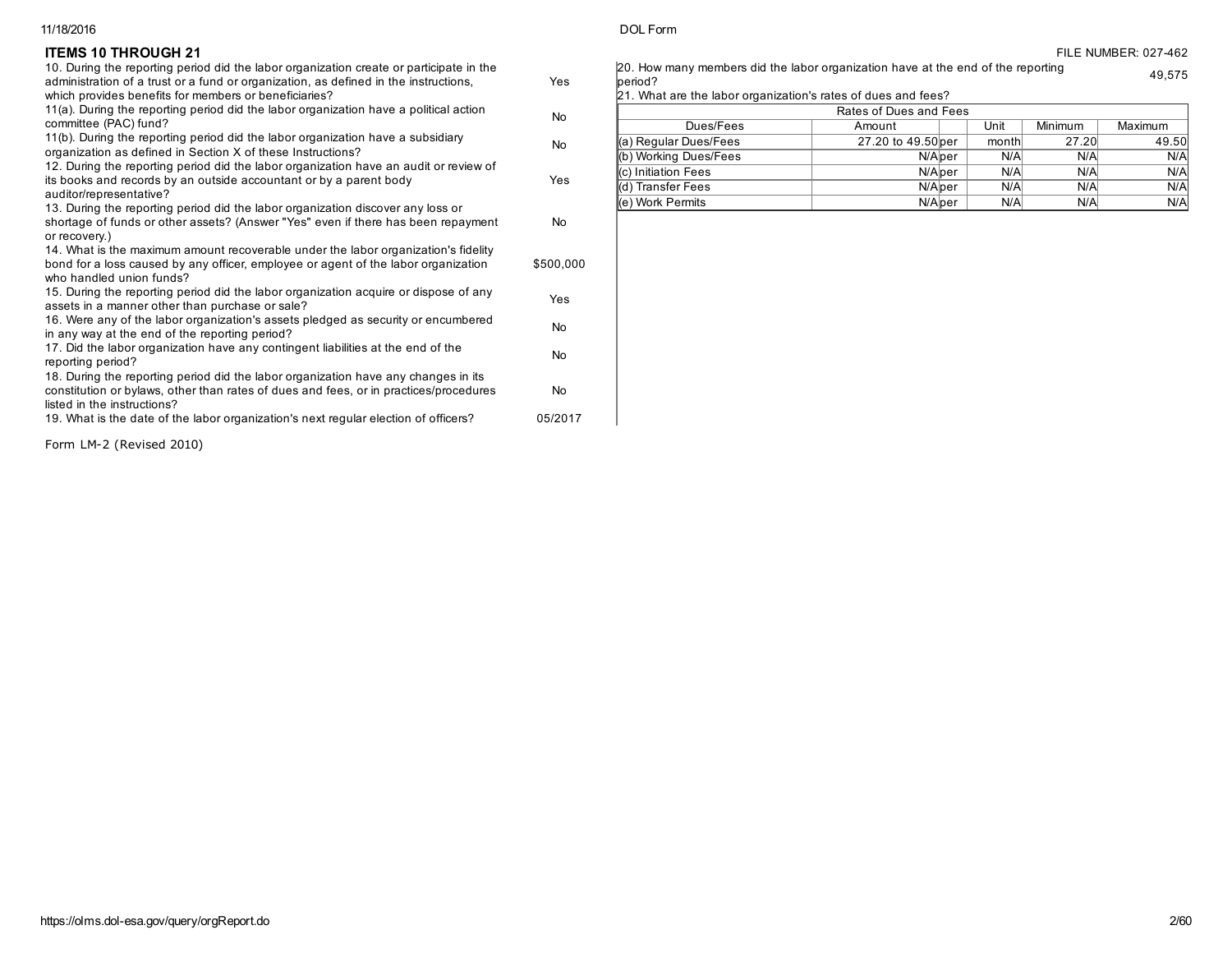ASSETS

| <b>ASSETS</b>                | Schedule<br>Number | Start of Reporting Period<br>(A) | End of Reporting Period<br>(B) |
|------------------------------|--------------------|----------------------------------|--------------------------------|
| 22. Cash                     |                    | \$13,278,444                     | \$5,327,867                    |
| 23. Accounts Receivable      |                    | \$35,289                         | \$78,174                       |
| 24. Loans Receivable         |                    | \$46,000                         | \$22,000                       |
| 25. U.S. Treasury Securities |                    | \$0                              | \$0                            |
| 26. Investments              |                    | \$2,006,685                      | \$13,746,673                   |
| 27. Fixed Assets             | 6                  | \$4,520,864                      | \$4,538,111                    |
| 28. Other Assets             |                    | \$2,997                          | \$16,732                       |
| 29. TOTAL ASSETS             |                    | \$19,890,279                     | \$23,729,557                   |

LIABILITIES

| <b>LIABILITIES</b>    | Schedule<br>Number | Start of Reporting Period<br>(A) | End of Reporting Period<br>(B) |
|-----------------------|--------------------|----------------------------------|--------------------------------|
| 30. Accounts Payable  |                    | \$0                              | \$OI                           |
| 31. Loans Payable     |                    | \$0                              |                                |
| 32. Mortgages Payable |                    | \$0                              | \$0l                           |
| 33. Other Liabilities | 10                 | \$813.564                        | \$849,600                      |
| 34. TOTAL LIABILITIES |                    | \$813,564                        | \$849,600                      |
|                       |                    |                                  |                                |

| ACCETC<br>$\ldots$ NET<br><b>35.</b><br>⊐ככר | $40.076$ 715<br>,,,,,,,<br>. | $\mathbf{A} \mathbf{A} \mathbf{A}$<br>$\sim$ $-1$<br>- 220<br>.07701<br>. ບ.ບບ |
|----------------------------------------------|------------------------------|--------------------------------------------------------------------------------|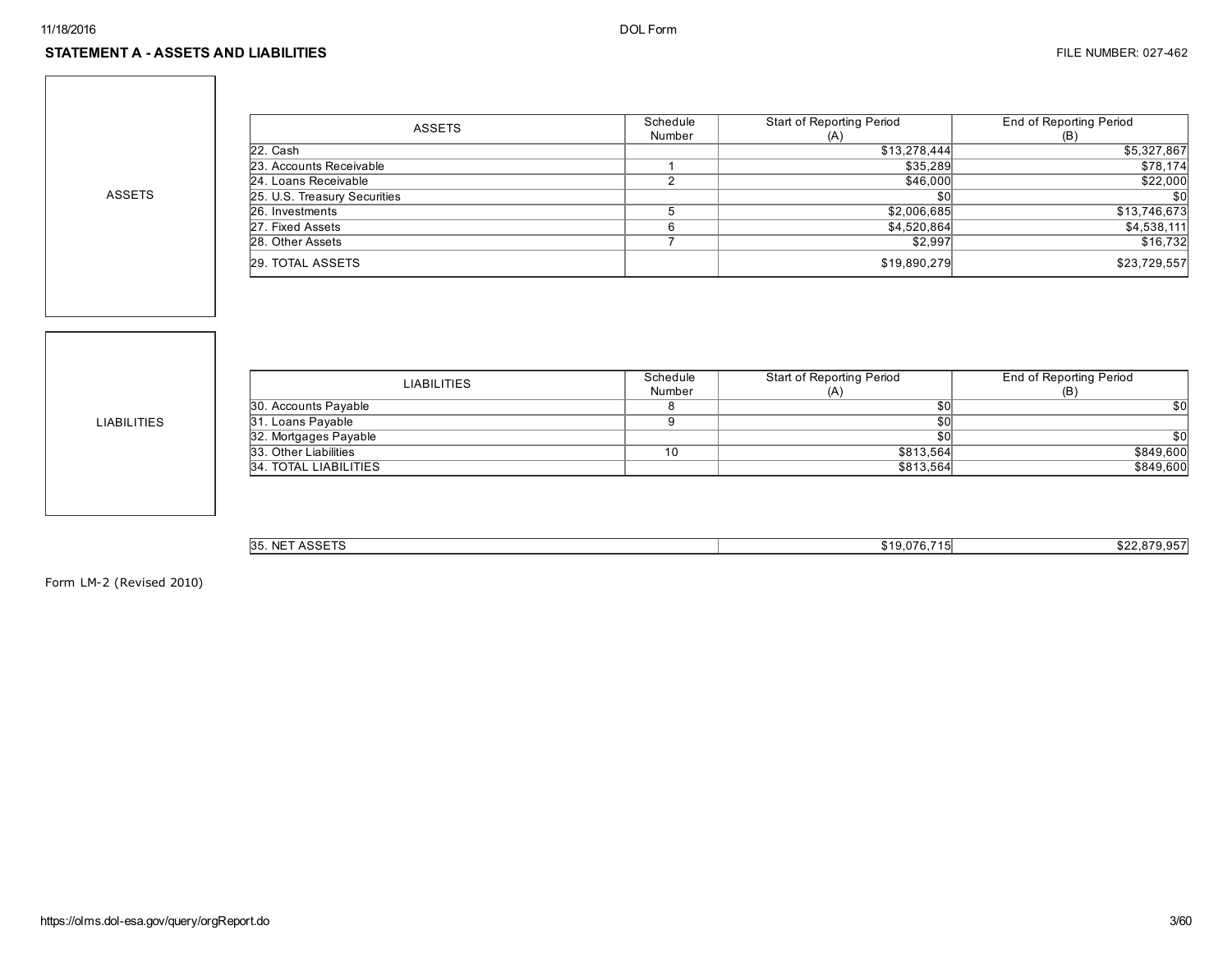## STATEMENT B - RECEIPTS AND DISBURSEMENTS **FILE NUMBER: 027-462**

| <b>CASH RECEIPTS</b>                                | <b>SCH</b>     | <b>AMOUNT</b> | <b>CASH DISBURSEMENTS</b>                                        |             | SCH | <b>AMOUNT</b> |
|-----------------------------------------------------|----------------|---------------|------------------------------------------------------------------|-------------|-----|---------------|
| 36. Dues and Agency Fees                            |                |               | \$26,732,516 50. Representational Activities                     |             | 15  | \$8,304,799   |
| 37. Per Capita Tax                                  |                |               | \$0.51. Political Activities and Lobbying                        |             | 16  | \$144,770     |
| 38. Fees, Fines, Assessments, Work Permits          |                |               | \$174,88952. Contributions, Gifts, and Grants                    |             | 17  | \$122,874     |
| 39. Sale of Supplies                                |                |               | \$7053. General Overhead                                         |             | 18  | \$2,602,349   |
| 40. Interest                                        |                |               | \$224,11354. Union Administration                                |             | 19  | \$20,760      |
| 41. Dividends                                       |                |               | \$15,905 55. Benefits                                            |             | 20  | \$1,923,697   |
| 42. Rents                                           |                |               | \$056. Per Capita Tax                                            |             |     | \$10,424,597  |
| 43. Sale of Investments and Fixed Assets            | 3              |               | \$1,588,58457. Strike Benefits                                   |             |     | <b>\$0</b>    |
| 44. Loans Obtained                                  | 9              |               | 58. Fees, Fines, Assessments, etc.                               |             |     | \$0           |
| 45. Repayments of Loans Made                        | $\overline{2}$ |               | \$24,000 59. Supplies for Resale                                 |             |     | \$0           |
| 46. On Behalf of Affiliates for Transmittal to Them |                |               | \$060. Purchase of Investments and Fixed Assets                  |             |     | \$13,425,079  |
| 47. From Members for Disbursement on Their Behalf   |                |               | \$450,78361. Loans Made                                          |             | 2   | \$0           |
| 48. Other Receipts                                  | 14             |               | \$965,78562. Repayment of Loans Obtained                         |             | 9   |               |
| 49. TOTAL RECEIPTS                                  |                |               | \$30,176,64563. To Affiliates of Funds Collected on Their Behalf |             |     | \$0           |
|                                                     |                |               | 64. On Behalf of Individual Members                              |             |     | \$444,696     |
|                                                     |                |               | 65. Direct Taxes                                                 |             |     | \$714,043     |
|                                                     |                |               |                                                                  |             |     |               |
|                                                     |                |               | 66. Subtotal                                                     |             |     | \$38,127,664  |
|                                                     |                |               | 67. Withholding Taxes and Payroll Deductions                     |             |     |               |
|                                                     |                |               | 67a. Total Withheld                                              | \$2,006,355 |     |               |
|                                                     |                |               | 67b. Less Total Disbursed                                        | \$2,005,913 |     |               |
|                                                     |                |               | 67c. Total Withheld But Not Disbursed                            |             |     | \$442         |
|                                                     |                |               | <b>68. TOTAL DISBURSEMENTS</b>                                   |             |     | \$38,127,222  |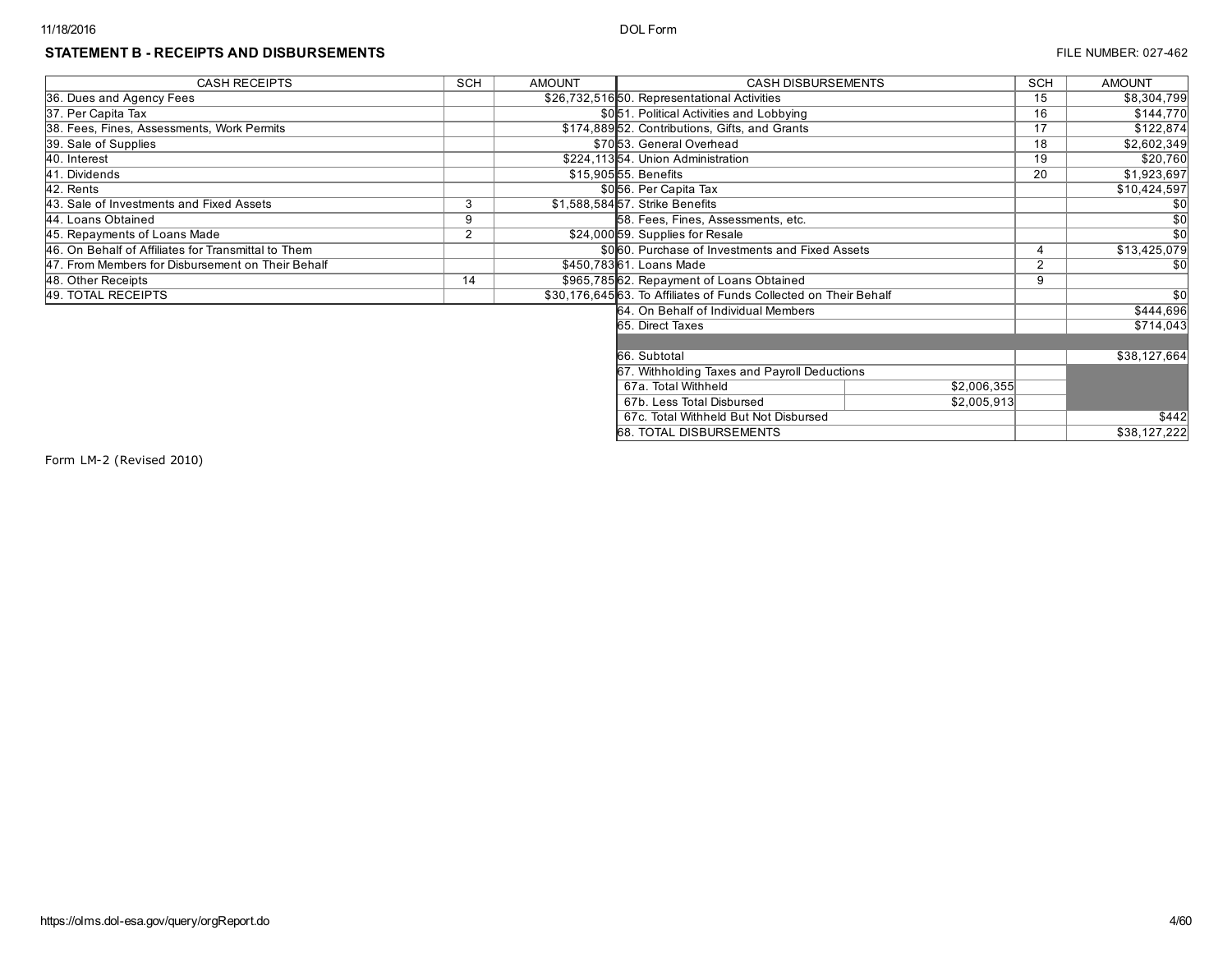## SCHEDULE 1 - ACCOUNTS RECEIVABLE AGING SCHEDULE **FILE NUMBER: 027-462** FILE NUMBER: 027-462

| Entity or Individual Name<br>(A)                                                        | Total Account<br>Receivable<br>(B) | 90-180 Davs<br>Past Due<br>(C) | $180 +$ Days<br>Past Due<br>(D) | Liquidated<br>Account<br>Receivable |
|-----------------------------------------------------------------------------------------|------------------------------------|--------------------------------|---------------------------------|-------------------------------------|
| UNITE HERE International Union                                                          | \$59,735                           | \$132                          | \$30,170                        |                                     |
| Total of all itemized accounts receivable                                               | \$59,735                           | \$132                          | \$30,170                        | \$0                                 |
| Totals from all other accounts receivable                                               | \$18,439                           | \$75                           | \$1.769                         |                                     |
| <b>Totals</b> (Total of Column (B) will be automatically entered in Item 23, Column(B)) | \$78,174                           | \$207                          | \$31,939                        | \$0                                 |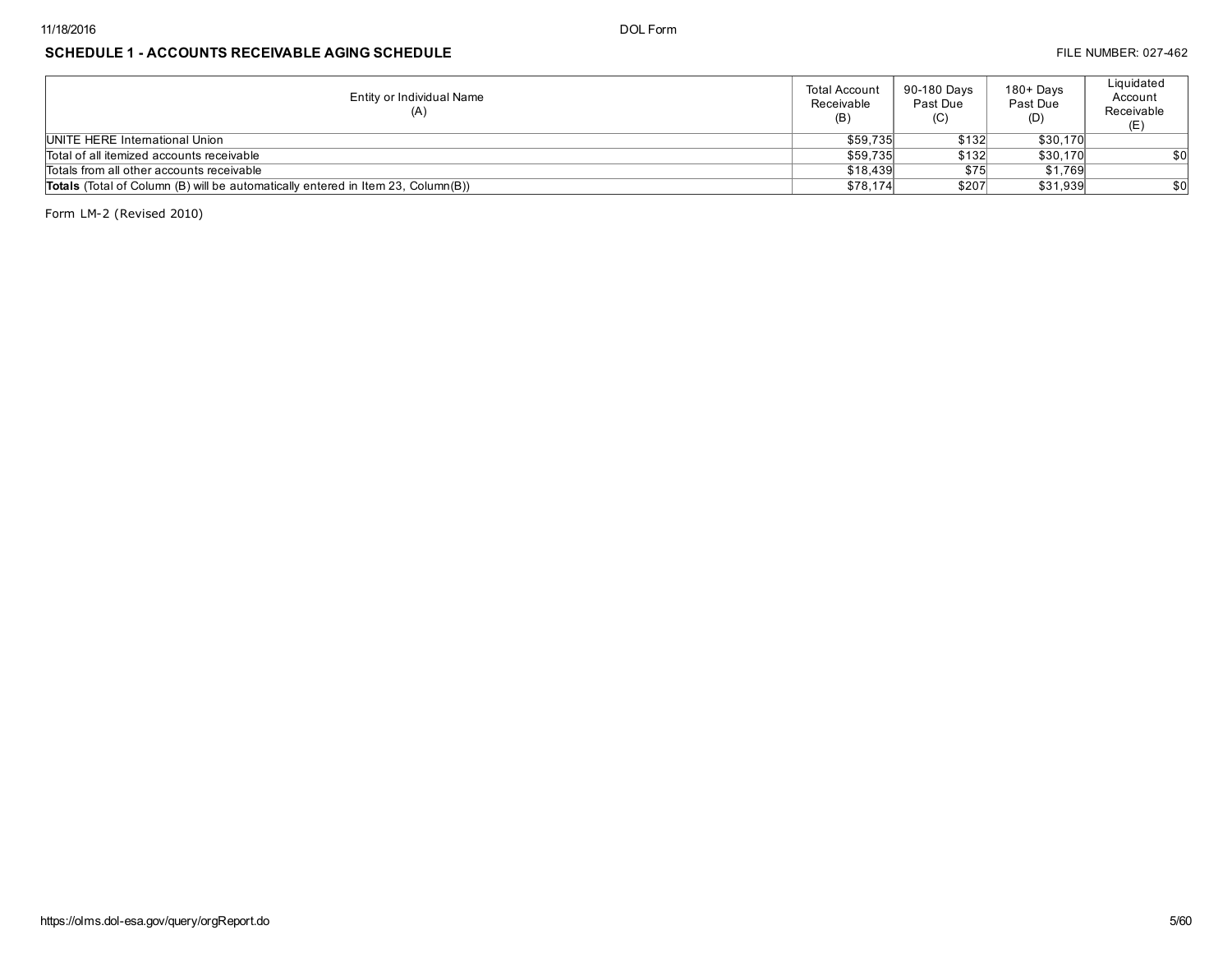#### SCHEDULE 2 - LOANS RECEIVABLE **External and the set of the set of the set of the set of the set of the set of the set of the set of the set of the set of the set of the set of the set of the set of the set of the set of th**

| List below loans to officers, employees, or members which at any time during the reporting               | Loans                                    | Loans Made           | Repayments Received During Period | Loans                       |                                        |
|----------------------------------------------------------------------------------------------------------|------------------------------------------|----------------------|-----------------------------------|-----------------------------|----------------------------------------|
| period exceeded \$250 and list all loans to business enterprises regarless of amount.<br>(A)             | Outstanding at<br>Start of Period<br>(B) | During Period<br>(C) | Cash<br>(D)(1)                    | Other Than Cash<br>(D)(2)   | Outstanding at<br>End of Period<br>(E) |
| Name: UNITE?HERE?Local?54<br>Purpose: Operating?Loan<br>Security: None<br>Terms of Repayment: 50? months | \$46,000                                 | \$0                  | \$24,000                          | \$0                         | \$22,000                               |
| Total of loans not listed above                                                                          |                                          |                      |                                   |                             |                                        |
| Total of all lines above                                                                                 | \$46,000                                 |                      | \$24,000                          | \$0 <sub>0</sub>            | \$22,000                               |
| Totals will be automatically entered in                                                                  | Item 24<br>Column (A)                    | Item 61              | Item 45                           | ltem 69<br>with Explanation | Item 24<br>Column (B)                  |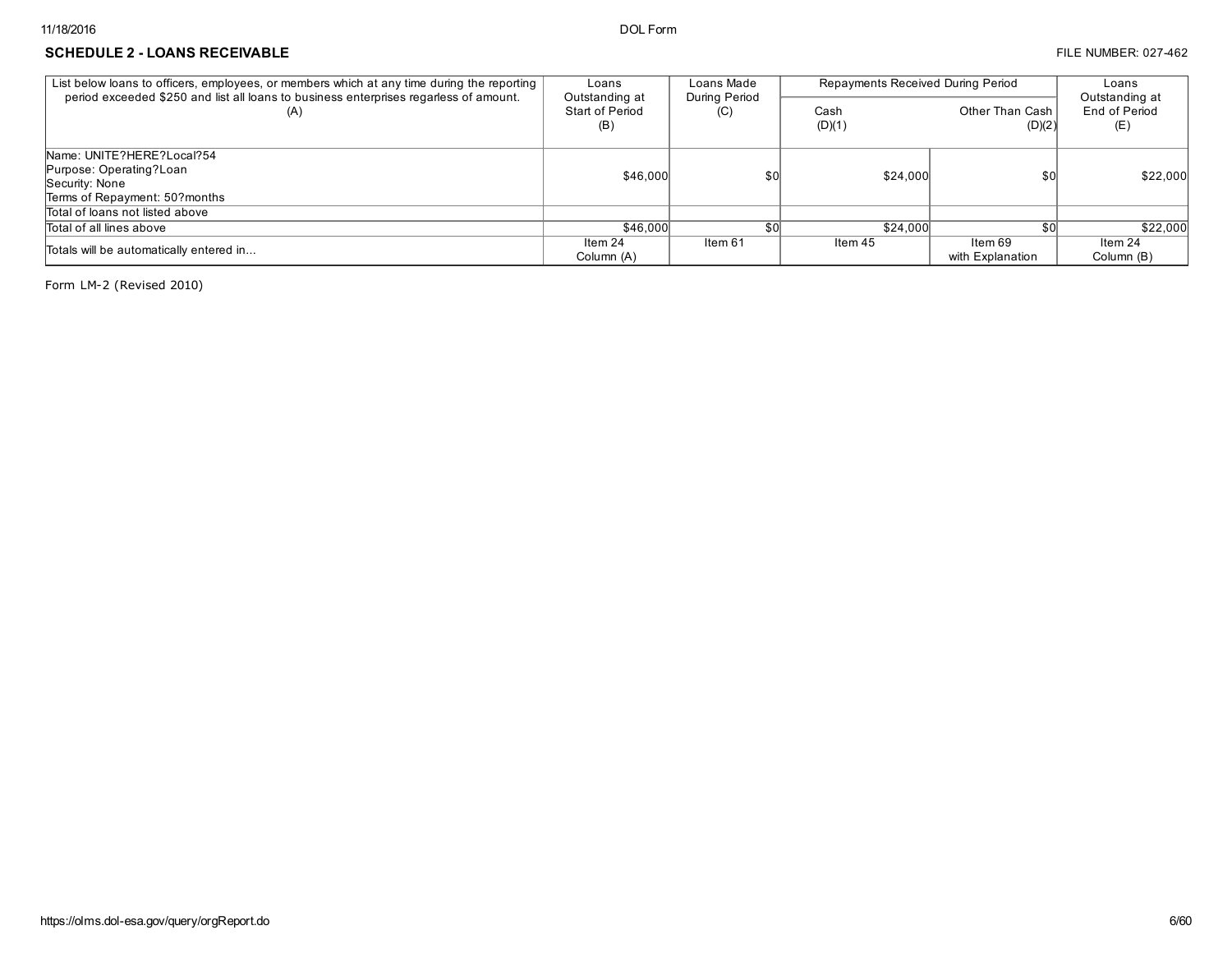## SCHEDULE 3 - SALE OF INVESTMENTS AND FIXED ASSETS **FILE NUMBER: 027-462** FILE NUMBER: 027-462

| Description (if land or buildings give location) | Cost        | <b>Book Value</b>                                                                  | Gross Sales Price  | <b>Amount Received</b> |
|--------------------------------------------------|-------------|------------------------------------------------------------------------------------|--------------------|------------------------|
| (A)                                              | (B)         | (C)                                                                                | (D)                | (E)                    |
| Corporate bond: Deutsche Bk Lond 1.4%            | \$250,711   | \$250,711                                                                          | \$249,493          | \$249,493              |
| Securities: Amn Elec Power Co                    | \$67,539    | \$67,539                                                                           | \$68,471           | \$68,471               |
| Securities: BP Plc                               | \$89,933    | \$89,933                                                                           | \$64,726           | \$64,726               |
| Securities: Dominion Res Inc New VA              | \$89,871    | \$89,871                                                                           | \$89,281           | \$89,281               |
| Securities: Du Pont E I De Nemours               | \$37,573    | \$37,573                                                                           | \$37,037           | \$37,037               |
| Securities: PPL Corporation                      | \$62,785    | \$62,785                                                                           | \$67,428           | \$67,428               |
| Securities: Talen Energy Corp                    | \$4,619     | \$4,619                                                                            | \$2,389            | \$2,389                |
| Securities: Care Capital Properties              | \$11,638    | \$11,638                                                                           | \$9,759            | \$9,759                |
| Bond: Federal Home Loan Bank 1.125%              | \$502,381   | \$502,381                                                                          | \$500,000          | \$500,000              |
| Bond: Federal Natl Mtg Assoc. 1.25%              | \$500,174   | \$500,174                                                                          | \$500,000          | \$500,000              |
| Total of all lines above                         | \$1,617,224 | \$1,617,224                                                                        | \$1,588,584        | \$1,588,584            |
|                                                  |             |                                                                                    | Less Reinvestments | <b>\$0</b>             |
|                                                  |             | (The total from Net Sales Line will be automatically entered in Item 43) Net Sales |                    | \$1,588,584            |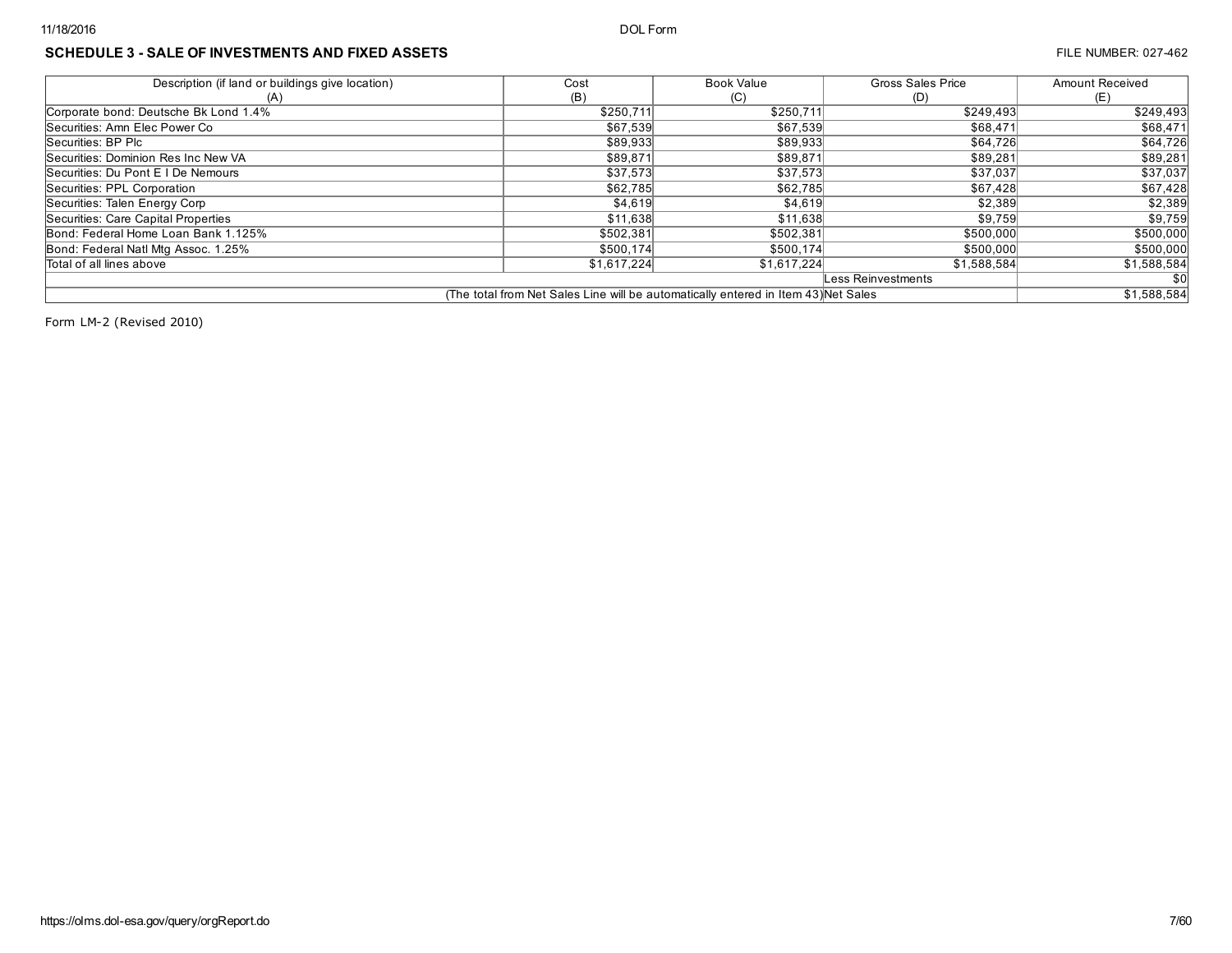| Description (if land or buildings, give location)                                           | Cost         | <b>Book Value</b>  | Cash Paid    |
|---------------------------------------------------------------------------------------------|--------------|--------------------|--------------|
| (A)                                                                                         | (B)          | (C)                | (D)          |
| 2 Scissor gates                                                                             | \$3.100      | \$3,100            | \$3,100      |
| 10 Ton AC unit                                                                              | \$10.565     | \$10,565           | \$10,565     |
| Furniture and equipment                                                                     | \$51,200     | \$51,200           | \$51,200     |
| Corporate Bonds                                                                             | \$9,745,020  | \$9,745,020        | \$9,745,020  |
| Equities                                                                                    | \$2,612,639  | \$2,612,639        | \$2,612,639  |
| Government & Agency Securities                                                              | \$1,002,555  | \$1,002,555        | \$1,002,555  |
| Total of all lines above                                                                    | \$13,425,079 | \$13,425,079       | \$13,425,079 |
|                                                                                             |              | Less Reinvestments | \$0          |
| (The total from Net Purchases Line will be automatically entered in Item 60.) Net Purchases |              |                    | \$13,425,079 |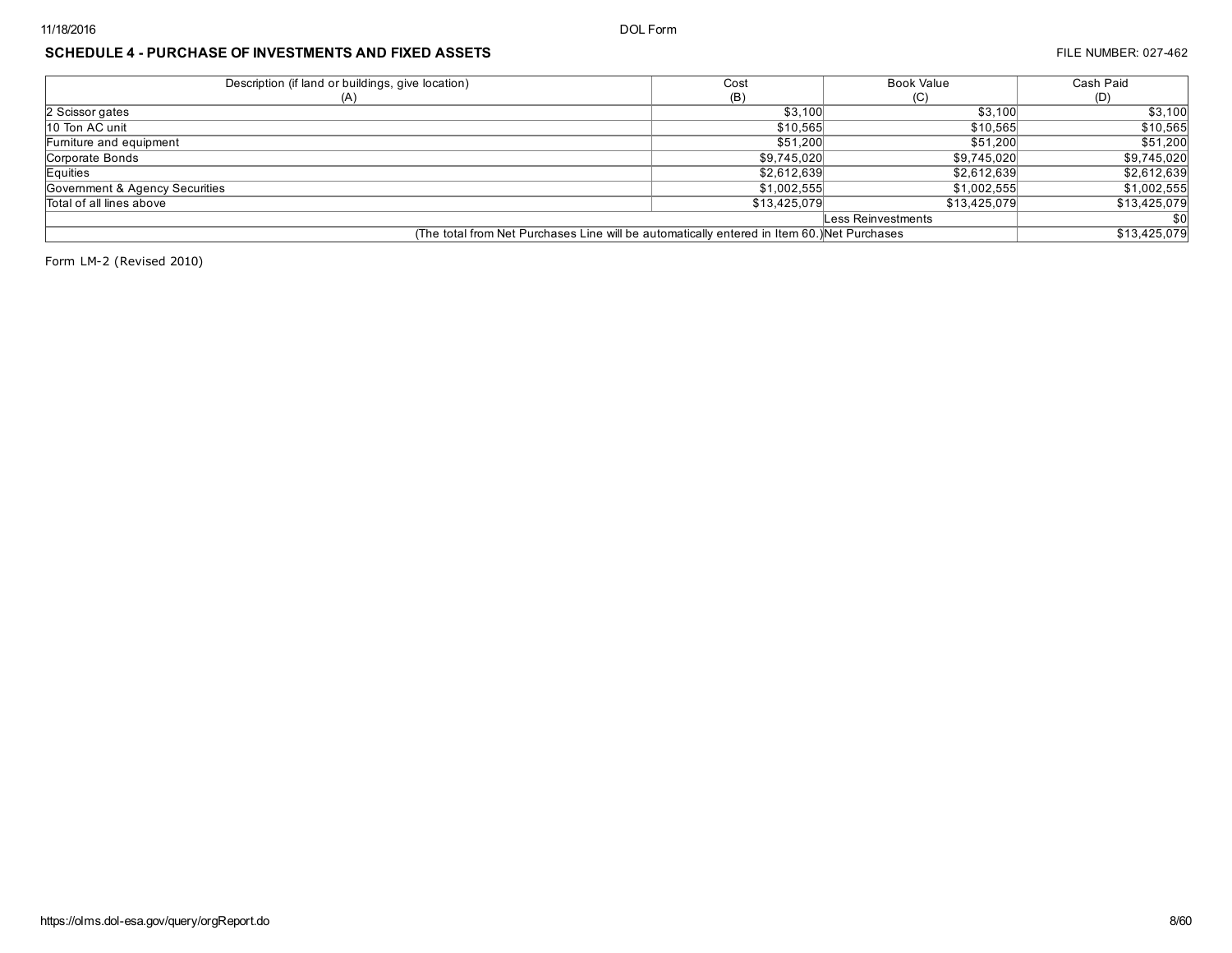| Description                                                                                                                                                     | Amount       |
|-----------------------------------------------------------------------------------------------------------------------------------------------------------------|--------------|
| (A)                                                                                                                                                             | (B)          |
| Marketable Securities                                                                                                                                           |              |
| A. Total Cost                                                                                                                                                   | \$2,252,692  |
| <b>B.</b> Total Book Value                                                                                                                                      | \$2,252,692  |
| C. List each marketable security which has a book value over \$5,000 and exceeds 5% of Line B.                                                                  |              |
| Other Investments                                                                                                                                               |              |
| D. Total Cost                                                                                                                                                   | \$11,493,981 |
| E. Total Book Value                                                                                                                                             | \$11,493,981 |
| F. List each other investment which has a book value over \$5,000 and exceeds 5% of Line E. Also, list each subsidiary for which separate reports are attached. |              |
| Amalgamated Bank Class A Common Stock 5,813 shares                                                                                                              | \$1,999,672  |
| G. Total of Lines B and E (Total will be automatically entered in Item 26, Column(B))                                                                           | \$13,746,673 |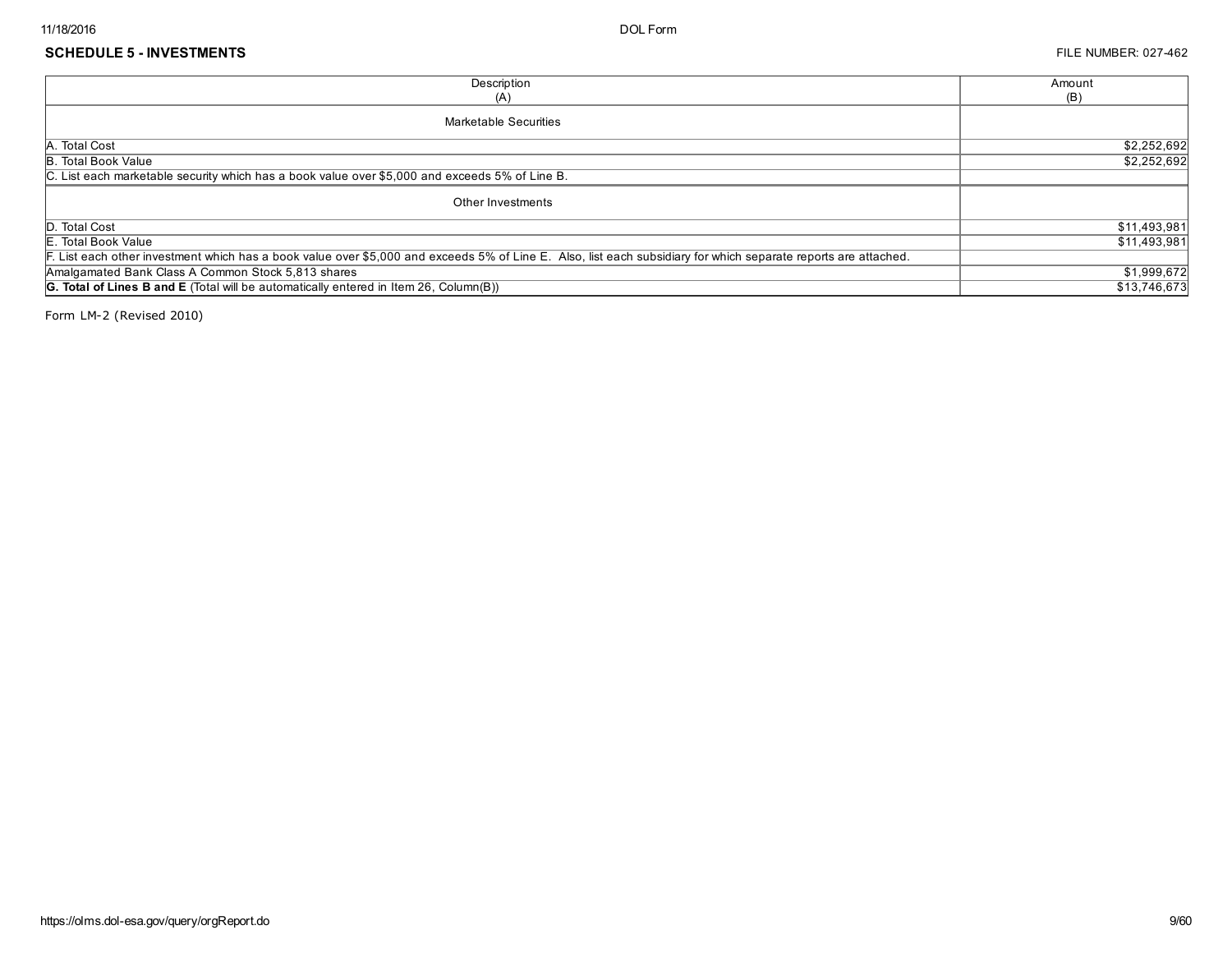### SCHEDULE 6 - FIXED ASSETS FILE NUMBER: 027-462

| Description<br>(A)                                                                                            | Cost or Other Basis<br>(B) | Total Depreciation or<br>Amount Expensed<br>(C) | Book Value<br>(D) | Value<br>(E) |
|---------------------------------------------------------------------------------------------------------------|----------------------------|-------------------------------------------------|-------------------|--------------|
| A. Land (give location)                                                                                       |                            |                                                 |                   |              |
| 1630 S Commerce St, Las Vegas, NV<br>$\mathsf{Land}$ 1:                                                       | \$636,555                  |                                                 | \$636,555         | \$2,000,000  |
| Land 2: Cemetery Plots in Reno NV                                                                             | \$6,630                    |                                                 | \$6,630           | \$6.630      |
| <b>B.</b> Buildings (give location)                                                                           |                            |                                                 |                   |              |
| 1630 S Commerce St, Las Vegas, NV<br>Building 1:                                                              | \$2,377,110                | \$0                                             | \$2,377,110       | \$2,377,110  |
| C. Automobiles and Other Vehicles                                                                             | \$115,759                  | \$O                                             | \$115,759         | \$115,759    |
| D. Office Furniture and Equipment                                                                             | \$1,402,057                | \$0 <sub>0</sub>                                | \$1,402,057       | \$1,402,057  |
| <b>E. Other Fixed Assets</b>                                                                                  |                            |                                                 |                   |              |
| <b>F. Totals of Lines A through E</b> (Column(D) Total will be automatically entered in Item<br>27, Column(B) | \$4,538,111                | \$0                                             | \$4,538,111       | \$5,901,556  |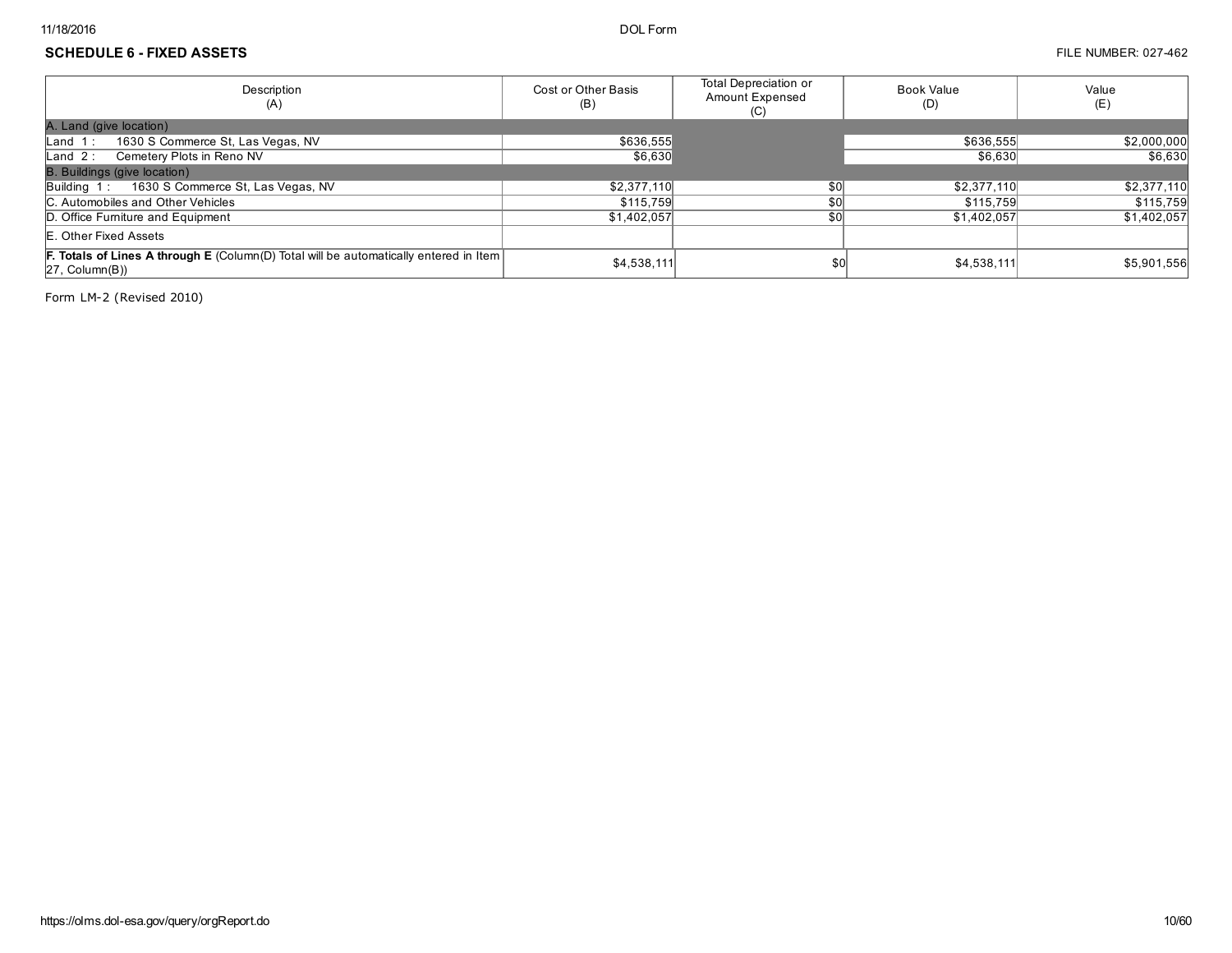## SCHEDULE 7 - OTHER ASSETS FILE NUMBER: 027-462

| Description                                                              | <b>Book Value</b> |
|--------------------------------------------------------------------------|-------------------|
| (A)                                                                      | (B)               |
| <b>Tickets for Resale</b>                                                | \$16,565          |
| Deposit Secretary of State                                               | \$167             |
| <b>Total</b> (Total will be automatically entered in Item 28, Column(B)) | \$16,732          |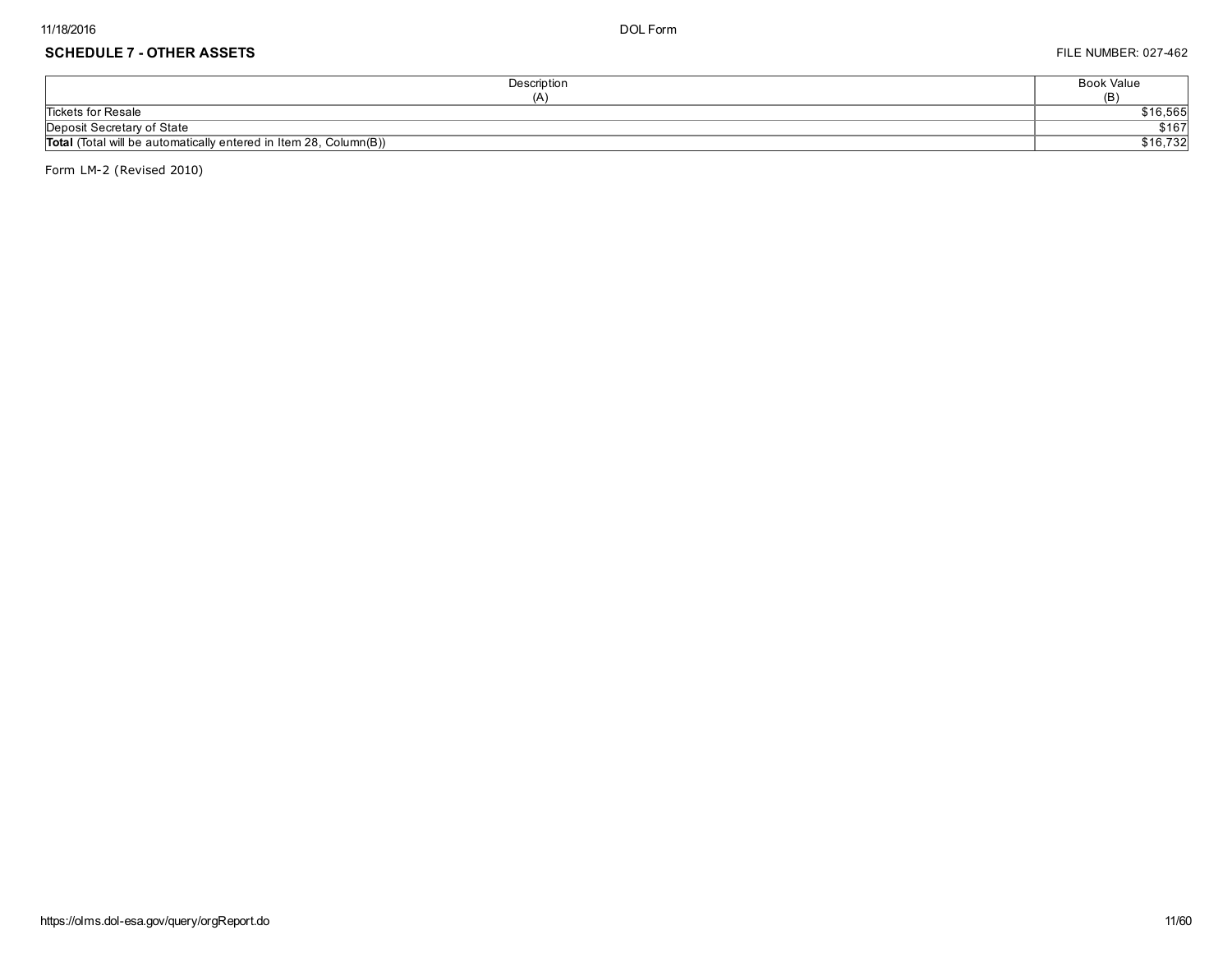## SCHEDULE 8 - ACCOUNTS PAYABLE AGING SCHEDULE **FILE NUMBER: 027-462**

| Entity or Individual Name<br>(A)                                                        | <b>Total Account</b><br>Pavable<br>(B) | 90-180 Days<br>Past Due<br>(C) | 180+ Days Past<br>Due<br>(D) | Liquidated<br>Account<br>Payable |
|-----------------------------------------------------------------------------------------|----------------------------------------|--------------------------------|------------------------------|----------------------------------|
| Total for all itemized accounts payable                                                 |                                        |                                |                              | \$0                              |
| Total from all other accounts payable                                                   |                                        |                                | \$OI                         | \$0                              |
| <b>Totals</b> (Total for Column(B) will be automatically entered in Item 30, Column(D)) |                                        |                                | \$OI                         | \$0                              |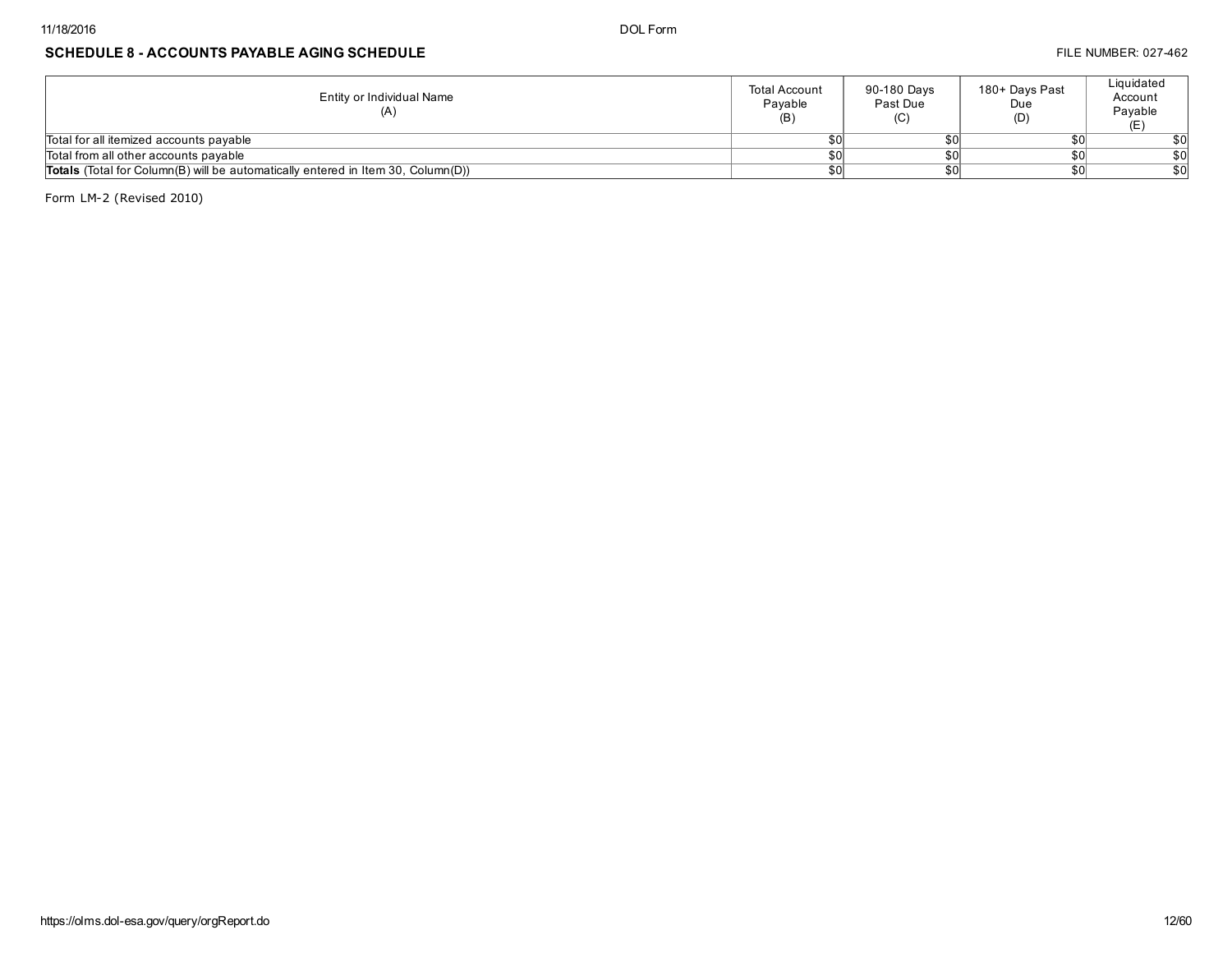#### SCHEDULE 9 - LOANS PAYABLE **FILE NUMBER: 027-462** FILE NUMBER: 027-462

| Source of Loans Payable at Any<br>Time During the Reporting Period | Loans Owed at<br>Start of Period<br>(B) | Loans Obtained<br>During Period<br>(C) | Repayment<br>During Period<br>Cash<br>(D)(1) | Repayment<br>During Period<br>Other Than Cash<br>(D)(2) | Loans Owed at<br>End of Period<br>(E) |
|--------------------------------------------------------------------|-----------------------------------------|----------------------------------------|----------------------------------------------|---------------------------------------------------------|---------------------------------------|
| Total Loans Pavable                                                | \$OI                                    |                                        |                                              | 801                                                     | \$0l                                  |
| Totals will be automatically entered in                            | Item 31                                 | Item 44                                | Item 62                                      | Item 69                                                 | Item 31                               |
|                                                                    | Column (C)                              |                                        |                                              | with Explanation                                        | Column (D)                            |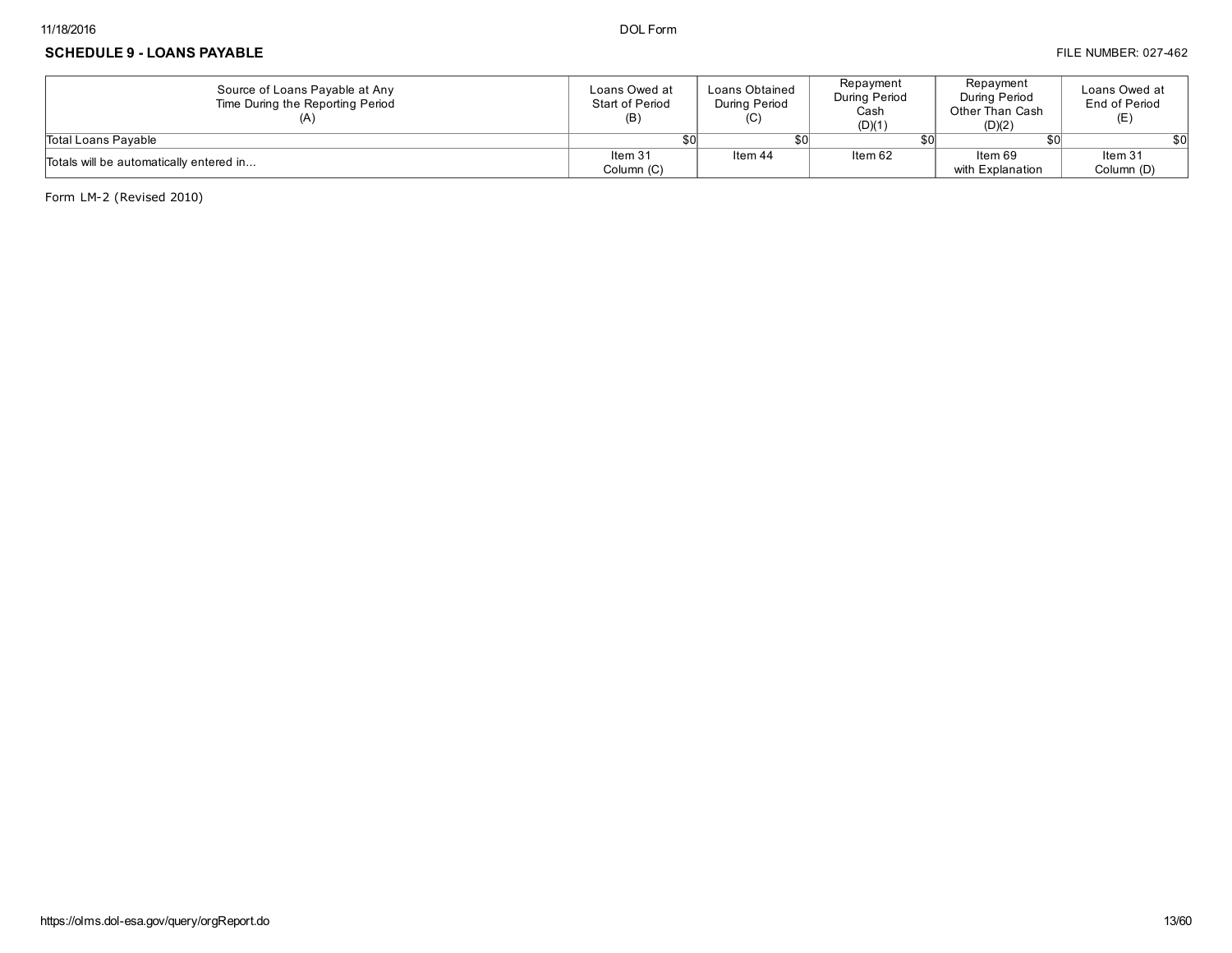#### SCHEDULE 10 - OTHER LIABILITIES FILE NUMBER: 027-462

| Description                                                                                | Amount at End of Period |
|--------------------------------------------------------------------------------------------|-------------------------|
|                                                                                            | (ĸ                      |
| Per Capita Due to UNITE HERE                                                               | \$849,600               |
| <b>Total Other Liabilities</b> (Total will be automatically entered in Item 33, Column(D)) | \$849,600               |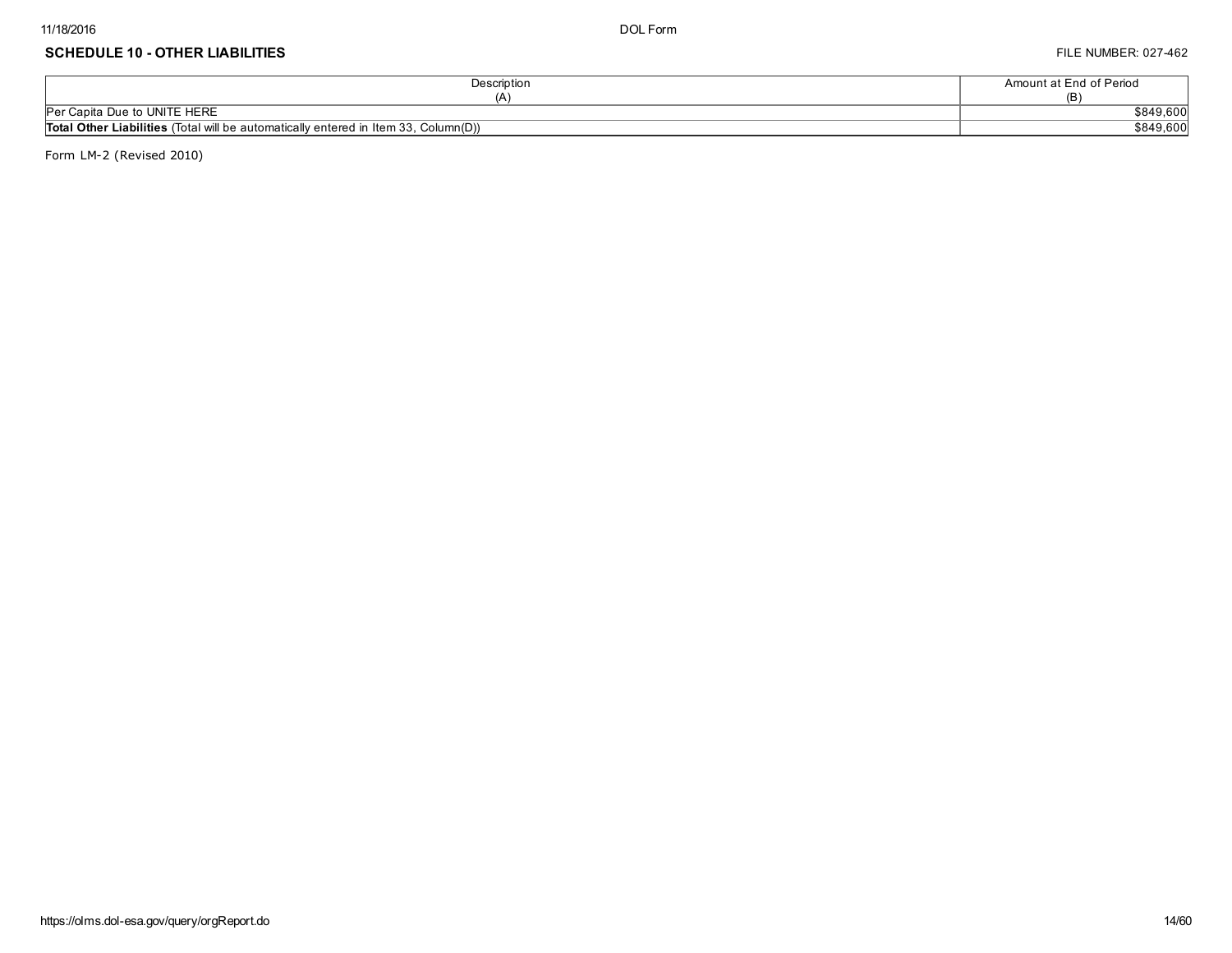## SCHEDULE 11 - ALL OFFICERS AND DISBURSEMENTS TO OFFICERS **FILE AND ACCEPT AND ACCEPT AND ACCEPT ACCEPT** FILE NUMBER: 027-462

|           | (A)<br><b>Name</b>                                     | (B)<br>Title<br>(C)<br><b>Status</b> |       |                                                     | (D)<br>Gross Salary<br>Disbursements<br>(before any<br>deductions) |       |           | (E)<br>Allowances<br>Disbursed |                  |       | (F)<br>Disbursements for<br><b>Official Business</b> | $\overline{(G)}$<br>Other<br>Disbursements not reported in<br>(D) through (F) |                                     | (H)<br><b>TOTAL</b> |
|-----------|--------------------------------------------------------|--------------------------------------|-------|-----------------------------------------------------|--------------------------------------------------------------------|-------|-----------|--------------------------------|------------------|-------|------------------------------------------------------|-------------------------------------------------------------------------------|-------------------------------------|---------------------|
| lc.       | Arguello-Kline, Geoconda<br>Secretary-Treasurer<br>lc. |                                      |       |                                                     |                                                                    |       | \$101,679 | \$0                            |                  |       | \$3,305                                              |                                                                               | $\vert$ \$0                         | \$104,984           |
|           | Schedule 15<br>Representational Activities             |                                      | 94 %  | Schedule 16<br>Political Activities and<br>Lobbying |                                                                    | $0\%$ |           | Schedule 17<br>Contributions   |                  | $0\%$ | Schedule 18<br>General Overhead                      | $0\%$                                                                         | Schedule 19<br>Administration       | 6 %                 |
| IB<br>lc. | Pappageorge, Ted K<br>President<br>lc.                 |                                      |       |                                                     |                                                                    |       | \$85,865  |                                | \$0              |       | \$5,169                                              |                                                                               | \$0                                 | \$91,034            |
|           | Schedule 15<br>Representational Activities             |                                      | 94 %  | Schedule 16<br>Political Activities and<br>Lobbying |                                                                    | 4 %   |           | Schedule 17<br>Contributions   |                  | $0\%$ | Schedule 18<br>General Overhead                      | 1 %                                                                           | Schedule 19<br>Administration       | 1%                  |
| IB<br>lc. | Vashon, Leain<br>Vice President<br>lc.                 |                                      |       |                                                     |                                                                    |       | 50        |                                | S <sub>0</sub>   |       | \$1,165                                              |                                                                               | S <sub>0</sub>                      | \$1,165             |
|           | Schedule 15<br>Representational Activities             |                                      | $0\%$ | Schedule 16<br>Political Activities and<br>Lobbying |                                                                    | $0\%$ |           | Schedule 17<br>Contributions   |                  | $0\%$ | Schedule 18<br>General Overhead                      | $0\%$                                                                         | Schedule 19<br>Administration       | 100 %               |
| B<br>lc.  | Caron, Walter<br>Executive Board<br>lc.                |                                      |       |                                                     |                                                                    |       | 50        |                                | \$0              |       | \$550                                                |                                                                               | \$0                                 | \$550               |
|           | Schedule 15<br>Representational Activities             |                                      | $0\%$ | Schedule 16<br>Political Activities and<br>Lobbying |                                                                    | $0\%$ |           | Schedule 17<br>Contributions   |                  | $0\%$ | Schedule 18<br>General Overhead                      | $0\%$                                                                         | Schedule 19<br>Administration       | 100 %               |
| B<br>lc.  | Chan, Heidy<br>Trustee<br>lc.                          |                                      |       |                                                     |                                                                    |       | \$2,946   |                                | S <sub>0</sub>   |       | \$758                                                |                                                                               | \$0                                 | \$3,704             |
|           | Schedule 15<br>Representational Activities             |                                      | $0\%$ | Schedule 16<br>Political Activities and<br>Lobbying |                                                                    | $0\%$ |           | Schedule 17<br>Contributions   |                  | 0%    | Schedule 18<br>General Overhead                      | $0\%$                                                                         | Schedule 19<br>Administration       | 100 %               |
| B<br>lc.  | Cruz, Felix<br>Executive Board<br>lc.                  |                                      |       |                                                     |                                                                    |       | \$0       |                                | S <sub>0</sub>   |       | \$330                                                |                                                                               | S <sub>0</sub>                      | \$330               |
|           | Schedule 15<br>Representational Activities             |                                      | $0\%$ | Schedule 16<br>Political Activities and<br>Lobbying |                                                                    | $0\%$ |           | Schedule 17<br>Contributions   |                  | $0\%$ | Schedule 18<br>General Overhead                      | $0\%$                                                                         | Schedule 19<br>Administration       | 100 %               |
| B<br>lc.  | Furtado, Terri<br>Executive Board<br>lc.               |                                      |       |                                                     |                                                                    |       | \$0       |                                | $s$ <sub>O</sub> |       | \$55                                                 |                                                                               | $\vert \mathbf{S} \mathbf{O} \vert$ | \$55                |
|           | Schedule 15<br>Representational Activities             |                                      | $0\%$ | Schedule 16<br>Political Activities and<br>Lobbying |                                                                    | $0\%$ |           | Schedule 17<br>Contributions   |                  | $0\%$ | Schedule 18<br>General Overhead                      | $0\%$                                                                         | Schedule 19<br>Administration       | 100 %               |
| B<br>lc.  | Hernandez, Gloria E<br>Chaplain<br>lc.                 |                                      |       |                                                     |                                                                    |       | \$61,177  |                                | S <sub>0</sub>   |       | \$355                                                |                                                                               | $\vert$ \$0                         | \$61,532            |
|           | Schedule 15<br>Representational Activities             |                                      | 100 % | Schedule 16<br>Political Activities and<br>_obbying |                                                                    | 0%    |           | Schedule 17<br>Contributions   |                  | 0%    | Schedule 18<br>General Overhead                      | $0\%$                                                                         | Schedule 19<br>Administration       | $0\%$               |
| B<br>lc.  | Martinez, Evadne<br>Executive Board<br>lc.             |                                      |       |                                                     |                                                                    |       | 50        |                                | \$0              |       | \$550                                                |                                                                               | \$0                                 | \$550               |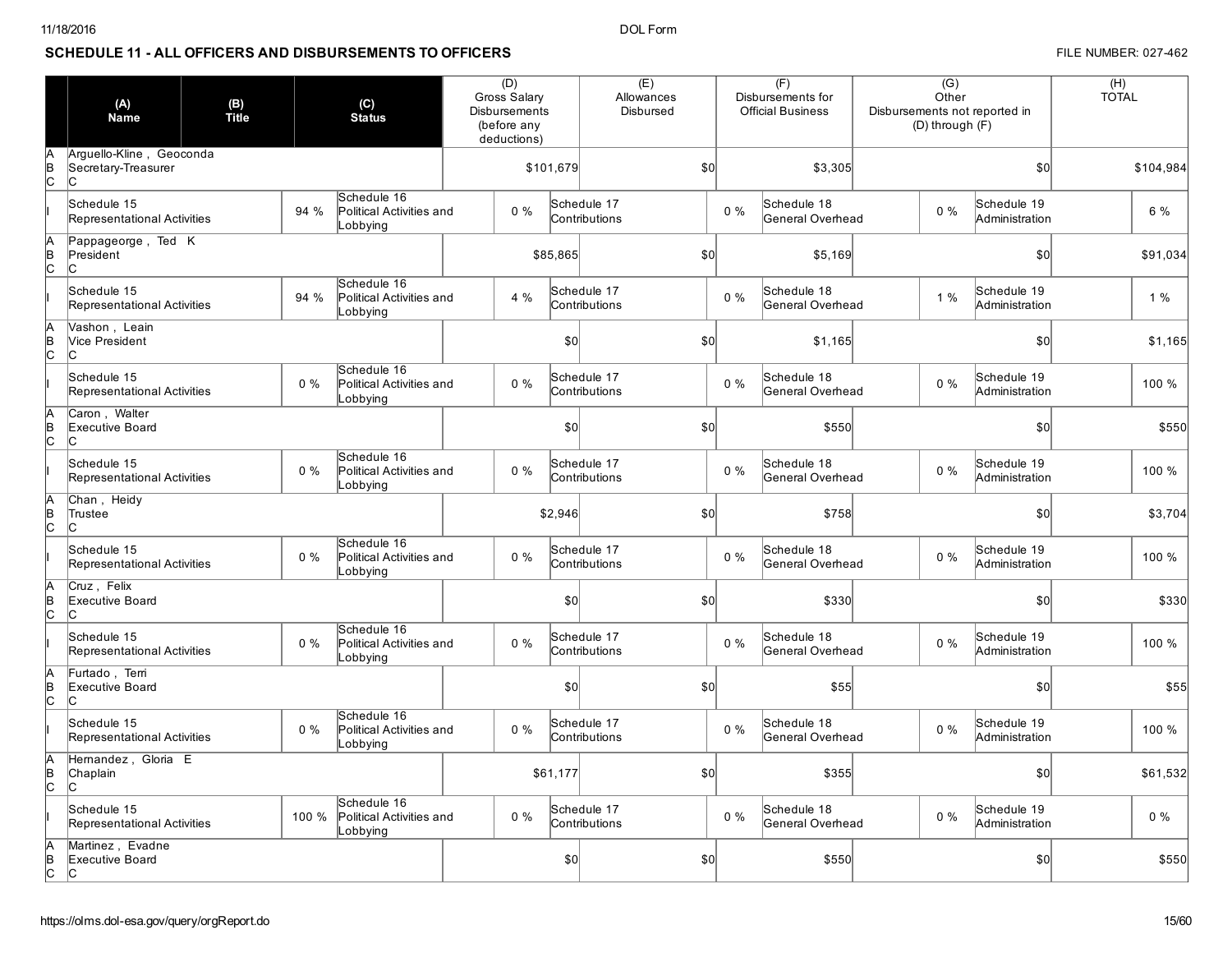|                | (A)<br><b>Name</b>                             | (C)<br>(B)<br>Title<br><b>Status</b> |       | (D)<br>Gross Salary                                 | Disbursements<br>(before any<br>deductions) |       | (E)<br>Allowances<br>Disbursed      |                              |               | (F)<br>Disbursements for<br><b>Official Business</b> | $\overline{(G)}$<br>Other<br>Disbursements not reported in<br>(D) through (F) |       | (H)<br><b>TOTAL</b>           |  |           |
|----------------|------------------------------------------------|--------------------------------------|-------|-----------------------------------------------------|---------------------------------------------|-------|-------------------------------------|------------------------------|---------------|------------------------------------------------------|-------------------------------------------------------------------------------|-------|-------------------------------|--|-----------|
|                | Schedule 15<br>Representational Activities     |                                      | $0\%$ | Schedule 16<br>Political Activities and<br>Lobbying |                                             | $0\%$ |                                     | Schedule 17<br>Contributions |               | $0\%$                                                | Schedule 18<br>General Overhead                                               | $0\%$ | Schedule 19<br>Administration |  | 100 %     |
|                | Minero, Mariano<br>Executive Board<br>Iс       |                                      |       |                                                     |                                             |       | \$0                                 |                              | \$0           |                                                      | \$495                                                                         |       | \$0                           |  | \$495     |
|                | Schedule 15<br>Representational Activities     |                                      | $0\%$ | Schedule 16<br>Political Activities and<br>Lobbying |                                             | $0\%$ |                                     | Schedule 17<br>Contributions |               | 0%                                                   | Schedule 18<br>General Overhead                                               | 0%    | Schedule 19<br>Administration |  | 100 %     |
| $\frac{1}{2}$  | Ortiz, Jorge<br>Trustee<br>lc.                 |                                      |       |                                                     |                                             |       | \$0                                 |                              | \$0           |                                                      | \$605                                                                         |       | $ 10\rangle$                  |  | \$605     |
|                | Schedule 15<br>Representational Activities     |                                      | $0\%$ | Schedule 16<br>Political Activities and<br>Lobbying |                                             | $0\%$ |                                     | Schedule 17<br>Contributions |               | $0\%$                                                | Schedule 18<br>General Overhead                                               | $0\%$ | Schedule 19<br>Administration |  | 100 %     |
| B              | Quintana, Karen<br>Executive Board<br>IC       |                                      |       |                                                     |                                             |       | \$0                                 |                              | \$0           |                                                      | \$440                                                                         |       | \$0                           |  | \$440     |
|                | Schedule 15<br>Representational Activities     |                                      | $0\%$ | Schedule 16<br>Political Activities and<br>Lobbying |                                             | $0\%$ |                                     | Schedule 17<br>Contributions |               | $0\%$                                                | Schedule 18<br>General Overhead                                               | 0%    | Schedule 19<br>Administration |  | 100 %     |
| lB             | Rios, Maria<br>Executive Board<br>Iс           |                                      |       |                                                     |                                             |       | \$0                                 |                              | $\mathcal{S}$ |                                                      | \$550                                                                         |       | $ 10\rangle$                  |  | \$550     |
|                | Schedule 15<br>Representational Activities     |                                      | $0\%$ | Schedule 16<br>Political Activities and<br>Lobbying |                                             | $0\%$ |                                     | Schedule 17<br>Contributions |               | $0\%$                                                | Schedule 18<br>General Overhead                                               | $0\%$ | Schedule 19<br>Administration |  | 100 %     |
| B<br>lc        | Rothenberger, Burkey<br>Executive Board<br>lC. |                                      |       |                                                     |                                             |       | \$0                                 |                              | \$0           |                                                      | \$550                                                                         |       | $ 10\rangle$                  |  | \$550     |
|                | Schedule 15<br>Representational Activities     |                                      | $0\%$ | Schedule 16<br>Political Activities and<br>Lobbying |                                             | $0\%$ |                                     | Schedule 17<br>Contributions |               | $0\%$                                                | Schedule 18<br>General Overhead                                               | 0%    | Schedule 19<br>Administration |  | 100 %     |
| $\frac{B}{C}$  | Tirabassi, Michael<br>Trustee<br>lc.           |                                      |       |                                                     |                                             |       | $\vert \mathbf{S} \mathbf{O} \vert$ |                              | $\mathcal{S}$ |                                                      | \$495                                                                         |       | \$0                           |  | \$495     |
|                | Schedule 15<br>Representational Activities     |                                      | $0\%$ | Schedule 16<br>Political Activities and<br>Lobbying |                                             | $0\%$ |                                     | Schedule 17<br>Contributions |               | $0\%$                                                | Schedule 18<br>General Overhead                                               | 0%    | Schedule 19<br>Administration |  | 100 %     |
|                | Walter, John<br>Executive Board                |                                      |       |                                                     |                                             |       | \$0                                 |                              | \$0           |                                                      | \$550                                                                         |       | \$0                           |  | \$550     |
|                | Schedule 15<br>Representational Activities     |                                      | $0\%$ | Schedule 16<br>Political Activities and<br>Lobbying |                                             | $0\%$ |                                     | Schedule 17<br>Contributions |               | $0\%$                                                | Schedule 18<br>General Overhead                                               | $0\%$ | Schedule 19<br>Administration |  | 100 %     |
| IA<br>∣в<br>Iс | Barajas, Manuel<br>Executive Board             |                                      |       |                                                     |                                             |       | \$0                                 |                              | \$0]          |                                                      | \$275                                                                         |       | \$0]                          |  | \$275     |
|                | Schedule 15<br>Representational Activities     |                                      | $0\%$ | Schedule 16<br>Political Activities and<br>Lobbying |                                             | $0\%$ |                                     | Schedule 17<br>Contributions |               | $0\%$                                                | Schedule 18<br>General Overhead                                               | $0\%$ | Schedule 19<br>Administration |  | 100 %     |
|                | Total Officer Disbursements                    |                                      |       |                                                     |                                             |       | \$251,667                           |                              | $\sqrt{50}$   |                                                      | \$16,197                                                                      |       | \$0                           |  | \$267,864 |
|                | ess Deductions                                 |                                      |       |                                                     |                                             |       |                                     |                              |               |                                                      |                                                                               |       |                               |  |           |
|                | Net Disbursements                              |                                      |       |                                                     |                                             |       |                                     |                              |               |                                                      |                                                                               |       |                               |  | \$267,864 |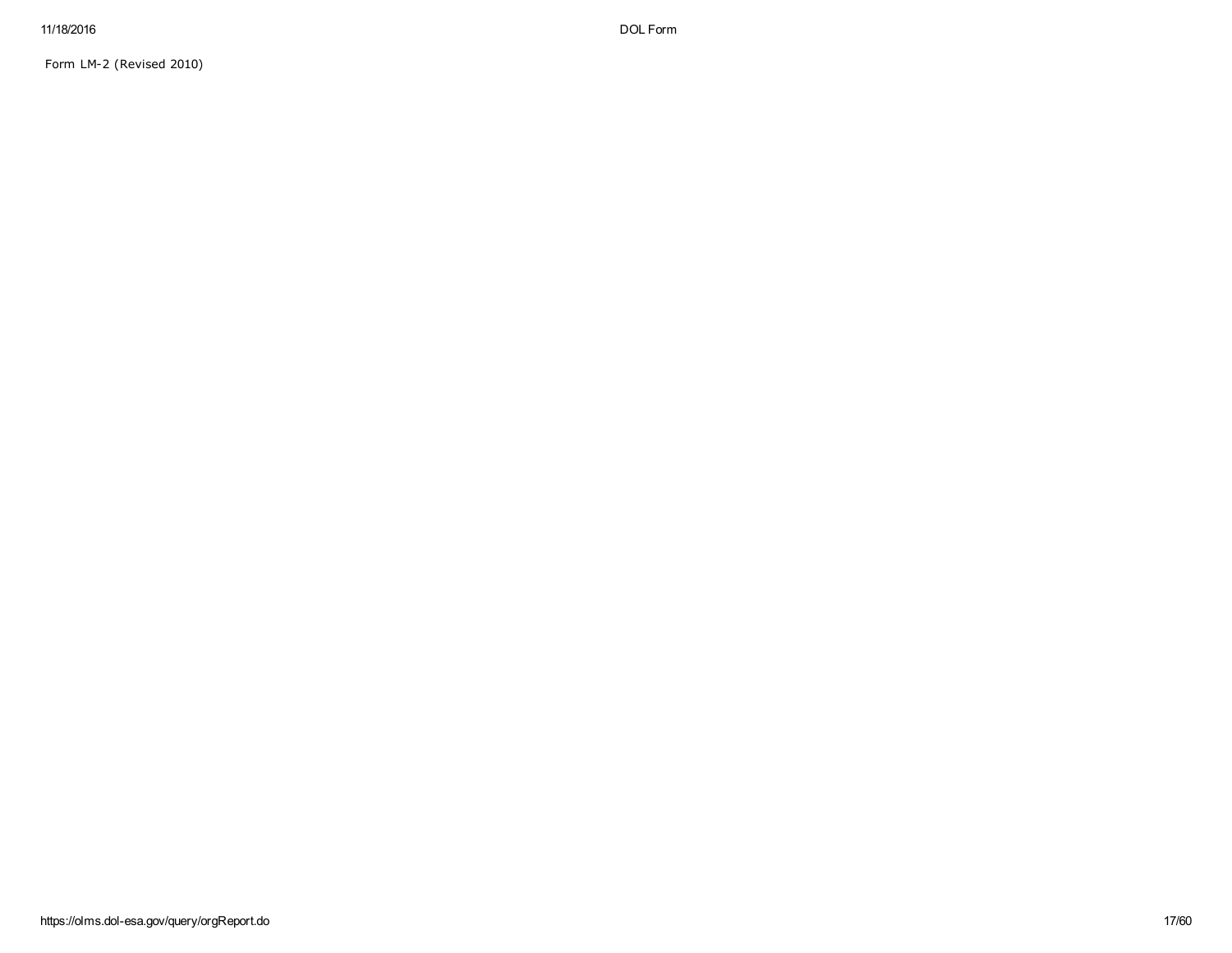## SCHEDULE 12 - DISBURSEMENTS TO EMPLOYEES FILE NUMBER: 027-462

|                | (A)<br><b>Name</b>                                   | (B)<br>Title | (C)<br><b>Other Payer</b>                                    | (D)   | Gross Salary<br><b>Disbursements</b><br>(before any<br>deductions) |     | Allowances Disbursed |       | (F)<br>Disbursements for Official<br><b>Business</b> | $\overline{(G)}$<br>Other Disbursements not<br>reported in<br>(D) through (F) |                               | (H)<br><b>TOTAL</b> |
|----------------|------------------------------------------------------|--------------|--------------------------------------------------------------|-------|--------------------------------------------------------------------|-----|----------------------|-------|------------------------------------------------------|-------------------------------------------------------------------------------|-------------------------------|---------------------|
|                | Abreu, Eulalio<br>Organizer-Internal<br>N/A          |              |                                                              |       | \$59,777                                                           | \$0 |                      | \$390 |                                                      | \$0                                                                           |                               | \$60,167            |
|                | Schedule 15<br>Representational Activities           |              | Schedule 16<br>100 %<br>Political Activities and<br>obbying  | 0%    | Schedule 17<br>Contributions                                       |     | $0\%$                |       | Schedule 18<br>General Overhead                      | $0\%$                                                                         | Schedule 19<br>Administration | $0\%$               |
|                | Acevedo, Rosa L<br>Organizer-Internal<br>N/A         |              |                                                              |       | \$59,794                                                           |     | \$0                  |       | \$373                                                |                                                                               | \$0                           | \$60,167            |
|                | Schedule 15<br>Representational Activities           |              | Schedule 16<br>100 %<br>Political Activities and<br>Lobbying | $0\%$ | Schedule 17<br>Contributions                                       |     | $0\%$                |       | Schedule 18<br>General Overhead                      | $0\%$                                                                         | Schedule 19<br>Administration | $0\%$               |
|                | Adamson, Kenneth<br>Organizer-Internal<br>N/A        |              |                                                              |       | \$58,452                                                           |     | \$0                  |       | \$390                                                |                                                                               | \$0                           | \$58,842            |
|                | Schedule 15<br>Representational Activities           |              | Schedule 16<br>Political Activities and<br>100 %<br>Lobbying | $0\%$ | Schedule 17<br>Contributions                                       |     | $0\%$                |       | Schedule 18<br>General Overhead                      | $0\%$                                                                         | Schedule 19<br>Administration | $0\%$               |
| $\frac{B}{C}$  | Aguino-Barillas, Ovidio<br>Organizer-External<br>N/A |              |                                                              |       | \$61,050                                                           |     | \$0                  |       | \$390                                                |                                                                               | \$0                           | \$61,440            |
|                | Schedule 15<br>Representational Activities           |              | Schedule 16<br>100 %<br>Political Activities and<br>Lobbying | $0\%$ | Schedule 17<br>Contributions                                       |     | $0\%$                |       | Schedule 18<br>General Overhead                      | $0\%$                                                                         | Schedule 19<br>Administration | $0\%$               |
| $\mathbb{E}$   | Arias, Cecilia A<br>Organizing-External-LOA<br>N/A   |              |                                                              |       | \$18,992                                                           |     | \$0                  |       | \$2,757                                              |                                                                               | \$0                           | \$21,749            |
|                | Schedule 15<br>Representational Activities           |              | Schedule 16<br>100 %<br>Political Activities and<br>Lobbying | $0\%$ | Schedule 17<br>Contributions                                       |     | $0\%$                |       | Schedule 18<br>General Overhead                      | $0\%$                                                                         | Schedule 19<br>Administration | $0\%$               |
| $\overline{c}$ | Armenta, Georgina<br>Organizer-Internal<br>N/A       |              |                                                              |       | \$58,656                                                           |     | \$0                  |       | \$390                                                |                                                                               | \$0                           | \$59,046            |
|                | Schedule 15<br>Representational Activities           |              | Schedule 16<br>99 %<br>Political Activities and<br>Lobbying  | $1\%$ | Schedule 17<br>Contributions                                       |     | $0\%$                |       | Schedule 18<br>General Overhead                      | $0\%$                                                                         | Schedule 19<br>Administration | $0\%$               |
| в<br>С         | Armenta, Cesar D<br>Organizer-Dept Head<br>N/A       |              |                                                              |       | \$70,597                                                           |     | 50                   |       | \$945                                                |                                                                               | \$0                           | \$71,542            |
|                | Schedule 15<br>Representational Activities           |              | Schedule 16<br>100 %<br>Political Activities and<br>obbying  | $0\%$ | Schedule 17<br>Contributions                                       |     | $0\%$                |       | Schedule 18<br>General Overhead                      | $0\%$                                                                         | Schedule 19<br>Administration | $0\%$               |
| B<br>C         | Bagen, Noemi R<br>Organizer-External<br>N/A          |              |                                                              |       | \$58,668                                                           |     | \$0                  |       | \$390                                                |                                                                               | \$0                           | \$59,058            |
|                | Schedule 15<br>Representational Activities           |              | Schedule 16<br>100 %<br>Political Activities and<br>Lobbying | $0\%$ | Schedule 17<br>Contributions                                       |     | $0\%$                |       | Schedule 18<br>General Overhead                      | $0\%$                                                                         | Schedule 19<br>Administration | $0\%$               |
| в<br> С        | Bailey, Ernest A<br>Research Intern<br>N/A           |              |                                                              |       | \$15,293                                                           |     | 50                   |       | \$0                                                  |                                                                               | \$0                           | \$15,293            |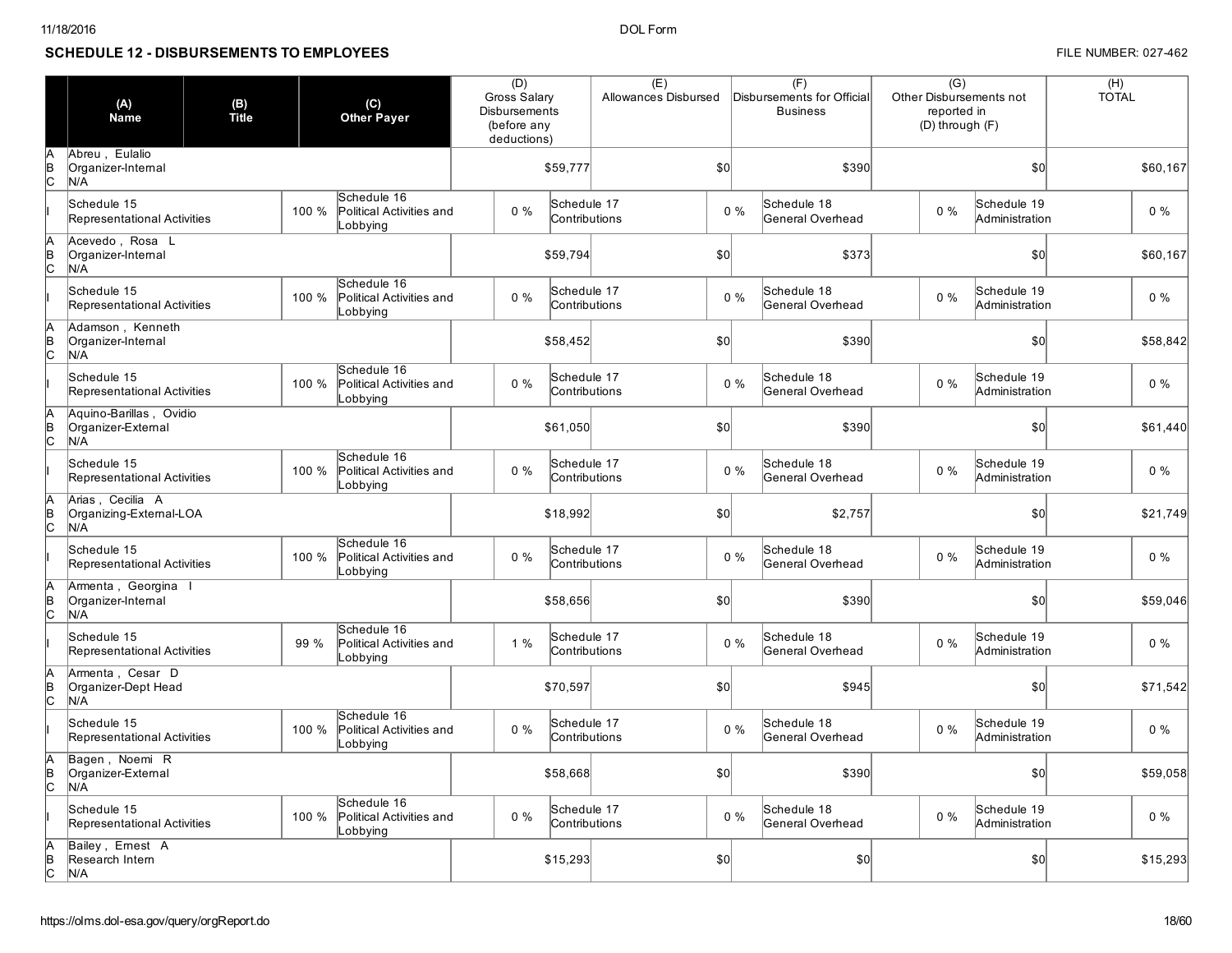|                     | (A)<br><b>Name</b>                                     | (B)<br>Title | (C)<br><b>Other Payer</b>                                    | (D)<br>Gross Salary<br><b>Disbursements</b><br>(before any<br>deductions) |                              | (E)<br>Allowances Disbursed |              |       | (F)<br>Disbursements for Official<br><b>Business</b> | $\overline{(G)}$<br>Other Disbursements not<br>reported in<br>(D) through (F) |                               | $(H)$<br>TOTAL |
|---------------------|--------------------------------------------------------|--------------|--------------------------------------------------------------|---------------------------------------------------------------------------|------------------------------|-----------------------------|--------------|-------|------------------------------------------------------|-------------------------------------------------------------------------------|-------------------------------|----------------|
|                     | Schedule 15<br>Representational Activities             |              | Schedule 16<br>100 %<br>Political Activities and<br>Lobbying | $0\%$                                                                     | Schedule 17<br>Contributions |                             |              | $0\%$ | Schedule 18<br>General Overhead                      | $0\%$                                                                         | Schedule 19<br>Administration | $0\%$          |
| lc                  | Baird, Kevin A<br>IT-Computer Tech<br>N/A              |              |                                                              |                                                                           | \$41,715                     |                             | \$0          |       | \$276                                                |                                                                               | \$0                           | \$41,991       |
|                     | Schedule 15<br>Representational Activities             |              | Schedule 16<br>$0\%$<br>Political Activities and<br>_obbying | $0\%$                                                                     | Schedule 17<br>Contributions |                             |              | $0\%$ | Schedule 18<br>General Overhead                      | 100 %                                                                         | Schedule 19<br>Administration | $0\%$          |
| B<br> C             | Banuelos, Angela<br>Organizing-Internal-LOA<br>N/A     |              |                                                              |                                                                           | \$14,027                     |                             | \$0          |       | \$1,685                                              |                                                                               | $ 10\rangle$                  | \$15,712       |
|                     | Schedule 15<br>Representational Activities             |              | Schedule 16<br>Political Activities and<br>100 %<br>Lobbying | $0\%$                                                                     | Schedule 17<br>Contributions |                             |              | $0\%$ | Schedule 18<br>General Overhead                      | $0\%$                                                                         | Schedule 19<br>Administration | $0\%$          |
|                     | Batres, Leonel E<br>Organizer-Internal<br>N/A          |              |                                                              |                                                                           | \$58,668                     |                             | \$0          |       | \$390                                                |                                                                               | \$0                           | \$59,058       |
|                     | Schedule 15<br>Representational Activities             |              | Schedule 16<br>100 %<br>Political Activities and<br>_obbying | $0\%$                                                                     | Schedule 17<br>Contributions |                             |              | $0\%$ | Schedule 18<br>General Overhead                      | 0%                                                                            | Schedule 19<br>Administration | $0\%$          |
| lc                  | Bolster, Glenna A<br>Organizer-Internal<br>N/A         |              |                                                              |                                                                           | \$59,707                     |                             | \$0          |       | \$1,140                                              |                                                                               | \$0                           | \$60,847       |
|                     | Schedule 15<br>Representational Activities             |              | Schedule 16<br>99 %<br>Political Activities and<br>Lobbying  | 1%                                                                        | Schedule 17<br>Contributions |                             |              | $0\%$ | Schedule 18<br>General Overhead                      | $0\%$                                                                         | Schedule 19<br>Administration | $0\%$          |
| lc                  | Bonaventure, James<br>Director of Legal Affairs<br>N/A |              |                                                              |                                                                           | \$95,043                     |                             | \$0          |       | \$266                                                |                                                                               | $ 10\rangle$                  | \$95,309       |
|                     | Schedule 15<br>Representational Activities             |              | Schedule 16<br>99 %<br>Political Activities and<br>Lobbying  | $0\%$                                                                     | Schedule 17<br>Contributions |                             |              | $0\%$ | Schedule 18<br>General Overhead                      | $0\%$                                                                         | Schedule 19<br>Administration | 1%             |
| lc                  | Boyd, Patrick P<br>Organizer-External<br>N/A           |              |                                                              |                                                                           | \$84,332                     |                             | $ 10\rangle$ |       | \$23,675                                             |                                                                               | \$0                           | \$108,007      |
|                     | Schedule 15<br>Representational Activities             |              | Schedule 16<br>100 %<br>Political Activities and<br>_obbying | $0\%$                                                                     | Schedule 17<br>Contributions |                             |              | $0\%$ | Schedule 18<br>General Overhead                      | $0\%$                                                                         | Schedule 19<br>Administration | $0\%$          |
|                     | Brown, Delores A<br>Organizer-External<br>N/A          |              |                                                              |                                                                           | \$50,257                     |                             | \$0          |       | \$4,335                                              |                                                                               | \$0                           | \$54,592       |
|                     | Schedule 15<br>Representational Activities             |              | Schedule 16<br>100 % Political Activities and<br>Lobbying    | $0\%$                                                                     | Schedule 17<br>Contributions |                             |              | $0\%$ | Schedule 18<br>General Overhead                      | $0\%$                                                                         | Schedule 19<br>Administration | $0\%$          |
| А<br>$\overline{C}$ | Brust, Lori R<br>Organizer-Internal<br>N/A             |              |                                                              |                                                                           | \$60,069                     |                             | 50           |       | \$390                                                |                                                                               | $ 10\rangle$                  | \$60,459       |
|                     | Schedule 15<br>Representational Activities             |              | Schedule 16<br>99 %<br>Political Activities and<br>Lobbying  | 1%                                                                        | Schedule 17<br>Contributions |                             |              | $0\%$ | Schedule 18<br>General Overhead                      | $0\%$                                                                         | Schedule 19<br>Administration | $0\%$          |
| A<br>B<br>C         | Buenrostro, Silvia<br>Organizing-External-LOA<br>N/A   |              |                                                              |                                                                           | \$14,417                     |                             | $ 10\rangle$ |       | \$2,444                                              |                                                                               | $ 10\rangle$                  | \$16,861       |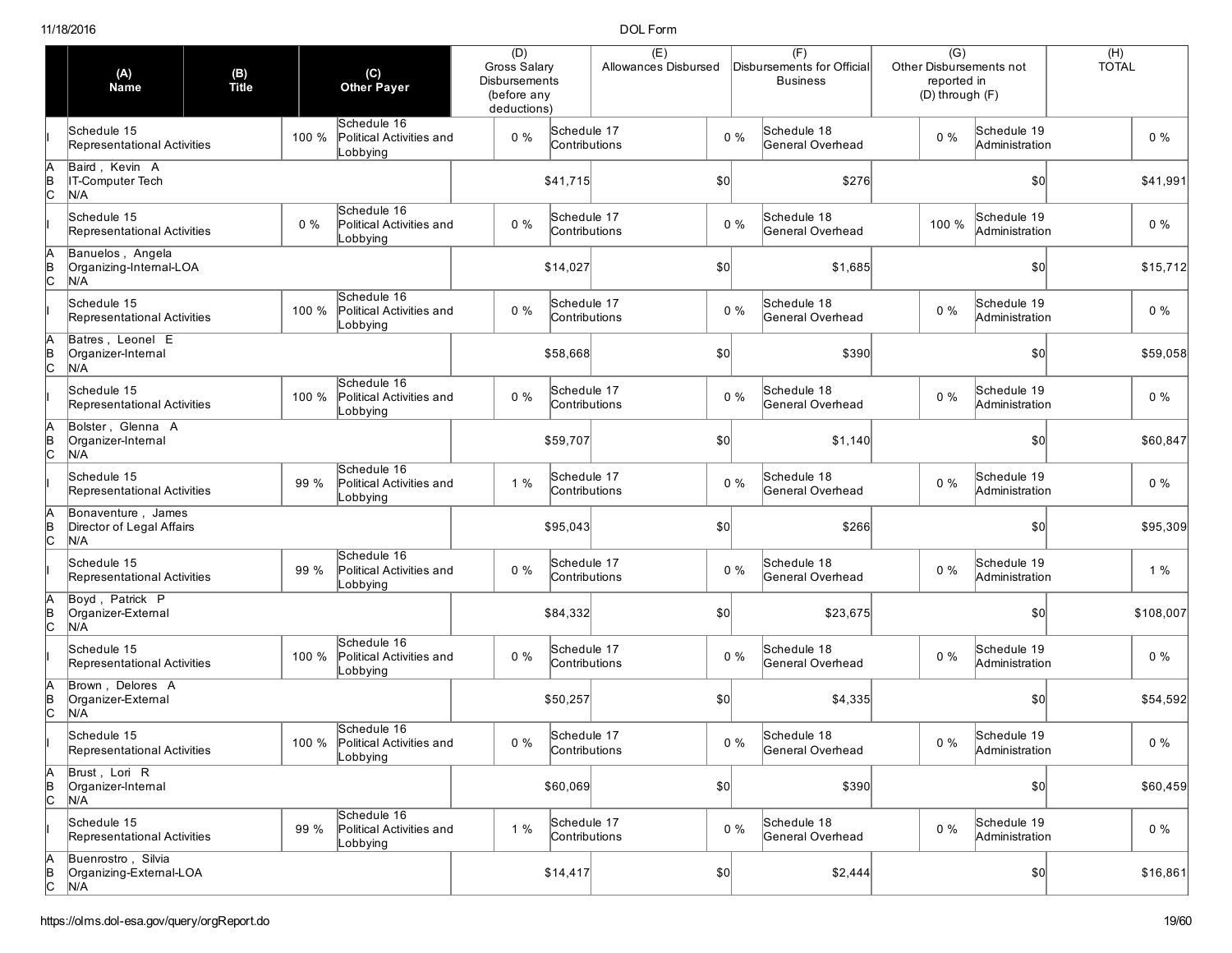|                     | (A)<br><b>Name</b>                                     | (B)<br>Title |       | (C)<br><b>Other Payer</b>                                 | (D)<br>Gross Salary<br>Disbursements<br>(before any<br>deductions) |                              | (E)<br>Allowances Disbursed |              |       | (F)<br>Disbursements for Official<br><b>Business</b> | $\overline{(G)}$<br>Other Disbursements not<br>reported in<br>(D) through (F) |                               | $(H)$<br>TOTAL |          |
|---------------------|--------------------------------------------------------|--------------|-------|-----------------------------------------------------------|--------------------------------------------------------------------|------------------------------|-----------------------------|--------------|-------|------------------------------------------------------|-------------------------------------------------------------------------------|-------------------------------|----------------|----------|
|                     | Schedule 15<br>Representational Activities             |              | 100 % | Schedule 16<br>Political Activities and<br>Lobbying       | $0\%$                                                              | Schedule 17<br>Contributions |                             |              | $0\%$ | Schedule 18<br>General Overhead                      | $0\%$                                                                         | Schedule 19<br>Administration |                | $0\%$    |
| lc                  | Cabrera, Juan A<br>Organizer-Internal<br>N/A           |              |       |                                                           |                                                                    | \$63,671                     |                             | \$0          |       | \$715                                                |                                                                               | \$0                           |                | \$64,386 |
|                     | Schedule 15<br>Representational Activities             |              | 100 % | Schedule 16<br>Political Activities and<br>_obbying       | $0\%$                                                              | Schedule 17<br>Contributions |                             |              | $0\%$ | Schedule 18<br>General Overhead                      | $0\%$                                                                         | Schedule 19<br>Administration |                | $0\%$    |
| B<br> C             | Canales Lopez, Miguel A<br>Organizer-External<br>N/A   |              |       |                                                           |                                                                    | \$61,505                     |                             | \$0          |       | \$373                                                |                                                                               | $ 10\rangle$                  |                | \$61,878 |
|                     | Schedule 15<br>Representational Activities             |              | 100 % | Schedule 16<br>Political Activities and<br>Lobbying       | $0\%$                                                              | Schedule 17<br>Contributions |                             |              | $0\%$ | Schedule 18<br>General Overhead                      | 0%                                                                            | Schedule 19<br>Administration |                | $0\%$    |
|                     | Cancela, Yvonna D<br>Political Director<br>N/A         |              |       |                                                           |                                                                    | \$62,502                     |                             | \$0          |       | \$2,657                                              |                                                                               | \$0                           |                | \$65,159 |
|                     | Schedule 15<br>Representational Activities             |              | $0\%$ | Schedule 16<br>Political Activities and<br>_obbying       | 100 %                                                              | Schedule 17<br>Contributions |                             |              | $0\%$ | Schedule 18<br>General Overhead                      | 0%                                                                            | Schedule 19<br>Administration |                | $0\%$    |
| lc                  | Carrillo, Aurelio M<br>Member Svc Spc/IWCP<br>N/A      |              |       |                                                           |                                                                    | \$67,347                     |                             | \$0          |       | \$556                                                |                                                                               | \$0                           |                | \$67,903 |
|                     | Schedule 15<br>Representational Activities             |              | $0\%$ | Schedule 16<br>Political Activities and<br>Lobbying       | $0\%$                                                              | Schedule 17<br>Contributions |                             |              | 100 % | Schedule 18<br>General Overhead                      | $0\%$                                                                         | Schedule 19<br>Administration |                | $0\%$    |
| lc                  | Case, Deborah S<br>Assistant Controller<br>N/A         |              |       |                                                           |                                                                    | \$73,697                     |                             | \$0          |       | \$0                                                  |                                                                               | $ 10\rangle$                  |                | \$73,697 |
|                     | Schedule 15<br>Representational Activities             |              | $0\%$ | Schedule 16<br>Political Activities and<br>Lobbying       | $0\%$                                                              | Schedule 17<br>Contributions |                             |              | $0\%$ | Schedule 18<br>General Overhead                      | 99 %                                                                          | Schedule 19<br>Administration |                | 1%       |
|                     | Castillo, Juana<br>Organizer-Ext Dept Head<br>N/A      |              |       |                                                           |                                                                    | \$36,489                     |                             | $ 10\rangle$ |       | \$186                                                |                                                                               | \$0                           |                | \$36,675 |
|                     | Schedule 15<br>Representational Activities             |              | 100 % | Schedule 16<br>Political Activities and<br>_obbying       | $0\%$                                                              | Schedule 17<br>Contributions |                             |              | $0\%$ | Schedule 18<br>General Overhead                      | $0\%$                                                                         | Schedule 19<br>Administration |                | $0\%$    |
|                     | Castillo, G Mercedes<br>Organizer-External Lead<br>N/A |              |       |                                                           |                                                                    | \$61,336                     |                             | \$0          |       | \$412                                                |                                                                               | \$0                           |                | \$61,748 |
|                     | Schedule 15<br>Representational Activities             |              |       | Schedule 16<br>100 % Political Activities and<br>Lobbying | $0\%$                                                              | Schedule 17<br>Contributions |                             |              | $0\%$ | Schedule 18<br>General Overhead                      | $0\%$                                                                         | Schedule 19<br>Administration |                | $0\%$    |
| А<br>$\overline{C}$ | Chavez, Anita<br>Secretary<br>N/A                      |              |       |                                                           |                                                                    | \$39,735                     |                             | 50           |       | \$0]                                                 |                                                                               | $ 10\rangle$                  |                | \$39,735 |
|                     | Schedule 15<br>Representational Activities             |              | 1%    | Schedule 16<br>Political Activities and<br>Lobbying       | $0\%$                                                              | Schedule 17<br>Contributions |                             |              | $0\%$ | Schedule 18<br>General Overhead                      | 99 %                                                                          | Schedule 19<br>Administration |                | $0\%$    |
| A<br>B<br>C         | Chavez, Hayde<br>Executive Secretary<br>N/A            |              |       |                                                           |                                                                    | \$42,992                     |                             | $ 10\rangle$ |       | \$0]                                                 |                                                                               | $ 10\rangle$                  |                | \$42,992 |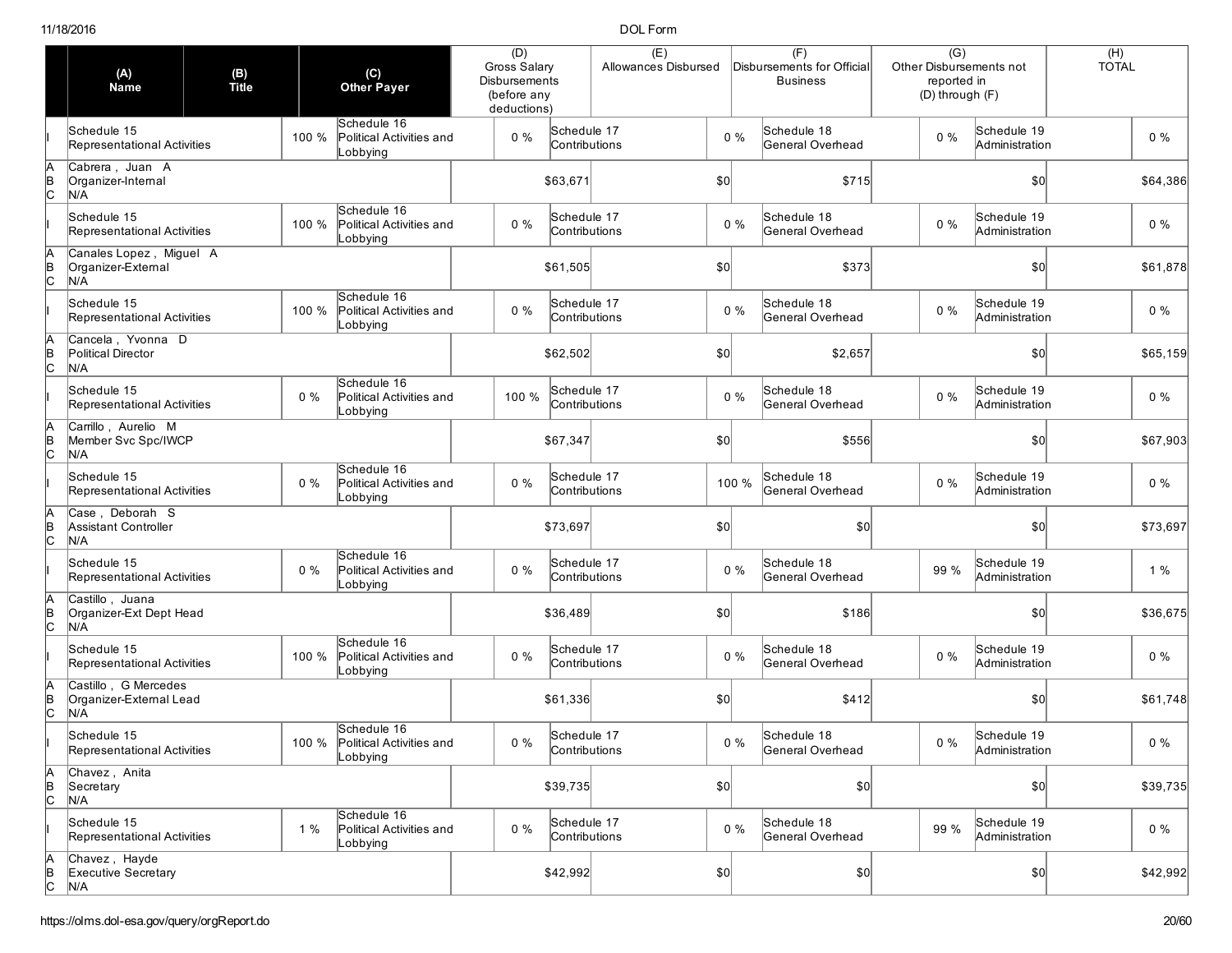|                     | (A)<br><b>Name</b>                                      | (B)<br>Title |                                  | (C)<br><b>Other Payer</b>               | (D)<br>Gross Salary<br><b>Disbursements</b><br>(before any<br>deductions) |                              | (E)<br>Allowances Disbursed |              |       | (F)<br>Disbursements for Official<br><b>Business</b> | $\overline{(G)}$<br>Other Disbursements not<br>reported in<br>(D) through (F) |                                     | $(H)$<br>TOTAL |          |
|---------------------|---------------------------------------------------------|--------------|----------------------------------|-----------------------------------------|---------------------------------------------------------------------------|------------------------------|-----------------------------|--------------|-------|------------------------------------------------------|-------------------------------------------------------------------------------|-------------------------------------|----------------|----------|
|                     | Schedule 15<br>Representational Activities              |              | 1%<br>Lobbying                   | Schedule 16<br>Political Activities and | $0\%$                                                                     | Schedule 17<br>Contributions |                             |              | $0\%$ | Schedule 18<br>General Overhead                      | 99 %                                                                          | Schedule 19<br>Administration       |                | $0\%$    |
| lc                  | Collins, Ian M<br>Organizer-External<br>N/A             |              |                                  |                                         |                                                                           | \$58,739                     |                             | \$0          |       | \$3,425                                              |                                                                               | \$0                                 |                | \$62,164 |
|                     | Schedule 15<br>Representational Activities              |              | 100 %<br>_obbying                | Schedule 16<br>Political Activities and | $0\%$                                                                     | Schedule 17<br>Contributions |                             |              | $0\%$ | Schedule 18<br>General Overhead                      | $0\%$                                                                         | Schedule 19<br>Administration       |                | $0\%$    |
| B<br> C             | Comacchio, Nympha B<br>Organizer-Internal<br>N/A        |              |                                  |                                         |                                                                           | \$49,959                     |                             | \$0          |       | \$390                                                |                                                                               | $ 10\rangle$                        |                | \$50,349 |
|                     | Schedule 15<br>Representational Activities              |              | 100 %<br>Lobbying                | Schedule 16<br>Political Activities and | $0\%$                                                                     | Schedule 17<br>Contributions |                             |              | $0\%$ | Schedule 18<br>General Overhead                      | $0\%$                                                                         | Schedule 19<br>Administration       |                | $0\%$    |
|                     | Cooper, Deborah<br>Building maintenance<br>N/A          |              |                                  |                                         |                                                                           | \$43,795                     |                             | \$0          |       | \$0                                                  |                                                                               | \$0                                 |                | \$43,795 |
|                     | Schedule 15<br>Representational Activities              |              | Schedule 16<br>$0\%$<br>_obbying | Political Activities and                | $0\%$                                                                     | Schedule 17<br>Contributions |                             |              | $0\%$ | Schedule 18<br>General Overhead                      | 100 %                                                                         | Schedule 19<br>Administration       |                | $0\%$    |
| lc                  | Cotton, Kimberly<br>Organizing-Internal-LOA<br>N/A      |              |                                  |                                         |                                                                           | \$12,638                     |                             | \$0          |       | \$306                                                |                                                                               | \$0                                 |                | \$12,944 |
|                     | Schedule 15<br>Representational Activities              |              | 100 %<br>Lobbying                | Schedule 16<br>Political Activities and | $0\%$                                                                     | Schedule 17<br>Contributions |                             |              | $0\%$ | Schedule 18<br>General Overhead                      | $0\%$                                                                         | Schedule 19<br>Administration       |                | $0\%$    |
| Iс                  | Cruz-Sanchez, Maria L<br>Organizing-External-LOA<br>N/A |              |                                  |                                         |                                                                           | \$32,718                     |                             | \$0          |       | \$4,131                                              |                                                                               | $ 10\rangle$                        |                | \$36,849 |
|                     | Schedule 15<br>Representational Activities              |              | 100 %<br>_obbying                | Schedule 16<br>Political Activities and | $0\%$                                                                     | Schedule 17<br>Contributions |                             |              | $0\%$ | Schedule 18<br>General Overhead                      | $0\%$                                                                         | Schedule 19<br>Administration       |                | $0\%$    |
|                     | Dalton, Johanna<br>Organizer-Dept Head<br>N/A           |              |                                  |                                         |                                                                           | \$60,131                     |                             | $ 10\rangle$ |       | \$390                                                |                                                                               | \$0                                 |                | \$60,521 |
|                     | Schedule 15<br>Representational Activities              |              | 100 %<br>_obbying                | Schedule 16<br>Political Activities and | $0\%$                                                                     | Schedule 17<br>Contributions |                             |              | $0\%$ | Schedule 18<br>General Overhead                      | $0\%$                                                                         | Schedule 19<br>Administration       |                | $0\%$    |
|                     | Davies-Eldon, Michaela<br>Data Entry Specialist<br>N/A  |              |                                  |                                         |                                                                           | \$41,071                     |                             | \$0          |       | \$0                                                  |                                                                               | \$0                                 |                | \$41,071 |
|                     | Schedule 15<br>Representational Activities              |              | $0\%$<br>Lobbying                | Schedule 16<br>Political Activities and | $0\%$                                                                     | Schedule 17<br>Contributions |                             |              | $0\%$ | Schedule 18<br>General Overhead                      |                                                                               | 100 % Schedule 19<br>Administration |                | $0\%$    |
| А<br>$\overline{C}$ | De Martinez, Asela D<br>Organizer-External Lead<br>N/A  |              |                                  |                                         |                                                                           | \$61,980                     |                             | 50           |       | \$2,754                                              |                                                                               | $ 10\rangle$                        |                | \$64,734 |
|                     | Schedule 15<br>Representational Activities              |              | 100 %<br>Lobbying                | Schedule 16<br>Political Activities and | $0\%$                                                                     | Schedule 17<br>Contributions |                             |              | $0\%$ | Schedule 18<br>General Overhead                      | $0\%$                                                                         | Schedule 19<br>Administration       |                | $0\%$    |
| A<br>B<br>C         | Dela-Puente, Nicolaza C<br>Organizer-Internal<br>N/A    |              |                                  |                                         |                                                                           | \$62,850                     |                             | $ 10\rangle$ |       | \$400                                                |                                                                               |                                     |                | \$63,250 |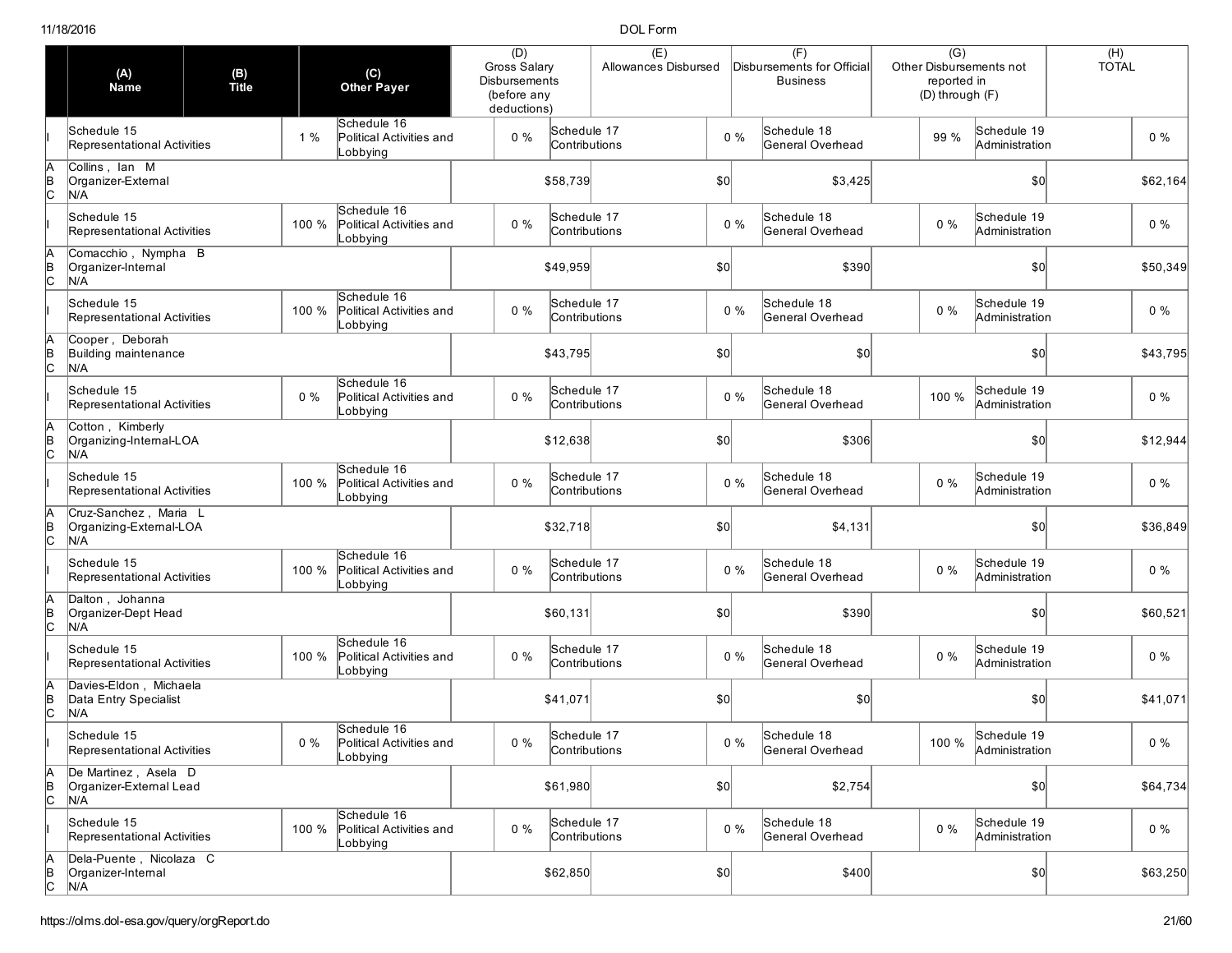|                     | (A)<br><b>Name</b>                                | (B)<br>Title | (C)<br><b>Other Payer</b>                                    | (D)<br>Gross Salary<br><b>Disbursements</b><br>(before any<br>deductions) |                              | (E)<br>Allowances Disbursed |              |       | (F)<br>Disbursements for Official<br><b>Business</b> | $\overline{(G)}$<br>Other Disbursements not<br>reported in<br>(D) through (F) |                               | $(H)$<br>TOTAL |
|---------------------|---------------------------------------------------|--------------|--------------------------------------------------------------|---------------------------------------------------------------------------|------------------------------|-----------------------------|--------------|-------|------------------------------------------------------|-------------------------------------------------------------------------------|-------------------------------|----------------|
|                     | Schedule 15<br>Representational Activities        |              | Schedule 16<br>100 %<br>Political Activities and<br>Lobbying | $0\%$                                                                     | Schedule 17<br>Contributions |                             |              | $0\%$ | Schedule 18<br>General Overhead                      | $0\%$                                                                         | Schedule 19<br>Administration | $0\%$          |
| lc                  | DeValle, Tina M<br>Organizer-External<br>N/A      |              |                                                              |                                                                           | \$60,080                     |                             | \$0          |       | \$353                                                |                                                                               | \$0                           | \$60,433       |
|                     | Schedule 15<br>Representational Activities        |              | Schedule 16<br>100 %<br>Political Activities and<br>obbying. | $0\%$                                                                     | Schedule 17<br>Contributions |                             |              | $0\%$ | Schedule 18<br>General Overhead                      | $0\%$                                                                         | Schedule 19<br>Administration | $0\%$          |
| lc                  | Diaz, Oscar<br>Organizer-External<br>N/A          |              |                                                              |                                                                           | \$61,423                     |                             | \$0          |       | \$3,874                                              |                                                                               | $ 10\rangle$                  | \$65,297       |
|                     | Schedule 15<br>Representational Activities        |              | Schedule 16<br>Political Activities and<br>100 %<br>Lobbying | $0\%$                                                                     | Schedule 17<br>Contributions |                             |              | $0\%$ | Schedule 18<br>General Overhead                      | $0\%$                                                                         | Schedule 19<br>Administration | $0\%$          |
|                     | Dicillo, John P<br>Grievance Specialist<br>N/A    |              |                                                              |                                                                           | \$59,824                     |                             | \$0          |       | \$329                                                |                                                                               | \$0                           | \$60,153       |
|                     | Schedule 15<br>Representational Activities        |              | Schedule 16<br>100 %<br>Political Activities and<br>_obbying | $0\%$                                                                     | Schedule 17<br>Contributions |                             |              | $0\%$ | Schedule 18<br>General Overhead                      | 0%                                                                            | Schedule 19<br>Administration | $0\%$          |
| lc                  | Duran, Beatrice A<br>Grievance Specialist<br>N/A  |              |                                                              |                                                                           | \$64,163                     |                             | \$0          |       | \$367                                                |                                                                               | \$0                           | \$64,530       |
|                     | Schedule 15<br>Representational Activities        |              | Schedule 16<br>100 %<br>Political Activities and<br>Lobbying | $0\%$                                                                     | Schedule 17<br>Contributions |                             |              | $0\%$ | Schedule 18<br>General Overhead                      | $0\%$                                                                         | Schedule 19<br>Administration | $0\%$          |
| lc                  | Dyer, Esther D<br>Grievance Specialist<br>N/A     |              |                                                              |                                                                           | \$61,184                     |                             | \$0          |       | \$1,220                                              |                                                                               | $ 10\rangle$                  | \$62,404       |
|                     | Schedule 15<br>Representational Activities        |              | Schedule 16<br>100 %<br>Political Activities and<br>_obbying | $0\%$                                                                     | Schedule 17<br>Contributions |                             |              | $0\%$ | Schedule 18<br>General Overhead                      | $0\%$                                                                         | Schedule 19<br>Administration | $0\%$          |
| lc                  | Echols, Jamie D<br>Organizing-External-LOA<br>N/A |              |                                                              |                                                                           | \$37,677                     |                             | $ 10\rangle$ |       | \$116                                                |                                                                               | \$0                           | \$37,793       |
|                     | Schedule 15<br>Representational Activities        |              | Schedule 16<br>100 %<br>Political Activities and<br>_obbying | $0\%$                                                                     | Schedule 17<br>Contributions |                             |              | $0\%$ | Schedule 18<br>General Overhead                      | $0\%$                                                                         | Schedule 19<br>Administration | $0\%$          |
|                     | Edea, Samson W<br>Organizing-Internal-LOA<br>N/A  |              |                                                              |                                                                           | \$19,475                     |                             | \$0          |       | \$2,055                                              |                                                                               | \$0                           | \$21,530       |
|                     | Schedule 15<br>Representational Activities        |              | Schedule 16<br>100 % Political Activities and<br>Lobbying    | $0\%$                                                                     | Schedule 17<br>Contributions |                             |              | $0\%$ | Schedule 18<br>General Overhead                      | $0\%$                                                                         | Schedule 19<br>Administration | $0\%$          |
| Α<br>$\overline{C}$ | Erck, Lenore<br>Office Clerk-Part Time<br>N/A     |              |                                                              |                                                                           | \$28,319                     |                             | 50           |       | \$0]                                                 |                                                                               | $ 10\rangle$                  | \$28,319       |
|                     | Schedule 15<br>Representational Activities        |              | Schedule 16<br>$0\%$<br>Political Activities and<br>Lobbying | $0\%$                                                                     | Schedule 17<br>Contributions |                             |              | $0\%$ | Schedule 18<br>General Overhead                      | 100 %                                                                         | Schedule 19<br>Administration | $0\%$          |
| A<br>B<br>C         | Farias, Marisa<br>Organizer-External<br>N/A       |              |                                                              |                                                                           | \$60,581                     |                             | $ 10\rangle$ |       | \$367                                                |                                                                               | $ 10\rangle$                  | \$60,948       |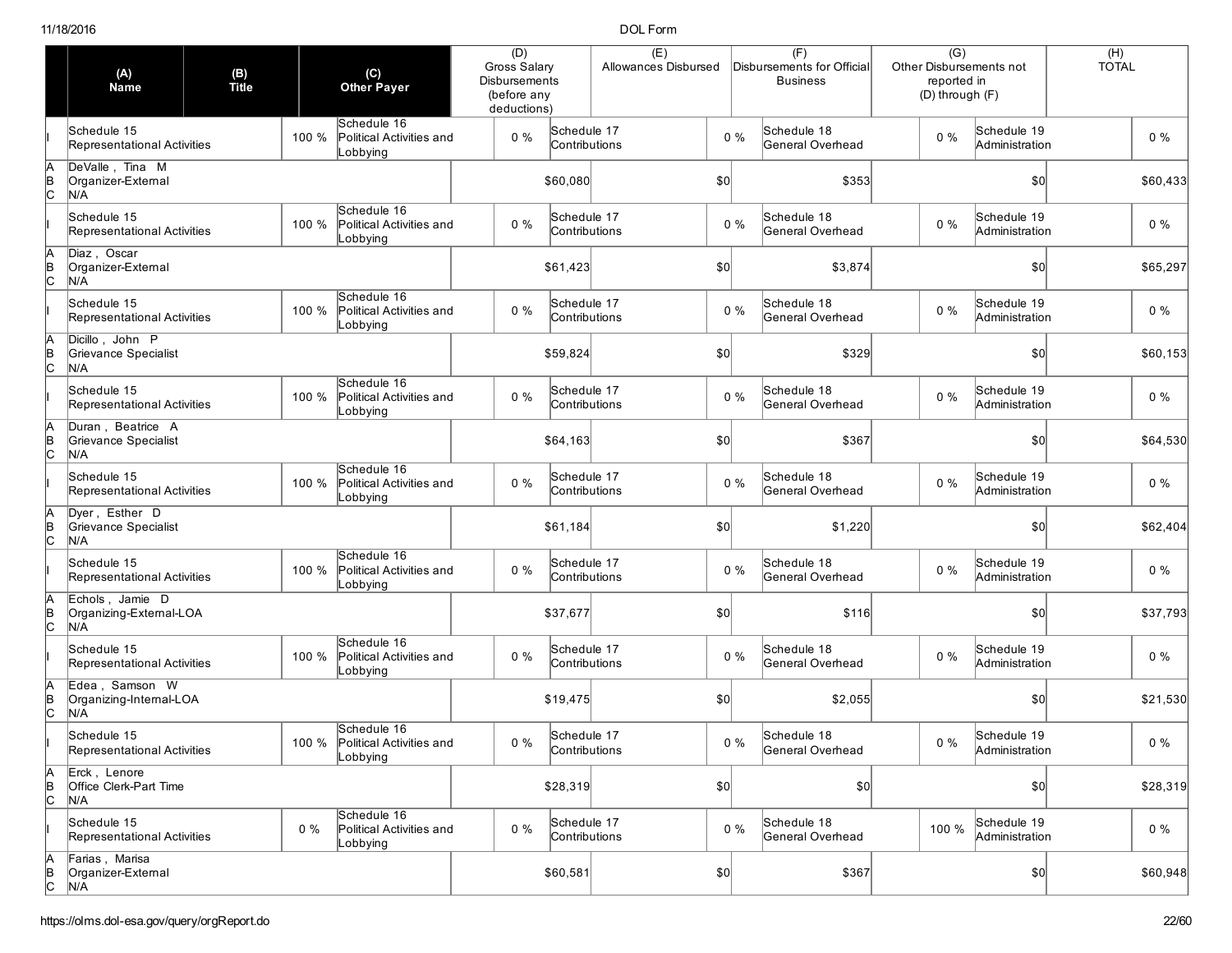|                | (A)<br><b>Name</b>                                    | (B)<br>Title |       | $(\mathsf{C})$<br><b>Other Payer</b>                | (D)<br><b>Gross Salary</b><br><b>Disbursements</b><br>(before any<br>deductions) |                              | (E)<br>Allowances Disbursed |              |       | (F)<br>Disbursements for Official<br><b>Business</b> | $\overline{(G)}$<br>Other Disbursements not<br>reported in<br>(D) through (F) |                               | (H)<br><b>TOTAL</b> |
|----------------|-------------------------------------------------------|--------------|-------|-----------------------------------------------------|----------------------------------------------------------------------------------|------------------------------|-----------------------------|--------------|-------|------------------------------------------------------|-------------------------------------------------------------------------------|-------------------------------|---------------------|
|                | Schedule 15<br>Representational Activities            |              | 100 % | Schedule 16<br>Political Activities and<br>Lobbying | $0\%$                                                                            | Schedule 17<br>Contributions |                             |              | $0\%$ | Schedule 18<br>General Overhead                      | $0\%$                                                                         | Schedule 19<br>Administration | $0\%$               |
| в<br> С        | Farias, Santos A<br>Organizer-Internal<br>N/A         |              |       |                                                     |                                                                                  | \$61,020                     |                             | \$0          |       | \$390                                                |                                                                               | \$0                           | \$61,410            |
|                | Schedule 15<br>Representational Activities            |              | 100 % | Schedule 16<br>Political Activities and<br>obbying_ | $0\%$                                                                            | Schedule 17<br>Contributions |                             |              | $0\%$ | Schedule 18<br>General Overhead                      | $0\%$                                                                         | Schedule 19<br>Administration | $0\%$               |
| $\overline{C}$ | Farmer, Margarita E<br>Executive Secretary<br>N/A     |              |       |                                                     |                                                                                  | \$55,722                     |                             | \$0          |       | \$0                                                  |                                                                               | \$0                           | \$55,722            |
|                | Schedule 15<br>Representational Activities            |              | 100 % | Schedule 16<br>Political Activities and<br>Lobbying | $0\%$                                                                            | Schedule 17<br>Contributions |                             |              | $0\%$ | Schedule 18<br>General Overhead                      | $0\%$                                                                         | Schedule 19<br>Administration | $0\%$               |
| $\overline{C}$ | Fernandez, Angela M<br>Organizing-Internal-LOA<br>N/A |              |       |                                                     |                                                                                  | \$10,424                     |                             | \$0          |       | \$1,053                                              |                                                                               | \$0                           | \$11,477            |
|                | Schedule 15<br>Representational Activities            |              | 100 % | Schedule 16<br>Political Activities and<br>_obbying | $0\%$                                                                            | Schedule 17<br>Contributions |                             |              | $0\%$ | Schedule 18<br>General Overhead                      | $0\%$                                                                         | Schedule 19<br>Administration | $0\%$               |
| $\overline{C}$ | Flores, Sandra<br>Organizing-External-LOA<br>N/A      |              |       |                                                     |                                                                                  | \$37,750                     |                             | \$0          |       | \$64                                                 |                                                                               | \$0                           | \$37,814            |
|                | Schedule 15<br>Representational Activities            |              | 100 % | Schedule 16<br>Political Activities and<br>Lobbying | $0\%$                                                                            | Schedule 17<br>Contributions |                             |              | $0\%$ | Schedule 18<br>General Overhead                      | $0\%$                                                                         | Schedule 19<br>Administration | $0\%$               |
| $\frac{1}{2}$  | Flores, Brenda A<br>Organizing-External-LOA<br>N/A    |              |       |                                                     |                                                                                  | \$16,878                     |                             | \$0          |       | \$3,211                                              |                                                                               | \$0                           | \$20,089            |
|                | Schedule 15<br>Representational Activities            |              | 100 % | Schedule 16<br>Political Activities and<br>Lobbying | $0\%$                                                                            | Schedule 17<br>Contributions |                             |              | $0\%$ | Schedule 18<br>General Overhead                      | $0\%$                                                                         | Schedule 19<br>Administration | $0\%$               |
|                | Fonseca, Mauricio<br>Organizer-External<br>N/A        |              |       |                                                     |                                                                                  | \$62,212                     |                             | \$0          |       | \$201                                                |                                                                               | \$0                           | \$62,413            |
|                | Schedule 15<br>Representational Activities            |              | 100 % | Schedule 16<br>Political Activities and<br>_obbying | $0\%$                                                                            | Schedule 17<br>Contributions |                             |              | $0\%$ | Schedule 18<br>General Overhead                      | $0\%$                                                                         | Schedule 19<br>Administration | $0\%$               |
| þ              | Gandulla, Corine<br>Data Entry Specialist<br>N/A      |              |       |                                                     |                                                                                  | \$39,496                     |                             | \$0          |       | \$0                                                  |                                                                               | \$0                           | \$39,496            |
|                | Schedule 15<br>Representational Activities            |              | 1%    | Schedule 16<br>Political Activities and<br>Lobbying | $0\%$                                                                            | Schedule 17<br>Contributions |                             |              | $0\%$ | Schedule 18<br>General Overhead                      | 99 %                                                                          | Schedule 19<br>Administration | $0\%$               |
| A<br>B<br>C    | Garcia, Santos<br>Organizing-Internal-LOA<br>N/A      |              |       |                                                     |                                                                                  | \$34,189                     |                             | $ 10\rangle$ |       | \$1,420                                              |                                                                               | 50                            | \$35,609            |
|                | Schedule 15<br>Representational Activities            |              | 100 % | Schedule 16<br>Political Activities and<br>Lobbying | $0\%$                                                                            | Schedule 17<br>Contributions |                             |              | $0\%$ | Schedule 18<br>General Overhead                      | $0\%$                                                                         | Schedule 19<br>Administration | $0\%$               |
| A<br>B<br>C    | Garcia, Irene<br>Payroll Specialist<br>N/A            |              |       |                                                     |                                                                                  | \$43,387                     |                             | $ 10\rangle$ |       | \$0]                                                 |                                                                               | 50                            | \$43,387            |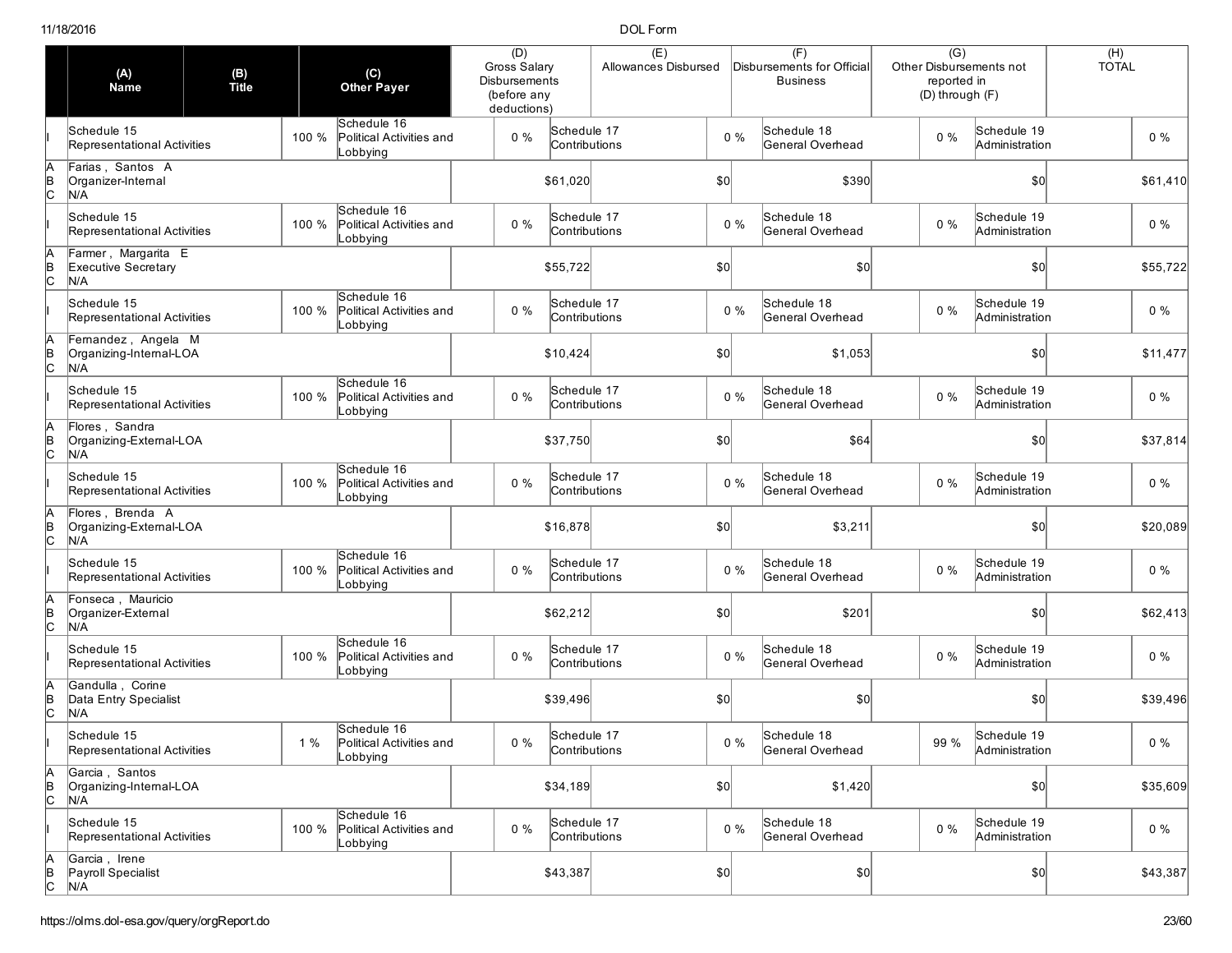|                | (A)<br><b>Name</b>                                     | (B)<br>Title |       | (C)<br>Other Payer                                  | (D)<br>Gross Salary<br><b>Disbursements</b><br>(before any<br>deductions) |                              | (E)<br>Allowances Disbursed |              |       | (F)<br>Disbursements for Official<br><b>Business</b> | $\overline{(G)}$<br>Other Disbursements not<br>reported in<br>(D) through (F) |                               | $(H)$<br>TOTAL |
|----------------|--------------------------------------------------------|--------------|-------|-----------------------------------------------------|---------------------------------------------------------------------------|------------------------------|-----------------------------|--------------|-------|------------------------------------------------------|-------------------------------------------------------------------------------|-------------------------------|----------------|
|                | Schedule 15<br>Representational Activities             |              | $0\%$ | Schedule 16<br>Political Activities and<br>Lobbying | $0\%$                                                                     | Schedule 17<br>Contributions |                             |              | $0\%$ | Schedule 18<br>General Overhead                      | 100 %                                                                         | Schedule 19<br>Administration | $0\%$          |
| в<br> С        | Gatti, Grace<br><b>Executive Secretary</b><br>N/A      |              |       |                                                     |                                                                           | \$51,093                     |                             | \$0          |       | \$0                                                  |                                                                               | \$0                           | \$51,093       |
|                | Schedule 15<br>Representational Activities             |              | 100 % | Schedule 16<br>Political Activities and<br>_obbying | $0\%$                                                                     | Schedule 17<br>Contributions |                             |              | $0\%$ | Schedule 18<br>General Overhead                      | $0\%$                                                                         | Schedule 19<br>Administration | $0\%$          |
| $\overline{C}$ | Gerhardt, Dawne<br>Organizing-External Sec<br>N/A      |              |       |                                                     |                                                                           | \$15,410                     |                             | \$0          |       | \$0                                                  |                                                                               | \$0                           | \$15,410       |
|                | Schedule 15<br>Representational Activities             |              | 100 % | Schedule 16<br>Political Activities and<br>Lobbying | $0\%$                                                                     | Schedule 17<br>Contributions |                             |              | $0\%$ | Schedule 18<br>General Overhead                      | $0\%$                                                                         | Schedule 19<br>Administration | $0\%$          |
|                | Giannone, Felicia<br>Grievance Lead<br>N/A             |              |       |                                                     |                                                                           | \$61,180                     |                             | \$0          |       | \$1,175                                              |                                                                               | \$0                           | \$62,355       |
|                | Schedule 15<br>Representational Activities             |              | 100 % | Schedule 16<br>Political Activities and<br>Lobbying | $0\%$                                                                     | Schedule 17<br>Contributions |                             |              | $0\%$ | Schedule 18<br>General Overhead                      | $0\%$                                                                         | Schedule 19<br>Administration | $0\%$          |
| $\overline{C}$ | Godinez, Guillermina<br>Secretary<br>N/A               |              |       |                                                     |                                                                           | \$43,362                     |                             | \$0          |       | \$0                                                  |                                                                               | \$0                           | \$43,362       |
|                | Schedule 15<br>Representational Activities             |              | $0\%$ | Schedule 16<br>Political Activities and<br>Lobbying | $0\%$                                                                     | Schedule 17<br>Contributions |                             |              | $0\%$ | Schedule 18<br>General Overhead                      | 100 %                                                                         | Schedule 19<br>Administration | $0\%$          |
| $\frac{1}{2}$  | Gomez, Ana B<br>Organizer-Internal<br>N/A              |              |       |                                                     |                                                                           | \$56,797                     |                             | \$0          |       | \$390                                                |                                                                               | \$0                           | \$57,187       |
|                | Schedule 15<br>Representational Activities             |              | 99 %  | Schedule 16<br>Political Activities and<br>Lobbying | 1%                                                                        | Schedule 17<br>Contributions |                             |              | $0\%$ | Schedule 18<br>General Overhead                      | $0\%$                                                                         | Schedule 19<br>Administration | $0\%$          |
| В<br>С         | Guereque, Gilberto<br>Organizer-Internal<br>N/A        |              |       |                                                     |                                                                           | \$59,365                     |                             | \$0          |       | \$500                                                |                                                                               | \$0                           | \$59,865       |
|                | Schedule 15<br>Representational Activities             |              | 100 % | Schedule 16<br>Political Activities and<br>Lobbying | $0\%$                                                                     | Schedule 17<br>Contributions |                             |              | $0\%$ | Schedule 18<br>General Overhead                      | $0\%$                                                                         | Schedule 19<br>Administration | $0\%$          |
|                | Gutierrez, Elizabeth<br>Translator<br>N/A              |              |       |                                                     |                                                                           | \$41,876                     |                             | \$0          |       | \$0                                                  |                                                                               | \$0                           | \$41,876       |
|                | Schedule 15<br>Representational Activities             |              | 1%    | Schedule 16<br>Political Activities and<br>Lobbying | $0\%$                                                                     | Schedule 17<br>Contributions |                             |              | $0\%$ | Schedule 18<br>General Overhead                      | 99 %                                                                          | Schedule 19<br>Administration | $0\%$          |
| A<br>B<br>C    | Hammett, Rowena<br><b>Accounting Specialist</b><br>N/A |              |       |                                                     |                                                                           | \$40,985                     |                             | $ 10\rangle$ |       | \$0]                                                 |                                                                               | \$0                           | \$40,985       |
|                | Schedule 15<br>Representational Activities             |              | 2%    | Schedule 16<br>Political Activities and<br>Lobbying | $0\%$                                                                     | Schedule 17<br>Contributions |                             |              | $0\%$ | Schedule 18<br>General Overhead                      | 98 %                                                                          | Schedule 19<br>Administration | $0\%$          |
| A<br>B<br>C    | Henderson, Donell<br>Organizer-Internal Lead<br>N/A    |              |       |                                                     |                                                                           | \$67,264                     |                             | $ 10\rangle$ |       | \$390                                                |                                                                               | \$0]                          | \$67,654       |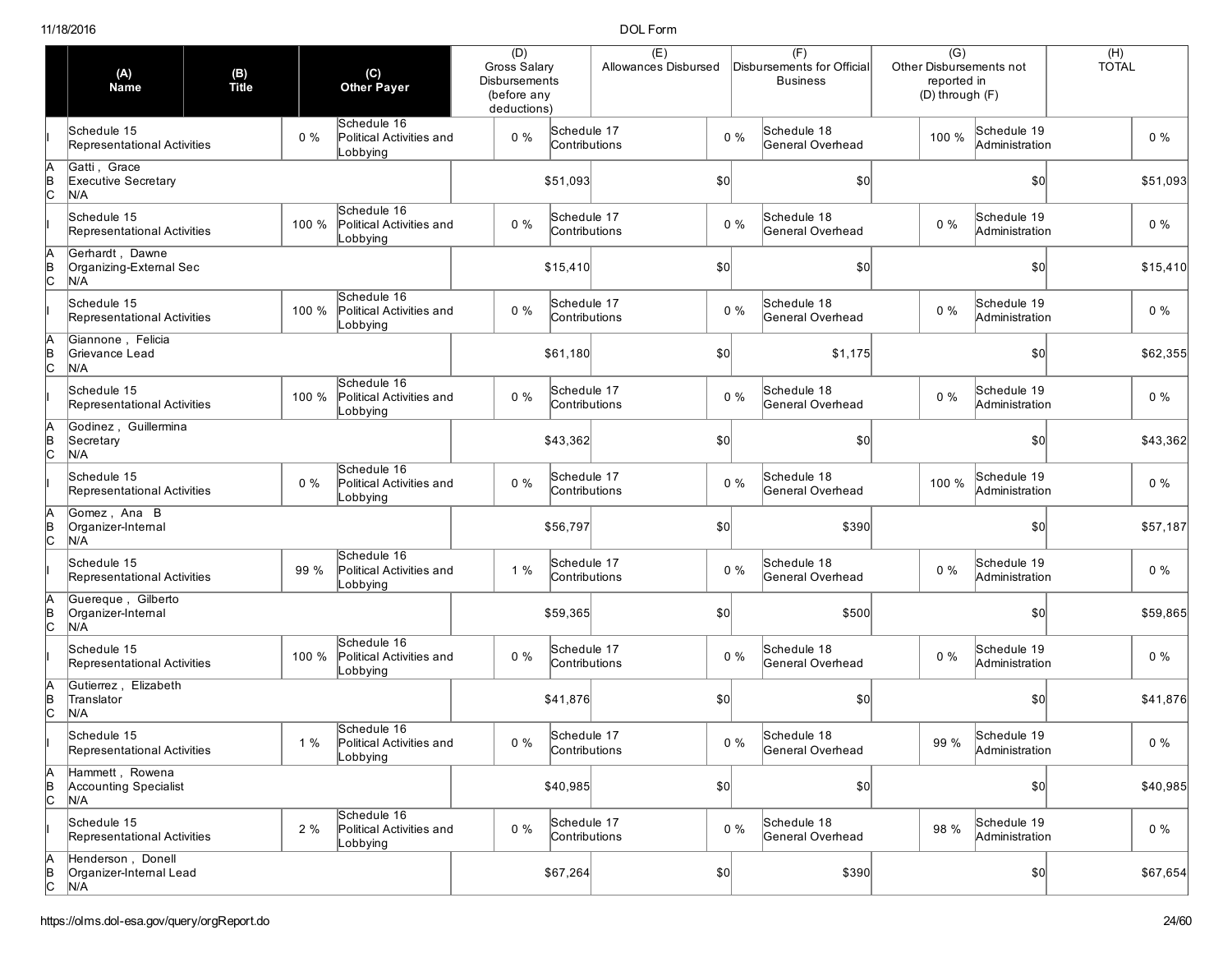|                     | (A)<br><b>Name</b>                                     | (B)<br>Title |       | (C)<br><b>Other Payer</b>                                 | (D)<br><b>Gross Salary</b><br>Disbursements<br>(before any<br>deductions) |                              | (E)<br>Allowances Disbursed |              |       | (F)<br>Disbursements for Official<br><b>Business</b> | $\overline{(G)}$<br>Other Disbursements not<br>reported in<br>(D) through (F) |                                     | (H)<br><b>TOTAL</b> |
|---------------------|--------------------------------------------------------|--------------|-------|-----------------------------------------------------------|---------------------------------------------------------------------------|------------------------------|-----------------------------|--------------|-------|------------------------------------------------------|-------------------------------------------------------------------------------|-------------------------------------|---------------------|
|                     | Schedule 15<br>Representational Activities             |              | 100 % | Schedule 16<br>Political Activities and<br>Lobbying       | $0\%$                                                                     | Schedule 17<br>Contributions |                             |              | 0%    | Schedule 18<br>General Overhead                      | $0\%$                                                                         | Schedule 19<br>Administration       | $0\%$               |
| в<br> С             | Henry, Wanda L<br>Director of Operations<br>N/A        |              |       |                                                           |                                                                           | \$66,238                     |                             | \$0          |       | \$167                                                |                                                                               | $\vert \mathbf{S} \mathbf{O} \vert$ | \$66,405            |
|                     | Schedule 15<br>Representational Activities             |              | 1%    | Schedule 16<br>Political Activities and<br>_obbying       | $0\%$                                                                     | Schedule 17<br>Contributions |                             |              | $0\%$ | Schedule 18<br>General Overhead                      | 99 %                                                                          | Schedule 19<br>Administration       | $0\%$               |
| $\frac{B}{C}$       | Hemandez, Lenis J<br><b>Executive Secretary</b><br>N/A |              |       |                                                           |                                                                           | \$51,597                     |                             | $ 10\rangle$ |       | \$0                                                  |                                                                               | \$0                                 | \$51,597            |
|                     | Schedule 15<br>Representational Activities             |              | 26 %  | Schedule 16<br>Political Activities and<br>Lobbying       | $0\%$                                                                     | Schedule 17<br>Contributions |                             |              | 0%    | Schedule 18<br>General Overhead                      | 74 %                                                                          | Schedule 19<br>Administration       | $0\%$               |
| $\frac{B}{C}$       | Holmes, Maya S<br>Research Director<br>N/A             |              |       |                                                           |                                                                           | \$66,681                     |                             | \$0          |       | \$889                                                |                                                                               | \$0                                 | \$67,570            |
|                     | Schedule 15<br>Representational Activities             |              | 100 % | Schedule 16<br>Political Activities and<br>Lobbying       | $0\%$                                                                     | Schedule 17<br>Contributions |                             |              | 0%    | Schedule 18<br>General Overhead                      | $0\%$                                                                         | Schedule 19<br>Administration       | $0\%$               |
| $\overline{C}$      | Hughes, Robyn D<br>Finance Director<br>N/A             |              |       |                                                           |                                                                           | \$76,156                     |                             | $ 10\rangle$ |       | \$138                                                |                                                                               | \$0                                 | \$76,294            |
|                     | Schedule 15<br>Representational Activities             |              | 4 %   | Schedule 16<br>Political Activities and<br>Lobbying       | $0\%$                                                                     | Schedule 17<br>Contributions |                             |              | 0%    | Schedule 18<br>General Overhead                      | 96 %                                                                          | Schedule 19<br>Administration       | $0\%$               |
| A<br>B<br>C         | Ituarte, Michaelina M<br>Dispatcher-Banquets<br>N/A    |              |       |                                                           |                                                                           | \$58,680                     |                             | \$0          |       | \$0]                                                 |                                                                               | \$0                                 | \$58,680            |
|                     | Schedule 15<br>Representational Activities             |              | 100 % | Schedule 16<br>Political Activities and<br>Lobbying       | $0\%$                                                                     | Schedule 17<br>Contributions |                             |              | $0\%$ | Schedule 18<br>General Overhead                      | 0%                                                                            | Schedule 19<br>Administration       | $0\%$               |
|                     | Janz, Linda M<br>Grievance Intake<br>N/A               |              |       |                                                           |                                                                           | \$45,214                     |                             | $ 10\rangle$ |       | \$0]                                                 |                                                                               | \$0                                 | \$45,214            |
|                     | Schedule 15<br>Representational Activities             |              | 100 % | Schedule 16<br>Political Activities and<br>Lobbying       | $0\%$                                                                     | Schedule 17<br>Contributions |                             |              | 0%    | Schedule 18<br>General Overhead                      | 0%                                                                            | Schedule 19<br>Administration       | $0\%$               |
| B                   | Javier, Laura E<br>Grievance Specialist<br>N/A         |              |       |                                                           |                                                                           | \$28,999                     |                             | \$0          |       | \$277                                                |                                                                               | \$0                                 | \$29,276            |
|                     | Schedule 15<br>Representational Activities             |              |       | Schedule 16<br>100 % Political Activities and<br>Lobbying | $0\%$                                                                     | Schedule 17<br>Contributions |                             |              | $0\%$ | Schedule 18<br>General Overhead                      | $0\%$                                                                         | Schedule 19<br>Administration       | $0\%$               |
| А<br>$\overline{a}$ | Khan, Bethany A<br>Communications<br>N/A               |              |       |                                                           |                                                                           | \$60,799                     |                             | \$0]         |       | \$1,284                                              |                                                                               | $ 10\rangle$                        | \$62,083            |
|                     | Schedule 15<br>Representational Activities             |              | 100 % | Schedule 16<br>Political Activities and<br>Lobbying       | $0\%$                                                                     | Schedule 17<br>Contributions |                             |              | $0\%$ | Schedule 18<br>General Overhead                      | $0\%$                                                                         | Schedule 19<br>Administration       | $0\%$               |
| A<br>B<br>C         | Kline, Cristina<br>Organizer-External<br>N/A           |              |       |                                                           |                                                                           | \$58,748                     |                             | $ 10\rangle$ |       | \$462                                                |                                                                               | \$0]                                | \$59,210            |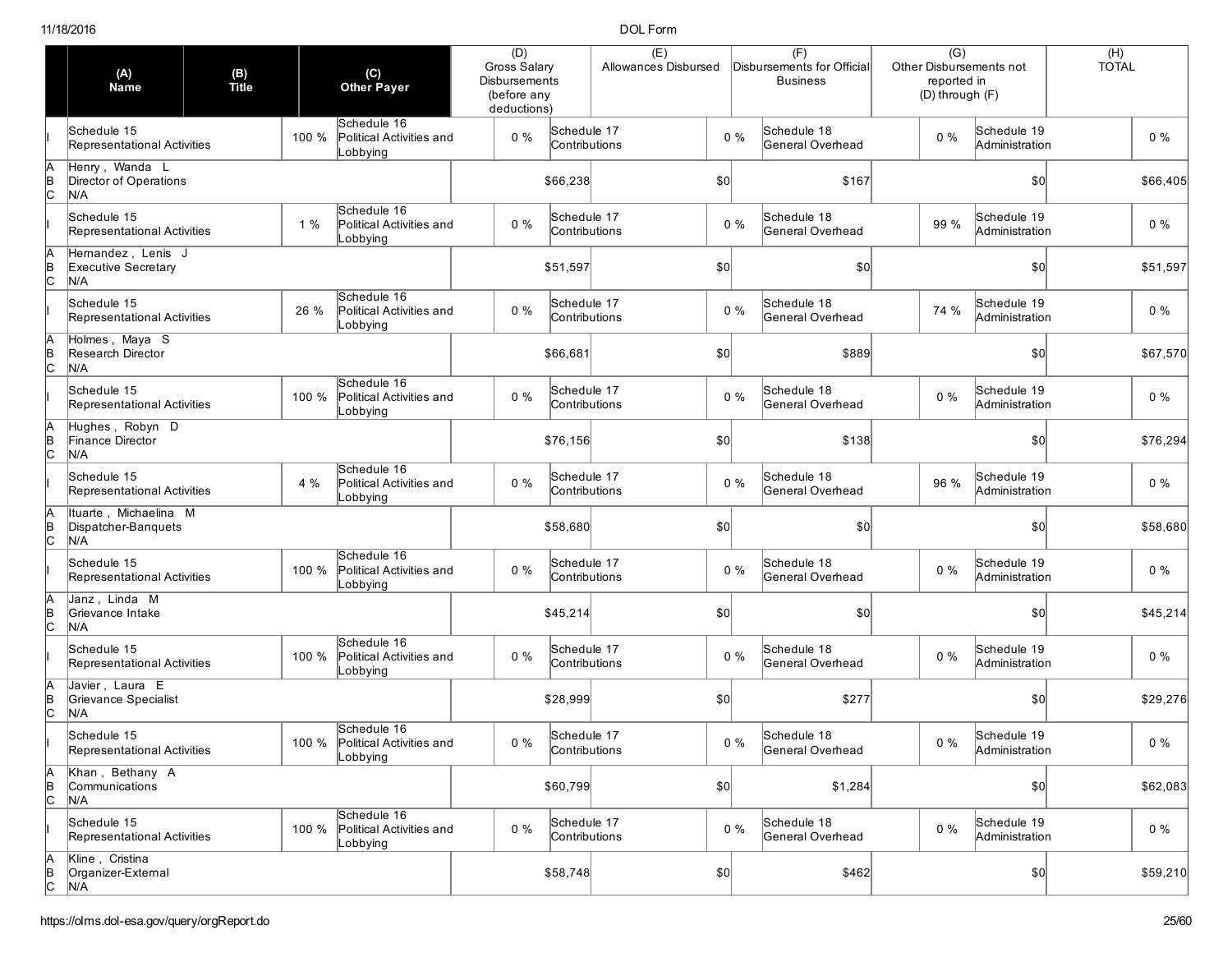|                | (A)<br><b>Name</b>                                         | (B)<br>Title |       | (C)<br><b>Other Payer</b>                                | (D)<br>Gross Salary<br><b>Disbursements</b><br>(before any<br>deductions) |                              | (E)<br>Allowances Disbursed |              |       | (F)<br>Disbursements for Official<br><b>Business</b> | $\overline{(G)}$<br>Other Disbursements not<br>reported in<br>(D) through (F) |                               | (H)<br><b>TOTAL</b> |
|----------------|------------------------------------------------------------|--------------|-------|----------------------------------------------------------|---------------------------------------------------------------------------|------------------------------|-----------------------------|--------------|-------|------------------------------------------------------|-------------------------------------------------------------------------------|-------------------------------|---------------------|
|                | Schedule 15<br>Representational Activities                 |              | 100 % | Schedule 16<br>Political Activities and<br>Lobbying      | $0\%$                                                                     | Schedule 17<br>Contributions |                             |              | $0\%$ | Schedule 18<br>General Overhead                      | 0%                                                                            | Schedule 19<br>Administration | $0\%$               |
| в<br> С        | Kline, Kevin<br>Organizer-Ext Dept Head<br>N/A             |              |       |                                                          |                                                                           | \$28,410                     |                             | $ 10\rangle$ |       | \$0                                                  |                                                                               | \$0                           | \$28,410            |
|                | Schedule 15<br>Representational Activities                 |              | 100 % | Schedule 16<br>Political Activities and<br>Lobbying      | $0\%$                                                                     | Schedule 17<br>Contributions |                             |              | $0\%$ | Schedule 18<br>General Overhead                      | $0\%$                                                                         | Schedule 19<br>Administration | $0\%$               |
| $\overline{C}$ | Kordosky, Jason E<br>Researcher III<br>N/A                 |              |       |                                                          |                                                                           | \$37,756                     |                             | $ 10\rangle$ |       | \$23                                                 |                                                                               | \$0                           | \$37,779            |
|                | Schedule 15<br>Representational Activities                 |              | 100 % | Schedule 16<br>Political Activities and<br>Lobbying      | $0\%$                                                                     | Schedule 17<br>Contributions |                             |              | $0\%$ | Schedule 18<br>General Overhead                      | 0%                                                                            | Schedule 19<br>Administration | $0\%$               |
| $\frac{B}{C}$  | Kubiak, Norbert<br>Director of Legal Affairs<br>N/A        |              |       |                                                          |                                                                           | \$74,873                     |                             | \$0          |       | \$719                                                |                                                                               | $ 10\rangle$                  | \$75,592            |
|                | Schedule 15<br>Representational Activities                 |              | 100 % | Schedule 16<br>Political Activities and<br>Lobbying      | $0\%$                                                                     | Schedule 17<br>Contributions |                             |              | $0\%$ | Schedule 18<br>General Overhead                      | $0\%$                                                                         | Schedule 19<br>Administration | $0\%$               |
| $\overline{c}$ | Leong, Amy L<br>Community Organizer<br>N/A                 |              |       |                                                          |                                                                           | \$43,522                     |                             | \$0          |       | \$1,737                                              |                                                                               | \$0                           | \$45,259            |
|                | Schedule 15<br>Representational Activities                 |              | 100 % | Schedule 16<br>Political Activities and<br>Lobbying      | $0\%$                                                                     | Schedule 17<br>Contributions |                             |              | $0\%$ | Schedule 18<br>General Overhead                      | $0\%$                                                                         | Schedule 19<br>Administration | $0\%$               |
| $\overline{B}$ | Lindsey, Patricia R<br>Organizer-Internal<br>N/A           |              |       |                                                          |                                                                           | \$58,384                     |                             | $ 10\rangle$ |       | \$390                                                |                                                                               | \$0                           | \$58,774            |
|                | Schedule 15<br>Representational Activities                 |              | 100 % | Schedule 16<br>Political Activities and<br>Lobbying      | $0\%$                                                                     | Schedule 17<br>Contributions |                             |              | $0\%$ | Schedule 18<br>General Overhead                      | $0\%$                                                                         | Schedule 19<br>Administration | $0\%$               |
| В<br>С         | Liu , Ken K<br>Research Director<br>N/A                    |              |       |                                                          |                                                                           | \$66,991                     |                             | \$0          |       | \$1,493                                              |                                                                               | \$0                           | \$68,484            |
|                | Schedule 15<br>Representational Activities                 |              | 100 % | Schedule 16<br>Political Activities and<br>_obbying      | $0\%$                                                                     | Schedule 17<br>Contributions |                             |              | $0\%$ | Schedule 18<br>General Overhead                      | $0\%$                                                                         | Schedule 19<br>Administration | $0\%$               |
| ╞              | Locatelli, Guy A<br>Organizer-Internal<br>N/A              |              |       |                                                          |                                                                           | \$62,441                     |                             | \$0          |       | \$465                                                |                                                                               | $ 10\rangle$                  | \$62,906            |
|                | Schedule 15<br>Representational Activities                 |              |       | Schedule 16<br>99 % Political Activities and<br>Lobbying | 1%                                                                        | Schedule 17<br>Contributions |                             |              | $0\%$ | Schedule 18<br>General Overhead                      | $0\%$                                                                         | Schedule 19<br>Administration | $0\%$               |
| А<br>B<br>C    | Lopez De Ramos, Ericka P<br>Organizing-Internal-LOA<br>N/A |              |       |                                                          |                                                                           | \$28,619                     |                             | $ 10\rangle$ |       | \$4,360                                              |                                                                               | $ 10\rangle$                  | \$32,979            |
|                | Schedule 15<br>Representational Activities                 |              | 100 % | Schedule 16<br>Political Activities and<br>Lobbying      | $0\%$                                                                     | Schedule 17<br>Contributions |                             |              | $0\%$ | Schedule 18<br>General Overhead                      | $0\%$                                                                         | Schedule 19<br>Administration | $0\%$               |
| A<br>B<br>C    | Love, Jimmy D<br>Organizer-Internal<br>N/A                 |              |       |                                                          |                                                                           | \$59,516                     |                             | $ 10\rangle$ |       | \$1,004                                              |                                                                               | \$0]                          | \$60,520            |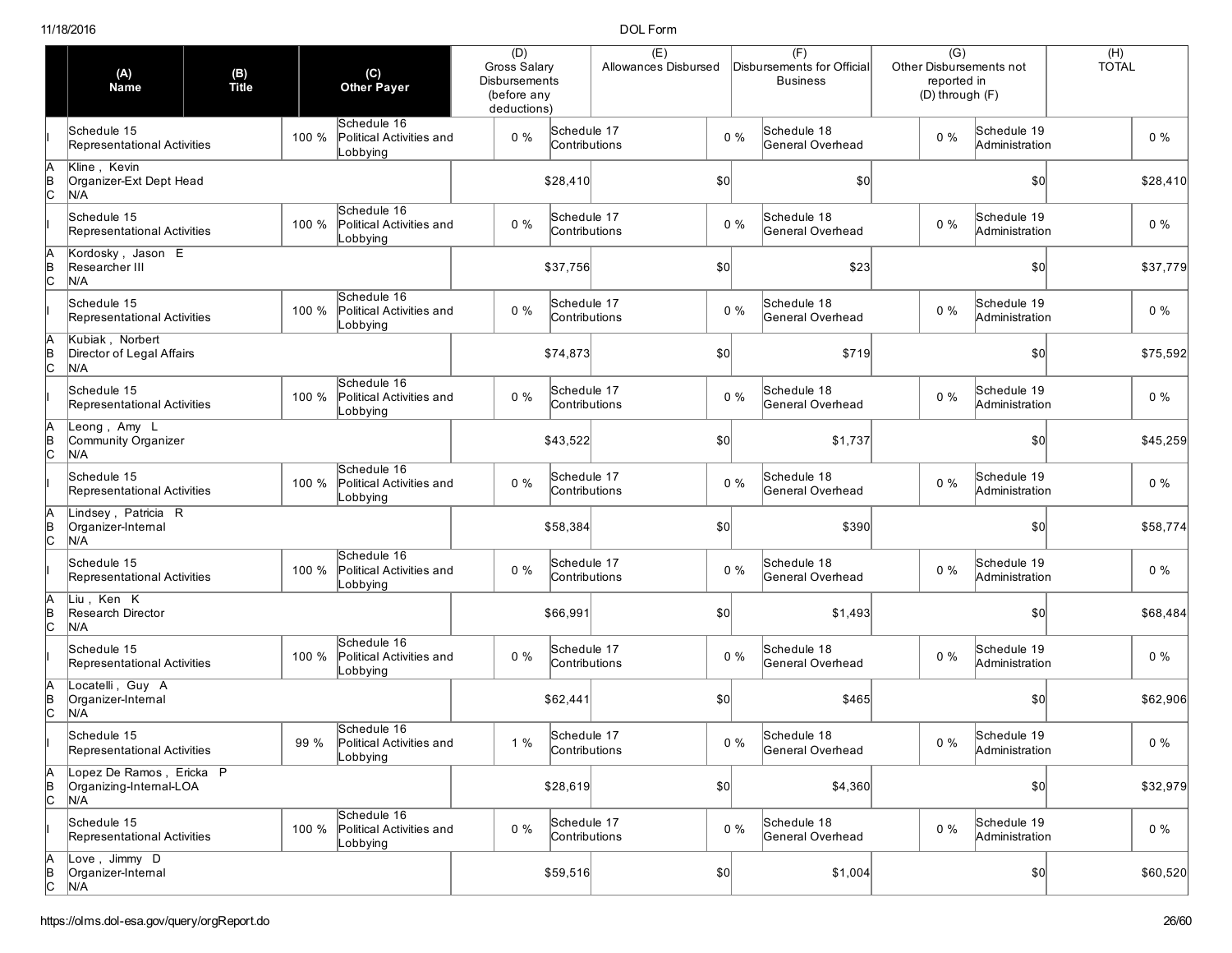|                | (A)<br><b>Name</b>                                    | (B)<br>Title |       | $\left( \text{C} \right)$<br><b>Other Payer</b>           | (D)<br>Gross Salary<br><b>Disbursements</b><br>(before any<br>deductions) |                              | (E)<br>Allowances Disbursed |              |       | (F)<br>Disbursements for Official<br><b>Business</b> | $\overline{(G)}$<br>Other Disbursements not<br>reported in<br>(D) through (F) |                               | $(H)$<br>TOTAL |          |
|----------------|-------------------------------------------------------|--------------|-------|-----------------------------------------------------------|---------------------------------------------------------------------------|------------------------------|-----------------------------|--------------|-------|------------------------------------------------------|-------------------------------------------------------------------------------|-------------------------------|----------------|----------|
|                | Schedule 15<br>Representational Activities            |              | 100 % | Schedule 16<br>Political Activities and<br>Lobbying       | $0\%$                                                                     | Schedule 17<br>Contributions |                             |              | $0\%$ | Schedule 18<br>General Overhead                      | $0\%$                                                                         | Schedule 19<br>Administration |                | $0\%$    |
| в<br> С        | Lozano, Edna<br>Organizing-Internal-LOA<br>N/A        |              |       |                                                           |                                                                           | \$28,411                     |                             | \$0          |       | \$859                                                |                                                                               | \$0                           |                | \$29,270 |
|                | Schedule 15<br>Representational Activities            |              | 100 % | Schedule 16<br>Political Activities and<br>Lobbying       | $0\%$                                                                     | Schedule 17<br>Contributions |                             |              | $0\%$ | Schedule 18<br>General Overhead                      | $0\%$                                                                         | Schedule 19<br>Administration |                | $0\%$    |
| $\overline{C}$ | Luna, Maria D<br><b>Orientation Specialist</b><br>N/A |              |       |                                                           |                                                                           | \$36,139                     |                             | \$0          |       | \$0                                                  |                                                                               | $ 10\rangle$                  |                | \$36,139 |
|                | Schedule 15<br>Representational Activities            |              | 100 % | Schedule 16<br>Political Activities and<br>Lobbying       | $0\%$                                                                     | Schedule 17<br>Contributions |                             |              | $0\%$ | Schedule 18<br>General Overhead                      | 0%                                                                            | Schedule 19<br>Administration |                | $0\%$    |
| $\overline{C}$ | Maciel, Guadalupe<br>Organizer-Internal<br>N/A        |              |       |                                                           |                                                                           | \$57,448                     |                             | \$0          |       | \$390                                                |                                                                               | \$0                           |                | \$57,838 |
|                | Schedule 15<br>Representational Activities            |              | 100 % | Schedule 16<br>Political Activities and<br>Lobbying       | $0\%$                                                                     | Schedule 17<br>Contributions |                             |              | $0\%$ | Schedule 18<br>General Overhead                      | 0%                                                                            | Schedule 19<br>Administration |                | $0\%$    |
|                | Mares, Maria P<br>Organizer-Internal<br>N/A           |              |       |                                                           |                                                                           | \$58,786                     |                             | \$0          |       | \$380                                                |                                                                               | \$0                           |                | \$59,166 |
|                | Schedule 15<br>Representational Activities            |              | 100 % | Schedule 16<br>Political Activities and<br>Lobbying       | $0\%$                                                                     | Schedule 17<br>Contributions |                             |              | $0\%$ | Schedule 18<br>General Overhead                      | $0\%$                                                                         | Schedule 19<br>Administration |                | $0\%$    |
| $\frac{1}{2}$  | Martin, Anthony J<br>Grievance Specialist<br>N/A      |              |       |                                                           |                                                                           | \$59,936                     |                             | \$0          |       | \$290                                                |                                                                               | \$0                           |                | \$60,226 |
|                | Schedule 15<br>Representational Activities            |              | 100 % | Schedule 16<br>Political Activities and<br>Lobbying       | $0\%$                                                                     | Schedule 17<br>Contributions |                             |              | $0\%$ | Schedule 18<br>General Overhead                      | $0\%$                                                                         | Schedule 19<br>Administration |                | $0\%$    |
| В<br>С         | Marzola, Eleni H<br>Executive Secretary<br>N/A        |              |       |                                                           |                                                                           | \$48,205                     |                             | $ 10\rangle$ |       | \$0                                                  |                                                                               | \$0                           |                | \$48,205 |
|                | Schedule 15<br>Representational Activities            |              | $0\%$ | Schedule 16<br>Political Activities and<br>Lobbying       | $0\%$                                                                     | Schedule 17<br>Contributions |                             |              | $0\%$ | Schedule 18<br>General Overhead                      | 100 %                                                                         | Schedule 19<br>Administration |                | $0\%$    |
| ļΒ             | Medina, Mario A<br>Organizer-External<br>N/A          |              |       |                                                           |                                                                           | \$60,512                     |                             | \$0          |       | \$585                                                |                                                                               | \$0                           |                | \$61,097 |
|                | Schedule 15<br>Representational Activities            |              |       | Schedule 16<br>100 % Political Activities and<br>Lobbying | $0\%$                                                                     | Schedule 17<br>Contributions |                             |              | $0\%$ | Schedule 18<br>General Overhead                      | $0\%$                                                                         | Schedule 19<br>Administration |                | $0\%$    |
| A<br>B<br>C    | Medina, Ermila<br>Organizing-Internal-LOA<br>N/A      |              |       |                                                           |                                                                           | \$29,040                     |                             |              |       | \$1,244                                              |                                                                               | $ 10\rangle$                  |                | \$30,284 |
|                | Schedule 15<br>Representational Activities            |              | 100 % | Schedule 16<br>Political Activities and<br>Lobbying       | $0\%$                                                                     | Schedule 17<br>Contributions |                             |              | $0\%$ | Schedule 18<br>General Overhead                      | $0\%$                                                                         | Schedule 19<br>Administration |                | $0\%$    |
| A<br>B<br>C    | Menjivar, Carlos F<br>Organizing-External-LOA<br>N/A  |              |       |                                                           |                                                                           | \$22,480                     |                             |              |       | \$0]                                                 |                                                                               | $ 10\rangle$                  |                | \$22,480 |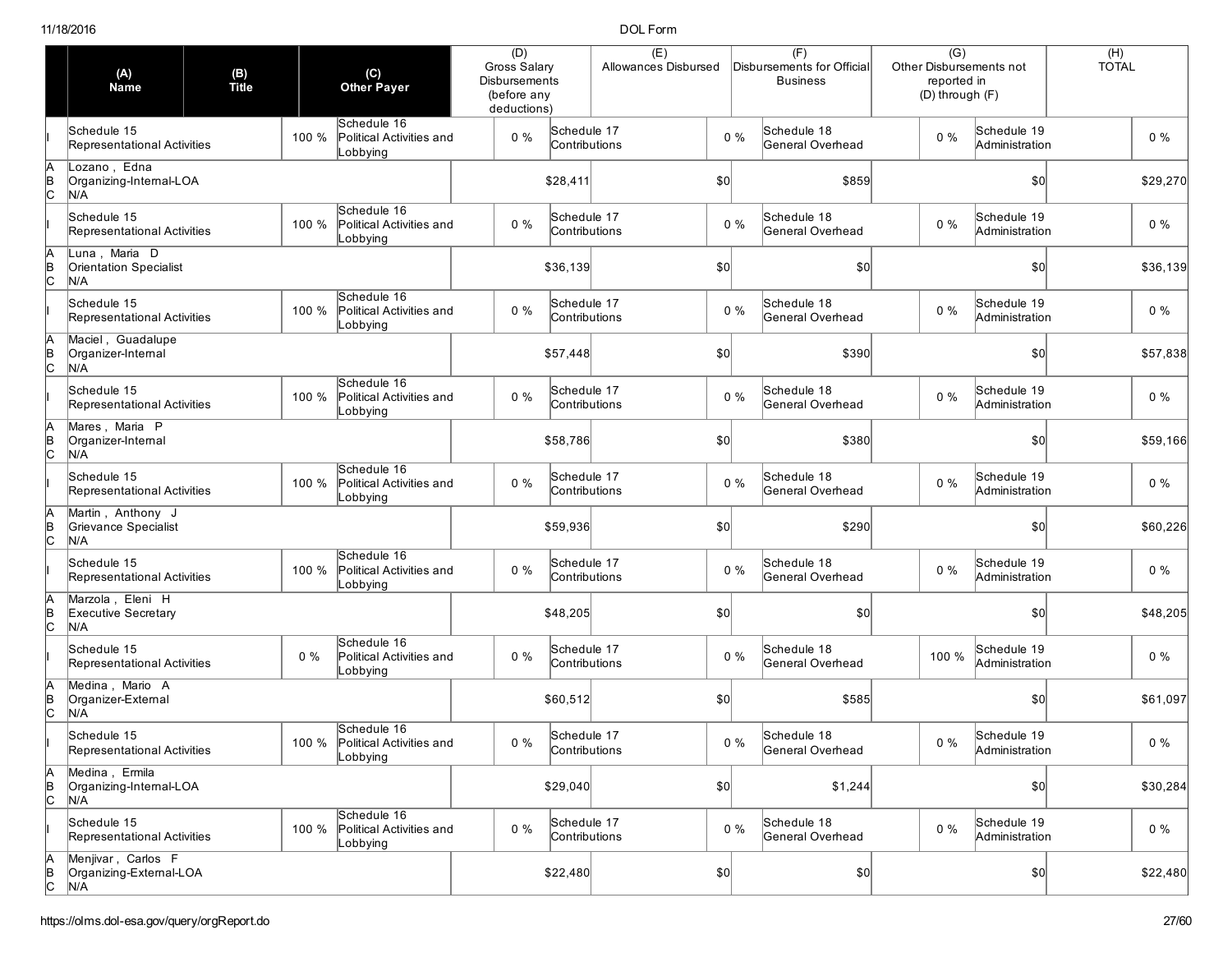|                | (A)<br>Name                                          | (B)<br>Title |       | (C)<br><b>Other Payer</b>                                 | (D)<br>Gross Salary<br><b>Disbursements</b><br>(before any<br>deductions) |                              | (E)<br>Allowances Disbursed |              |       | (F)<br>Disbursements for Official<br><b>Business</b> | $\overline{(G)}$<br>Other Disbursements not<br>reported in<br>(D) through (F) |                               | (H)<br><b>TOTAL</b> |
|----------------|------------------------------------------------------|--------------|-------|-----------------------------------------------------------|---------------------------------------------------------------------------|------------------------------|-----------------------------|--------------|-------|------------------------------------------------------|-------------------------------------------------------------------------------|-------------------------------|---------------------|
|                | Schedule 15<br>Representational Activities           |              | 100 % | Schedule 16<br>Political Activities and<br>Lobbying       | $0\%$                                                                     | Schedule 17<br>Contributions |                             |              | $0\%$ | Schedule 18<br>General Overhead                      | $0\%$                                                                         | Schedule 19<br>Administration | $0\%$               |
| в<br> С        | Menjivar, Carlos E<br>Security<br>N/A                |              |       |                                                           |                                                                           | \$49,244                     |                             | \$0          |       | \$5,260                                              |                                                                               | \$0                           | \$54,504            |
|                | Schedule 15<br>Representational Activities           |              | $0\%$ | Schedule 16<br>Political Activities and<br>Lobbying       | $0\%$                                                                     | Schedule 17<br>Contributions |                             |              | $0\%$ | Schedule 18<br>General Overhead                      | 100 %                                                                         | Schedule 19<br>Administration | $0\%$               |
| $\frac{B}{C}$  | Meza-Redmond, Guadalupe<br>Organizer-External<br>N/A |              |       |                                                           |                                                                           | \$34,951                     |                             | \$0          |       | \$5,920                                              |                                                                               | \$0                           | \$40,871            |
|                | Schedule 15<br>Representational Activities           |              | 100 % | Schedule 16<br>Political Activities and<br>Lobbying       | $0\%$                                                                     | Schedule 17<br>Contributions |                             |              | $0\%$ | Schedule 18<br>General Overhead                      | $0\%$                                                                         | Schedule 19<br>Administration | $0\%$               |
|                | Mitchell, Maria E<br>Organizer-External<br>N/A       |              |       |                                                           |                                                                           | \$58,668                     |                             | \$0          |       | \$390                                                |                                                                               | \$0                           | \$59,058            |
|                | Schedule 15<br>Representational Activities           |              | 100 % | Schedule 16<br>Political Activities and<br>_obbying       | $0\%$                                                                     | Schedule 17<br>Contributions |                             |              | $0\%$ | Schedule 18<br>General Overhead                      | $0\%$                                                                         | Schedule 19<br>Administration | $0\%$               |
| $\overline{C}$ | Montano, Edgar A<br>Organizing-External-LOA<br>N/A   |              |       |                                                           |                                                                           | \$32,214                     |                             | \$0          |       | \$7,655                                              |                                                                               | \$0                           | \$39,869            |
|                | Schedule 15<br>Representational Activities           |              | 100 % | Schedule 16<br>Political Activities and<br>Lobbying       | $0\%$                                                                     | Schedule 17<br>Contributions |                             |              | $0\%$ | Schedule 18<br>General Overhead                      | $0\%$                                                                         | Schedule 19<br>Administration | $0\%$               |
| $\frac{1}{2}$  | Montenegro, Ingrid C<br>Grievance Specialist<br>N/A  |              |       |                                                           |                                                                           | \$11,656                     |                             | $ 10\rangle$ |       | \$0                                                  |                                                                               | \$0                           | \$11,656            |
|                | Schedule 15<br>Representational Activities           |              | 100 % | Schedule 16<br>Political Activities and<br>Lobbying       | $0\%$                                                                     | Schedule 17<br>Contributions |                             |              | $0\%$ | Schedule 18<br>General Overhead                      | $0\%$                                                                         | Schedule 19<br>Administration | $0\%$               |
| В<br>С         | Moseley, Patti A<br>Member Svc Sp/WC & Unemp<br>N/A  |              |       |                                                           |                                                                           | \$58,871                     |                             | \$0          |       | \$349                                                |                                                                               | \$0                           | \$59,220            |
|                | Schedule 15<br>Representational Activities           |              | 100 % | Schedule 16<br>Political Activities and<br>_obbying       | $0\%$                                                                     | Schedule 17<br>Contributions |                             |              | $0\%$ | Schedule 18<br>General Overhead                      | $0\%$                                                                         | Schedule 19<br>Administration | $0\%$               |
|                | Munguia, Monica<br>Grievance Specialist<br>N/A       |              |       |                                                           |                                                                           | \$27,980                     |                             | \$0          |       | \$180                                                |                                                                               | \$0                           | \$28,160            |
|                | Schedule 15<br>Representational Activities           |              |       | Schedule 16<br>100 % Political Activities and<br>Lobbying | $0\%$                                                                     | Schedule 17<br>Contributions |                             |              | $0\%$ | Schedule 18<br>General Overhead                      | $0\%$                                                                         | Schedule 19<br>Administration | $0\%$               |
| A<br>B<br>C    | Muniz, Elodia<br>Orientation Specialist<br>N/A       |              |       |                                                           |                                                                           | \$39,463                     |                             | $ 10\rangle$ |       | \$0]                                                 |                                                                               | \$0                           | \$39,463            |
|                | Schedule 15<br>Representational Activities           |              | 100 % | Schedule 16<br>Political Activities and<br>Lobbying       | $0\%$                                                                     | Schedule 17<br>Contributions |                             |              | $0\%$ | Schedule 18<br>General Overhead                      | $0\%$                                                                         | Schedule 19<br>Administration | $0\%$               |
| A<br>B<br>C    | Navas, Ramiro J<br>Organizer-Dept Head<br>N/A        |              |       |                                                           |                                                                           | \$61,278                     |                             | $ 10\rangle$ |       | \$2,765                                              |                                                                               | 50                            | \$64,043            |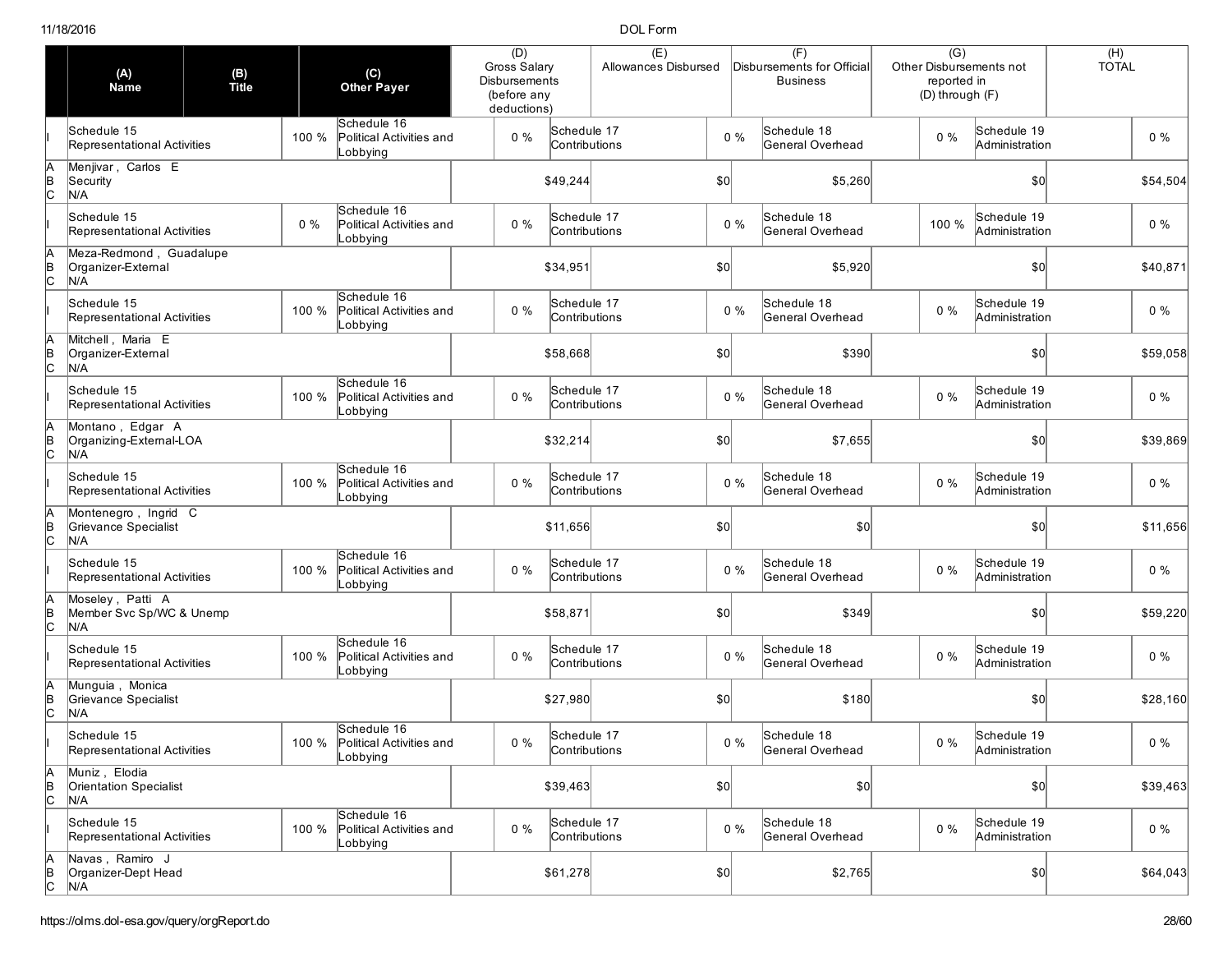|                     | (A)<br><b>Name</b>                                     | (B)<br>Title |       | (C)<br><b>Other Payer</b>                           | (D)<br>Gross Salary<br><b>Disbursements</b><br>(before any<br>deductions) |                              | (E)<br>Allowances Disbursed |              |       | (F)<br>Disbursements for Official<br><b>Business</b> | $\overline{(G)}$<br>Other Disbursements not<br>reported in<br>(D) through (F) |                                     | $(H)$<br>TOTAL |          |
|---------------------|--------------------------------------------------------|--------------|-------|-----------------------------------------------------|---------------------------------------------------------------------------|------------------------------|-----------------------------|--------------|-------|------------------------------------------------------|-------------------------------------------------------------------------------|-------------------------------------|----------------|----------|
|                     | Schedule 15<br>Representational Activities             |              | 100 % | Schedule 16<br>Political Activities and<br>Lobbying | $0\%$                                                                     | Schedule 17<br>Contributions |                             |              | $0\%$ | Schedule 18<br>General Overhead                      | $0\%$                                                                         | Schedule 19<br>Administration       |                | $0\%$    |
| В<br>С              | Neanover, Chad M<br>Boycott LOA<br>N/A                 |              |       |                                                     |                                                                           | \$16,228                     |                             |              |       | \$0                                                  |                                                                               | \$0                                 |                | \$16,228 |
|                     | Schedule 15<br>Representational Activities             |              | 100 % | Schedule 16<br>Political Activities and<br>_obbying | $0\%$                                                                     | Schedule 17<br>Contributions |                             |              | $0\%$ | Schedule 18<br>General Overhead                      | $0\%$                                                                         | Schedule 19<br>Administration       |                | $0\%$    |
| β<br>lc             | Noonkester, Mark J<br>Accounting Specialist<br>N/A     |              |       |                                                     |                                                                           | \$40,925                     |                             | \$0          |       | \$0                                                  |                                                                               | $ 10\rangle$                        |                | \$40,925 |
|                     | Schedule 15<br>Representational Activities             |              | 1%    | Schedule 16<br>Political Activities and<br>Lobbying | $0\%$                                                                     | Schedule 17<br>Contributions |                             |              | $0\%$ | Schedule 18<br>General Overhead                      | 99 %                                                                          | Schedule 19<br>Administration       |                | $0\%$    |
|                     | Norman, James L<br>IT-Network Administrator<br>N/A     |              |       |                                                     |                                                                           | \$53,674                     |                             | \$0          |       | \$30                                                 |                                                                               | \$0                                 |                | \$53,704 |
|                     | Schedule 15<br>Representational Activities             |              | $0\%$ | Schedule 16<br>Political Activities and<br>_obbying | $0\%$                                                                     | Schedule 17<br>Contributions |                             |              | $0\%$ | Schedule 18<br>General Overhead                      | 99 %                                                                          | Schedule 19<br>Administration       |                | 1%       |
| Iс                  | O'Brien, Jacqueline<br>Organizer-Dept Head<br>N/A      |              |       |                                                     |                                                                           | \$64,944                     |                             | \$0          |       | \$1,827                                              |                                                                               | \$0                                 |                | \$66,771 |
|                     | Schedule 15<br>Representational Activities             |              | 100 % | Schedule 16<br>Political Activities and<br>Lobbying | $0\%$                                                                     | Schedule 17<br>Contributions |                             |              | $0\%$ | Schedule 18<br>General Overhead                      | $0\%$                                                                         | Schedule 19<br>Administration       |                | $0\%$    |
| $\sf{lc}$           | Ocampo, Maria G<br>Organizer-Internal<br>N/A           |              |       |                                                     |                                                                           | \$58,530                     |                             | $ 10\rangle$ |       | \$342                                                |                                                                               | $ 10\rangle$                        |                | \$58,872 |
|                     | Schedule 15<br>Representational Activities             |              | 100 % | Schedule 16<br>Political Activities and<br>Lobbying | $0\%$                                                                     | Schedule 17<br>Contributions |                             |              | $0\%$ | Schedule 18<br>General Overhead                      | $0\%$                                                                         | Schedule 19<br>Administration       |                | $0\%$    |
| lc                  | Ordinario, Maria C<br>Member Services Spec/Comm<br>N/A |              |       |                                                     |                                                                           | \$68,168                     |                             | \$0          |       | \$287                                                |                                                                               | \$0                                 |                | \$68,455 |
|                     | Schedule 15<br>Representational Activities             |              | 100 % | Schedule 16<br>Political Activities and<br>_obbying | $0\%$                                                                     | Schedule 17<br>Contributions |                             |              | $0\%$ | Schedule 18<br>General Overhead                      | $0\%$                                                                         | Schedule 19<br>Administration       |                | $0\%$    |
|                     | Orozco, Lorena<br>Translator<br>N/A                    |              |       |                                                     |                                                                           | \$45,938                     |                             | $ 10\rangle$ |       | \$0                                                  |                                                                               | $ 10\rangle$                        |                | \$45,938 |
|                     | Schedule 15<br>Representational Activities             |              | $0\%$ | Schedule 16<br>Political Activities and<br>Lobbying | $0\%$                                                                     | Schedule 17<br>Contributions |                             |              | $0\%$ | Schedule 18<br>General Overhead                      |                                                                               | 100 % Schedule 19<br>Administration |                | $0\%$    |
| А<br>$\overline{C}$ | Osorio Garcia, Josefa A<br>Organizer-Internal<br>N/A   |              |       |                                                     |                                                                           | \$58,255                     |                             | $ 10\rangle$ |       | \$281                                                |                                                                               | $ 10\rangle$                        |                | \$58,536 |
|                     | Schedule 15<br>Representational Activities             |              | 100 % | Schedule 16<br>Political Activities and<br>Lobbying | $0\%$                                                                     | Schedule 17<br>Contributions |                             |              | $0\%$ | Schedule 18<br>General Overhead                      | $0\%$                                                                         | Schedule 19<br>Administration       |                | $0\%$    |
| A<br>B<br>C         | Owens, Mark J<br>Data Entry Specialist<br>N/A          |              |       |                                                     |                                                                           | \$44,280                     |                             | $ 10\rangle$ |       | \$0]                                                 |                                                                               | $ 10\rangle$                        |                | \$44,280 |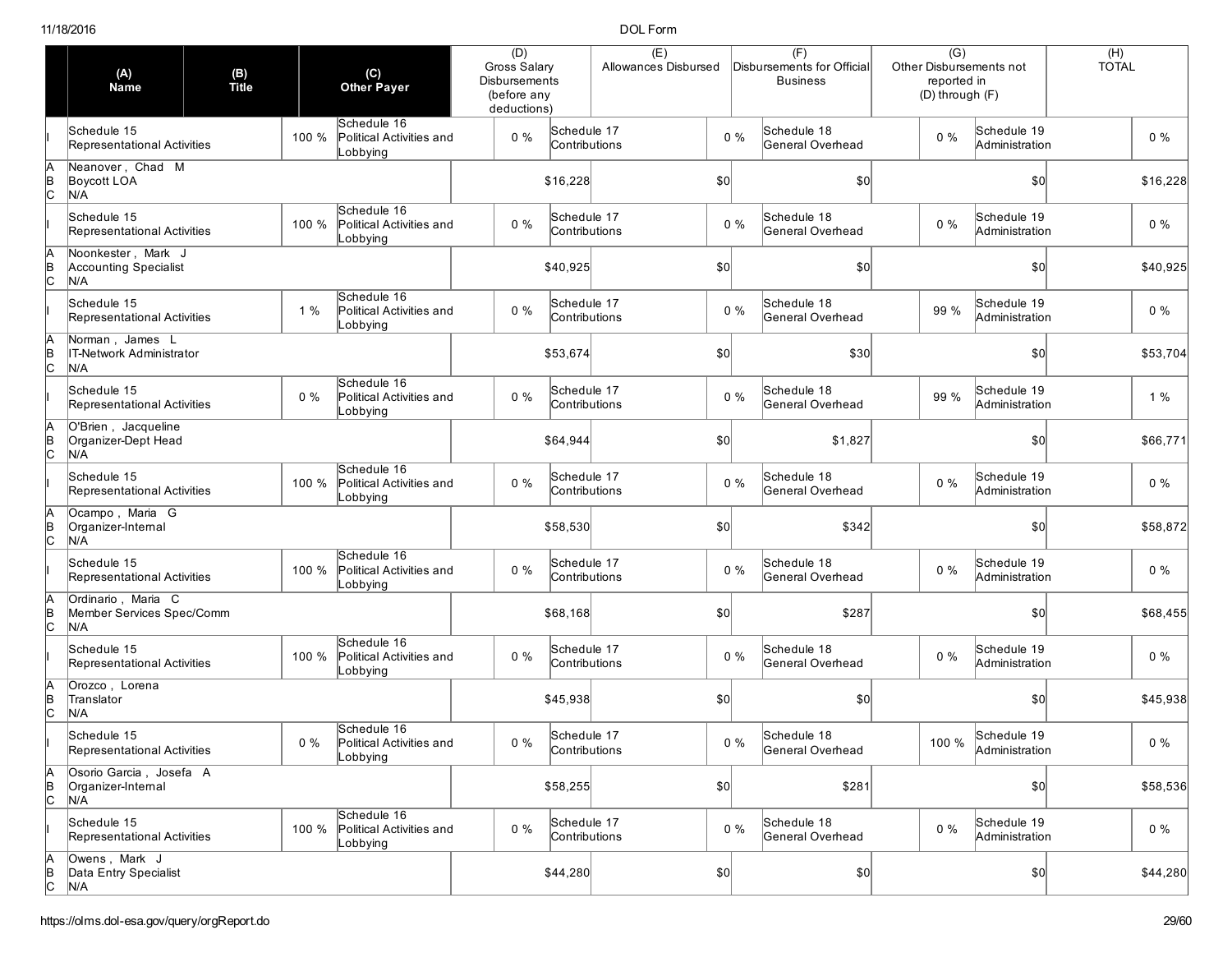|                | (A)<br>Name                                       | (B)<br>Title |       | (C)<br>Other Payer                                        | (D)<br>Gross Salary<br><b>Disbursements</b><br>(before any<br>deductions) |                              | (E)<br>Allowances Disbursed |              |       | (F)<br>Disbursements for Official<br><b>Business</b> | $\overline{(G)}$<br>Other Disbursements not<br>reported in<br>(D) through (F) |                               | (H)<br><b>TOTAL</b> |
|----------------|---------------------------------------------------|--------------|-------|-----------------------------------------------------------|---------------------------------------------------------------------------|------------------------------|-----------------------------|--------------|-------|------------------------------------------------------|-------------------------------------------------------------------------------|-------------------------------|---------------------|
|                | Schedule 15<br>Representational Activities        |              | 34 %  | Schedule 16<br>Political Activities and<br>Lobbying       | $0\%$                                                                     | Schedule 17<br>Contributions |                             |              | $0\%$ | Schedule 18<br>General Overhead                      | 66 %                                                                          | Schedule 19<br>Administration | $0\%$               |
| в<br> С        | Padillo, Carlos<br>Organizing-Internal-LOA<br>N/A |              |       |                                                           |                                                                           | \$36,836                     |                             | \$0          |       | \$4,327                                              |                                                                               | \$0                           | \$41,163            |
|                | Schedule 15<br>Representational Activities        |              | 100 % | Schedule 16<br>Political Activities and<br>_obbying       | $0\%$                                                                     | Schedule 17<br>Contributions |                             |              | $0\%$ | Schedule 18<br>General Overhead                      | $0\%$                                                                         | Schedule 19<br>Administration | $0\%$               |
| $\overline{c}$ | Pappageorge, Monique<br>Secretary<br>N/A          |              |       |                                                           |                                                                           | \$39,233                     |                             | \$0          |       | \$0                                                  |                                                                               | \$0                           | \$39,233            |
|                | Schedule 15<br>Representational Activities        |              | 1%    | Schedule 16<br>Political Activities and<br>Lobbying       | $0\%$                                                                     | Schedule 17<br>Contributions |                             |              | $0\%$ | Schedule 18<br>General Overhead                      | 99 %                                                                          | Schedule 19<br>Administration | $0\%$               |
| $\frac{1}{2}$  | Patino, Jennifer I<br>Secretary<br>N/A            |              |       |                                                           |                                                                           | \$23,339                     |                             | \$0          |       | \$0                                                  |                                                                               | \$0                           | \$23,339            |
|                | Schedule 15<br>Representational Activities        |              | 11 %  | Schedule 16<br>Political Activities and<br>Lobbying       | $0\%$                                                                     | Schedule 17<br>Contributions |                             |              | $0\%$ | Schedule 18<br>General Overhead                      | 89 %                                                                          | Schedule 19<br>Administration | $0\%$               |
| $\overline{C}$ | Pena, Evangelina<br>Data Entry Specialist<br>N/A  |              |       |                                                           |                                                                           | \$40,872                     |                             | \$0          |       | \$0                                                  |                                                                               | \$0                           | \$40,872            |
|                | Schedule 15<br>Representational Activities        |              | 100 % | Schedule 16<br>Political Activities and<br>Lobbying       | $0\%$                                                                     | Schedule 17<br>Contributions |                             |              | $0\%$ | Schedule 18<br>General Overhead                      | $0\%$                                                                         | Schedule 19<br>Administration | $0\%$               |
| B<br>C         | Pineda, Jose L<br>Organizer-Ext Dept Head<br>N/A  |              |       |                                                           |                                                                           | \$82,096                     |                             | \$0          |       | \$1,065                                              |                                                                               | \$0                           | \$83,161            |
|                | Schedule 15<br>Representational Activities        |              | 100 % | Schedule 16<br>Political Activities and<br>Lobbying       | $0\%$                                                                     | Schedule 17<br>Contributions |                             |              | $0\%$ | Schedule 18<br>General Overhead                      | $0\%$                                                                         | Schedule 19<br>Administration | $0\%$               |
| В<br>С         | Pisanello, Judith A<br>Cashier<br>N/A             |              |       |                                                           |                                                                           | \$39,487                     |                             | \$0          |       | \$0                                                  |                                                                               | \$0                           | \$39,487            |
|                | Schedule 15<br>Representational Activities        |              | $0\%$ | Schedule 16<br>Political Activities and<br>Lobbying       | $0\%$                                                                     | Schedule 17<br>Contributions |                             |              | $0\%$ | Schedule 18<br>General Overhead                      | 100 %                                                                         | Schedule 19<br>Administration | $0\%$               |
| ╞              | Poppel, Zachary D<br>Researcher III<br>N/A        |              |       |                                                           |                                                                           | \$25,152                     |                             | \$0          |       | \$616                                                |                                                                               | \$0                           | \$25,768            |
|                | Schedule 15<br>Representational Activities        |              |       | Schedule 16<br>100 % Political Activities and<br>Lobbying | $0\%$                                                                     | Schedule 17<br>Contributions |                             |              | $0\%$ | Schedule 18<br>General Overhead                      | $0\%$                                                                         | Schedule 19<br>Administration | $0\%$               |
| A<br>B<br>C    | Preciado, Mirna<br>Internal Organizing Dir<br>N/A |              |       |                                                           |                                                                           | \$76,479                     |                             | $ 10\rangle$ |       | \$1,747                                              |                                                                               | \$0                           | \$78,226            |
|                | Schedule 15<br>Representational Activities        |              | 100 % | Schedule 16<br>Political Activities and<br>Lobbying       | $0\%$                                                                     | Schedule 17<br>Contributions |                             |              | $0\%$ | Schedule 18<br>General Overhead                      | $0\%$                                                                         | Schedule 19<br>Administration | $0\%$               |
| A<br>B<br>C    | Queiroz, Rodrigo<br>Communications<br>N/A         |              |       |                                                           |                                                                           | \$16,914                     |                             | $ 10\rangle$ |       | \$322                                                |                                                                               | \$0]                          | \$17,236            |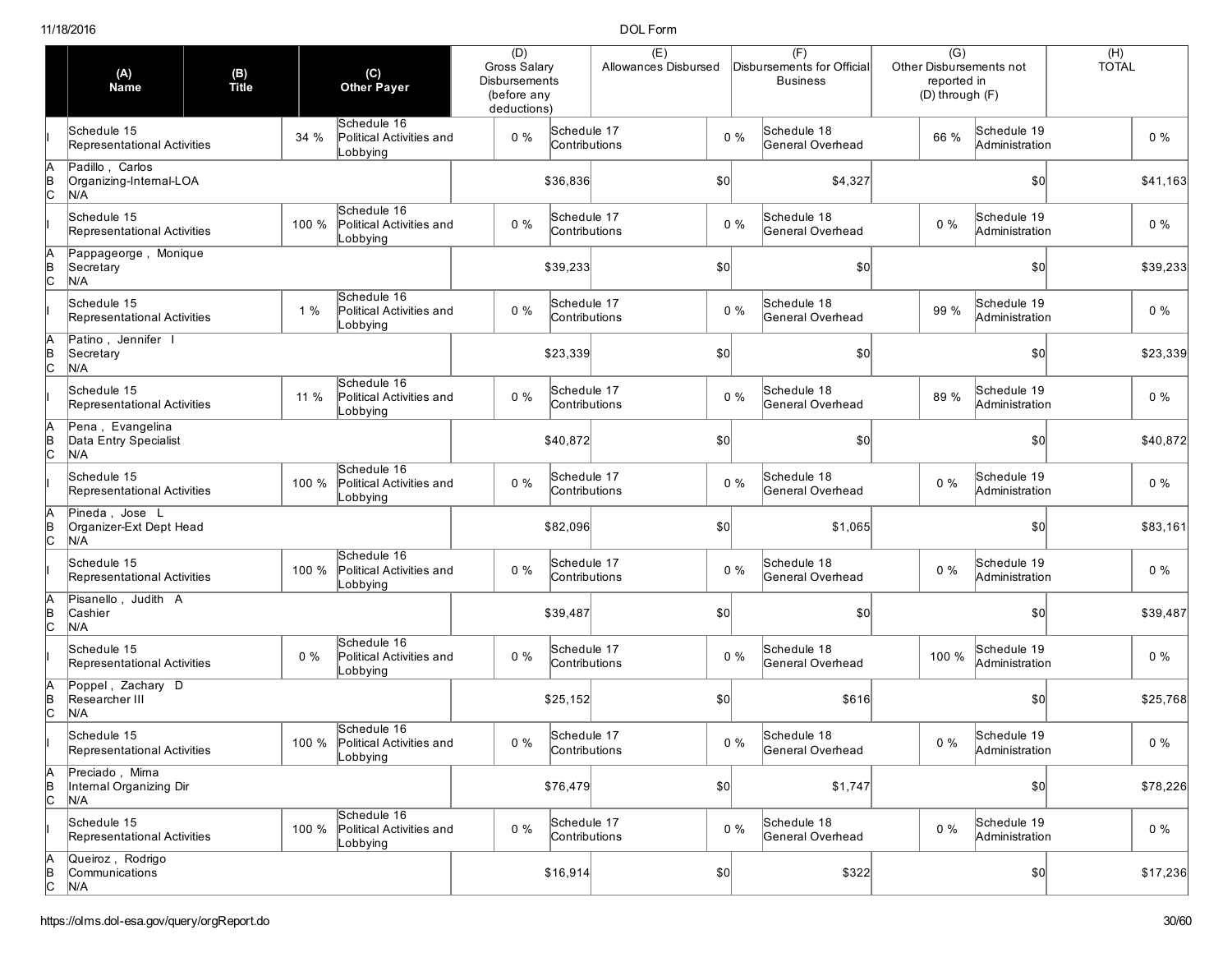|                     | (A)<br><b>Name</b>                                       | (B)<br>Title | (C)<br><b>Other Payer</b>                                    | (D)<br>Gross Salary<br><b>Disbursements</b><br>(before any<br>deductions) |                              | (E)<br>Allowances Disbursed |              |       | (F)<br>Disbursements for Official<br><b>Business</b> | $\overline{(G)}$<br>Other Disbursements not<br>reported in<br>(D) through (F) |                               | $(H)$<br>TOTAL |
|---------------------|----------------------------------------------------------|--------------|--------------------------------------------------------------|---------------------------------------------------------------------------|------------------------------|-----------------------------|--------------|-------|------------------------------------------------------|-------------------------------------------------------------------------------|-------------------------------|----------------|
|                     | Schedule 15<br>Representational Activities               |              | Schedule 16<br>100 %<br>Political Activities and<br>Lobbying | $0\%$                                                                     | Schedule 17<br>Contributions |                             |              | $0\%$ | Schedule 18<br>General Overhead                      | $0\%$                                                                         | Schedule 19<br>Administration | $0\%$          |
| lc                  | Ramirez, Marta A<br>Organizer-External<br>N/A            |              |                                                              |                                                                           | \$58,484                     |                             | \$0          |       | \$419                                                |                                                                               | \$0                           | \$58,903       |
|                     | Schedule 15<br>Representational Activities               |              | Schedule 16<br>100 %<br>Political Activities and<br>obbying. | $0\%$                                                                     | Schedule 17<br>Contributions |                             |              | $0\%$ | Schedule 18<br>General Overhead                      | $0\%$                                                                         | Schedule 19<br>Administration | $0\%$          |
| B<br> C             | Ramos-Cabrales, Daniel<br>Organizing-Internal-LOA<br>N/A |              |                                                              |                                                                           | \$26,715                     |                             | \$0          |       | \$4,160                                              |                                                                               | $ 10\rangle$                  | \$30,875       |
|                     | Schedule 15<br>Representational Activities               |              | Schedule 16<br>Political Activities and<br>100 %<br>Lobbying | $0\%$                                                                     | Schedule 17<br>Contributions |                             |              | $0\%$ | Schedule 18<br>General Overhead                      | $0\%$                                                                         | Schedule 19<br>Administration | $0\%$          |
|                     | Rapovy, Anna N<br>Grievance Specialist<br>N/A            |              |                                                              |                                                                           | \$56,920                     |                             | \$0          |       | \$390                                                |                                                                               | \$0                           | \$57,310       |
|                     | Schedule 15<br>Representational Activities               |              | Schedule 16<br>100 %<br>Political Activities and<br>_obbying | $0\%$                                                                     | Schedule 17<br>Contributions |                             |              | $0\%$ | Schedule 18<br>General Overhead                      | 0%                                                                            | Schedule 19<br>Administration | $0\%$          |
| lc                  | Rasberry, Charese A<br>Lead Organizer<br>N/A             |              |                                                              |                                                                           | \$61,735                     |                             | \$0          |       | \$900                                                |                                                                               | \$0                           | \$62,635       |
|                     | Schedule 15<br>Representational Activities               |              | Schedule 16<br>100 %<br>Political Activities and<br>Lobbying | $0\%$                                                                     | Schedule 17<br>Contributions |                             |              | $0\%$ | Schedule 18<br>General Overhead                      | $0\%$                                                                         | Schedule 19<br>Administration | $0\%$          |
| lc                  | Recinos-Barahona, America<br>Organizer-External<br>N/A   |              |                                                              |                                                                           | \$58,574                     |                             | \$0          |       | \$0                                                  |                                                                               | $ 10\rangle$                  | \$58,574       |
|                     | Schedule 15<br>Representational Activities               |              | Schedule 16<br>100 %<br>Political Activities and<br>_obbying | $0\%$                                                                     | Schedule 17<br>Contributions |                             |              | $0\%$ | Schedule 18<br>General Overhead                      | $0\%$                                                                         | Schedule 19<br>Administration | $0\%$          |
| lc                  | Reed, James<br>Organizing-Internal-LOA<br>N/A            |              |                                                              |                                                                           | \$12,569                     |                             | $ 10\rangle$ |       | \$1,585                                              |                                                                               | \$0                           | \$14,154       |
|                     | Schedule 15<br>Representational Activities               |              | Schedule 16<br>100 %<br>Political Activities and<br>_obbying | $0\%$                                                                     | Schedule 17<br>Contributions |                             |              | $0\%$ | Schedule 18<br>General Overhead                      | $0\%$                                                                         | Schedule 19<br>Administration | $0\%$          |
|                     | Rivera, Jose J<br>Organizer-Internal<br>N/A              |              |                                                              |                                                                           | \$60,484                     |                             | \$0          |       | \$289                                                |                                                                               | \$0                           | \$60,773       |
|                     | Schedule 15<br>Representational Activities               |              | Schedule 16<br>100 % Political Activities and<br>Lobbying    | $0\%$                                                                     | Schedule 17<br>Contributions |                             |              | $0\%$ | Schedule 18<br>General Overhead                      | $0\%$                                                                         | Schedule 19<br>Administration | $0\%$          |
| A<br>$\overline{C}$ | Roby, Freda G<br>Orientation Specialist<br>N/A           |              |                                                              |                                                                           | \$40,258                     |                             | $ 10\rangle$ |       | \$0]                                                 |                                                                               | $ 10\rangle$                  | \$40,258       |
|                     | Schedule 15<br>Representational Activities               |              | Schedule 16<br>Political Activities and<br>100 %<br>Lobbying | $0\%$                                                                     | Schedule 17<br>Contributions |                             |              | $0\%$ | Schedule 18<br>General Overhead                      | $0\%$                                                                         | Schedule 19<br>Administration | $0\%$          |
| A<br>B<br>C         | Rodriguez, Jaime<br>Building maintenance<br>N/A          |              |                                                              |                                                                           | \$41,019                     |                             | $ 10\rangle$ |       | \$0]                                                 |                                                                               | $ 10\rangle$                  | \$41,019       |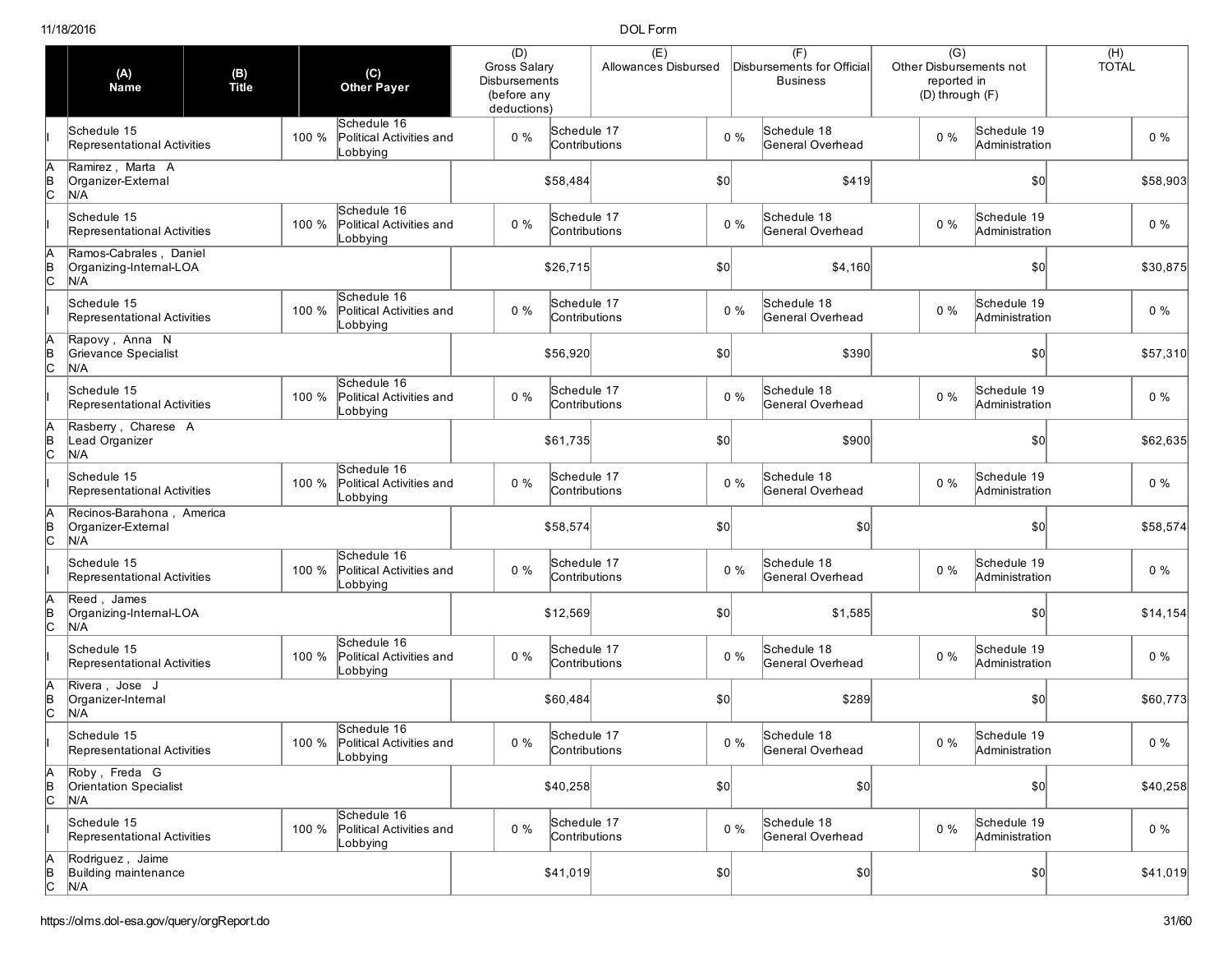|                     | (A)<br><b>Name</b>                                         | (B)<br>Title |       | $(\mathsf{C})$<br><b>Other Payer</b>                | (D)<br>Gross Salary<br><b>Disbursements</b><br>(before any<br>deductions) |                              | (E)<br>Allowances Disbursed |     |       | (F)<br>Disbursements for Officia<br><b>Business</b> | Other Disbursements not<br>(D) through (F) | $\overline{(G)}$<br>reported in |                               | $(H)$<br>TOTAL |          |
|---------------------|------------------------------------------------------------|--------------|-------|-----------------------------------------------------|---------------------------------------------------------------------------|------------------------------|-----------------------------|-----|-------|-----------------------------------------------------|--------------------------------------------|---------------------------------|-------------------------------|----------------|----------|
|                     | Schedule 15<br>Representational Activities                 |              | $0\%$ | Schedule 16<br>Political Activities and<br>Lobbying | $0\%$                                                                     | Schedule 17<br>Contributions |                             |     | $0\%$ | Schedule 18<br>General Overhead                     |                                            | 100 %                           | Schedule 19<br>Administration |                | $0\%$    |
| lc                  | Romero-Hernandez, Maria D<br>Organizer-External<br>N/A     |              |       |                                                     |                                                                           | \$58,877                     |                             | \$0 |       | \$466                                               |                                            |                                 | \$0                           |                | \$59,343 |
|                     | Schedule 15<br>Representational Activities                 |              | 100 % | Schedule 16<br>Political Activities and<br>obbying. | $0\%$                                                                     | Schedule 17<br>Contributions |                             |     | $0\%$ | Schedule 18<br>General Overhead                     |                                            | 0%                              | Schedule 19<br>Administration |                | $0\%$    |
| B<br> C             | Salazar, Ana V<br>Organizer-Internal<br>N/A                |              |       |                                                     |                                                                           | \$58,142                     |                             | \$0 |       | \$993                                               |                                            |                                 | \$0                           |                | \$59,135 |
|                     | Schedule 15<br>Representational Activities                 |              | 100 % | Schedule 16<br>Political Activities and<br>Lobbying | $0\%$                                                                     | Schedule 17<br>Contributions |                             |     | $0\%$ | Schedule 18<br>General Overhead                     | $0\%$                                      |                                 | Schedule 19<br>Administration |                | $0\%$    |
|                     | Sanchez, Teresa<br>Organizer-Internal<br>N/A               |              |       |                                                     |                                                                           | \$33,825                     |                             | \$0 |       | \$390                                               |                                            |                                 | \$0                           |                | \$34,215 |
|                     | Schedule 15<br>Representational Activities                 |              | 100 % | Schedule 16<br>Political Activities and<br>Lobbying | $0\%$                                                                     | Schedule 17<br>Contributions |                             |     | $0\%$ | Schedule 18<br>General Overhead                     | $0\%$                                      |                                 | Schedule 19<br>Administration |                | $0\%$    |
| lc                  | Santos, Tiffany A<br>Organizing-Internal-LOA<br>N/A        |              |       |                                                     |                                                                           | \$25,535                     |                             | \$0 |       | \$1,749                                             |                                            |                                 | \$0                           |                | \$27,284 |
|                     | Schedule 15<br>Representational Activities                 |              | 100 % | Schedule 16<br>Political Activities and<br>Lobbying | $0\%$                                                                     | Schedule 17<br>Contributions |                             |     | $0\%$ | Schedule 18<br>General Overhead                     | $0\%$                                      |                                 | Schedule 19<br>Administration |                | $0\%$    |
| lc                  | Santos-Mantecon, Dallamy<br>Organizing-Internal-LOA<br>N/A |              |       |                                                     |                                                                           | \$26,231                     |                             | \$0 |       | \$2,177                                             |                                            |                                 | \$0                           |                | \$28,408 |
|                     | Schedule 15<br>Representational Activities                 |              | 100 % | Schedule 16<br>Political Activities and<br>Lobbying | $0\%$                                                                     | Schedule 17<br>Contributions |                             |     | $0\%$ | Schedule 18<br>General Overhead                     | $0\%$                                      |                                 | Schedule 19<br>Administration |                | $0\%$    |
|                     | Smith, Brandon L<br>Grievance Specialist<br>N/A            |              |       |                                                     |                                                                           | \$59,088                     |                             | \$0 |       | \$390                                               |                                            |                                 | \$0                           |                | \$59,478 |
|                     | Schedule 15<br>Representational Activities                 |              | 100 % | Schedule 16<br>Political Activities and<br>obbying. | $0\%$                                                                     | Schedule 17<br>Contributions |                             |     | $0\%$ | Schedule 18<br>General Overhead                     | $0\%$                                      |                                 | Schedule 19<br>Administration |                | $0\%$    |
|                     | Smith, Linda M<br>Dispatcher-Lead<br>N/A                   |              |       |                                                     |                                                                           | \$34,958                     |                             | \$0 |       | \$0                                                 |                                            |                                 | \$0                           |                | \$34,958 |
|                     | Schedule 15<br>Representational Activities                 |              | 86 %  | Schedule 16<br>Political Activities and<br>Lobbying | $0\%$                                                                     | Schedule 17<br>Contributions |                             |     | $0\%$ | Schedule 18<br>General Overhead                     |                                            | 14 %                            | Schedule 19<br>Administration |                | $0\%$    |
| A<br>$\overline{C}$ | Stover, Tegan E<br>Secretary<br>N/A                        |              |       |                                                     |                                                                           | \$42,630                     |                             | 50  |       | \$195                                               |                                            |                                 | $ 10\rangle$                  |                | \$42,825 |
|                     | Schedule 15<br>Representational Activities                 |              | 100 % | Schedule 16<br>Political Activities and<br>Lobbying | $0\%$                                                                     | Schedule 17<br>Contributions |                             |     | $0\%$ | Schedule 18<br>General Overhead                     |                                            | $0\%$                           | Schedule 19<br>Administration |                | $0\%$    |
| A<br>B<br>C         | Streeter, Mitchell D<br>Organizer-External Lead<br>N/A     |              |       |                                                     |                                                                           | \$60,582                     |                             |     |       | \$6,160                                             |                                            |                                 | \$0]                          |                | \$66,742 |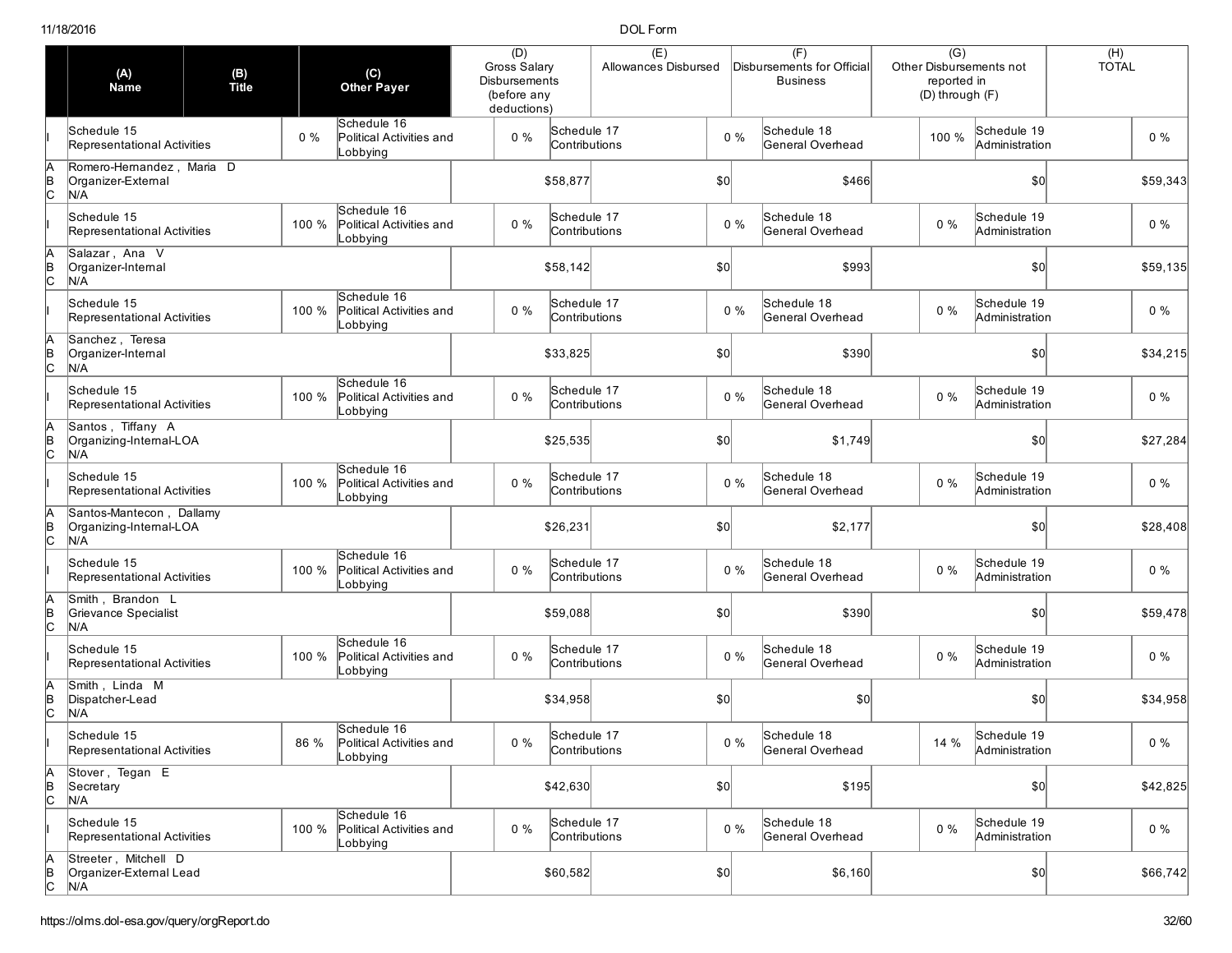|                | (A)<br><b>Name</b>                                  | (B)<br>Title |       | $(\mathsf{C})$<br><b>Other Payer</b>                      | (D)<br>Gross Salary<br><b>Disbursements</b><br>(before any<br>deductions) |                              | (E)<br>Allowances Disbursed |              |       | (F)<br>Disbursements for Official<br><b>Business</b> | $\overline{(G)}$<br>Other Disbursements not<br>reported in<br>(D) through (F) |                               | $(H)$<br>TOTAL |
|----------------|-----------------------------------------------------|--------------|-------|-----------------------------------------------------------|---------------------------------------------------------------------------|------------------------------|-----------------------------|--------------|-------|------------------------------------------------------|-------------------------------------------------------------------------------|-------------------------------|----------------|
|                | Schedule 15<br>Representational Activities          |              | 100 % | Schedule 16<br>Political Activities and<br>Lobbying       | $0\%$                                                                     | Schedule 17<br>Contributions |                             |              | $0\%$ | Schedule 18<br>General Overhead                      | $0\%$                                                                         | Schedule 19<br>Administration | $0\%$          |
| В<br>С         | Sullivan, James<br>Researcher III<br>N/A            |              |       |                                                           |                                                                           | \$31,418                     |                             | \$0          |       | \$335                                                |                                                                               | \$0                           | \$31,753       |
|                | Schedule 15<br>Representational Activities          |              | 100 % | Schedule 16<br>Political Activities and<br>obbying_       | $0\%$                                                                     | Schedule 17<br>Contributions |                             |              | $0\%$ | Schedule 18<br>General Overhead                      | $0\%$                                                                         | Schedule 19<br>Administration | $0\%$          |
| $\overline{C}$ | Terzian, Deven N<br>Building maintenance<br>N/A     |              |       |                                                           |                                                                           | \$40,372                     |                             | \$0          |       | \$0                                                  |                                                                               | \$0                           | \$40,372       |
|                | Schedule 15<br>Representational Activities          |              | $0\%$ | Schedule 16<br>Political Activities and<br>Lobbying       | $0\%$                                                                     | Schedule 17<br>Contributions |                             |              | $0\%$ | Schedule 18<br>General Overhead                      | 100 %                                                                         | Schedule 19<br>Administration | $0\%$          |
| $\overline{C}$ | Thomas, John T<br>Director of Legal Affairs<br>N/A  |              |       |                                                           |                                                                           | \$76,318                     |                             | \$0          |       | \$719                                                |                                                                               | \$0                           | \$77,037       |
|                | Schedule 15<br>Representational Activities          |              | 100 % | Schedule 16<br>Political Activities and<br>_obbying       | $0\%$                                                                     | Schedule 17<br>Contributions |                             |              | $0\%$ | Schedule 18<br>General Overhead                      | $0\%$                                                                         | Schedule 19<br>Administration | $0\%$          |
| $\overline{C}$ | Torres, Nohemi S<br>Organizer-Internal Lead<br>N/A  |              |       |                                                           |                                                                           | \$64,269                     |                             | \$0          |       | \$0                                                  |                                                                               | \$0                           | \$64,269       |
|                | Schedule 15<br>Representational Activities          |              | 99 %  | Schedule 16<br>Political Activities and<br>Lobbying       | 1 %                                                                       | Schedule 17<br>Contributions |                             |              | $0\%$ | Schedule 18<br>General Overhead                      | $0\%$                                                                         | Schedule 19<br>Administration | $0\%$          |
| A<br>B<br>C    | Torres Chavez, Jesus<br>Building maintenance<br>N/A |              |       |                                                           |                                                                           | \$38,500                     |                             | \$0          |       | \$0                                                  |                                                                               | \$0                           | \$38,500       |
|                | Schedule 15<br>Representational Activities          |              | $0\%$ | Schedule 16<br>Political Activities and<br>Lobbying       | $0\%$                                                                     | Schedule 17<br>Contributions |                             |              | $0\%$ | Schedule 18<br>General Overhead                      | 100 %                                                                         | Schedule 19<br>Administration | $0\%$          |
| $\overline{C}$ | Trujillo, Deborah<br>Secretary<br>N/A               |              |       |                                                           |                                                                           | \$42,078                     |                             | \$0          |       | \$0                                                  |                                                                               | \$0                           | \$42,078       |
|                | Schedule 15<br>Representational Activities          |              | $0\%$ | Schedule 16<br>Political Activities and<br>Lobbying       | $0\%$                                                                     | Schedule 17<br>Contributions |                             |              | $0\%$ | Schedule 18<br>General Overhead                      | 100 %                                                                         | Schedule 19<br>Administration | $0\%$          |
|                | Valles, Diana R<br>Organizer-Ext Dept Head<br>N/A   |              |       |                                                           |                                                                           | \$73,162                     |                             | \$0          |       | \$1,215                                              |                                                                               | \$0                           | \$74,377       |
|                | Schedule 15<br>Representational Activities          |              |       | Schedule 16<br>100 % Political Activities and<br>Lobbying | $0\%$                                                                     | Schedule 17<br>Contributions |                             |              | $0\%$ | Schedule 18<br>General Overhead                      | $0\%$                                                                         | Schedule 19<br>Administration | $0\%$          |
| A<br>B<br>C    | Vega, Norma A<br>Organizer-External<br>N/A          |              |       |                                                           |                                                                           | \$54,821                     |                             | $ 10\rangle$ |       | \$267                                                |                                                                               | \$0                           | \$55,088       |
|                | Schedule 15<br>Representational Activities          |              | 100 % | Schedule 16<br>Political Activities and<br>Lobbying       | $0\%$                                                                     | Schedule 17<br>Contributions |                             |              | $0\%$ | Schedule 18<br>General Overhead                      | $0\%$                                                                         | Schedule 19<br>Administration | $0\%$          |
| A<br>B<br>C    | Velazquez, Carmen<br>Cashier Lead<br>N/A            |              |       |                                                           |                                                                           | \$43,621                     |                             | $ 10\rangle$ |       | \$0]                                                 |                                                                               | 50                            | \$43,621       |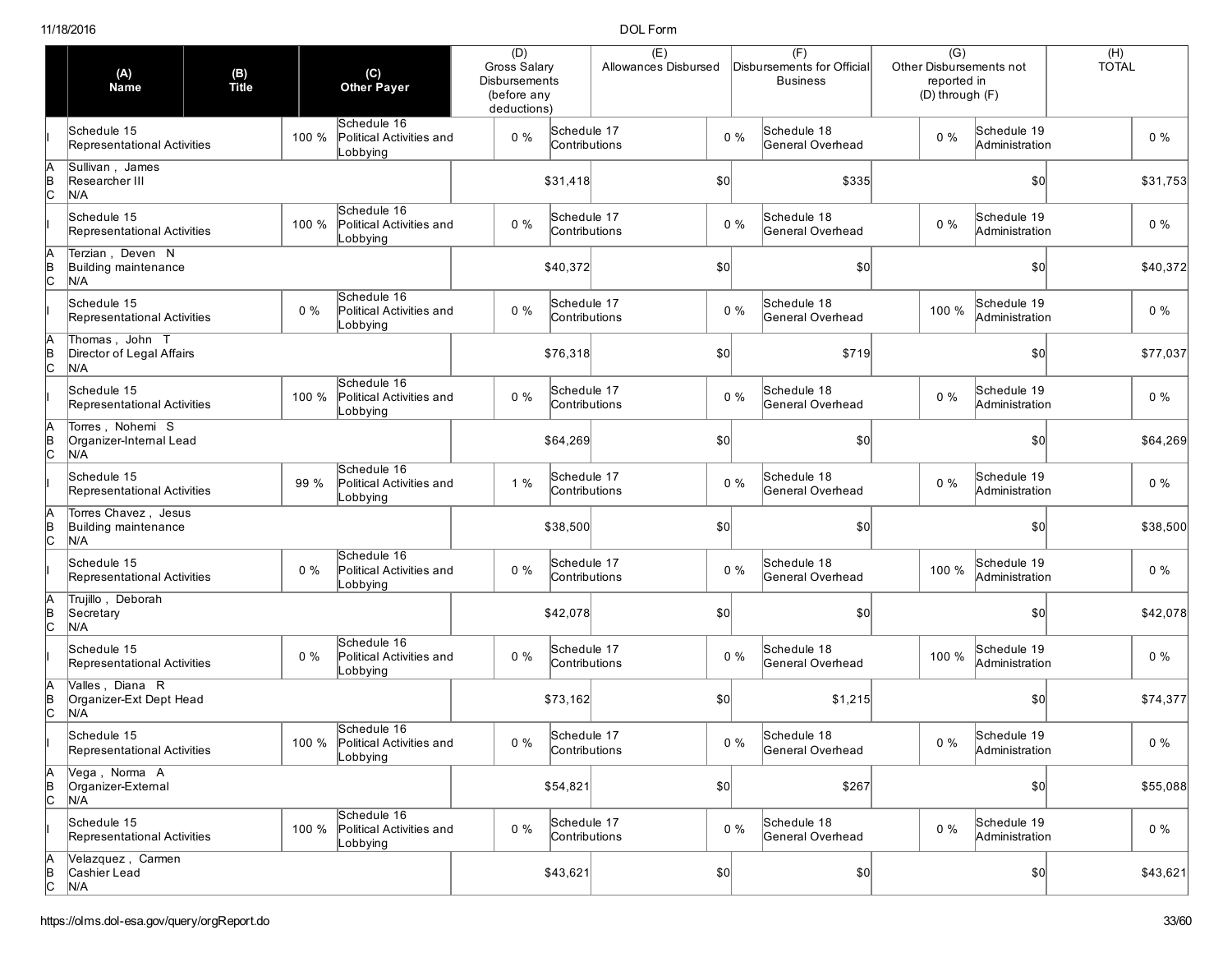|                     | (A)<br><b>Name</b>                                   | (B)<br>Title |       | (C)<br><b>Other Payer</b>                           | (D)<br>Gross Salary<br><b>Disbursements</b><br>(before any<br>deductions) |                              | (E)<br>Allowances Disbursed           |              |                 | (F)<br>Disbursements for Official<br><b>Business</b> | $\overline{(G)}$<br>reported in<br>(D) through (F) | Other Disbursements not       | (H)<br><b>TOTAL</b>           |             |
|---------------------|------------------------------------------------------|--------------|-------|-----------------------------------------------------|---------------------------------------------------------------------------|------------------------------|---------------------------------------|--------------|-----------------|------------------------------------------------------|----------------------------------------------------|-------------------------------|-------------------------------|-------------|
|                     | Schedule 15<br>Representational Activities           |              | $0\%$ | Schedule 16<br>Political Activities and<br>Lobbying | $0\%$                                                                     | Schedule 17<br>Contributions |                                       |              | 0%              | Schedule 18<br>General Overhead                      | 100 %                                              | Schedule 19<br>Administration |                               | $0\%$       |
| A<br>$\overline{c}$ | Vicke, Enrique<br>Member Svc Specialist<br>N/A       |              |       |                                                     |                                                                           | \$42,171                     |                                       | $ 10\rangle$ |                 | \$0                                                  |                                                    | $\frac{1}{2}$                 |                               | \$42,171    |
|                     | Schedule 15<br>Representational Activities           |              | 100 % | Schedule 16<br>Political Activities and<br>Lobbying | $0\%$                                                                     | Schedule 17<br>Contributions |                                       |              | $0\%$           | Schedule 18<br>General Overhead                      | $0\%$                                              | Schedule 19<br>Administration |                               | $0\%$       |
| A<br>$\overline{c}$ | Ward, Vernisha L<br>Organizer-Internal<br>N/A        |              |       |                                                     |                                                                           | \$31,846                     |                                       | \$0          |                 | \$1,612                                              |                                                    | \$0                           |                               | \$33,458    |
|                     | Schedule 15<br>Representational Activities           |              | 100 % | Schedule 16<br>Political Activities and<br>Lobbying | $0\%$                                                                     | Schedule 17<br>Contributions |                                       |              | 0%              | Schedule 18<br>General Overhead                      | $0\%$                                              | Schedule 19<br>Administration |                               | $0\%$       |
| A<br> B<br> C       | White, Lynn M<br>Organizer-Ext Dept Head<br>N/A      |              |       |                                                     |                                                                           | \$70,674                     |                                       | \$0          |                 | \$15,756                                             |                                                    | $\frac{1}{2}$                 |                               | \$86,430    |
|                     | Schedule 15<br>Representational Activities           |              | 100 % | Schedule 16<br>Political Activities and<br>Lobbying | $0\%$                                                                     | Schedule 17<br>Contributions |                                       |              | $0\%$           | Schedule 18<br>General Overhead                      | $0\%$                                              | Schedule 19<br>Administration |                               | $0\%$       |
| A<br> B<br> C       | Whiteside, Charles L<br>Security<br>N/A              |              |       |                                                     |                                                                           | \$49,962                     |                                       | \$0          |                 | \$0                                                  |                                                    | \$0                           |                               | \$49,962    |
|                     | Schedule 15<br>Representational Activities           |              | $0\%$ | Schedule 16<br>Political Activities and<br>Lobbying | $0\%$                                                                     | Schedule 17<br>Contributions |                                       |              | 0%              | Schedule 18<br>General Overhead                      | 100 %                                              | Schedule 19<br>Administration |                               | $0\%$       |
| ΙA<br> B<br> C      | Woolman, Diane E<br>Grievance Specialist<br>N/A      |              |       |                                                     |                                                                           | \$58,616                     |                                       | \$0          |                 | \$327                                                |                                                    | \$0                           |                               | \$58,943    |
|                     | Schedule 15<br>Representational Activities           |              | 100 % | Schedule 16<br>Political Activities and<br>Lobbying | $0\%$                                                                     | Schedule 17<br>Contributions |                                       |              | $0\%$           | Schedule 18<br>General Overhead                      | $0\%$                                              | Schedule 19<br>Administration |                               | $0\%$       |
|                     | TOTALS RECEIVED BY EMPLOYEES MAKING \$10,000 OR LESS |              |       |                                                     |                                                                           | \$113,711                    |                                       |              | $\overline{30}$ | \$8,301                                              |                                                    | $\overline{50}$               |                               | \$122,012   |
|                     | Schedule 15<br>Representational Activities           |              | 100 % | Schedule 16<br>Political Activities and Lobbying    |                                                                           |                              | Schedule 17<br>$0\%$<br>Contributions |              |                 | Schedule 18<br>$\vert 0\% \vert$<br>General Overhead |                                                    | $0\%$                         | Schedule 19<br>Administration | $0\%$       |
|                     | Total Employee Disbursements                         |              |       |                                                     |                                                                           | \$7,352,226                  |                                       | $\sqrt{50}$  |                 | \$174,110                                            |                                                    |                               | \$0                           | \$7,526,336 |
|                     | ess Deductions                                       |              |       |                                                     |                                                                           |                              |                                       |              |                 |                                                      |                                                    |                               |                               |             |
|                     | Net Disbursements                                    |              |       |                                                     |                                                                           |                              |                                       |              |                 |                                                      |                                                    |                               |                               | \$7,526,336 |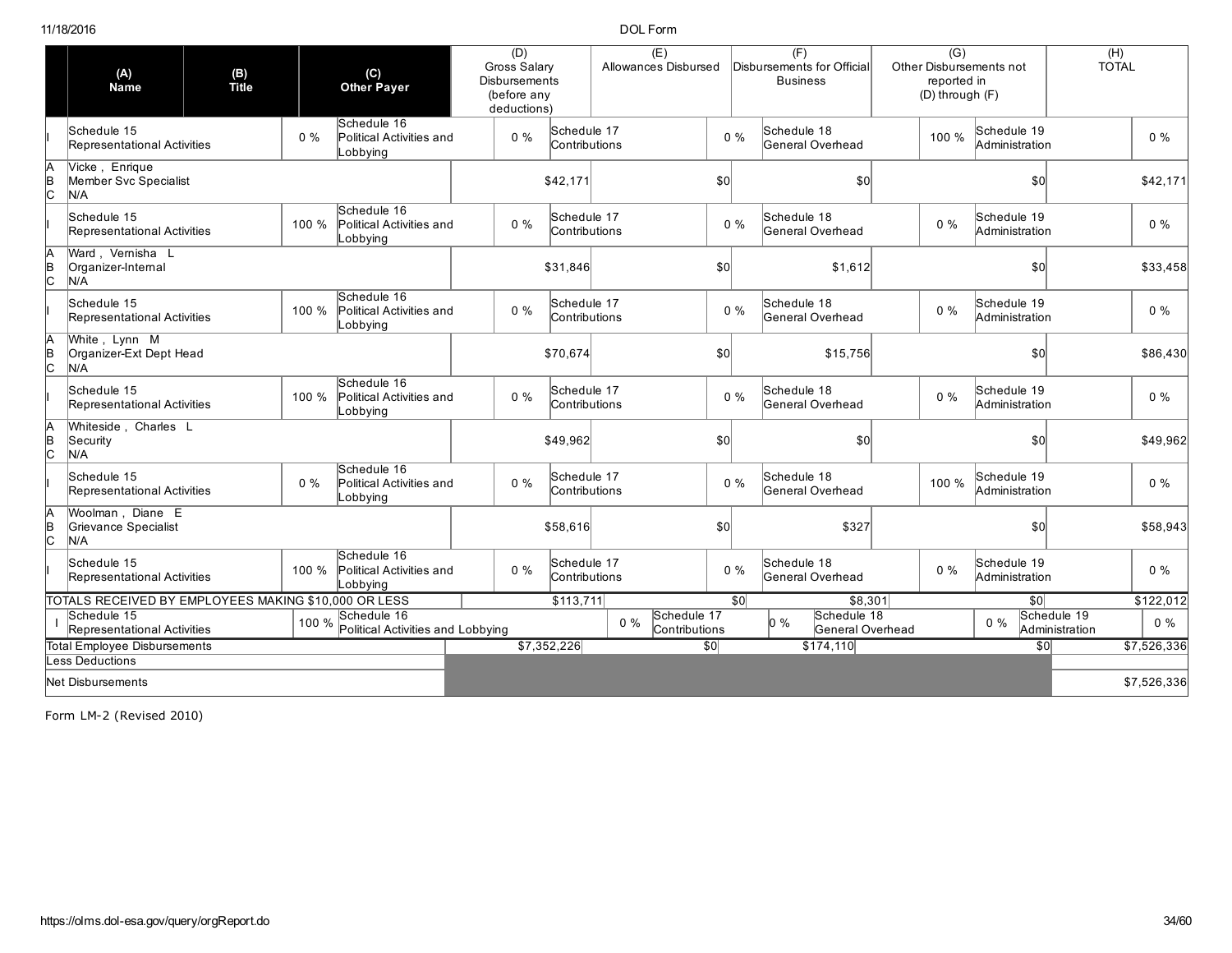#### SCHEDULE 13 - MEMBERSHIP STATUS **FILE NUMBER: 027-462**

| Category of Membership                                                   | Number | Voting Eligibility |  |  |
|--------------------------------------------------------------------------|--------|--------------------|--|--|
| (A)                                                                      | (B)    | (C)                |  |  |
| Active members                                                           | 49.575 | Yes                |  |  |
| <b>Members</b> (Total of all lines above)                                | 49.575 |                    |  |  |
| Agency Fee Payers*                                                       |        |                    |  |  |
| Total Members/Fee Payers                                                 | 49.575 |                    |  |  |
| *Agency Fee Payers are not considered members of the labor organization. |        |                    |  |  |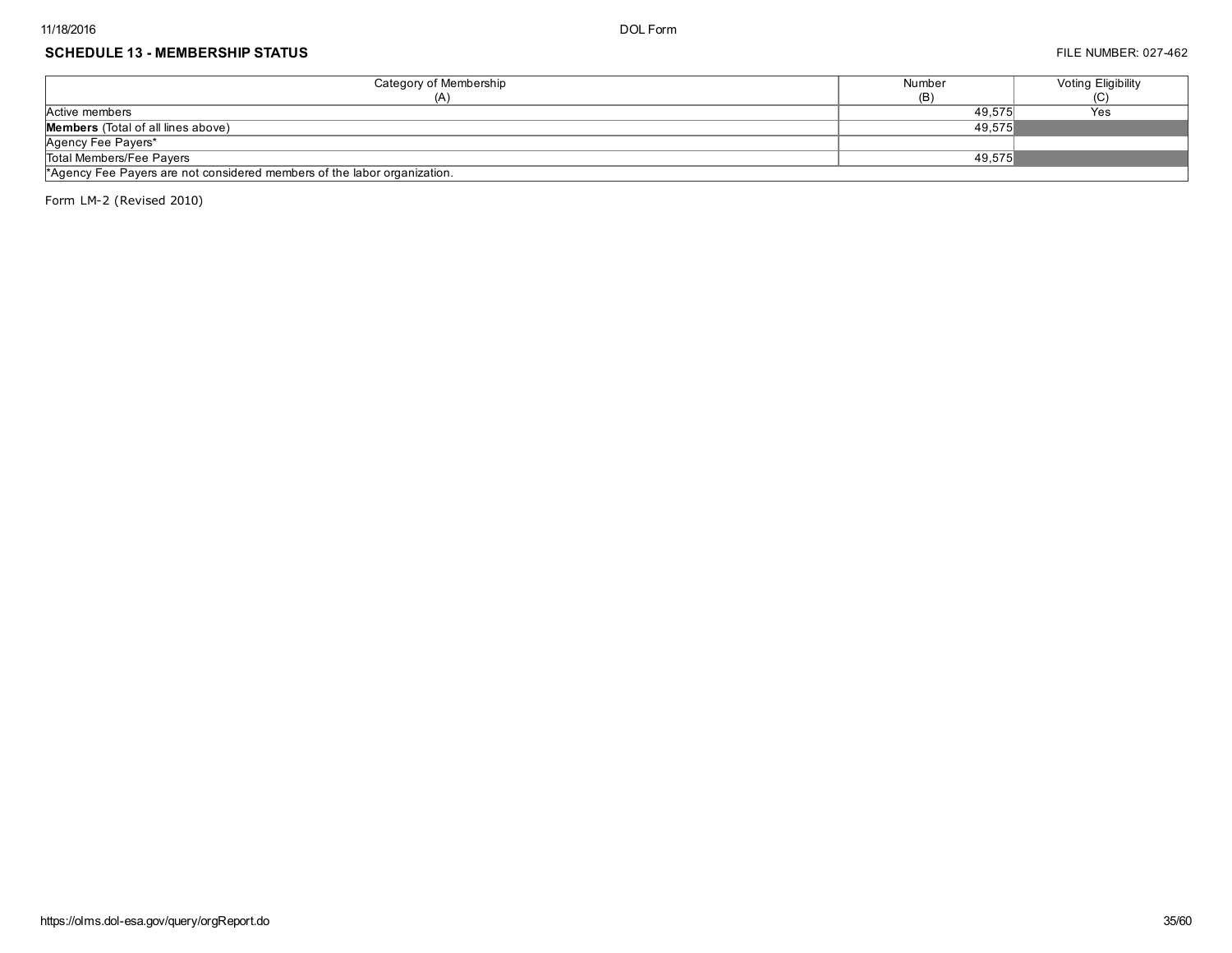$\sim$ 

# DETAILED SUMMARY PAGE - SCHEDULES 14 THROUGH 19 **FILE NUMBER: 027-462** FILE NUMBER: 027-462

| SCHEDULE 14 OTHER RECEIPTS           |           |
|--------------------------------------|-----------|
| 1. Named Payer Itemized Receipts     | \$787,333 |
| 2. Named Payer Non-itemized Receipts | \$75,207  |
| 3. All Other Receipts                | \$103.245 |
| 4. Total Receipts                    | \$965,785 |
|                                      |           |
|                                      |           |

| SCHEDULE 15 REPRESENTATIONAL ACTIVITIES       |             |
|-----------------------------------------------|-------------|
| 1. Named Payee Itemized Disbursements         | \$1,372,524 |
| 2. Named Payee Non-itemized Disbursements     | \$472,086   |
| 3. To Officers                                | \$245,789   |
| 4. To Employees                               | \$6,061,626 |
| 5. All Other Disbursements                    | \$152,774   |
| 6. Total Disbursements                        | \$8,304,799 |
| SCHEDULE 16 POLITICAL ACTIVITIES AND LOBBYING |             |
| 1. Named Payee Itemized Disbursements         | \$27,520    |
| 2. Named Payee Non-itemized Disbursements     | \$21,666    |
| 3. To Officers                                | \$3,641     |
| 4. To Employees                               | \$68,806    |
| 5. All Other Disbursements                    | \$23,137    |
| 6. Total Disbursement                         | \$144,770   |

| SCHEDULE 17 CONTRIBUTIONS, GIFTS & GRANTS |           |
|-------------------------------------------|-----------|
| 1. Named Payee Itemized Disbursements     | \$12,625  |
| 2. Named Payee Non-itemized Disbursements | \$24,825  |
| 3. To Officers                            | \$0       |
| 4. To Employees                           | \$67,903  |
| 5. All Other Disbursements                | \$17.521  |
| 6. Total Disbursements                    | \$122,874 |
|                                           |           |

| SCHEDULE 18 GENERAL OVERHEAD              |             |
|-------------------------------------------|-------------|
| 1. Named Payee Itemized Disbursements     | \$662,253   |
| 2. Named Payee Non-itemized Disbursements | \$468,733   |
| 3. To Officers                            | \$910       |
| 4. To Employees                           | \$1,325,774 |
| 5. All Other Disbursements                | \$144,679   |
| 6. Total Disbursements                    | \$2,602,349 |
| SCHEDULE 19 UNION ADMINISTRATION          |             |
| 1. Named Payee Itemized Disbursements     | \$0         |
| 2. Named Payee Non-itemized Disbursements | \$0         |
| 3. To Officers                            | \$17,523    |
| 4. To Employees                           | \$2,227     |
| 5. All Other Disbursements                | \$1,010     |
| 6. Total Disbursements                    | \$20,760    |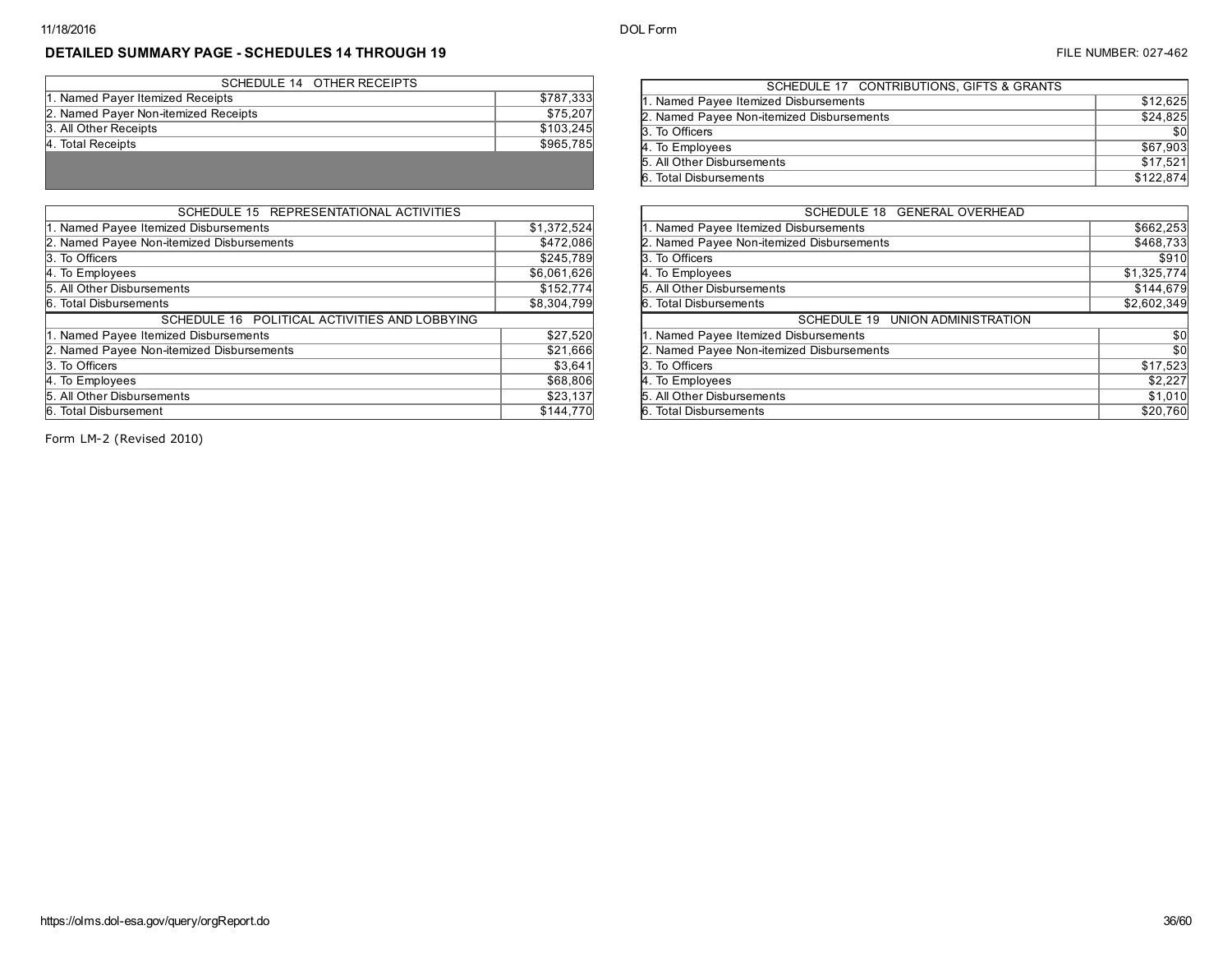| Name and Address             |                                                                   |            |           |
|------------------------------|-------------------------------------------------------------------|------------|-----------|
| (A)                          |                                                                   |            |           |
| <b>AMTRUST NORTH AMERICA</b> | Purpose                                                           | Date       | Amount    |
| 18973                        | (C)                                                               | (D)        | (E)       |
|                              | WORKERS COMPENSATION INSURANCE AUDIT REFUND                       | 10/23/2015 | \$14,304  |
| <b>IRVINE</b>                | Total Itemized Transactions with this Payee/Payer                 |            | \$14,304  |
| CА<br>92623                  | Total Non-Itemized Transactions with this Payee/Payer             |            |           |
| Type or Classification       | Total of All Transactions with this Payee/Payer for This Schedule |            | \$14,304  |
| (B)                          |                                                                   |            |           |
| <b>INSURANCE PROVIDER</b>    |                                                                   |            |           |
| Name and Address             |                                                                   |            |           |
| (A)                          |                                                                   |            |           |
| C & B HOUSING PARTNERSHIP    |                                                                   |            |           |
|                              | Purpose                                                           | Date       | Amount    |
| 710 W LAKE MEADE AVE         | (C)                                                               | (D)        | (E)       |
| NORTH LAS VEGAS              | <b>REIMBURSEMENT OF EXPENSES</b>                                  | 03/11/2015 | \$21,716  |
| <b>NV</b>                    | Total Itemized Transactions with this Payee/Payer                 |            | \$21,716  |
| 89030                        | Total Non-Itemized Transactions with this Payee/Payer             |            |           |
| Type or Classification       | Total of All Transactions with this Payee/Payer for This Schedule |            | \$21,716  |
| (B)                          |                                                                   |            |           |
| <b>BENEFIT PROVIDER</b>      |                                                                   |            |           |
| Name and Address             |                                                                   |            |           |
| (A)                          |                                                                   |            |           |
| <b>MILLIMAN</b>              | Purpose                                                           | Date       | Amount    |
|                              | (C)                                                               | (D)        | (E)       |
| 9400 N CENTRAL EXPRESS       | REIMBURSEMENT OF EXPENSES                                         | 02/11/2015 | \$22,833  |
| <b>DALLAS</b>                | <b>REIMBURSEMENT OF EXPENSES</b>                                  | 11/17/2015 | \$6,946   |
| lтx                          | Total Itemized Transactions with this Payee/Payer                 |            | \$29,779  |
| 75231-5030                   | Total Non-Itemized Transactions with this Payee/Payer             |            | \$10,606  |
| Type or Classification       | Total of All Transactions with this Payee/Payer for This Schedule |            | \$40,385  |
| (B)                          |                                                                   |            |           |
| <b>BENEFIT PROVIDER</b>      |                                                                   |            |           |
| Name and Address             | Purpose                                                           | Date       | Amount    |
| (A)                          | (C)                                                               | (D)        | (E)       |
| <b>UNITE HERE</b>            | <b>GRANT AND CSS SVC</b>                                          | 02/09/2015 | \$11,590  |
| 275 7TH AVE, 16TH FLOOR      | GRANT, REIM OF EXPENSES, CSS SVC<br><b>GRANT</b>                  | 02/11/2015 | \$51,234  |
| <b>NEW YORK</b>              |                                                                   | 03/26/2015 | \$88,735  |
| NY                           | <b>GRANT AND CSS SVC</b>                                          | 03/31/2015 | \$116,550 |
| 10001                        | <b>EXPENSE REIMBURSEMENT</b>                                      | 05/12/2015 | \$6,573   |
| Type or Classification       | EXPENSE REIMBURSEMENT AND CSS SVC                                 | 07/17/2015 | \$5,597   |
| (B)                          | <b>GRANTS</b>                                                     | 07/27/2015 | \$241,244 |
| <b>AFFILIATE</b>             | <b>EXPENSE REIMBURSEMENT</b>                                      | 10/19/2015 | \$14,497  |
|                              | <b>EXPENSE REIMBURSEMENT AND CSS SVC</b>                          | 12/16/2015 | \$7,994   |
|                              | <b>EXPENSE REIMBURSEMENT</b>                                      | 01/14/2015 | \$172,139 |
|                              | Total Itemized Transactions with this Payee/Payer                 |            | \$716,153 |
|                              | Total Non-Itemized Transactions with this Payee/Payer             |            | \$64,601  |
|                              | Total of All Transactions with this Payee/Payer for This Schedule |            | \$780,754 |
| Name and Address             |                                                                   |            |           |
| (A)                          | Purpose                                                           | Date       | Amount    |
| UNITE HERE LOCAL 2262        | (C)                                                               | (D)        | (E)       |
| 4279                         | <b>EXPENSE REIMBURSEMENT</b>                                      | 05/12/2015 | \$5,381   |
| <b>NEW ORLEANS</b>           | Total Itemized Transactions with this Payee/Payer                 |            | \$5,381   |
| LА                           | Total Non-Itemized Transactions with this Payee/Payer             |            |           |
| 70178                        | Total of All Transactions with this Payee/Payer for This Schedule |            | \$5,381   |
|                              |                                                                   |            |           |
|                              |                                                                   |            |           |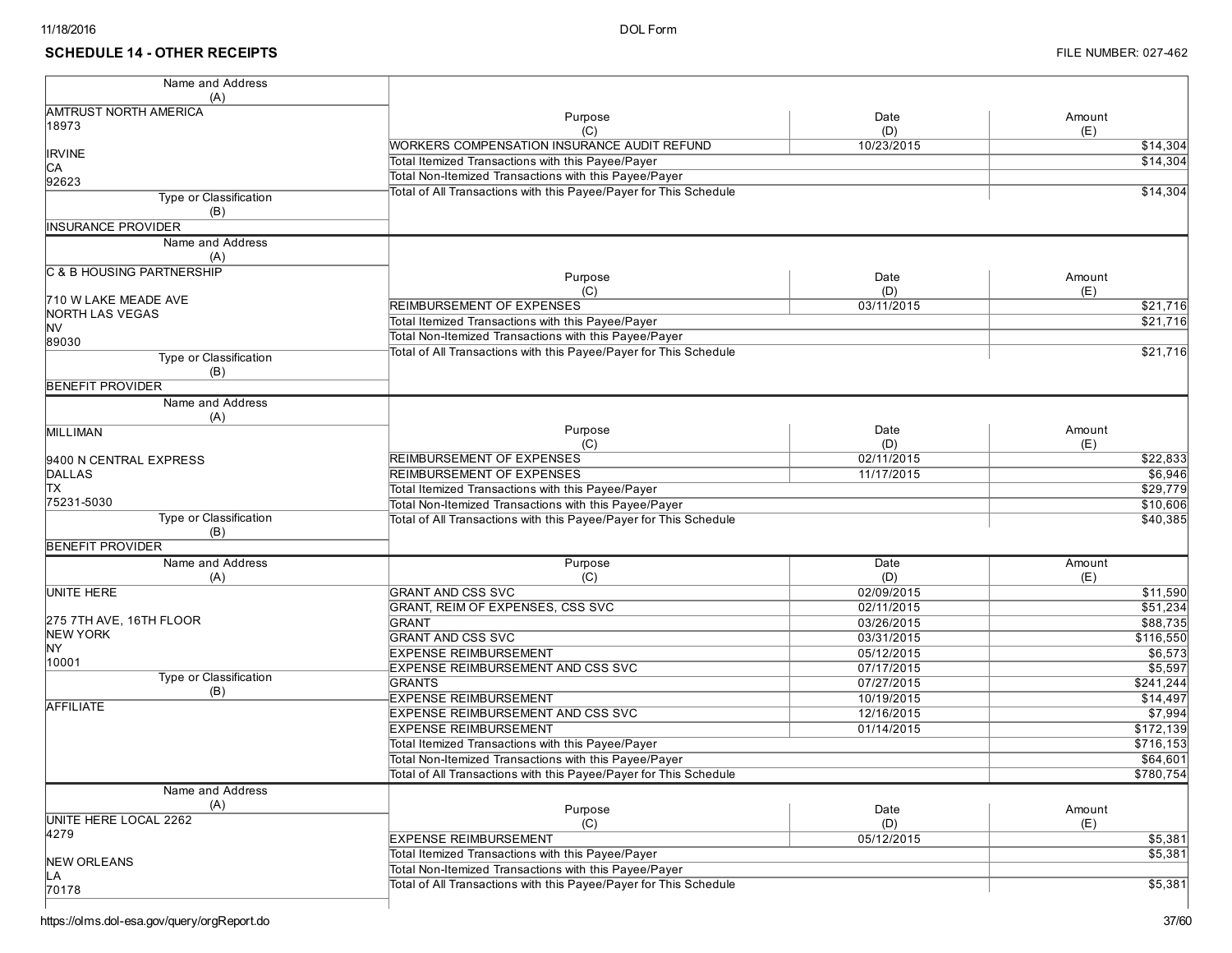$\mathbf{L}$ 

Type or Classification

(B)

<u>Form LM-2 (Revised 2010)</u><br>AFFILIATED LABOR UNION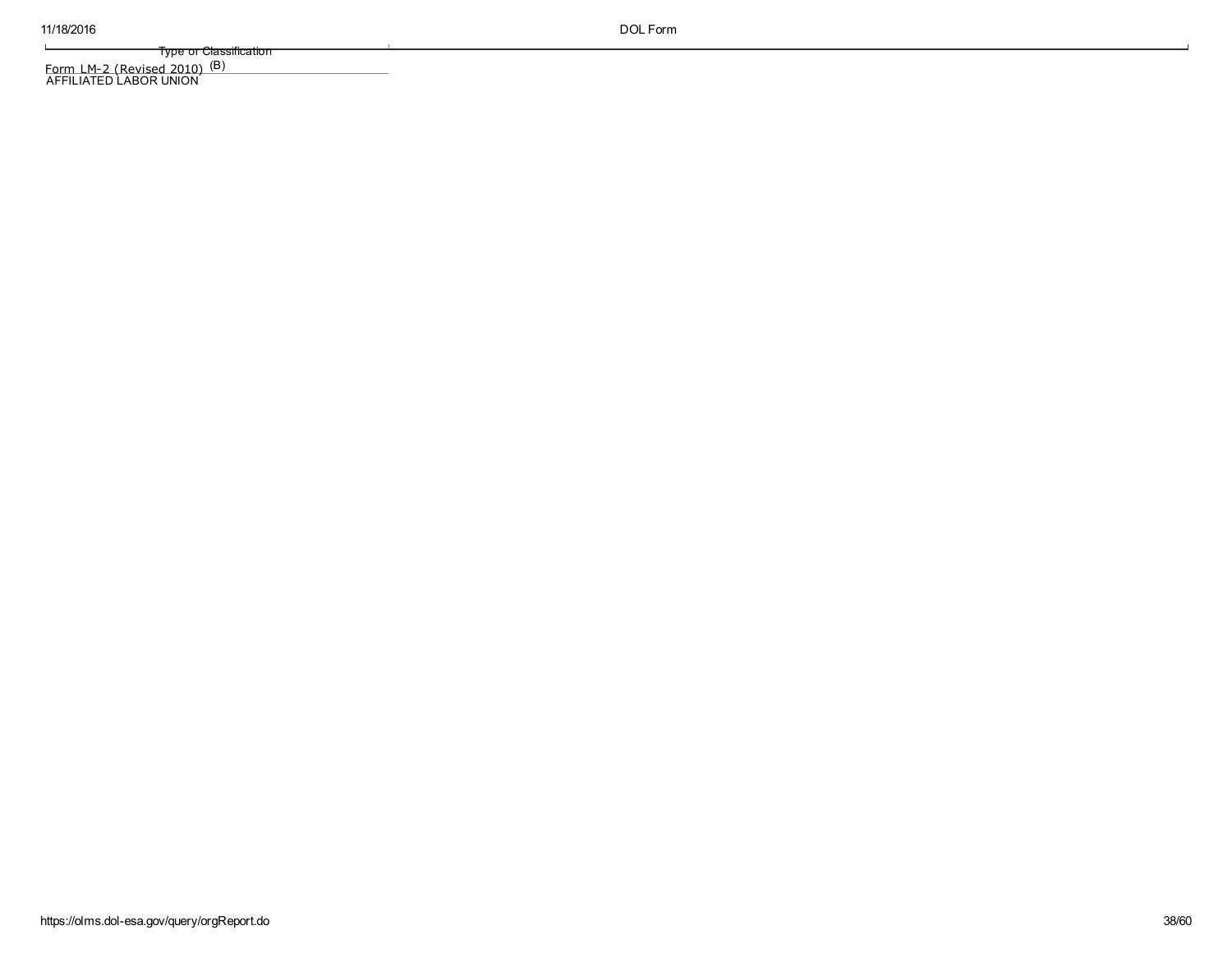## **SCHEDULE 15 - REPRESENTATIONAL ACTIVITIES**

| Name and Address              |                                                                   |             |                     |
|-------------------------------|-------------------------------------------------------------------|-------------|---------------------|
| (A)                           | Purpose<br>(C)                                                    | Date<br>(D) | Amount<br>(E)       |
| a & B printing                | <b>PRINTING MAILERS</b>                                           | 07/21/2015  |                     |
|                               |                                                                   | 12/01/2015  | \$7,826<br>\$23,217 |
| 2900 S HIGHLAND BLDG 18, B    | PRINTING AND MAILING ANNUAL RPTS                                  |             |                     |
| <b>LAS VEGAS</b><br><b>NV</b> | PRINTING BOOKLETS                                                 | 02/20/2015  | \$12,727            |
| 89109                         | PRINTING MAILERS AND NEWSLETTER                                   | 01/08/2015  | \$44,502            |
| Type or Classification        | Total Itemized Transactions with this Payee/Payer                 |             | \$88,272            |
| (B)                           | Total Non-Itemized Transactions with this Payee/Payer             |             | \$20,686            |
| Printing/Mailing Company      | Total of All Transactions with this Payee/Payer for This Schedule |             | \$108,958           |
|                               |                                                                   |             |                     |
| Name and Address              |                                                                   |             |                     |
| (A)                           |                                                                   |             |                     |
| ALBERT D SEENO CONTRUCTN CO   | Purpose                                                           | Date        | Amount              |
|                               | (C)                                                               | (D)         | (E)                 |
| 1800 WILLOW PASS COURT        |                                                                   |             |                     |
| <b>CONCORD</b>                | Total Itemized Transactions with this Payee/Payer                 |             |                     |
| CA                            | Total Non-Itemized Transactions with this Payee/Payer             |             | \$17,602            |
| 94520                         | Total of All Transactions with this Payee/Payer for This Schedule |             | \$17,602            |
| Type or Classification        |                                                                   |             |                     |
| (B)                           |                                                                   |             |                     |
| <b>OFFICE SPACE</b>           |                                                                   |             |                     |
| Name and Address              |                                                                   |             |                     |
| (A)                           |                                                                   |             |                     |
| <b>AMERICAN AIRLINES</b>      |                                                                   |             |                     |
| 619616                        | Purpose                                                           | Date        | Amount              |
|                               | (C)                                                               | (D)         | (E)                 |
| DFW AIRPORT                   | Total Itemized Transactions with this Payee/Payer                 |             |                     |
| ΙTΧ                           | Total Non-Itemized Transactions with this Payee/Payer             |             | \$5,448             |
| 75261-9616                    | Total of All Transactions with this Payee/Payer for This Schedule |             | \$5,448             |
| <b>Type or Classification</b> |                                                                   |             |                     |
| (B)                           |                                                                   |             |                     |
| AIRLINE                       |                                                                   |             |                     |
| Name and Address              | Purpose                                                           | Date        | Amount              |
| (A)                           | (C)                                                               | (D)         | (E)                 |
| <b>AMTRUST NORTH AMERICA</b>  | <b>INSURANCE</b>                                                  | 06/23/2015  | \$7,937             |
| 18973                         | <b>INSURANCE</b>                                                  | 07/01/2015  | \$7,799             |
|                               | <b>INSURANCE</b>                                                  | 08/01/2015  | \$7,778             |
| <b>IRVINE</b>                 | INSURANCE                                                         | 09/01/2015  | \$7,802             |
| СA                            | <b>INSURANCE</b>                                                  | 11/01/2015  | \$7,780             |
| 92623-0000                    | <b>INSURANCE</b>                                                  | 12/01/2015  | \$7,813             |
| Type or Classification        | Total Itemized Transactions with this Payee/Payer                 |             | \$46,909            |
| (B)                           | Total Non-Itemized Transactions with this Payee/Payer             |             | \$15,775            |
| <b>INSURANCE PROVIDER</b>     | Total of All Transactions with this Payee/Payer for This Schedule |             |                     |
|                               |                                                                   |             | \$62,684            |
| Name and Address              |                                                                   |             |                     |
| (A)                           |                                                                   |             |                     |
| <b>APPLIED PARADIGMS</b>      | Purpose                                                           | Date        | Amount              |
|                               | (C)                                                               | (D)         | (E)                 |
| 1700 L ST                     | RADIO AND AIRTIME CAMPAIGN                                        | 09/10/2015  | \$40,000            |
| <b>SACREMENTO</b>             | Total Itemized Transactions with this Payee/Payer                 |             | \$40,000            |
| CА                            | Total Non-Itemized Transactions with this Payee/Payer             |             |                     |
| 95814                         | Total of All Transactions with this Payee/Payer for This Schedule |             | \$40,000            |
| Type or Classification        |                                                                   |             |                     |
| (B)                           |                                                                   |             |                     |
| <b>PRODUCTION SERVICES</b>    |                                                                   |             |                     |
| Name and Address              |                                                                   |             |                     |
|                               |                                                                   |             |                     |

https://olms.dol-esa.gov/query/orgReport.do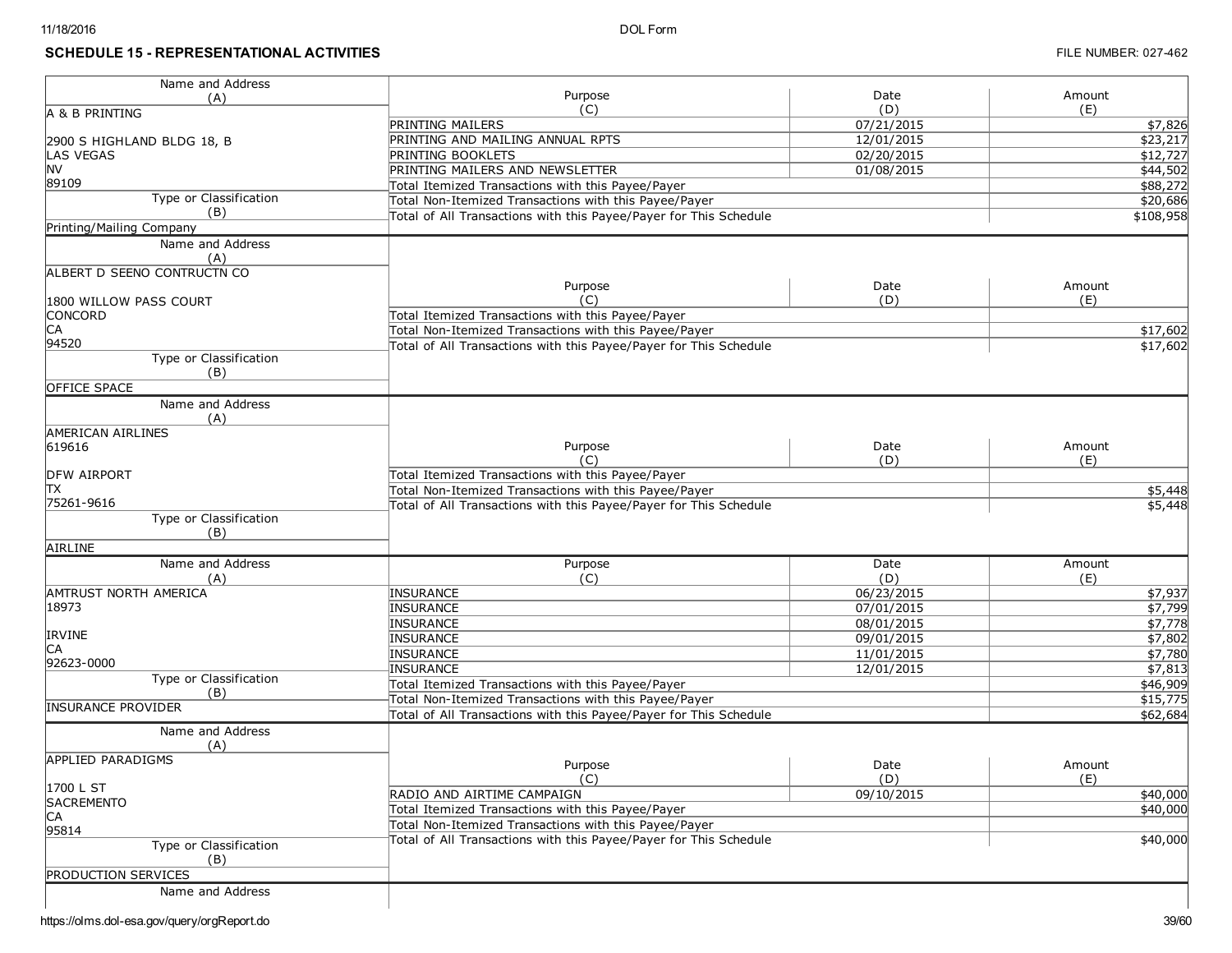| (A)                                  |                                                                   |            |          |
|--------------------------------------|-------------------------------------------------------------------|------------|----------|
| AT&T                                 | Purpose                                                           | Date       | Amount   |
| 5025                                 | (C)                                                               | (D)        | (E)      |
| <b>CAROL STREAM</b>                  | Total Itemized Transactions with this Payee/Payer                 |            |          |
|                                      | Total Non-Itemized Transactions with this Payee/Payer             |            | \$15,763 |
| 60197-5025                           | Total of All Transactions with this Payee/Payer for This Schedule |            | \$15,763 |
| Type or Classification               |                                                                   |            |          |
| (B)                                  |                                                                   |            |          |
| UTILITY PROVIDER                     |                                                                   |            |          |
| Name and Address                     |                                                                   |            |          |
| (A)                                  | Purpose                                                           | Date       | Amount   |
| <b>AT&amp;T MOBILITY</b>             | (C)                                                               | (D)        | (E)      |
| 9004                                 | ADMIN & CONTRACT ENFORCEMENT                                      | 08/05/2015 | \$7,252  |
|                                      | ADMIN & CONTRACT ENFORCEMENT                                      | 09/05/2015 | \$5,993  |
| <b>CAROL STREAM</b>                  | ADMIN & CONTRACT ENFORCEMENT                                      | 11/05/2015 | \$5,025  |
| IIL                                  | ADMIN & CONTRACT ENFORCEMENT                                      | 12/05/2015 | \$6,022  |
| 60197-9004                           | Total Itemized Transactions with this Payee/Payer                 |            | \$24,292 |
| Type or Classification               | Total Non-Itemized Transactions with this Payee/Payer             |            | \$34,609 |
| (B)                                  | Total of All Transactions with this Payee/Payer for This Schedule |            | \$58,901 |
| UTILITY PROVIDER                     |                                                                   |            |          |
| Name and Address                     |                                                                   |            |          |
| (A)<br><b>BARRY WINOGRAD</b>         |                                                                   |            |          |
|                                      | Purpose                                                           | Date       | Amount   |
| 1999 HARRISON ST STE 1400            | (C)                                                               | (D)        | (E)      |
| <b>OAKLAND</b>                       | Total Itemized Transactions with this Payee/Payer                 |            |          |
| IСA                                  | Total Non-Itemized Transactions with this Payee/Payer             |            | \$7,292  |
| 94612-4710                           | Total of All Transactions with this Payee/Payer for This Schedule |            | \$7,292  |
| <b>Type or Classification</b>        |                                                                   |            |          |
| (B)                                  |                                                                   |            |          |
| <b>ARBITRATOR</b>                    |                                                                   |            |          |
| Name and Address                     |                                                                   |            |          |
| (A)                                  |                                                                   |            |          |
| CANON FINANCIAL SVC INC              | Purpose                                                           | Date       | Amount   |
|                                      | (C)                                                               | (D)        | (E)      |
| 14904 COLLECTIONS CENTER DR          | ADMIN & CONTRACT ENFORCEMENT                                      | 04/22/2015 | \$5,014  |
| <b>CHICAGO</b><br>ĮΠ                 | Total Itemized Transactions with this Payee/Payer                 |            | \$5,014  |
| 60693                                | Total Non-Itemized Transactions with this Payee/Payer             |            | \$41,976 |
| Type or Classification               | Total of All Transactions with this Payee/Payer for This Schedule |            | \$46,990 |
| (B)                                  |                                                                   |            |          |
| LEASES-EQUIPMENT                     |                                                                   |            |          |
| Name and Address                     |                                                                   |            |          |
| (A)                                  | Purpose                                                           | Date       | Amount   |
| <b>CULINARY TRAINING ACADEMY</b>     | (C)                                                               | (D)        | (E)      |
|                                      | ADMIN & CONTRACT ENFORCEMENT                                      | 01/21/2015 | \$7,436  |
| 710 W LAKE MEAD BLVD                 | ADMIN & CONTRACT ENFORCEMENT                                      | 02/20/2015 | \$18,809 |
| NORTH LAS VEGAS                      | ADMIN & CONTRACT ENFORCEMENT                                      | 08/19/2015 | \$7,740  |
| INV.                                 | Total Itemized Transactions with this Payee/Payer                 |            | \$33,985 |
| 89030-4067                           | Total Non-Itemized Transactions with this Payee/Payer             |            |          |
| Type or Classification               | Total of All Transactions with this Payee/Payer for This Schedule |            | \$33,985 |
| (B)                                  |                                                                   |            |          |
| <b>FOOD SUPPLIER</b>                 |                                                                   |            |          |
| Name and Address                     | Purpose                                                           | Date       | Amount   |
| (A)<br><b>CUSTOM SOFTWARE SYSTEM</b> | (C)                                                               | (D)        | (E)      |
|                                      | ADMIN & CONTRACT ENFORCEMENT                                      | 01/01/2015 | \$5,160  |
| 821 KLONDIKE CT                      | ADMIN & CONTRACT ENFORCEMENT                                      | 01/31/2015 | \$5,420  |
|                                      | ADMIN & CONTRACT ENFORCEMENT                                      | 02/28/2015 | \$5,120  |

https://olms.dol-esa.gov/query/orgReport.do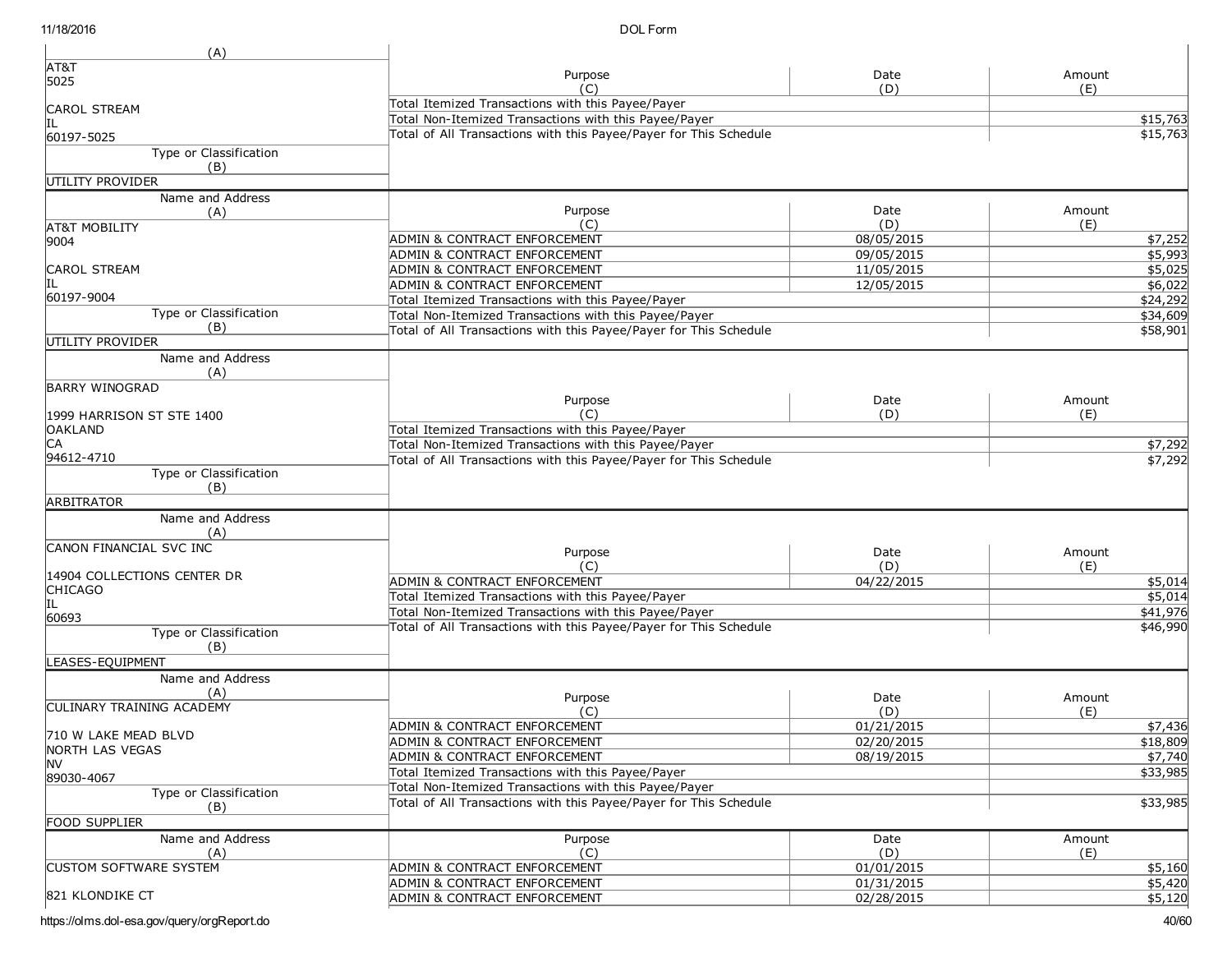DOL Form

| <b>HENDERSON</b>                              | Purpose                                                           | Date       | Amount             |
|-----------------------------------------------|-------------------------------------------------------------------|------------|--------------------|
| INV.<br>89015-3060                            | (C)                                                               | (D)        | (E)                |
| Type or Classification                        | ADMIN & CONTRACT ENFORCEMENT                                      | 03/01/2015 | \$5,680            |
| (B)                                           | <b>ADMIN &amp; CONTRACT ENFORCEMENT</b>                           | 03/31/2015 | \$5,800<br>\$5,580 |
| COMPUTER SERVICES SUPPLIER                    | ADMIN & CONTRACT ENFORCEMENT                                      | 04/01/2015 | \$5,640            |
|                                               | ADMIN & CONTRACT ENFORCEMENT                                      | 05/31/2015 |                    |
|                                               | ADMIN & CONTRACT ENFORCEMENT                                      | 06/01/2015 | \$5,760            |
|                                               | ADMIN & CONTRACT ENFORCEMENT                                      | 06/30/2015 | \$5,120            |
|                                               | ADMIN & CONTRACT ENFORCEMENT                                      | 07/10/2015 | \$5,560            |
|                                               | ADMIN & CONTRACT ENFORCEMENT                                      | 07/31/2015 | \$5,280            |
|                                               | ADMIN & CONTRACT ENFORCEMENT                                      | 08/01/2015 | \$5,080            |
|                                               | ADMIN & CONTRACT ENFORCEMENT                                      | 08/31/2015 | \$5,760            |
|                                               | <b>ADMIN &amp; CONTRACT ENFORCEMENT</b>                           | 09/01/2015 | \$5,640            |
|                                               | ADMIN & CONTRACT ENFORCEMENT                                      | 09/30/2015 | \$5,760            |
|                                               | ADMIN & CONTRACT ENFORCEMENT                                      | 10/01/2015 | \$5,380            |
|                                               | ADMIN & CONTRACT ENFORCEMENT                                      | 10/31/2015 | \$5,520            |
|                                               | ADMIN & CONTRACT ENFORCEMENT                                      | 11/01/2015 | \$5,720            |
|                                               | ADMIN & CONTRACT ENFORCEMENT                                      | 11/30/2015 | \$5,600            |
|                                               | ADMIN & CONTRACT ENFORCEMENT                                      | 12/01/2015 | \$5,120            |
|                                               | ADMIN & CONTRACT ENFORCEMENT                                      | 12/31/2015 | \$5,120            |
|                                               | Total Itemized Transactions with this Payee/Payer                 |            | \$114,820          |
|                                               | Total Non-Itemized Transactions with this Payee/Payer             |            | \$13,700           |
|                                               | Total of All Transactions with this Payee/Payer for This Schedule |            | \$128,520          |
| Name and Address<br>(A)                       |                                                                   |            |                    |
| DATAGAIN INC                                  |                                                                   |            |                    |
|                                               | Purpose                                                           | Date       | Amount             |
| 709 MAINSAIL LANE                             | (C)                                                               | (D)        | (E)                |
| <b>SECAUCUS</b>                               | Total Itemized Transactions with this Payee/Payer                 |            |                    |
| lnj                                           | Total Non-Itemized Transactions with this Payee/Payer             | \$5,585    |                    |
| 07094                                         | Total of All Transactions with this Payee/Payer for This Schedule |            | \$5,585            |
| <b>Type or Classification</b>                 |                                                                   |            |                    |
| (B)                                           |                                                                   |            |                    |
| RESEARCH PROVIDER                             |                                                                   |            |                    |
| Name and Address                              | Purpose                                                           | Date       | Amount             |
| (A)                                           | (C)                                                               | (D)        | (E)                |
| DAVIS, COWELL & BOWE, LLP                     | <b>ADMIN &amp; CONTRACT ENFORCEMENT</b>                           | 01/26/2015 | \$76,249           |
|                                               | ADMIN & CONTRACT ENFORCEMENT                                      | 02/25/2015 | \$100, 124         |
| 595 MARKET ST STE 800<br><b>SAN FRANCISCO</b> | ADMIN & CONTRACT ENFORCEMENT                                      | 03/12/2015 | \$16,303           |
| СA                                            | ADMIN & CONTRACT ENFORCEMENT                                      | 03/23/2015 | \$75,263           |
| 94105-2821                                    | ADMIN & CONTRACT ENFORCEMENT                                      | 04/30/2015 | \$97,771           |
| Type or Classification                        | ADMIN & CONTRACT ENFORCEMENT                                      | 05/16/2015 | \$13,446           |
| (B)                                           | <b>ADMIN &amp; CONTRACT ENFORCEMENT</b>                           | 05/29/2015 | \$53,914           |
| LEGAL COUNCIL                                 | ADMIN & CONTRACT ENFORCEMENT                                      | 06/12/2015 | \$24,484           |
|                                               | <b>ADMIN &amp; CONTRACT ENFORCEMENT</b>                           | 06/29/2015 | \$40,338           |
|                                               | ADMIN & CONTRACT ENFORCEMENT                                      | 07/30/2015 | \$79,322           |
|                                               | ADMIN & CONTRACT ENFORCEMENT                                      | 08/12/2015 | \$21,878           |
|                                               | <b>ADMIN &amp; CONTRACT ENFORCEMENT</b>                           | 08/28/2015 | \$35,211           |
|                                               | <b>ADMIN &amp; CONTRACT ENFORCEMENT</b>                           | 09/17/2015 | \$12,694           |
|                                               | ADMIN & CONTRACT ENFORCEMENT                                      | 09/30/2015 | \$33,720           |
|                                               | <b>ADMIN &amp; CONTRACT ENFORCEMENT</b>                           | 10/28/2015 | \$51,545           |
|                                               | <b>ADMIN &amp; CONTRACT ENFORCEMENT</b>                           | 11/30/2015 | \$60,647           |
|                                               | Total Itemized Transactions with this Payee/Payer                 |            | \$792,909          |
|                                               | Total Non-Itemized Transactions with this Payee/Payer             |            |                    |
|                                               | Total of All Transactions with this Payee/Payer for This Schedule |            | \$792,909          |
| Name and Address                              |                                                                   |            |                    |
| (A)                                           |                                                                   |            |                    |
|                                               |                                                                   |            |                    |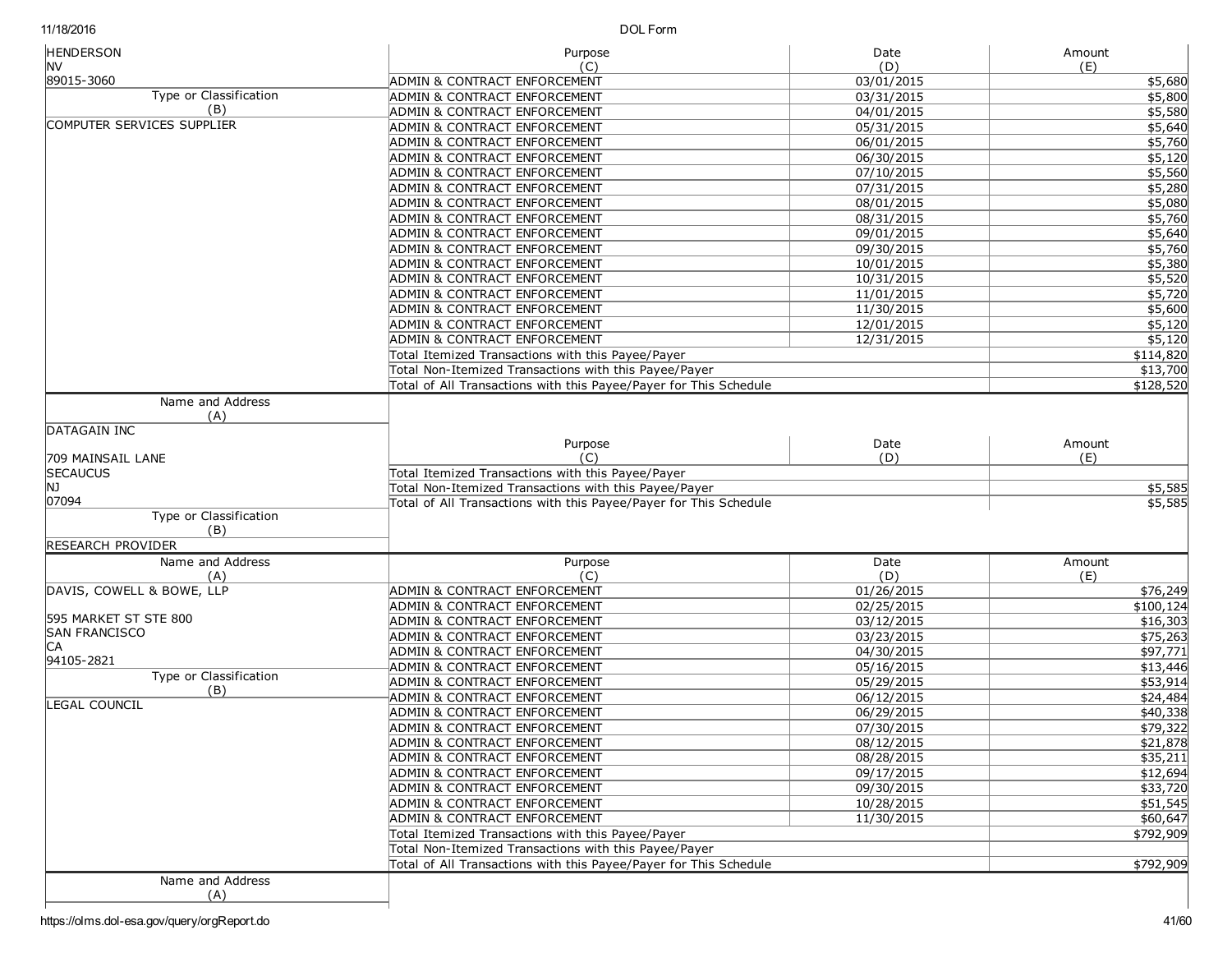DOL Form

| <b>DIANA ROMERO</b>             | Purpose                                                           | Date       | Amount   |
|---------------------------------|-------------------------------------------------------------------|------------|----------|
| 193 OSCAWANA LAKE RD            | (C)                                                               | (D)        | (E)      |
| PUTNAM VALLEY                   | Total Itemized Transactions with this Payee/Payer                 |            |          |
| <b>NY</b>                       | Total Non-Itemized Transactions with this Payee/Payer             |            | \$7,300  |
| 10579                           | Total of All Transactions with this Payee/Payer for This Schedule |            | \$7,300  |
| Type or Classification          |                                                                   |            |          |
| (B)                             |                                                                   |            |          |
| <b>CONSULTANT</b>               |                                                                   |            |          |
| Name and Address<br>(A)         |                                                                   |            |          |
| <b>EDNA FRANCIS</b>             |                                                                   |            |          |
| 65556                           | Purpose                                                           | Date       | Amount   |
|                                 | (C)                                                               | (D)        | (E)      |
| LOS ANGELES                     | ADMIN & CONTRACT ENFORCEMENT                                      | 06/02/2015 | \$6,409  |
| IСA                             | Total Itemized Transactions with this Payee/Payer                 |            | \$6,409  |
| 90065-0556                      | Total Non-Itemized Transactions with this Payee/Payer             |            | \$5,745  |
| Type or Classification          | Total of All Transactions with this Payee/Payer for This Schedule |            | \$12,154 |
| (B)                             |                                                                   |            |          |
| <b>ARBITRATOR</b>               |                                                                   |            |          |
| Name and Address                |                                                                   |            |          |
| (A)                             |                                                                   |            |          |
| <b>EMC RESEARCH COMPANY INC</b> | Purpose                                                           | Date       | Amount   |
|                                 | (C)                                                               | (D)        | (E)      |
| 436 14TH STREET SUITE 820       | ORGANIZING CAMPAIGN                                               | 03/23/2015 | \$35,000 |
| <b>OAKLAND</b>                  | Total Itemized Transactions with this Payee/Payer                 |            | \$35,000 |
| CА<br>94612                     | Total Non-Itemized Transactions with this Payee/Payer             |            |          |
| Type or Classification          | Total of All Transactions with this Payee/Payer for This Schedule |            | \$35,000 |
| (B)                             |                                                                   |            |          |
| <b>POLLING</b>                  |                                                                   |            |          |
| Name and Address                |                                                                   |            |          |
| (A)                             |                                                                   |            |          |
| <b>EMERALD SUITES LLC</b>       |                                                                   |            |          |
|                                 | Purpose                                                           | Date       | Amount   |
| 9145 LAS VEGAS BLVD SO          | (C)                                                               | (D)        | (E)      |
| <b>LAS VEGAS</b>                | Total Itemized Transactions with this Payee/Payer                 |            |          |
| <b>NV</b>                       | Total Non-Itemized Transactions with this Payee/Payer             |            | \$9,876  |
| 89123-3308                      | Total of All Transactions with this Payee/Payer for This Schedule |            | \$9,876  |
| Type or Classification          |                                                                   |            |          |
| (B)                             |                                                                   |            |          |
| LODGING PROVIDER                |                                                                   |            |          |
| Name and Address                |                                                                   |            |          |
| (A)                             |                                                                   |            |          |
| <b>ERIC LINDAUER</b>            | Purpose                                                           | Date       | Amount   |
|                                 | (C)                                                               | (D)        | (E)      |
| 1000 SW BROADWAY, STE 2400      | ADMIN & CONTRACT ENFORCEMENT                                      | 11/01/2015 | \$6,568  |
| PORTLAND<br>OR <sub>1</sub>     | Total Itemized Transactions with this Payee/Payer                 |            | \$6,568  |
| 97205                           | Total Non-Itemized Transactions with this Payee/Payer             |            | \$3,684  |
| Type or Classification          | Total of All Transactions with this Payee/Payer for This Schedule |            | \$10,252 |
| (B)                             |                                                                   |            |          |
| ARBITRATOR                      |                                                                   |            |          |
| Name and Address                |                                                                   |            |          |
| (A)                             |                                                                   |            |          |
| <b>ETHIX VENTURES, INC</b>      | Purpose                                                           | Date       | Amount   |
|                                 | (C)                                                               | (D)        | (E)      |
| 9 MAIN ST STE 3C                | <b>ADMIN &amp; CONTRACT ENFORCEMENT</b>                           | 06/23/2015 | \$9,048  |
| <b>SUTTON</b>                   | Total Itemized Transactions with this Payee/Payer                 |            | \$9,048  |
|                                 | Total Non-Itemized Transactions with this Payee/Payer             |            | \$1,490  |
|                                 |                                                                   |            |          |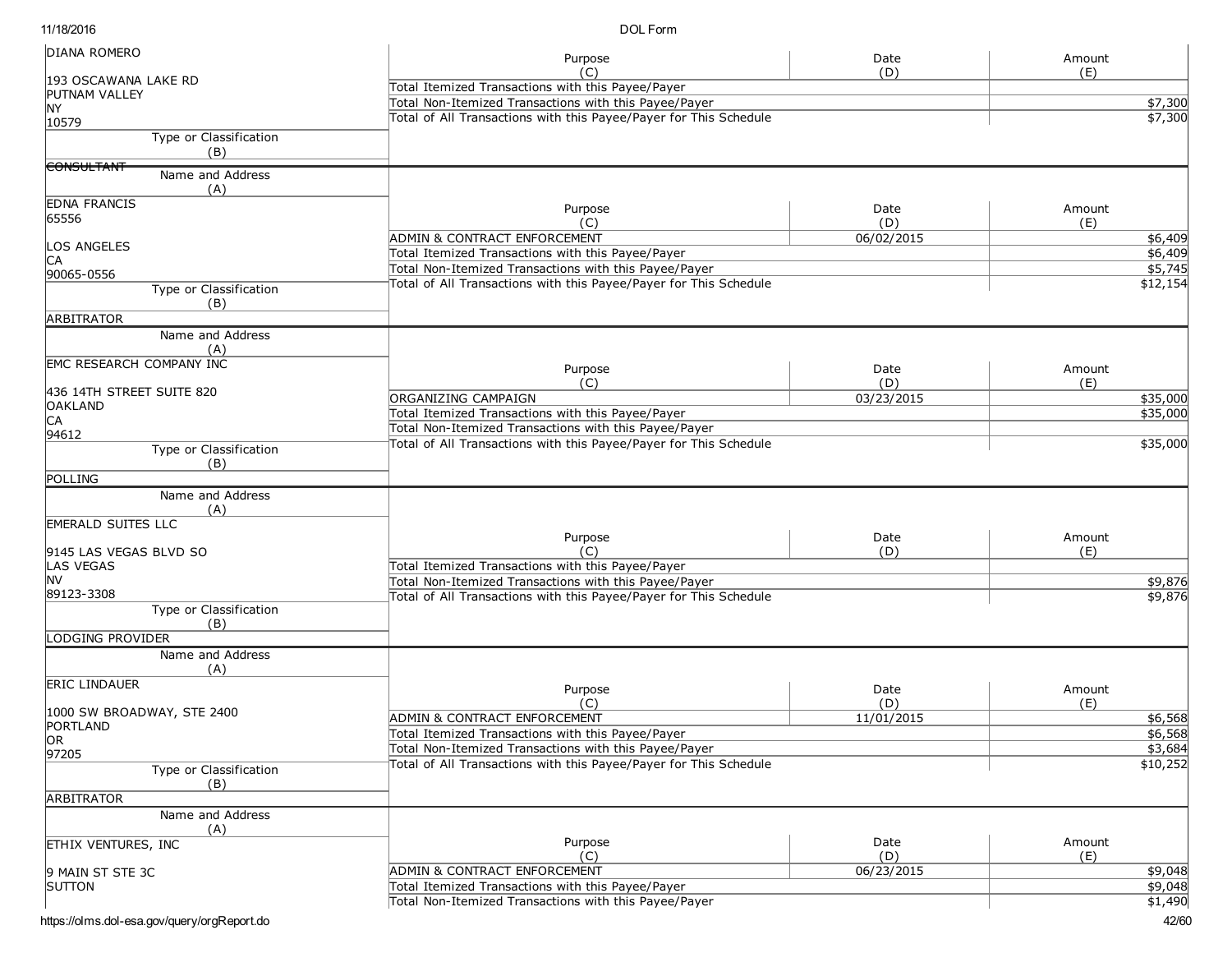DOL Form

| MA                            | Total of All Transactions with Phis @ Sayee/Payer for This Schedule | Date       | Amount | \$10,538 |
|-------------------------------|---------------------------------------------------------------------|------------|--------|----------|
| 01590-1660                    | (C)                                                                 | (D)        | (E)    |          |
| Type or Classification        |                                                                     |            |        |          |
| Name and Address              |                                                                     |            |        |          |
| ADVERTISING/PROMOTION6A)      |                                                                     |            |        |          |
| <b>FMCS</b>                   | Purpose                                                             | Date       | Amount |          |
| 2100 K STREET NW              | (C)                                                                 | (D)        | (E)    |          |
| <b>WASHINGTON</b>             | Total Itemized Transactions with this Payee/Payer                   |            |        |          |
| DC.                           | Total Non-Itemized Transactions with this Payee/Payer               |            |        | \$9,250  |
| 20427-0000                    | Total of All Transactions with this Payee/Payer for This Schedule   |            |        |          |
| Type or Classification        |                                                                     |            |        | \$9,250  |
| (B)                           |                                                                     |            |        |          |
| <b>SERVICE PROVIDER</b>       |                                                                     |            |        |          |
| Name and Address              |                                                                     |            |        |          |
| (A)                           |                                                                     |            |        |          |
| FORD CREDIT                   |                                                                     |            |        |          |
| 790093                        | Purpose                                                             | Date       | Amount |          |
|                               | $(\cap)$                                                            | (D)        | (E)    |          |
| <b>ST LOUIS</b>               | Total Itemized Transactions with this Payee/Payer                   |            |        |          |
| MO                            | Total Non-Itemized Transactions with this Payee/Payer               |            |        | \$9,274  |
| 63179-0093                    | Total of All Transactions with this Payee/Payer for This Schedule   |            |        | \$9,274  |
| Type or Classification        |                                                                     |            |        |          |
| (B)                           |                                                                     |            |        |          |
| <b>AUTOMOBILE SUPPLIER</b>    |                                                                     |            |        |          |
| Name and Address              |                                                                     |            |        |          |
| (A)                           |                                                                     |            |        |          |
| <b>FRANK SILVER</b>           | Purpose                                                             | Date       | Amount |          |
|                               | (C)                                                                 | (D)        | (E)    |          |
| 360 GRAND AVE STE 159         | ADMIN & CONTRACT ENFORCEMENT                                        | 04/01/2015 |        | \$5,350  |
| <b>OAKLAND</b>                | ADMIN & CONTRACT ENFORCEMENT                                        | 07/29/2015 |        | \$6,206  |
| CA                            | Total Itemized Transactions with this Payee/Payer                   |            |        | \$11,556 |
| 94610                         | Total Non-Itemized Transactions with this Payee/Payer               |            |        | \$1,891  |
| <b>Type or Classification</b> | Total of All Transactions with this Payee/Payer for This Schedule   |            |        | \$13,447 |
| (B)                           |                                                                     |            |        |          |
| <b>ARBITRATOR</b>             |                                                                     |            |        |          |
| Name and Address              |                                                                     |            |        |          |
| (A)                           |                                                                     |            |        |          |
| <b>FREDRIC HOROWITZ</b>       |                                                                     |            |        |          |
| 3613                          | Purpose                                                             | Date       | Amount |          |
|                               | (C)                                                                 | (D)        | (E)    |          |
| <b>SANTA MONICA</b>           | Total Itemized Transactions with this Payee/Payer                   |            |        |          |
| IСA                           | Total Non-Itemized Transactions with this Payee/Payer               |            |        | \$26,948 |
| 90408-3613                    | Total of All Transactions with this Payee/Payer for This Schedule   |            |        | \$26,948 |
| Type or Classification        |                                                                     |            |        |          |
| (B)                           |                                                                     |            |        |          |
| <b>ARBITRATOR</b>             |                                                                     |            |        |          |
| Name and Address              |                                                                     |            |        |          |
| (A)                           |                                                                     |            |        |          |
| <b>GARY L AXON</b>            |                                                                     |            |        |          |
| 190                           | Purpose                                                             | Date       | Amount |          |
|                               | (C)                                                                 | (D)        | (E)    |          |
| ASHLAND                       | ADMIN & CONTRACT ENFORCEMENT                                        | 03/17/2015 |        | \$11,546 |
| OR                            | Total Itemized Transactions with this Payee/Payer                   |            |        | \$11,546 |
| 97520-0007                    | Total Non-Itemized Transactions with this Payee/Payer               |            |        | \$900    |
| Type or Classification        | Total of All Transactions with this Payee/Payer for This Schedule   |            |        | \$12,446 |
| (B)                           |                                                                     |            |        |          |
| <b>ARBITRATOR</b>             |                                                                     |            |        |          |
| Name and Address              |                                                                     |            |        |          |
|                               |                                                                     |            |        |          |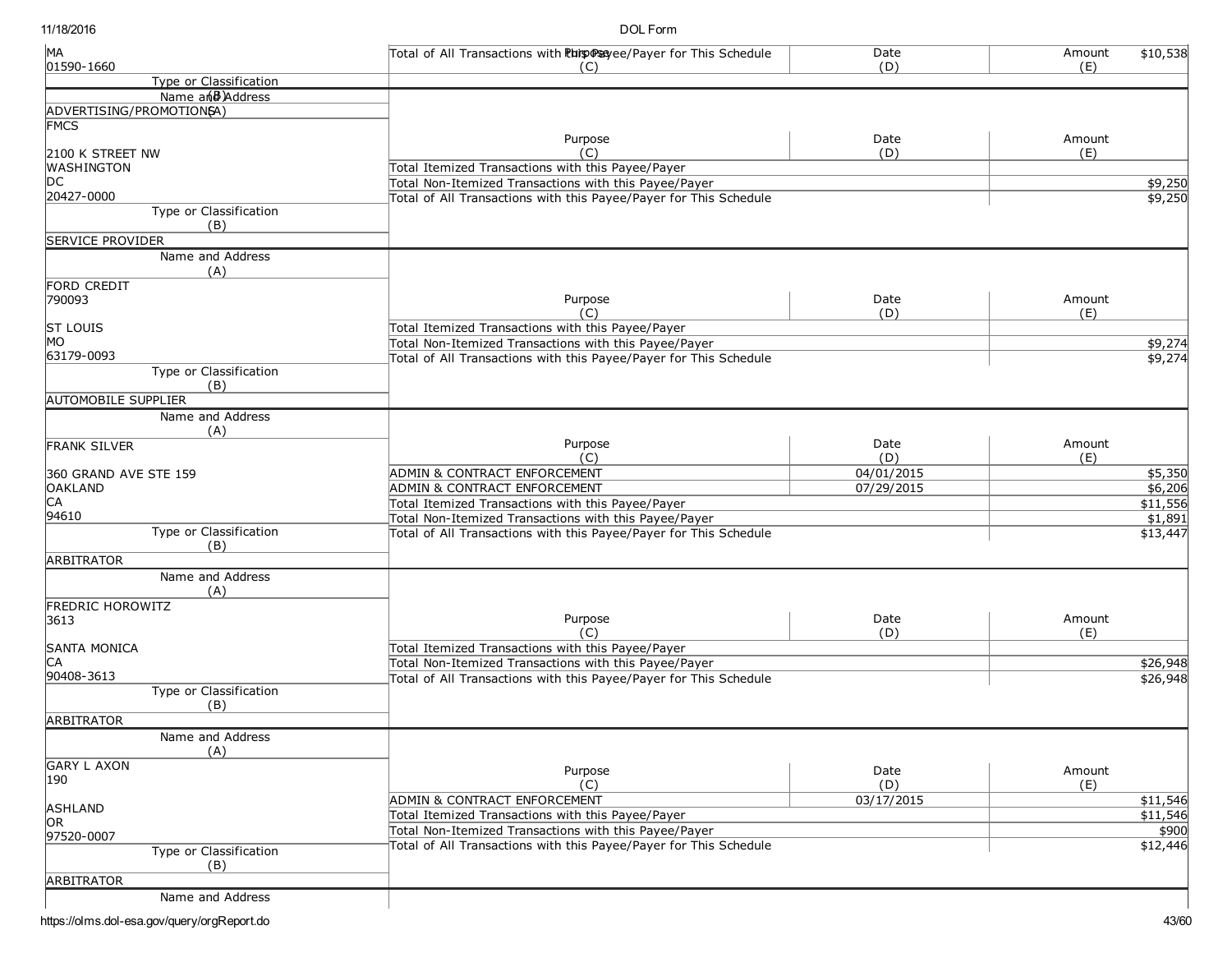| Date<br>Amount<br>Purpose<br>(D)<br>(E)<br>(C)<br>19510 JAMBOREE RD STE<br>Total Itemized Transactions with this Payee/Payer<br>IRVINE<br>Total Non-Itemized Transactions with this Payee/Payer<br>\$5,164<br>CА<br>92612-0000<br>Total of All Transactions with this Payee/Payer for This Schedule<br>\$5,164<br>Type or Classification<br>(B)<br><b>INTERNET SERVICES</b><br>Name and Address<br>(A)<br>Date<br>Amount<br>Purpose<br>(D)<br>(C)<br>(E)<br>225 CEDAR STREET<br><b>ADMIN &amp; CONTRACT ENFORCEMENT</b><br>04/01/2015<br>\$6,746<br><b>SAN DIEGO</b><br>Total Itemized Transactions with this Payee/Payer<br>\$6,746<br>CA<br>\$1,750<br>Total Non-Itemized Transactions with this Payee/Payer<br>92101<br>Total of All Transactions with this Payee/Payer for This Schedule<br>\$8,496<br>Type or Classification<br>(B)<br><b>ARBITRATOR</b><br>Name and Address<br>(A)<br>JAY FOGELBERG<br>Purpose<br>Date<br>Amount<br>(D)<br>(C)<br>(E)<br>10970 SPOON RIDGE<br>Total Itemized Transactions with this Payee/Payer<br>Total Non-Itemized Transactions with this Payee/Payer<br>\$5,898<br>55347<br>Total of All Transactions with this Payee/Payer for This Schedule<br>\$5,898<br>Type or Classification<br>(B)<br>ARBITRATOR<br>Name and Address<br>(A)<br><b>JONATHAN MONAT</b><br>Date<br>Amount<br>Purpose<br>(C)<br>(D)<br>(E)<br>1893 N COLLEGE CIRCLE<br>Total Itemized Transactions with this Payee/Payer<br>LONG BEACH<br>Total Non-Itemized Transactions with this Payee/Payer<br>\$5,982<br>\$5,982<br>Total of All Transactions with this Payee/Payer for This Schedule<br>Type or Classification<br>(B)<br><b>ARBITRATOR</b><br>Name and Address<br>(A)<br><b>KATHY FRAGNOLI</b><br>Purpose<br>Date<br>Amount<br>(D)<br>(E)<br>(C)<br>300 W BEECH STREET STE 1<br>SAN DIEGO<br>Total Itemized Transactions with this Payee/Payer<br>C <sub>A</sub><br>\$11,396<br>Total Non-Itemized Transactions with this Payee/Payer<br>92101<br>Total of All Transactions with this Payee/Payer for This Schedule<br>\$11,396<br>Type or Classification<br>(B)<br>Name and Address<br>Purpose<br>Date<br>Amount<br>(A)<br>(C)<br>(D)<br>(E)<br>LOUIS M. ZIGMAN CORPORATION<br><b>ADMIN &amp; CONTRACT ENFORCEMENT</b><br>06/02/2015<br>\$5,226<br><b>ADMIN &amp; CONTRACT ENFORCEMENT</b><br>12/01/2015<br>\$5,136 | (A)                   |  |  |
|-----------------------------------------------------------------------------------------------------------------------------------------------------------------------------------------------------------------------------------------------------------------------------------------------------------------------------------------------------------------------------------------------------------------------------------------------------------------------------------------------------------------------------------------------------------------------------------------------------------------------------------------------------------------------------------------------------------------------------------------------------------------------------------------------------------------------------------------------------------------------------------------------------------------------------------------------------------------------------------------------------------------------------------------------------------------------------------------------------------------------------------------------------------------------------------------------------------------------------------------------------------------------------------------------------------------------------------------------------------------------------------------------------------------------------------------------------------------------------------------------------------------------------------------------------------------------------------------------------------------------------------------------------------------------------------------------------------------------------------------------------------------------------------------------------------------------------------------------------------------------------------------------------------------------------------------------------------------------------------------------------------------------------------------------------------------------------------------------------------------------------------------------------------------------------------------------------------------------------------------------------------------------------------------------------------------------------------------|-----------------------|--|--|
|                                                                                                                                                                                                                                                                                                                                                                                                                                                                                                                                                                                                                                                                                                                                                                                                                                                                                                                                                                                                                                                                                                                                                                                                                                                                                                                                                                                                                                                                                                                                                                                                                                                                                                                                                                                                                                                                                                                                                                                                                                                                                                                                                                                                                                                                                                                                         | <b>GOOGLE</b>         |  |  |
|                                                                                                                                                                                                                                                                                                                                                                                                                                                                                                                                                                                                                                                                                                                                                                                                                                                                                                                                                                                                                                                                                                                                                                                                                                                                                                                                                                                                                                                                                                                                                                                                                                                                                                                                                                                                                                                                                                                                                                                                                                                                                                                                                                                                                                                                                                                                         |                       |  |  |
|                                                                                                                                                                                                                                                                                                                                                                                                                                                                                                                                                                                                                                                                                                                                                                                                                                                                                                                                                                                                                                                                                                                                                                                                                                                                                                                                                                                                                                                                                                                                                                                                                                                                                                                                                                                                                                                                                                                                                                                                                                                                                                                                                                                                                                                                                                                                         |                       |  |  |
|                                                                                                                                                                                                                                                                                                                                                                                                                                                                                                                                                                                                                                                                                                                                                                                                                                                                                                                                                                                                                                                                                                                                                                                                                                                                                                                                                                                                                                                                                                                                                                                                                                                                                                                                                                                                                                                                                                                                                                                                                                                                                                                                                                                                                                                                                                                                         |                       |  |  |
|                                                                                                                                                                                                                                                                                                                                                                                                                                                                                                                                                                                                                                                                                                                                                                                                                                                                                                                                                                                                                                                                                                                                                                                                                                                                                                                                                                                                                                                                                                                                                                                                                                                                                                                                                                                                                                                                                                                                                                                                                                                                                                                                                                                                                                                                                                                                         |                       |  |  |
|                                                                                                                                                                                                                                                                                                                                                                                                                                                                                                                                                                                                                                                                                                                                                                                                                                                                                                                                                                                                                                                                                                                                                                                                                                                                                                                                                                                                                                                                                                                                                                                                                                                                                                                                                                                                                                                                                                                                                                                                                                                                                                                                                                                                                                                                                                                                         |                       |  |  |
|                                                                                                                                                                                                                                                                                                                                                                                                                                                                                                                                                                                                                                                                                                                                                                                                                                                                                                                                                                                                                                                                                                                                                                                                                                                                                                                                                                                                                                                                                                                                                                                                                                                                                                                                                                                                                                                                                                                                                                                                                                                                                                                                                                                                                                                                                                                                         |                       |  |  |
|                                                                                                                                                                                                                                                                                                                                                                                                                                                                                                                                                                                                                                                                                                                                                                                                                                                                                                                                                                                                                                                                                                                                                                                                                                                                                                                                                                                                                                                                                                                                                                                                                                                                                                                                                                                                                                                                                                                                                                                                                                                                                                                                                                                                                                                                                                                                         |                       |  |  |
|                                                                                                                                                                                                                                                                                                                                                                                                                                                                                                                                                                                                                                                                                                                                                                                                                                                                                                                                                                                                                                                                                                                                                                                                                                                                                                                                                                                                                                                                                                                                                                                                                                                                                                                                                                                                                                                                                                                                                                                                                                                                                                                                                                                                                                                                                                                                         |                       |  |  |
|                                                                                                                                                                                                                                                                                                                                                                                                                                                                                                                                                                                                                                                                                                                                                                                                                                                                                                                                                                                                                                                                                                                                                                                                                                                                                                                                                                                                                                                                                                                                                                                                                                                                                                                                                                                                                                                                                                                                                                                                                                                                                                                                                                                                                                                                                                                                         |                       |  |  |
|                                                                                                                                                                                                                                                                                                                                                                                                                                                                                                                                                                                                                                                                                                                                                                                                                                                                                                                                                                                                                                                                                                                                                                                                                                                                                                                                                                                                                                                                                                                                                                                                                                                                                                                                                                                                                                                                                                                                                                                                                                                                                                                                                                                                                                                                                                                                         | <b>JAN STIGLITZ</b>   |  |  |
|                                                                                                                                                                                                                                                                                                                                                                                                                                                                                                                                                                                                                                                                                                                                                                                                                                                                                                                                                                                                                                                                                                                                                                                                                                                                                                                                                                                                                                                                                                                                                                                                                                                                                                                                                                                                                                                                                                                                                                                                                                                                                                                                                                                                                                                                                                                                         |                       |  |  |
|                                                                                                                                                                                                                                                                                                                                                                                                                                                                                                                                                                                                                                                                                                                                                                                                                                                                                                                                                                                                                                                                                                                                                                                                                                                                                                                                                                                                                                                                                                                                                                                                                                                                                                                                                                                                                                                                                                                                                                                                                                                                                                                                                                                                                                                                                                                                         |                       |  |  |
|                                                                                                                                                                                                                                                                                                                                                                                                                                                                                                                                                                                                                                                                                                                                                                                                                                                                                                                                                                                                                                                                                                                                                                                                                                                                                                                                                                                                                                                                                                                                                                                                                                                                                                                                                                                                                                                                                                                                                                                                                                                                                                                                                                                                                                                                                                                                         |                       |  |  |
|                                                                                                                                                                                                                                                                                                                                                                                                                                                                                                                                                                                                                                                                                                                                                                                                                                                                                                                                                                                                                                                                                                                                                                                                                                                                                                                                                                                                                                                                                                                                                                                                                                                                                                                                                                                                                                                                                                                                                                                                                                                                                                                                                                                                                                                                                                                                         |                       |  |  |
|                                                                                                                                                                                                                                                                                                                                                                                                                                                                                                                                                                                                                                                                                                                                                                                                                                                                                                                                                                                                                                                                                                                                                                                                                                                                                                                                                                                                                                                                                                                                                                                                                                                                                                                                                                                                                                                                                                                                                                                                                                                                                                                                                                                                                                                                                                                                         |                       |  |  |
|                                                                                                                                                                                                                                                                                                                                                                                                                                                                                                                                                                                                                                                                                                                                                                                                                                                                                                                                                                                                                                                                                                                                                                                                                                                                                                                                                                                                                                                                                                                                                                                                                                                                                                                                                                                                                                                                                                                                                                                                                                                                                                                                                                                                                                                                                                                                         |                       |  |  |
|                                                                                                                                                                                                                                                                                                                                                                                                                                                                                                                                                                                                                                                                                                                                                                                                                                                                                                                                                                                                                                                                                                                                                                                                                                                                                                                                                                                                                                                                                                                                                                                                                                                                                                                                                                                                                                                                                                                                                                                                                                                                                                                                                                                                                                                                                                                                         |                       |  |  |
|                                                                                                                                                                                                                                                                                                                                                                                                                                                                                                                                                                                                                                                                                                                                                                                                                                                                                                                                                                                                                                                                                                                                                                                                                                                                                                                                                                                                                                                                                                                                                                                                                                                                                                                                                                                                                                                                                                                                                                                                                                                                                                                                                                                                                                                                                                                                         |                       |  |  |
|                                                                                                                                                                                                                                                                                                                                                                                                                                                                                                                                                                                                                                                                                                                                                                                                                                                                                                                                                                                                                                                                                                                                                                                                                                                                                                                                                                                                                                                                                                                                                                                                                                                                                                                                                                                                                                                                                                                                                                                                                                                                                                                                                                                                                                                                                                                                         |                       |  |  |
|                                                                                                                                                                                                                                                                                                                                                                                                                                                                                                                                                                                                                                                                                                                                                                                                                                                                                                                                                                                                                                                                                                                                                                                                                                                                                                                                                                                                                                                                                                                                                                                                                                                                                                                                                                                                                                                                                                                                                                                                                                                                                                                                                                                                                                                                                                                                         |                       |  |  |
|                                                                                                                                                                                                                                                                                                                                                                                                                                                                                                                                                                                                                                                                                                                                                                                                                                                                                                                                                                                                                                                                                                                                                                                                                                                                                                                                                                                                                                                                                                                                                                                                                                                                                                                                                                                                                                                                                                                                                                                                                                                                                                                                                                                                                                                                                                                                         |                       |  |  |
|                                                                                                                                                                                                                                                                                                                                                                                                                                                                                                                                                                                                                                                                                                                                                                                                                                                                                                                                                                                                                                                                                                                                                                                                                                                                                                                                                                                                                                                                                                                                                                                                                                                                                                                                                                                                                                                                                                                                                                                                                                                                                                                                                                                                                                                                                                                                         |                       |  |  |
|                                                                                                                                                                                                                                                                                                                                                                                                                                                                                                                                                                                                                                                                                                                                                                                                                                                                                                                                                                                                                                                                                                                                                                                                                                                                                                                                                                                                                                                                                                                                                                                                                                                                                                                                                                                                                                                                                                                                                                                                                                                                                                                                                                                                                                                                                                                                         | <b>EDEN PRAIRIE</b>   |  |  |
|                                                                                                                                                                                                                                                                                                                                                                                                                                                                                                                                                                                                                                                                                                                                                                                                                                                                                                                                                                                                                                                                                                                                                                                                                                                                                                                                                                                                                                                                                                                                                                                                                                                                                                                                                                                                                                                                                                                                                                                                                                                                                                                                                                                                                                                                                                                                         | MN                    |  |  |
|                                                                                                                                                                                                                                                                                                                                                                                                                                                                                                                                                                                                                                                                                                                                                                                                                                                                                                                                                                                                                                                                                                                                                                                                                                                                                                                                                                                                                                                                                                                                                                                                                                                                                                                                                                                                                                                                                                                                                                                                                                                                                                                                                                                                                                                                                                                                         |                       |  |  |
|                                                                                                                                                                                                                                                                                                                                                                                                                                                                                                                                                                                                                                                                                                                                                                                                                                                                                                                                                                                                                                                                                                                                                                                                                                                                                                                                                                                                                                                                                                                                                                                                                                                                                                                                                                                                                                                                                                                                                                                                                                                                                                                                                                                                                                                                                                                                         |                       |  |  |
|                                                                                                                                                                                                                                                                                                                                                                                                                                                                                                                                                                                                                                                                                                                                                                                                                                                                                                                                                                                                                                                                                                                                                                                                                                                                                                                                                                                                                                                                                                                                                                                                                                                                                                                                                                                                                                                                                                                                                                                                                                                                                                                                                                                                                                                                                                                                         |                       |  |  |
|                                                                                                                                                                                                                                                                                                                                                                                                                                                                                                                                                                                                                                                                                                                                                                                                                                                                                                                                                                                                                                                                                                                                                                                                                                                                                                                                                                                                                                                                                                                                                                                                                                                                                                                                                                                                                                                                                                                                                                                                                                                                                                                                                                                                                                                                                                                                         |                       |  |  |
|                                                                                                                                                                                                                                                                                                                                                                                                                                                                                                                                                                                                                                                                                                                                                                                                                                                                                                                                                                                                                                                                                                                                                                                                                                                                                                                                                                                                                                                                                                                                                                                                                                                                                                                                                                                                                                                                                                                                                                                                                                                                                                                                                                                                                                                                                                                                         |                       |  |  |
|                                                                                                                                                                                                                                                                                                                                                                                                                                                                                                                                                                                                                                                                                                                                                                                                                                                                                                                                                                                                                                                                                                                                                                                                                                                                                                                                                                                                                                                                                                                                                                                                                                                                                                                                                                                                                                                                                                                                                                                                                                                                                                                                                                                                                                                                                                                                         |                       |  |  |
|                                                                                                                                                                                                                                                                                                                                                                                                                                                                                                                                                                                                                                                                                                                                                                                                                                                                                                                                                                                                                                                                                                                                                                                                                                                                                                                                                                                                                                                                                                                                                                                                                                                                                                                                                                                                                                                                                                                                                                                                                                                                                                                                                                                                                                                                                                                                         |                       |  |  |
|                                                                                                                                                                                                                                                                                                                                                                                                                                                                                                                                                                                                                                                                                                                                                                                                                                                                                                                                                                                                                                                                                                                                                                                                                                                                                                                                                                                                                                                                                                                                                                                                                                                                                                                                                                                                                                                                                                                                                                                                                                                                                                                                                                                                                                                                                                                                         |                       |  |  |
|                                                                                                                                                                                                                                                                                                                                                                                                                                                                                                                                                                                                                                                                                                                                                                                                                                                                                                                                                                                                                                                                                                                                                                                                                                                                                                                                                                                                                                                                                                                                                                                                                                                                                                                                                                                                                                                                                                                                                                                                                                                                                                                                                                                                                                                                                                                                         |                       |  |  |
|                                                                                                                                                                                                                                                                                                                                                                                                                                                                                                                                                                                                                                                                                                                                                                                                                                                                                                                                                                                                                                                                                                                                                                                                                                                                                                                                                                                                                                                                                                                                                                                                                                                                                                                                                                                                                                                                                                                                                                                                                                                                                                                                                                                                                                                                                                                                         | <b>CA</b>             |  |  |
|                                                                                                                                                                                                                                                                                                                                                                                                                                                                                                                                                                                                                                                                                                                                                                                                                                                                                                                                                                                                                                                                                                                                                                                                                                                                                                                                                                                                                                                                                                                                                                                                                                                                                                                                                                                                                                                                                                                                                                                                                                                                                                                                                                                                                                                                                                                                         | 90815                 |  |  |
|                                                                                                                                                                                                                                                                                                                                                                                                                                                                                                                                                                                                                                                                                                                                                                                                                                                                                                                                                                                                                                                                                                                                                                                                                                                                                                                                                                                                                                                                                                                                                                                                                                                                                                                                                                                                                                                                                                                                                                                                                                                                                                                                                                                                                                                                                                                                         |                       |  |  |
|                                                                                                                                                                                                                                                                                                                                                                                                                                                                                                                                                                                                                                                                                                                                                                                                                                                                                                                                                                                                                                                                                                                                                                                                                                                                                                                                                                                                                                                                                                                                                                                                                                                                                                                                                                                                                                                                                                                                                                                                                                                                                                                                                                                                                                                                                                                                         |                       |  |  |
|                                                                                                                                                                                                                                                                                                                                                                                                                                                                                                                                                                                                                                                                                                                                                                                                                                                                                                                                                                                                                                                                                                                                                                                                                                                                                                                                                                                                                                                                                                                                                                                                                                                                                                                                                                                                                                                                                                                                                                                                                                                                                                                                                                                                                                                                                                                                         |                       |  |  |
|                                                                                                                                                                                                                                                                                                                                                                                                                                                                                                                                                                                                                                                                                                                                                                                                                                                                                                                                                                                                                                                                                                                                                                                                                                                                                                                                                                                                                                                                                                                                                                                                                                                                                                                                                                                                                                                                                                                                                                                                                                                                                                                                                                                                                                                                                                                                         |                       |  |  |
|                                                                                                                                                                                                                                                                                                                                                                                                                                                                                                                                                                                                                                                                                                                                                                                                                                                                                                                                                                                                                                                                                                                                                                                                                                                                                                                                                                                                                                                                                                                                                                                                                                                                                                                                                                                                                                                                                                                                                                                                                                                                                                                                                                                                                                                                                                                                         |                       |  |  |
|                                                                                                                                                                                                                                                                                                                                                                                                                                                                                                                                                                                                                                                                                                                                                                                                                                                                                                                                                                                                                                                                                                                                                                                                                                                                                                                                                                                                                                                                                                                                                                                                                                                                                                                                                                                                                                                                                                                                                                                                                                                                                                                                                                                                                                                                                                                                         |                       |  |  |
|                                                                                                                                                                                                                                                                                                                                                                                                                                                                                                                                                                                                                                                                                                                                                                                                                                                                                                                                                                                                                                                                                                                                                                                                                                                                                                                                                                                                                                                                                                                                                                                                                                                                                                                                                                                                                                                                                                                                                                                                                                                                                                                                                                                                                                                                                                                                         |                       |  |  |
|                                                                                                                                                                                                                                                                                                                                                                                                                                                                                                                                                                                                                                                                                                                                                                                                                                                                                                                                                                                                                                                                                                                                                                                                                                                                                                                                                                                                                                                                                                                                                                                                                                                                                                                                                                                                                                                                                                                                                                                                                                                                                                                                                                                                                                                                                                                                         |                       |  |  |
|                                                                                                                                                                                                                                                                                                                                                                                                                                                                                                                                                                                                                                                                                                                                                                                                                                                                                                                                                                                                                                                                                                                                                                                                                                                                                                                                                                                                                                                                                                                                                                                                                                                                                                                                                                                                                                                                                                                                                                                                                                                                                                                                                                                                                                                                                                                                         |                       |  |  |
|                                                                                                                                                                                                                                                                                                                                                                                                                                                                                                                                                                                                                                                                                                                                                                                                                                                                                                                                                                                                                                                                                                                                                                                                                                                                                                                                                                                                                                                                                                                                                                                                                                                                                                                                                                                                                                                                                                                                                                                                                                                                                                                                                                                                                                                                                                                                         |                       |  |  |
|                                                                                                                                                                                                                                                                                                                                                                                                                                                                                                                                                                                                                                                                                                                                                                                                                                                                                                                                                                                                                                                                                                                                                                                                                                                                                                                                                                                                                                                                                                                                                                                                                                                                                                                                                                                                                                                                                                                                                                                                                                                                                                                                                                                                                                                                                                                                         |                       |  |  |
|                                                                                                                                                                                                                                                                                                                                                                                                                                                                                                                                                                                                                                                                                                                                                                                                                                                                                                                                                                                                                                                                                                                                                                                                                                                                                                                                                                                                                                                                                                                                                                                                                                                                                                                                                                                                                                                                                                                                                                                                                                                                                                                                                                                                                                                                                                                                         |                       |  |  |
|                                                                                                                                                                                                                                                                                                                                                                                                                                                                                                                                                                                                                                                                                                                                                                                                                                                                                                                                                                                                                                                                                                                                                                                                                                                                                                                                                                                                                                                                                                                                                                                                                                                                                                                                                                                                                                                                                                                                                                                                                                                                                                                                                                                                                                                                                                                                         | <b>ARBITRATOR</b>     |  |  |
|                                                                                                                                                                                                                                                                                                                                                                                                                                                                                                                                                                                                                                                                                                                                                                                                                                                                                                                                                                                                                                                                                                                                                                                                                                                                                                                                                                                                                                                                                                                                                                                                                                                                                                                                                                                                                                                                                                                                                                                                                                                                                                                                                                                                                                                                                                                                         |                       |  |  |
|                                                                                                                                                                                                                                                                                                                                                                                                                                                                                                                                                                                                                                                                                                                                                                                                                                                                                                                                                                                                                                                                                                                                                                                                                                                                                                                                                                                                                                                                                                                                                                                                                                                                                                                                                                                                                                                                                                                                                                                                                                                                                                                                                                                                                                                                                                                                         |                       |  |  |
|                                                                                                                                                                                                                                                                                                                                                                                                                                                                                                                                                                                                                                                                                                                                                                                                                                                                                                                                                                                                                                                                                                                                                                                                                                                                                                                                                                                                                                                                                                                                                                                                                                                                                                                                                                                                                                                                                                                                                                                                                                                                                                                                                                                                                                                                                                                                         |                       |  |  |
|                                                                                                                                                                                                                                                                                                                                                                                                                                                                                                                                                                                                                                                                                                                                                                                                                                                                                                                                                                                                                                                                                                                                                                                                                                                                                                                                                                                                                                                                                                                                                                                                                                                                                                                                                                                                                                                                                                                                                                                                                                                                                                                                                                                                                                                                                                                                         |                       |  |  |
|                                                                                                                                                                                                                                                                                                                                                                                                                                                                                                                                                                                                                                                                                                                                                                                                                                                                                                                                                                                                                                                                                                                                                                                                                                                                                                                                                                                                                                                                                                                                                                                                                                                                                                                                                                                                                                                                                                                                                                                                                                                                                                                                                                                                                                                                                                                                         | 473 SOUTH HOLT AVENUE |  |  |

https://olms.dol-esa.gov/query/orgReport.do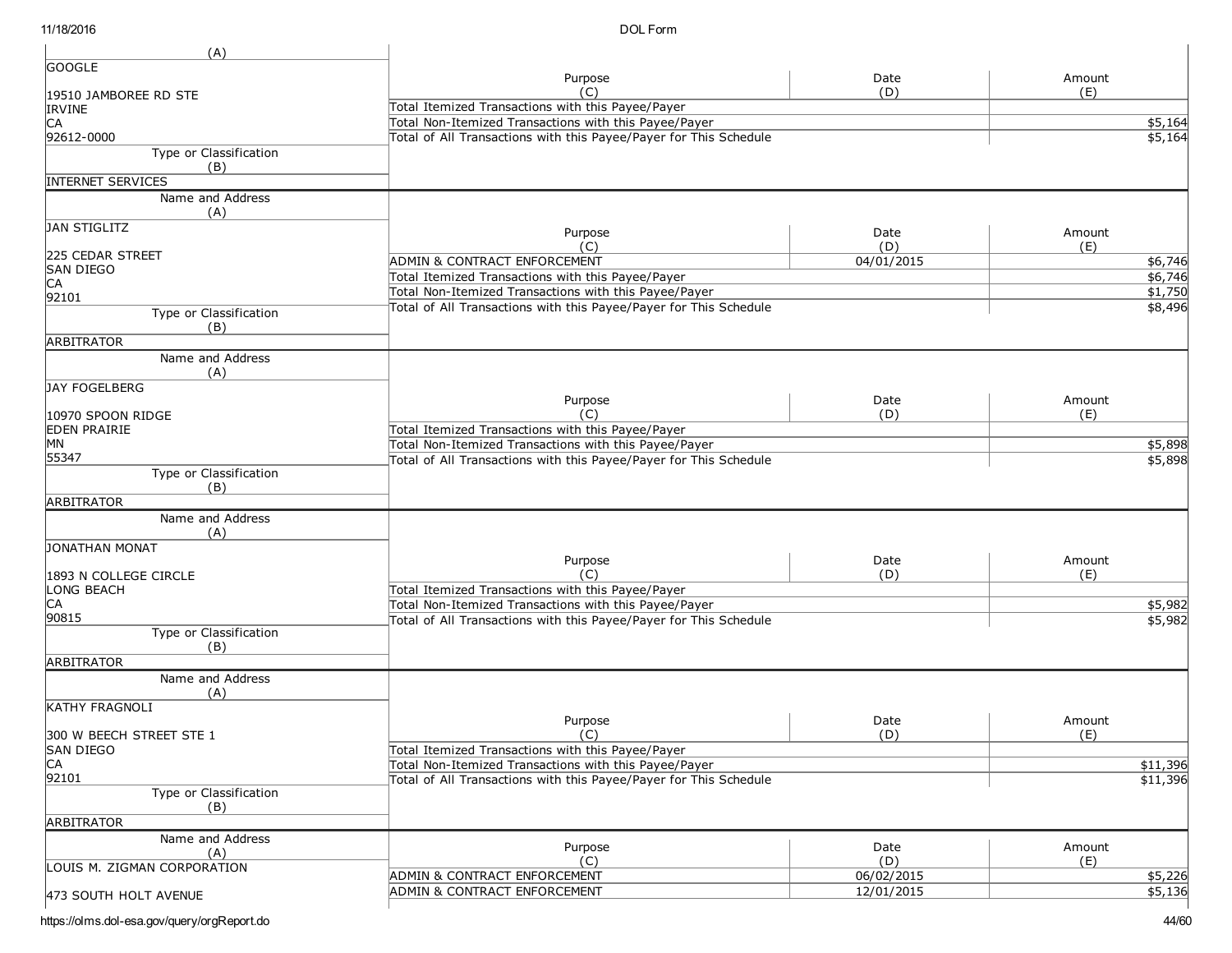DOL Form

| <b>LOS ANGELES</b>                     | Purpose                                                           | Date       | Amount   |
|----------------------------------------|-------------------------------------------------------------------|------------|----------|
| IСA<br>90048                           | (C)                                                               | (D)        | (E)      |
| <b>Type or Classification</b>          | Total Itemized Transactions with this Payee/Payer                 | \$10,362   |          |
| (B)                                    | Total Non-Itemized Transactions with this Payee/Payer             |            | \$5,117  |
| <b>ARBITRATOR</b>                      | Total of All Transactions with this Payee/Payer for This Schedule |            | \$15,479 |
| Name and Address                       |                                                                   |            |          |
| (A)                                    |                                                                   |            |          |
| MANNING, HALL & SALISBURY, LLC         |                                                                   |            |          |
|                                        | Purpose                                                           | Date       | Amount   |
| 617 S 8TH ST STE A                     | (C)                                                               | (D)        | (E)      |
| <b>LAS VEGAS</b>                       | ADMIN & CONTRACT ENFORCEMENT                                      | 01/20/2015 | \$5,944  |
| lnv                                    | Total Itemized Transactions with this Payee/Payer                 |            | \$5,944  |
| 89101-7004                             | Total Non-Itemized Transactions with this Payee/Payer             |            | \$28,080 |
| Type or Classification                 | Total of All Transactions with this Payee/Payer for This Schedule |            | \$34,024 |
| (B)                                    |                                                                   |            |          |
| PROFESSIONAL SERVICES                  |                                                                   |            |          |
| Name and Address                       |                                                                   |            |          |
| (A)                                    |                                                                   |            |          |
| MEI L BICKNER                          | Purpose                                                           | Date       | Amount   |
|                                        | (C)                                                               | (D)        | (E)      |
| 1991 VISTA CAUDAL                      | ADMIN & CONTRACT ENFORCEMENT                                      | 10/05/2015 | \$13,125 |
| <b>NEWPORT BEACH</b>                   | Total Itemized Transactions with this Payee/Payer                 |            | \$13,125 |
| IСA                                    | Total Non-Itemized Transactions with this Payee/Payer             |            | \$20,145 |
| 92660-3915                             | Total of All Transactions with this Payee/Payer for This Schedule |            |          |
| Type or Classification                 |                                                                   |            | \$33,270 |
| (B)                                    |                                                                   |            |          |
| <b>ARBITRATOR</b>                      |                                                                   |            |          |
| Name and Address                       |                                                                   |            |          |
| (A)                                    | Purpose                                                           | Date       | Amount   |
| <b>IMETROPOLITAN PUBLIC STRATEGIES</b> | (C)                                                               | (D)        | (E)      |
|                                        | ADMIN & CONTRACT ENFORCEMENT                                      | 01/06/2015 | \$6,500  |
| 215 EAST 96TH STREET 18-E              | ADMIN & CONTRACT ENFORCEMENT                                      | 01/30/2015 | \$6,500  |
| NEW YORK                               | ADMIN & CONTRACT ENFORCEMENT                                      | 03/04/2015 | \$6,500  |
| <b>NY</b>                              | ADMIN & CONTRACT ENFORCEMENT                                      | 03/30/2015 | \$6,500  |
| 10128                                  | Total Itemized Transactions with this Payee/Payer                 |            | \$26,000 |
| Type or Classification                 | Total Non-Itemized Transactions with this Payee/Payer             |            | \$4,000  |
| (B)                                    | Total of All Transactions with this Payee/Payer for This Schedule |            | \$30,000 |
| ADVERTISING/PROMOTION                  |                                                                   |            |          |
| Name and Address                       |                                                                   |            |          |
| (A)                                    |                                                                   |            |          |
| MICHAEL D RAPPAPORT                    | Purpose                                                           | Date       | Amount   |
| 15445 VENTURA BLVD STE 84              | (C)                                                               | (D)        | (E)      |
| <b>SHERMAN OAKS</b>                    | Total Itemized Transactions with this Payee/Payer                 |            |          |
| IСA                                    | Total Non-Itemized Transactions with this Payee/Payer             |            |          |
| 91403-3005                             | Total of All Transactions with this Payee/Payer for This Schedule |            | \$6,629  |
| Type or Classification                 |                                                                   |            | \$6,629  |
| (B)                                    |                                                                   |            |          |
| <b>ARBITRATOR</b>                      |                                                                   |            |          |
| Name and Address                       |                                                                   |            |          |
| (A)                                    |                                                                   |            |          |
| MOBILE COMMONS INC                     |                                                                   |            |          |
|                                        |                                                                   |            |          |
| 45 MAIN STREET STE 520                 | Purpose                                                           | Date       | Amount   |
| <b>BROOKLYN</b>                        | (C)                                                               | (D)        | (E)      |
| <b>NY</b>                              | Total Itemized Transactions with this Payee/Payer                 |            |          |
| 11201-1023                             | Total Non-Itemized Transactions with this Payee/Payer             |            | \$24,000 |
| Type or Classification                 | Total of All Transactions with this Payee/Payer for This Schedule |            | \$24,000 |
|                                        |                                                                   |            |          |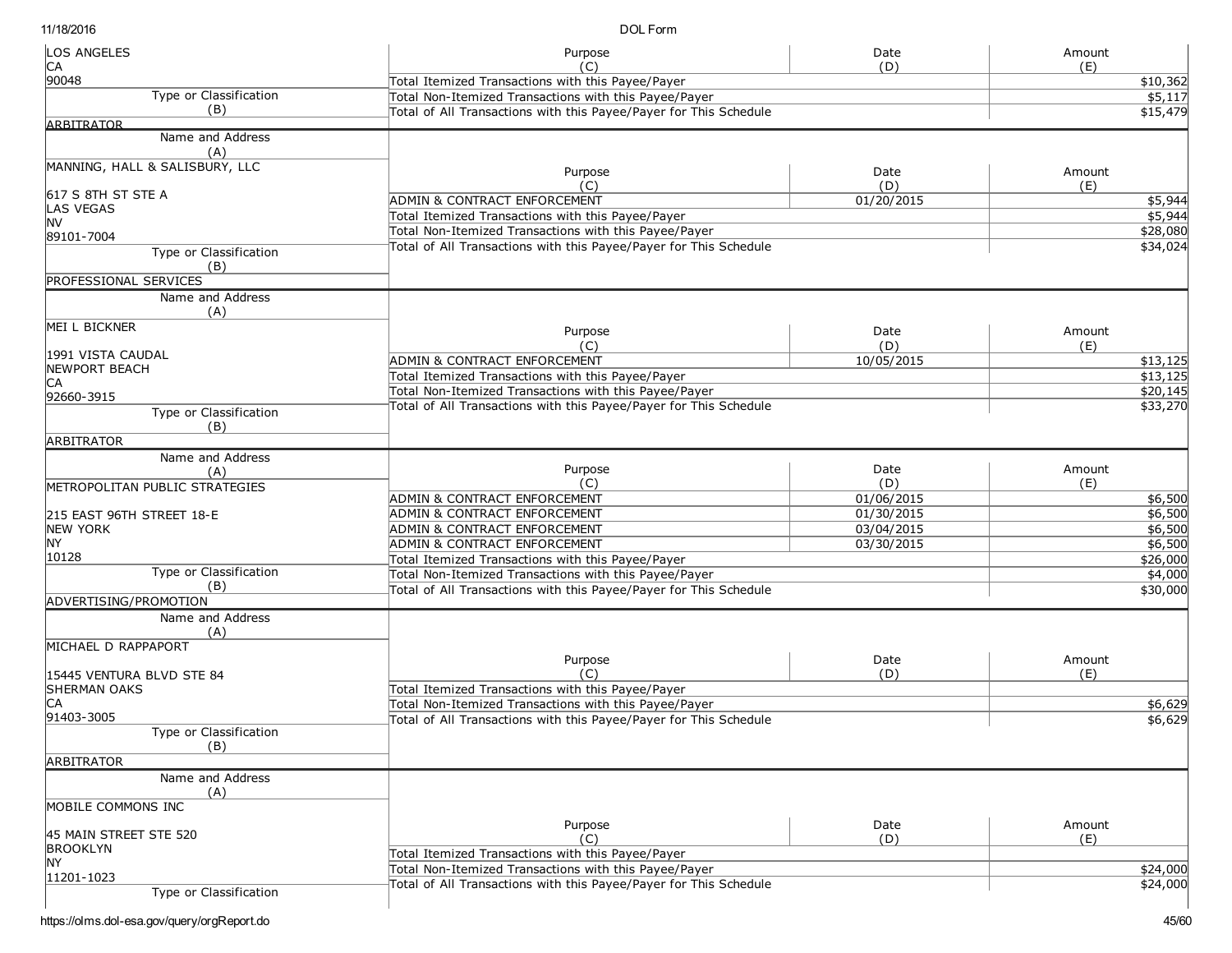| (B)                                                           |                                                                   |             |               |
|---------------------------------------------------------------|-------------------------------------------------------------------|-------------|---------------|
| UTILITY PROVIDER                                              |                                                                   |             |               |
| Name and Address<br>(A)                                       |                                                                   |             |               |
| <b>PAUL D STAUDOHAR</b>                                       | Purpose                                                           | Date        | Amount        |
|                                                               | (C)                                                               | (D)         | (E)           |
| 1140 BROWN AVE                                                | <b>ADMIN &amp; CONTRACT ENFORCEMENT</b>                           | 07/29/2015  | \$17,096      |
| LAFAYETTE                                                     | Total Itemized Transactions with this Payee/Payer                 |             | \$17,096      |
| IСA<br>94549-3102                                             | Total Non-Itemized Transactions with this Payee/Payer             |             | \$3,040       |
| Type or Classification                                        | Total of All Transactions with this Payee/Payer for This Schedule |             | \$20,136      |
| (B)                                                           |                                                                   |             |               |
| <b>ARBITRATOR</b>                                             |                                                                   |             |               |
| Name and Address<br>(A)                                       | Purpose<br>(C)                                                    | Date<br>(D) | Amount<br>(E) |
| <b>ROSS COMMUNICATNS &amp; MANAGEMNT</b>                      | ORGANIZING CAMPAIGN                                               | 01/14/2015  | \$5,648       |
|                                                               | ADMIN & CONTRACT ENFORCEMENT                                      | 03/09/2015  | \$5,648       |
| 1700 L ST                                                     | ORGANIZING CAMPAIGN                                               | 03/12/2015  | \$6,163       |
| <b>SACRAMENTO</b>                                             | ADMIN & CONTRACT ENFORCEMENT                                      | 04/21/2015  | \$5,648       |
| IСA                                                           | ADMIN & CONTRACT ENFORCEMENT                                      | 05/13/2015  | \$5,648       |
| 95811                                                         | ADMIN & CONTRACT ENFORCEMENT                                      | 07/13/2015  | \$5,648       |
| Type or Classification                                        | ORGANIZING CAMPAIGN                                               | 08/18/2015  | \$5,648       |
| (B)                                                           | ORGANIZING CAMPAIGN                                               | 10/13/2015  | \$5,648       |
| ADVERTISING/PROMOTIONS                                        | ORGANIZING CAMPAIGN                                               | 11/16/2015  | \$5,648       |
|                                                               | ORGANIZING CAMPAIGN                                               | 12/09/2015  | \$5,648       |
|                                                               | Total Itemized Transactions with this Payee/Payer                 |             | \$56,995      |
|                                                               | Total Non-Itemized Transactions with this Payee/Payer             |             | \$2,796       |
|                                                               | Total of All Transactions with this Payee/Payer for This Schedule |             | \$59,791      |
| Name and Address<br>(A)<br><b>SOUTHWEST AIRLINES</b><br>97390 | Purpose                                                           | Date        | Amount        |
|                                                               | (C)                                                               | (D)         | (E)           |
| DALLAS<br>lтx                                                 | Total Itemized Transactions with this Payee/Payer                 |             |               |
| 75397-0000                                                    | Total Non-Itemized Transactions with this Payee/Payer             |             | \$30,302      |
| Type or Classification<br>(B)                                 | Total of All Transactions with this Payee/Payer for This Schedule |             | \$30,302      |
| AIRLINE                                                       |                                                                   |             |               |
| Name and Address<br>(A)                                       |                                                                   |             |               |
| TERRACES @ HIGHLAND RESERVE                                   |                                                                   |             |               |
|                                                               | Purpose                                                           | Date        | Amount        |
| 700 GIBSON DR                                                 | 'C)                                                               | (D)         | (E)           |
| ROSEVILLE                                                     | Total Itemized Transactions with this Payee/Payer                 |             |               |
| CA                                                            | Total Non-Itemized Transactions with this Payee/Payer             |             | \$13,424      |
| 95678                                                         | Total of All Transactions with this Payee/Payer for This Schedule |             | \$13,424      |
| Type or Classification<br>(B)                                 |                                                                   |             |               |
| <b>RENTALS</b>                                                |                                                                   |             |               |
| Name and Address<br>(A)                                       |                                                                   |             |               |
| <b>THOMAS PITARO</b>                                          |                                                                   |             |               |
| 1212 SOUTH CASINO BLVD                                        | Purpose<br>(C)                                                    | Date<br>(D) | Amount        |
| <b>LAS VEGAS</b>                                              | Total Itemized Transactions with this Payee/Payer                 |             | (E)           |
| <b>NV</b>                                                     | Total Non-Itemized Transactions with this Payee/Payer             |             | \$7,030       |
| 89104                                                         | Total of All Transactions with this Payee/Payer for This Schedule |             | \$7,030       |
|                                                               |                                                                   |             |               |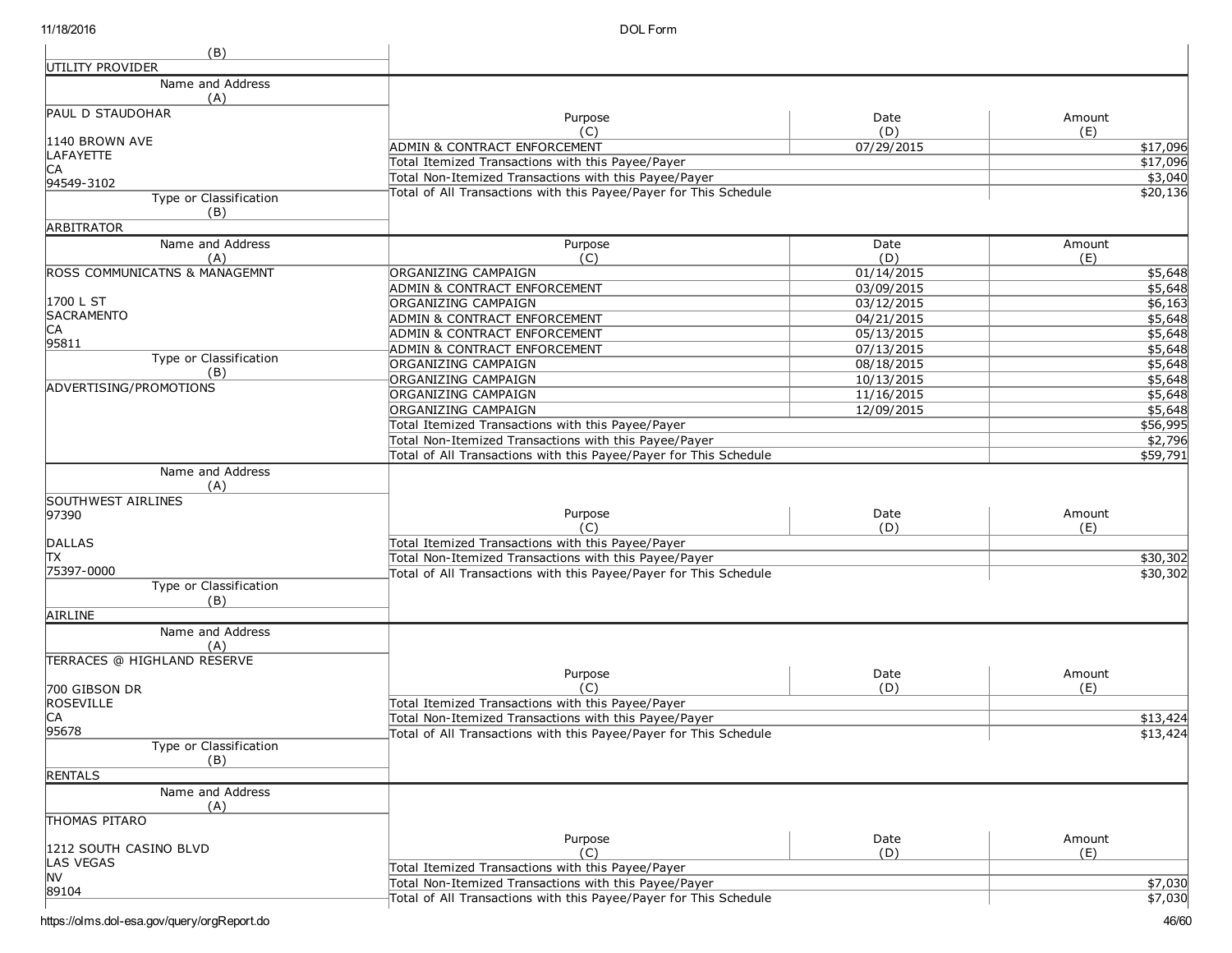DOL Form

| Type or Classification                            |                                                                                                            |             |               |
|---------------------------------------------------|------------------------------------------------------------------------------------------------------------|-------------|---------------|
| (B)<br><b>EGAL COUNSEL</b>                        |                                                                                                            |             |               |
| Name and Address                                  |                                                                                                            |             |               |
| (A)                                               |                                                                                                            |             |               |
| TIME PRINTING, INC                                |                                                                                                            |             |               |
|                                                   | Purpose<br>(C)                                                                                             | Date<br>(D) | Amount        |
| 1224 WESTERN AVE<br>LAS VEGAS                     | Total Itemized Transactions with this Payee/Payer                                                          |             | (E)           |
| <b>NV</b>                                         | Total Non-Itemized Transactions with this Payee/Payer                                                      |             | \$6,020       |
| 89102-2534                                        | Total of All Transactions with this Payee/Payer for This Schedule                                          |             | \$6,020       |
| Type or Classification<br>(B)                     |                                                                                                            |             |               |
| PRINTING/MAILING COMPANY                          |                                                                                                            |             |               |
| Name and Address<br>(A)                           |                                                                                                            |             |               |
| <b>TRILOGY INTERACTIVE LLC</b><br>4177            | Purpose                                                                                                    | Date        | Amount        |
|                                                   |                                                                                                            | (D)         | (E)           |
| <b>MOUNTAIN VIEW</b>                              | Total Itemized Transactions with this Payee/Payer                                                          |             |               |
| СA                                                | Total Non-Itemized Transactions with this Payee/Payer                                                      |             | \$8,668       |
| 94040-4177                                        | Total of All Transactions with this Payee/Payer for This Schedule                                          |             | \$8,668       |
| Type or Classification<br>(B)                     |                                                                                                            |             |               |
| ADVERTISING/PROMOTION                             |                                                                                                            |             |               |
| Name and Address                                  |                                                                                                            |             |               |
| (A)                                               |                                                                                                            |             |               |
| <b>TWITTER</b>                                    |                                                                                                            |             |               |
| 1355 MARKET ST                                    | Purpose<br>(C)                                                                                             | Date<br>(D) | Amount<br>(E) |
| <b>SAN FRANCISCO</b>                              | Total Itemized Transactions with this Payee/Payer                                                          |             |               |
| IСA                                               | Total Non-Itemized Transactions with this Payee/Payer                                                      |             | \$6,825       |
| 94103-0000                                        | Total of All Transactions with this Payee/Payer for This Schedule                                          |             | \$6,825       |
| Type or Classification                            |                                                                                                            |             |               |
| (B)                                               |                                                                                                            |             |               |
| <b>INTERNET SERVICES</b><br>Name and Address      |                                                                                                            |             |               |
| (A)                                               |                                                                                                            |             |               |
| <b>UPLAND IX, LLC</b>                             |                                                                                                            |             |               |
| 205921                                            | Purpose                                                                                                    | Date        | Amount        |
|                                                   | (C)                                                                                                        | (D)         | (E)           |
| <b>DALLAS</b><br>ΠX                               | Total Itemized Transactions with this Payee/Payer<br>Total Non-Itemized Transactions with this Payee/Payer |             | \$7,183       |
| 75320-5921                                        | Total of All Transactions with this Payee/Payer for This Schedule                                          |             | \$7,183       |
| Type or Classification                            |                                                                                                            |             |               |
| (B)                                               |                                                                                                            |             |               |
| UTILITY PROVIDER                                  |                                                                                                            |             |               |
| Name and Address<br>(A)<br><b>VIVA LAS AREPAS</b> |                                                                                                            |             |               |
|                                                   | Purpose                                                                                                    | Date        | Amount        |
| 1616 SOUTH LAS VEGAS BLVD                         | (C)                                                                                                        | (D)         | (E)           |
| <b>LAS VEGAS</b>                                  | Total Itemized Transactions with this Payee/Payer                                                          |             |               |
| <b>INV</b>                                        | Total Non-Itemized Transactions with this Payee/Payer                                                      |             | \$5,714       |
| 89104-0000<br>Type or Classification              | Total of All Transactions with this Payee/Payer for This Schedule                                          |             | \$5,714       |
| (B)                                               |                                                                                                            |             |               |
| FOOD & BEVERAGE                                   |                                                                                                            |             |               |
| Name and Address                                  |                                                                                                            |             |               |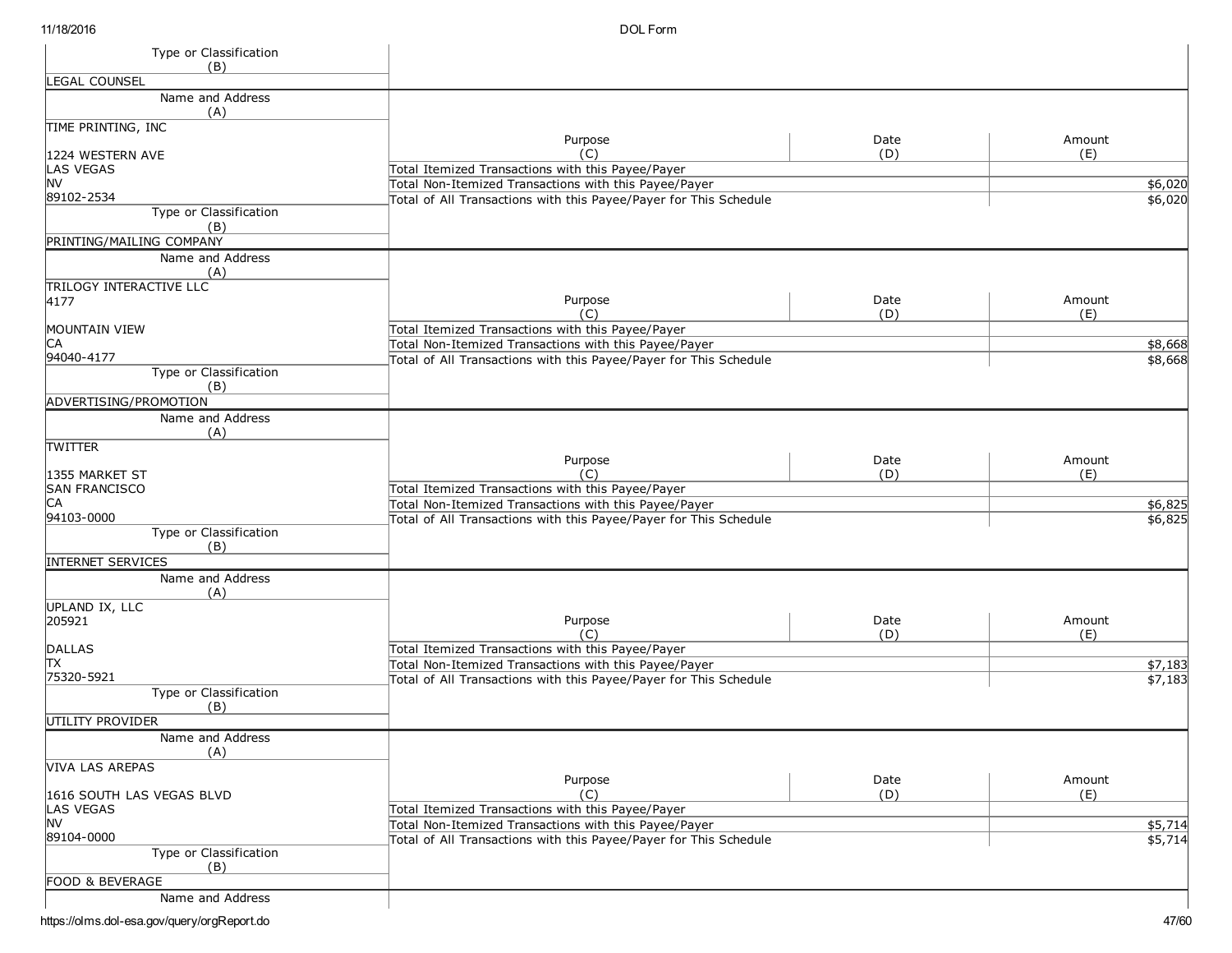| (A)<br><b>WALTER N KAUFMAN</b> |                                                                   |            |         |
|--------------------------------|-------------------------------------------------------------------|------------|---------|
| 99369                          | Purpose                                                           | Date       | Amount  |
|                                | C)                                                                | (D)        | (E)     |
| <b>SAN DIEGO</b>               | Total Itemized Transactions with this Payee/Payer                 |            |         |
| <b>CA</b>                      | Total Non-Itemized Transactions with this Payee/Payer             |            | \$8,129 |
| 92169-1369                     | Total of All Transactions with this Payee/Payer for This Schedule |            | \$8,129 |
| Type or Classification         |                                                                   |            |         |
| (B)                            |                                                                   |            |         |
| <b>ARBITRATOR</b>              |                                                                   |            |         |
| Name and Address               |                                                                   |            |         |
| (A)                            |                                                                   |            |         |
| <b>WILMA RADER</b>             | Purpose                                                           | Date       | Amount  |
|                                | (C)                                                               | (D)        | (E)     |
| <b>570 SANTA CLARA AVE</b>     | ADMIN & CONTRACT ENFORCEMENT                                      | 06/02/2015 | \$9,928 |
| <b>BERKELEY</b>                | Total Itemized Transactions with this Payee/Payer                 |            | \$9,928 |
| 94707-1647                     | Total Non-Itemized Transactions with this Payee/Payer             |            |         |
| Type or Classification         | Total of All Transactions with this Payee/Payer for This Schedule |            | \$9,928 |
| (B)                            |                                                                   |            |         |
| <b>ARBITRATOR</b>              |                                                                   |            |         |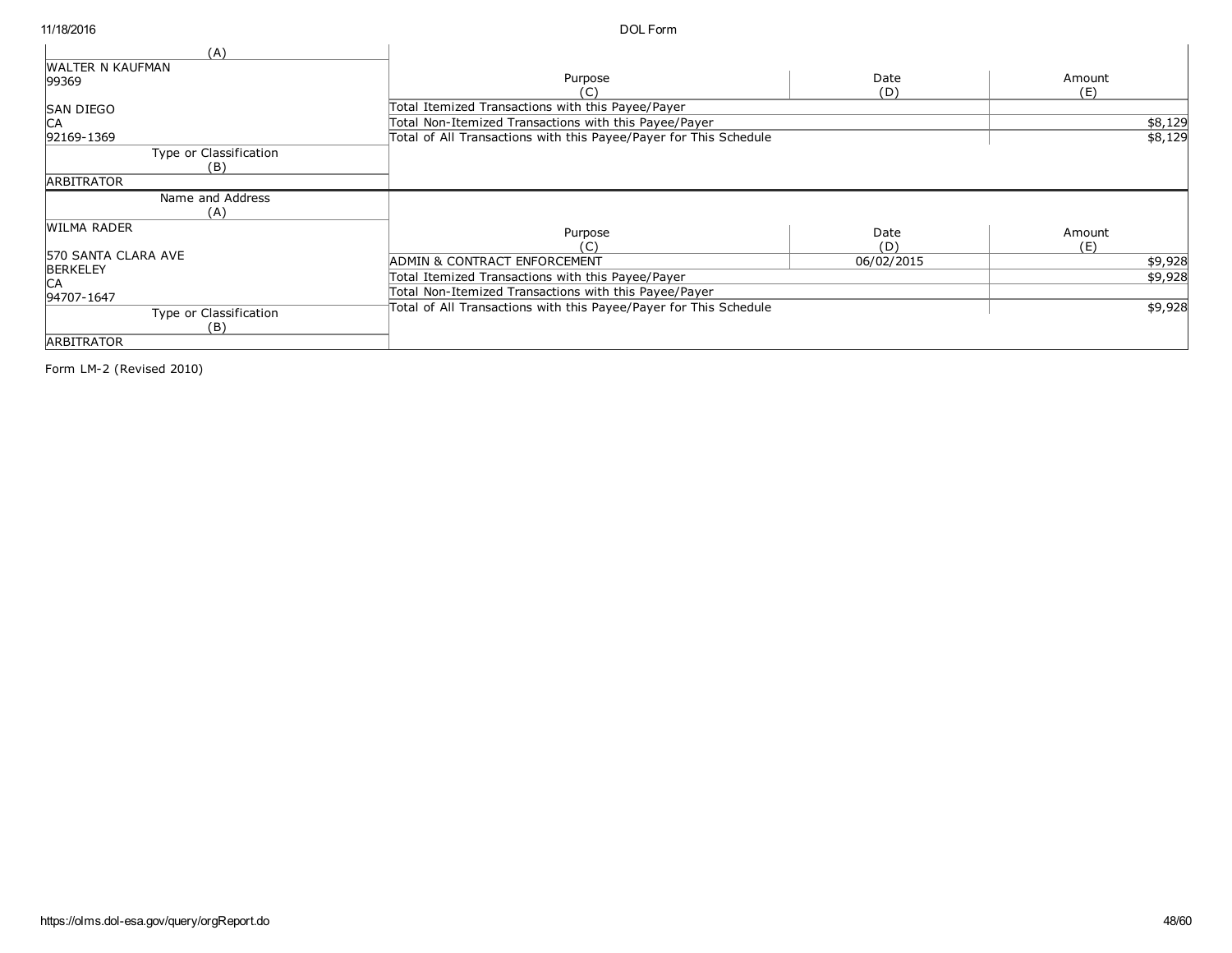#### SCHEDULE 16 - POLITICAL ACTIVITIES AND LOBBYING

| Name and Address<br>(A)              |                                                                   |             |                     |
|--------------------------------------|-------------------------------------------------------------------|-------------|---------------------|
| <b>APPLIED PARADIGMS</b>             |                                                                   |             |                     |
|                                      | Purpose<br>(C)                                                    | Date<br>(D) | Amount              |
| 1700 L ST                            |                                                                   |             | (E)                 |
| <b>SACREMENTO</b>                    | <b>VOTER EDUCATION</b>                                            | 10/20/2015  | \$10,000            |
| СA                                   | Total Itemized Transactions with this Payee/Payer                 |             | \$10,000            |
| 95814                                | Total Non-Itemized Transactions with this Payee/Payer             |             |                     |
| Type or Classification               | Total of All Transactions with this Payee/Payer for This Schedule |             | \$10,000            |
| (B)                                  |                                                                   |             |                     |
| ADVERTISING/PROMOTION                |                                                                   |             |                     |
| Name and Address                     |                                                                   |             |                     |
| (A)                                  |                                                                   |             |                     |
| DAVIS, COWELL & BOWE, LLP            | Purpose                                                           | Date        | Amount              |
|                                      | (C)                                                               | (D)         | (E)                 |
| 595 MARKET ST STE 800                | ADVOCATING/OPPOSING LEGISLATION                                   | 09/23/2015  | \$6,224             |
| <b>SAN FRANCISCO</b>                 | Total Itemized Transactions with this Payee/Payer                 |             | \$6,224             |
| CА                                   | Total Non-Itemized Transactions with this Payee/Payer             |             | \$5,555             |
| 94105-2821                           | Total of All Transactions with this Payee/Payer for This Schedule |             | \$11,779            |
| Type or Classification<br>(B)        |                                                                   |             |                     |
| <b>EGAL COUNCIL</b>                  |                                                                   |             |                     |
| Name and Address                     |                                                                   |             |                     |
| (A)                                  |                                                                   |             |                     |
| NEVADA PREMIER PROPERTIES            |                                                                   |             |                     |
|                                      | Purpose                                                           | Date        | Amount              |
| 1817 N STEWART STREET #15            | (C)                                                               | (D)         | (E)                 |
| <b>CARSON CITY</b>                   | Total Itemized Transactions with this Payee/Payer                 |             |                     |
| <b>NV</b>                            | Total Non-Itemized Transactions with this Payee/Payer             |             | \$7,200             |
| 89706-2581                           | Total of All Transactions with this Payee/Payer for This Schedule |             | $\frac{1}{157,200}$ |
| <b>Type or Classification</b><br>(B) |                                                                   |             |                     |
| RENTAL PROPERTY                      |                                                                   |             |                     |
| Name and Address                     |                                                                   |             |                     |
| (A)                                  |                                                                   |             |                     |
| ROSS COMMUNICATNS & MANAGEMNT        | Purpose                                                           | Date        | Amount              |
|                                      | (C)                                                               | (D)         | (E)                 |
| 1700 L ST                            | ADVOCATING/OPPOSING LEGISLATION                                   | 06/15/2015  | \$5,648             |
| <b>SACRAMENTO</b>                    | ADVOCATING/OPPOSING LEGISLATION                                   | 09/16/2015  | \$5,648             |
| IСA                                  | Total Itemized Transactions with this Payee/Payer                 |             | \$11,296            |
| 95811                                | Total Non-Itemized Transactions with this Payee/Payer             |             |                     |
| Type or Classification               | Total of All Transactions with this Payee/Payer for This Schedule |             | \$11,296            |
| (B)<br>ADVERTISING/PROMOTION         |                                                                   |             |                     |
| Name and Address                     |                                                                   |             |                     |
| (A)                                  |                                                                   |             |                     |
| <b>SOUTHWEST AIRLINES</b>            |                                                                   |             |                     |
| 97390                                | Purpose                                                           | Date        | Amount              |
|                                      | (C)                                                               | (D)         | (E)                 |
| <b>DALLAS</b>                        | Total Itemized Transactions with this Payee/Payer                 |             |                     |
| lТX                                  | Total Non-Itemized Transactions with this Payee/Payer             |             | \$8,911             |
| 75397-0000                           | Total of All Transactions with this Payee/Payer for This Schedule |             | \$8,911             |
| Type or Classification<br>(B)        |                                                                   |             |                     |
| <b>AIRLINE</b>                       |                                                                   |             |                     |
|                                      |                                                                   |             |                     |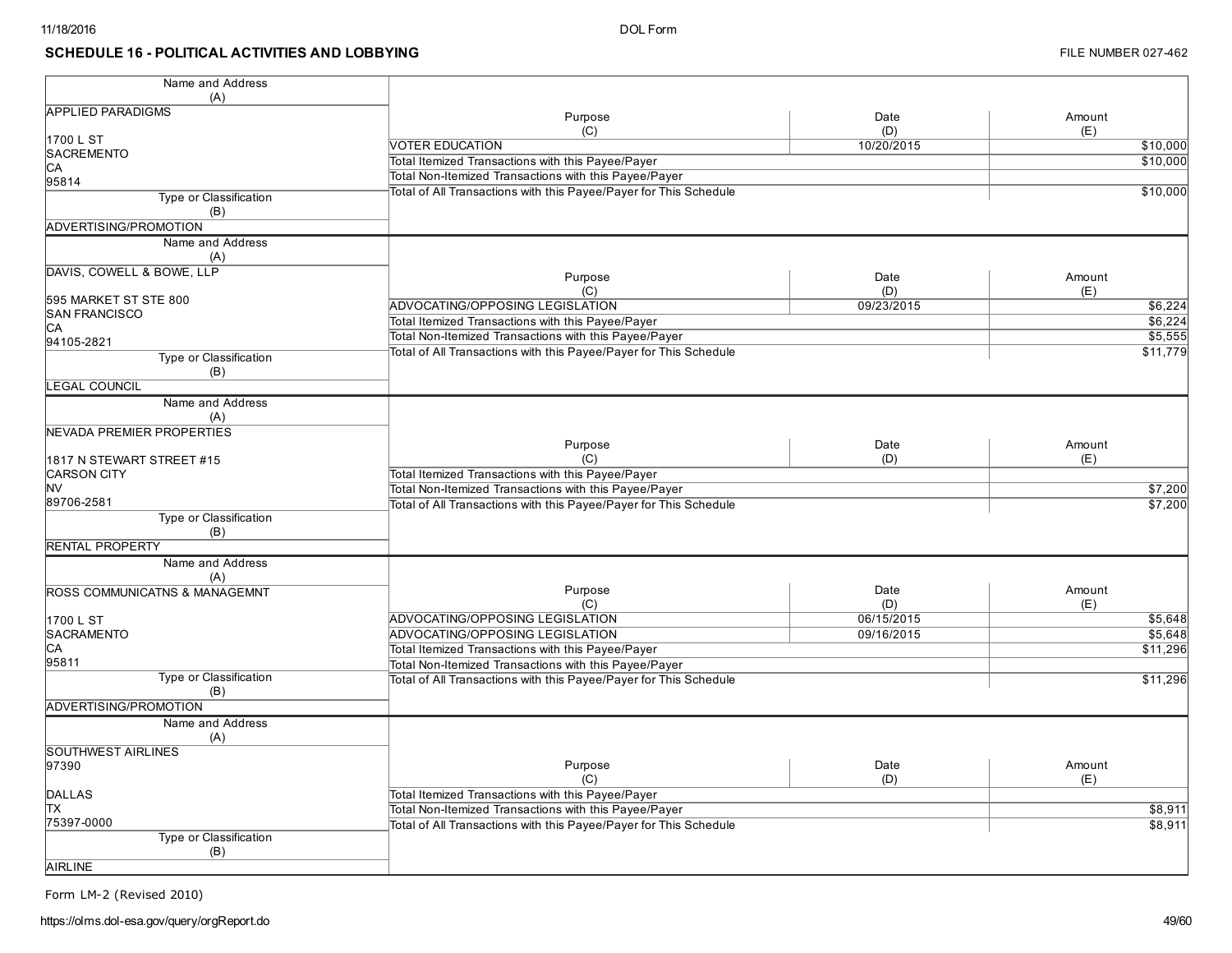### **SCHEDULE 17 - CONTRIBUTIONS, GIFTS & GRANTS**

| Name and Address                         |                                                                                                                            |            |          |
|------------------------------------------|----------------------------------------------------------------------------------------------------------------------------|------------|----------|
| (A)                                      |                                                                                                                            |            |          |
| <b>ANTI-DEFAMATION LEAGUE</b>            | Purpose                                                                                                                    | Date       | Amount   |
| 8965 S EASTERN AVE STE 375               | (C)                                                                                                                        | (D)        | (E)      |
| LAS VEGAS                                | Total Itemized Transactions with this Payee/Payer                                                                          |            |          |
| <b>NV</b>                                | Total Non-Itemized Transactions with this Payee/Payer                                                                      |            | \$5,400  |
| 89123                                    | Total of All Transactions with this Payee/Payer for This Schedule                                                          |            | \$5,400  |
| Type or Classification                   |                                                                                                                            |            |          |
| (B)                                      |                                                                                                                            |            |          |
| <b>CHARITY</b>                           |                                                                                                                            |            |          |
| Name and Address                         |                                                                                                                            |            |          |
| (A)                                      |                                                                                                                            |            |          |
| DR MARTIN LUTHER KING JR CMTE            | Purpose                                                                                                                    | Date       | Amount   |
| 270096                                   | (C)                                                                                                                        | (D)        | (E)      |
|                                          | CHARITABLE CONTRIBUTION                                                                                                    | 01/07/2015 | \$5,125  |
| LAS VEGAS                                | Total Itemized Transactions with this Payee/Payer                                                                          |            | \$5,125  |
| <b>NV</b>                                | Total Non-Itemized Transactions with this Payee/Payer                                                                      |            | \$125    |
| 89106                                    | Total of All Transactions with this Payee/Payer for This Schedule                                                          |            | \$5,250  |
| Type or Classification                   |                                                                                                                            |            |          |
| (B)                                      |                                                                                                                            |            |          |
| <b>CHARITY</b>                           |                                                                                                                            |            |          |
| Name and Address                         |                                                                                                                            |            |          |
| (A)                                      |                                                                                                                            |            |          |
| JAMES R HOFFA MEMORIAL SCHOLAR           |                                                                                                                            |            |          |
|                                          | Purpose                                                                                                                    | Date       | Amount   |
| 25 LOUISIANA AVE NW<br><b>WASHINGTON</b> | (C)                                                                                                                        | (D)        | (E)      |
| IDC                                      | Total Itemized Transactions with this Payee/Payer                                                                          |            |          |
| 20001                                    | Total Non-Itemized Transactions with this Payee/Payer<br>Total of All Transactions with this Payee/Payer for This Schedule |            | \$5,400  |
| Type or Classification                   |                                                                                                                            |            | \$5,400  |
| (B)                                      |                                                                                                                            |            |          |
| <b>CHARITY</b>                           |                                                                                                                            |            |          |
| Name and Address                         |                                                                                                                            |            |          |
| (A)                                      |                                                                                                                            |            |          |
| PUBLIC EDUCATION FOUNDATION              |                                                                                                                            |            |          |
|                                          | Purpose                                                                                                                    | Date       | Amount   |
| 4350 SOUTH MARYLAND PKWY                 | (C)                                                                                                                        | (D)        | (E)      |
| LAS VEGAS                                | <b>CHARITABLE CONTRIBUTION</b>                                                                                             | 09/17/2015 | \$7,500  |
| <b>NV</b>                                | Total Itemized Transactions with this Payee/Payer                                                                          |            | \$7,500  |
| 89119                                    | Total Non-Itemized Transactions with this Payee/Payer                                                                      |            |          |
| <b>Type or Classification</b>            | Total of All Transactions with this Payee/Payer for This Schedule                                                          |            | \$7,500  |
| (B)                                      |                                                                                                                            |            |          |
| <b>CHARITY</b>                           |                                                                                                                            |            |          |
| Name and Address                         |                                                                                                                            |            |          |
| (A)                                      |                                                                                                                            |            |          |
| ULAN                                     |                                                                                                                            |            |          |
|                                          | Purpose                                                                                                                    | Date       | Amount   |
| 1201 N DECATUR STE 106                   | (C)                                                                                                                        | (D)        | (E)      |
| <b>AS VEGAS</b>                          | Total Itemized Transactions with this Payee/Payer                                                                          |            |          |
| <b>NV</b>                                | Total Non-Itemized Transactions with this Payee/Payer                                                                      |            | \$13,900 |
| 89108-1213                               | Total of All Transactions with this Payee/Payer for This Schedule                                                          |            | \$13,900 |
| Type or Classification<br>(B)            |                                                                                                                            |            |          |
| <b>LABOR UNION AFFILIATE</b>             |                                                                                                                            |            |          |
|                                          |                                                                                                                            |            |          |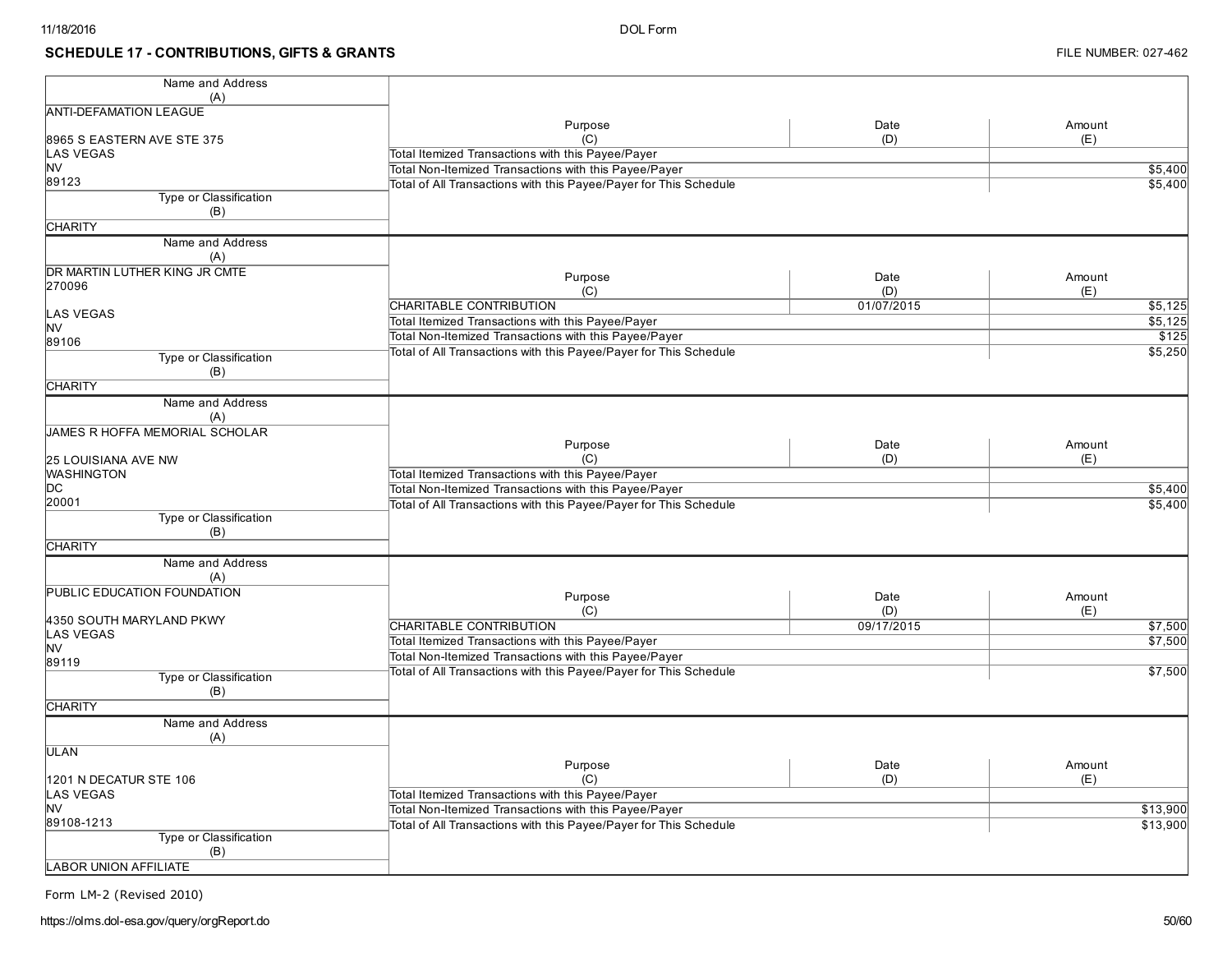### **SCHEDULE 18 - GENERAL OVERHEAD**

| Name and Address<br>(A)       |                                                                   |            |          |
|-------------------------------|-------------------------------------------------------------------|------------|----------|
| A & B PRINTING                |                                                                   |            |          |
|                               | Purpose                                                           | Date       | Amount   |
| 2900 S HIGHLAND BLDG 18, ST   | (C)                                                               | (D)        | (E)      |
| <b>LAS VEGAS</b>              | Total Itemized Transactions with this Payee/Payer                 |            |          |
| <b>NV</b>                     | Total Non-Itemized Transactions with this Payee/Payer             |            | \$16,689 |
| 89109                         | Total of All Transactions with this Payee/Payer for This Schedule |            | \$16,689 |
| Type or Classification        |                                                                   |            |          |
| (B)                           |                                                                   |            |          |
| PRINTING/MAILING COMPANY      |                                                                   |            |          |
| Name and Address<br>(A)       |                                                                   |            |          |
| <b>ABILA INC</b>              | Purpose                                                           | Date       | Amount   |
|                               | (C)                                                               | (D)        | (E)      |
| 10800 PECAN PARK BLVD STE 4   | COMPUTER MAINT AND SUPPORT                                        | 08/13/2015 | \$5,854  |
| AUSTIN                        | Total Itemized Transactions with this Payee/Payer                 |            | \$5,854  |
| Iтх                           | Total Non-Itemized Transactions with this Payee/Payer             |            |          |
| 78750                         | Total of All Transactions with this Payee/Payer for This Schedule |            | \$5,854  |
| Type or Classification        |                                                                   |            |          |
| (B)                           |                                                                   |            |          |
| <b>COMPUTER SUPPLIER</b>      |                                                                   |            |          |
| Name and Address              |                                                                   |            |          |
| (A)                           |                                                                   |            |          |
| ADP                           |                                                                   |            |          |
|                               | Purpose                                                           | Date       | Amount   |
| 12250 E LLIFF AVE             | (C)                                                               | (D)        | (E)      |
| <b>AURORA</b>                 | Total Itemized Transactions with this Payee/Payer                 |            |          |
| lco                           | Total Non-Itemized Transactions with this Payee/Payer             |            | \$45,308 |
| 80014-0000                    | Total of All Transactions with this Payee/Payer for This Schedule |            | \$45,308 |
| <b>Type or Classification</b> |                                                                   |            |          |
| (B)                           |                                                                   |            |          |
| <b>PAYROLL SERVICE</b>        |                                                                   |            |          |
| Name and Address              |                                                                   |            |          |
| (A)                           |                                                                   |            |          |
| <b>AMTRUST NORTH AMERICA</b>  | Purpose                                                           | Date       | Amount   |
| 18973                         | (C)                                                               | (D)        | (E)      |
|                               | <b>INSURANCE</b>                                                  | 09/16/2015 | \$5,201  |
| <b>IRVINE</b>                 | Total Itemized Transactions with this Payee/Payer                 |            | \$5,201  |
| IСA                           | Total Non-Itemized Transactions with this Payee/Payer             |            | \$6,713  |
| 92623-0000                    | Total of All Transactions with this Payee/Payer for This Schedule |            | \$11,914 |
| Type or Classification<br>(B) |                                                                   |            |          |
| <b>INSURANCE PROVIDER</b>     |                                                                   |            |          |
| Name and Address              |                                                                   |            |          |
| (A)                           |                                                                   |            |          |
| <b>ASG GLOBAL</b>             |                                                                   |            |          |
| 403                           | Purpose                                                           | Date       | Amount   |
|                               | (C)                                                               | (D)        | (E)      |
| FREELAND                      | Total Itemized Transactions with this Payee/Payer                 |            |          |
| <b>WA</b>                     | Total Non-Itemized Transactions with this Payee/Payer             |            | \$6,570  |
| 98249                         | Total of All Transactions with this Payee/Payer for This Schedule |            | \$6,570  |
| Type or Classification        |                                                                   |            |          |
| (B)                           |                                                                   |            |          |
| <b>OFFICE SUPPLIER</b>        |                                                                   |            |          |
| Name and Address              |                                                                   |            |          |
|                               |                                                                   |            |          |
| (A)                           |                                                                   |            |          |

https://olms.dol-esa.gov/query/orgReport.do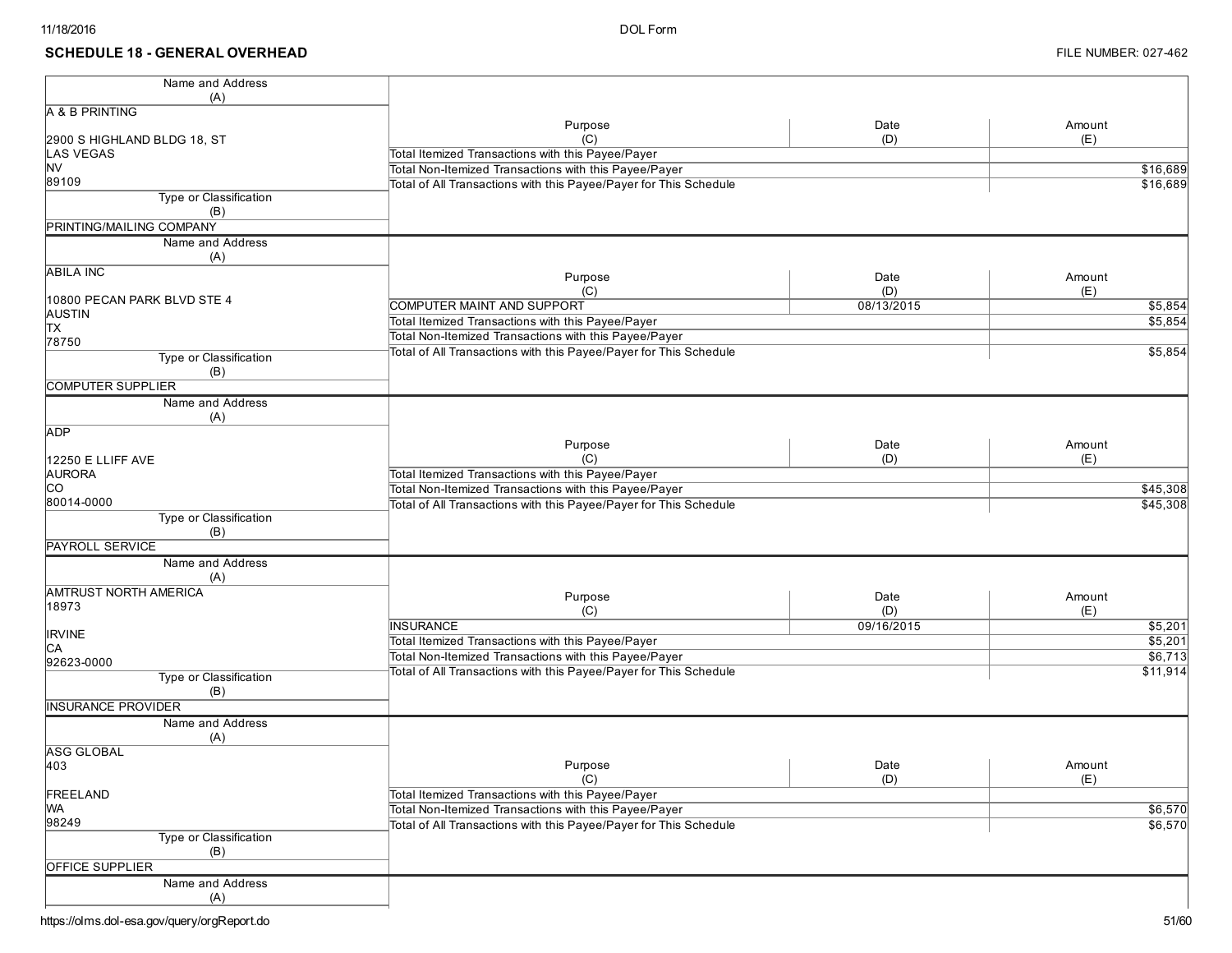DOL Form

| <b>AT&amp;T MOBILITY</b>      |                                                                   |            |          |
|-------------------------------|-------------------------------------------------------------------|------------|----------|
| 9004                          | Purpose                                                           | Date       | Amount   |
|                               |                                                                   | (D)        | (E)      |
| <b>CAROL STREAM</b>           | Total Itemized Transactions with this Payee/Payer                 |            |          |
|                               | Total Non-Itemized Transactions with this Payee/Payer             |            | \$23,119 |
| 60197-9004                    | Total of All Transactions with this Payee/Payer for This Schedule |            | \$23,119 |
| Type or Classification        |                                                                   |            |          |
| (B)                           |                                                                   |            |          |
| UTILITY PROVIDER              |                                                                   |            |          |
| Name and Address              |                                                                   |            |          |
| (A)                           |                                                                   |            |          |
| <b>BRADY INDUSTRIES, INC.</b> | Purpose                                                           | Date       | Amount   |
|                               | (C)                                                               | (D)        | (E)      |
| 4175 S ARVILLE                | <b>DUES REFUND</b>                                                | 05/27/2015 | \$11,138 |
| <b>LAS VEGAS</b>              | Total Itemized Transactions with this Payee/Payer                 |            | \$11,138 |
| <b>NV</b>                     |                                                                   |            |          |
| 89103                         | Total Non-Itemized Transactions with this Payee/Payer             |            |          |
| Type or Classification        | Total of All Transactions with this Payee/Payer for This Schedule |            | \$11,138 |
| (B)                           |                                                                   |            |          |
| <b>DUES REFUND</b>            |                                                                   |            |          |
| Name and Address              |                                                                   |            |          |
| (A)                           |                                                                   |            |          |
| CANON FINANCIAL SVC INC       |                                                                   |            |          |
|                               | Purpose                                                           | Date       | Amount   |
| 14904 COLLECTIONS CENTER DR   | (C)                                                               | (D)        | (E)      |
| <b>CHICAGO</b>                | Total Itemized Transactions with this Payee/Payer                 |            |          |
|                               | Total Non-Itemized Transactions with this Payee/Payer             |            | \$17,714 |
| 60693                         |                                                                   |            |          |
| Type or Classification        | Total of All Transactions with this Payee/Payer for This Schedule |            | \$17,714 |
| (B)                           |                                                                   |            |          |
| <b>LEASES-EQUIPMENT</b>       |                                                                   |            |          |
|                               |                                                                   |            |          |
| Name and Address              |                                                                   |            |          |
| (A)                           |                                                                   |            |          |
| <b>CDW DIRECT</b>             |                                                                   |            |          |
| 75723                         | Purpose                                                           | Date       | Amount   |
|                               | (C)                                                               | (D)        | (E)      |
| <b>CHICAGO</b>                | Total Itemized Transactions with this Payee/Payer                 |            |          |
|                               | Total Non-Itemized Transactions with this Payee/Payer             |            | \$9,703  |
| 60675-5723                    | Total of All Transactions with this Payee/Payer for This Schedule |            | \$9,703  |
| Type or Classification        |                                                                   |            |          |
| (B)                           |                                                                   |            |          |
| <b>COMPUTER SUPPLIER</b>      |                                                                   |            |          |
| Name and Address              |                                                                   |            |          |
| (A)                           |                                                                   |            |          |
| <b>CENTURYLINK</b>            |                                                                   |            |          |
| 29040                         | Purpose                                                           | Date       | Amount   |
|                               | (C)                                                               | (D)        | (E)      |
| PHOENIX                       | Total Itemized Transactions with this Payee/Payer                 |            |          |
| <b>AZ</b>                     | Total Non-Itemized Transactions with this Payee/Payer             |            | \$37,767 |
| 85038-9040                    | Total of All Transactions with this Payee/Payer for This Schedule |            | \$37,767 |
| Type or Classification        |                                                                   |            |          |
| (B)                           |                                                                   |            |          |
| <b>UTILITY PROVIDER</b>       |                                                                   |            |          |
| Name and Address              |                                                                   |            |          |
| (A)                           |                                                                   |            |          |
| <b>CITY OF LAS VEGAS</b>      | Purpose                                                           | Date       | Amount   |
| 52794                         | (C)                                                               | (D)        | (E)      |
|                               | Total Itemized Transactions with this Payee/Payer                 |            |          |
| PHOENIX                       | Total Non-Itemized Transactions with this Payee/Payer             |            |          |
|                               |                                                                   |            | \$11,111 |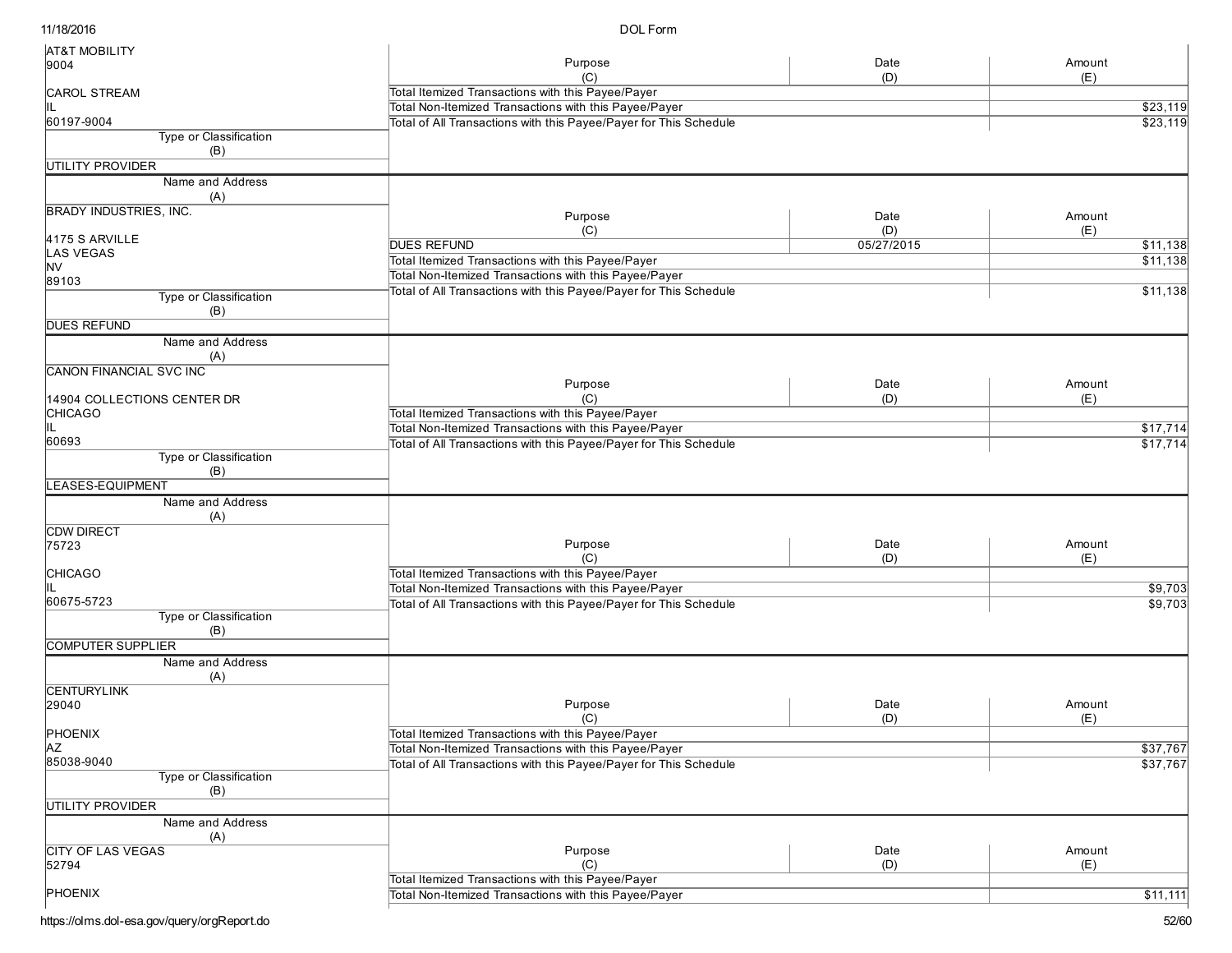DOL Form

| Type or Classification<br>Total of All Transactions with this Payee/Payer for This Schedule<br>\$11,111<br>(B)<br><b>GOVERNMENT OFFICE</b><br>Name and Address<br>(A)<br>COX COMMUNICATIONS, INC<br>Purpose<br>Date<br>Amount<br>53262<br>(C)<br>(D)<br>(E)<br>PHOENIX<br>Total Itemized Transactions with this Payee/Payer<br>Total Non-Itemized Transactions with this Payee/Payer<br>AZ<br>85072-3262<br>Total of All Transactions with this Payee/Payer for This Schedule<br>Type or Classification<br>(B)<br>UTILITY PROVIDER<br>Name and Address<br>(A)<br><b>CULINARY TRAINING ACADEMY</b><br>Purpose<br>Date<br>Amount<br>(C)<br>(D)<br>(E)<br>710 W LAKE MEAD BLVD<br><b>FOOD &amp; BEVERAGE</b><br>01/19/2015<br><b>NORTH LAS VEGAS</b><br>Total Itemized Transactions with this Payee/Payer<br><b>NV</b><br>Total Non-Itemized Transactions with this Payee/Payer<br>89030-4067<br>Total of All Transactions with this Payee/Payer for This Schedule<br>Type or Classification<br>(B)<br><b>FOOD SUPPLIER</b><br>Name and Address<br>Purpose<br>Date<br>Amount<br>(C)<br>(D)<br>(A)<br>(E)<br>DAVIS, COWELL & BOWE, LLP<br><b>PROF FEES - LEGAL</b><br>01/26/2015<br><b>PROF FEES - LEGAL</b><br>02/25/2015<br>595 MARKET ST STE 800<br><b>PROF FEES - LEGAL</b><br>03/12/2015<br>\$14,387<br><b>SAN FRANCISCO</b><br><b>PROF FEES - LEGAL</b><br>03/23/2015<br>CА<br><b>PROF FEES - LEGAL</b><br>04/30/2015<br>94105-2821<br><b>PROF FEES - LEGAL</b><br>05/29/2015<br>\$11,235<br>Type or Classification<br><b>PROF FEES - LEGAL</b><br>06/29/2015<br>(B)<br><b>PROF FEES - LEGAL</b><br>07/30/2015<br><b>LEGAL COUNCEL</b><br><b>PROF FEES - LEGAL</b><br>08/28/2015<br><b>PROF FEES - LEGAL</b><br>09/30/2015<br>\$10,861<br><b>PROF FEES - LEGAL</b><br>10/28/2015<br><b>PROF FEES - LEGAL</b><br>11/30/2015<br>Total Itemized Transactions with this Payee/Payer<br>Total Non-Itemized Transactions with this Payee/Payer<br>Total of All Transactions with this Payee/Payer for This Schedule<br>\$155,685<br>Name and Address<br>(A)<br>Date<br>Purpose<br>Amount<br>DELL MARKETING LP<br>910916<br>(C)<br>(D)<br>(E)<br>COMPUTERS AND SUPPLIES<br>01/22/2015<br>PASADENA<br><b>COMPUTERS AND SUPPLIES</b><br>02/22/2015<br>СA<br>Total Itemized Transactions with this Payee/Payer<br>91110-0916<br>Total Non-Itemized Transactions with this Payee/Payer<br>Type or Classification<br>Total of All Transactions with this Payee/Payer for This Schedule<br>(B)<br><b>COMPUTER SUPPLIER</b><br>Name and Address<br>(A)<br>DOWNTOWN RESTAURANT GROUP | <b>AZ</b><br>85072-2794 | Purpose | Date<br>(D) | Amount |
|-------------------------------------------------------------------------------------------------------------------------------------------------------------------------------------------------------------------------------------------------------------------------------------------------------------------------------------------------------------------------------------------------------------------------------------------------------------------------------------------------------------------------------------------------------------------------------------------------------------------------------------------------------------------------------------------------------------------------------------------------------------------------------------------------------------------------------------------------------------------------------------------------------------------------------------------------------------------------------------------------------------------------------------------------------------------------------------------------------------------------------------------------------------------------------------------------------------------------------------------------------------------------------------------------------------------------------------------------------------------------------------------------------------------------------------------------------------------------------------------------------------------------------------------------------------------------------------------------------------------------------------------------------------------------------------------------------------------------------------------------------------------------------------------------------------------------------------------------------------------------------------------------------------------------------------------------------------------------------------------------------------------------------------------------------------------------------------------------------------------------------------------------------------------------------------------------------------------------------------------------------------------------------------------------------------------------------------------------------------------------------------------------------------------------------------------------------------------------------------------------------------------------------------------------------------------------|-------------------------|---------|-------------|--------|
|                                                                                                                                                                                                                                                                                                                                                                                                                                                                                                                                                                                                                                                                                                                                                                                                                                                                                                                                                                                                                                                                                                                                                                                                                                                                                                                                                                                                                                                                                                                                                                                                                                                                                                                                                                                                                                                                                                                                                                                                                                                                                                                                                                                                                                                                                                                                                                                                                                                                                                                                                                         |                         | (C)     |             | (E)    |
|                                                                                                                                                                                                                                                                                                                                                                                                                                                                                                                                                                                                                                                                                                                                                                                                                                                                                                                                                                                                                                                                                                                                                                                                                                                                                                                                                                                                                                                                                                                                                                                                                                                                                                                                                                                                                                                                                                                                                                                                                                                                                                                                                                                                                                                                                                                                                                                                                                                                                                                                                                         |                         |         |             |        |
|                                                                                                                                                                                                                                                                                                                                                                                                                                                                                                                                                                                                                                                                                                                                                                                                                                                                                                                                                                                                                                                                                                                                                                                                                                                                                                                                                                                                                                                                                                                                                                                                                                                                                                                                                                                                                                                                                                                                                                                                                                                                                                                                                                                                                                                                                                                                                                                                                                                                                                                                                                         |                         |         |             |        |
| \$14,135<br>\$4,502<br>\$18,637<br>\$20,201<br>\$10,903<br>\$8,222<br>\$14,963<br>\$7,498<br>\$5,887<br>\$3,205                                                                                                                                                                                                                                                                                                                                                                                                                                                                                                                                                                                                                                                                                                                                                                                                                                                                                                                                                                                                                                                                                                                                                                                                                                                                                                                                                                                                                                                                                                                                                                                                                                                                                                                                                                                                                                                                                                                                                                                                                                                                                                                                                                                                                                                                                                                                                                                                                                                         |                         |         |             |        |
|                                                                                                                                                                                                                                                                                                                                                                                                                                                                                                                                                                                                                                                                                                                                                                                                                                                                                                                                                                                                                                                                                                                                                                                                                                                                                                                                                                                                                                                                                                                                                                                                                                                                                                                                                                                                                                                                                                                                                                                                                                                                                                                                                                                                                                                                                                                                                                                                                                                                                                                                                                         |                         |         |             |        |
|                                                                                                                                                                                                                                                                                                                                                                                                                                                                                                                                                                                                                                                                                                                                                                                                                                                                                                                                                                                                                                                                                                                                                                                                                                                                                                                                                                                                                                                                                                                                                                                                                                                                                                                                                                                                                                                                                                                                                                                                                                                                                                                                                                                                                                                                                                                                                                                                                                                                                                                                                                         |                         |         |             |        |
| \$10,320<br>\$10,320                                                                                                                                                                                                                                                                                                                                                                                                                                                                                                                                                                                                                                                                                                                                                                                                                                                                                                                                                                                                                                                                                                                                                                                                                                                                                                                                                                                                                                                                                                                                                                                                                                                                                                                                                                                                                                                                                                                                                                                                                                                                                                                                                                                                                                                                                                                                                                                                                                                                                                                                                    |                         |         |             |        |
|                                                                                                                                                                                                                                                                                                                                                                                                                                                                                                                                                                                                                                                                                                                                                                                                                                                                                                                                                                                                                                                                                                                                                                                                                                                                                                                                                                                                                                                                                                                                                                                                                                                                                                                                                                                                                                                                                                                                                                                                                                                                                                                                                                                                                                                                                                                                                                                                                                                                                                                                                                         |                         |         |             |        |
|                                                                                                                                                                                                                                                                                                                                                                                                                                                                                                                                                                                                                                                                                                                                                                                                                                                                                                                                                                                                                                                                                                                                                                                                                                                                                                                                                                                                                                                                                                                                                                                                                                                                                                                                                                                                                                                                                                                                                                                                                                                                                                                                                                                                                                                                                                                                                                                                                                                                                                                                                                         |                         |         |             |        |
|                                                                                                                                                                                                                                                                                                                                                                                                                                                                                                                                                                                                                                                                                                                                                                                                                                                                                                                                                                                                                                                                                                                                                                                                                                                                                                                                                                                                                                                                                                                                                                                                                                                                                                                                                                                                                                                                                                                                                                                                                                                                                                                                                                                                                                                                                                                                                                                                                                                                                                                                                                         |                         |         |             |        |
|                                                                                                                                                                                                                                                                                                                                                                                                                                                                                                                                                                                                                                                                                                                                                                                                                                                                                                                                                                                                                                                                                                                                                                                                                                                                                                                                                                                                                                                                                                                                                                                                                                                                                                                                                                                                                                                                                                                                                                                                                                                                                                                                                                                                                                                                                                                                                                                                                                                                                                                                                                         |                         |         |             |        |
|                                                                                                                                                                                                                                                                                                                                                                                                                                                                                                                                                                                                                                                                                                                                                                                                                                                                                                                                                                                                                                                                                                                                                                                                                                                                                                                                                                                                                                                                                                                                                                                                                                                                                                                                                                                                                                                                                                                                                                                                                                                                                                                                                                                                                                                                                                                                                                                                                                                                                                                                                                         |                         |         |             |        |
|                                                                                                                                                                                                                                                                                                                                                                                                                                                                                                                                                                                                                                                                                                                                                                                                                                                                                                                                                                                                                                                                                                                                                                                                                                                                                                                                                                                                                                                                                                                                                                                                                                                                                                                                                                                                                                                                                                                                                                                                                                                                                                                                                                                                                                                                                                                                                                                                                                                                                                                                                                         |                         |         |             |        |
|                                                                                                                                                                                                                                                                                                                                                                                                                                                                                                                                                                                                                                                                                                                                                                                                                                                                                                                                                                                                                                                                                                                                                                                                                                                                                                                                                                                                                                                                                                                                                                                                                                                                                                                                                                                                                                                                                                                                                                                                                                                                                                                                                                                                                                                                                                                                                                                                                                                                                                                                                                         |                         |         |             |        |
|                                                                                                                                                                                                                                                                                                                                                                                                                                                                                                                                                                                                                                                                                                                                                                                                                                                                                                                                                                                                                                                                                                                                                                                                                                                                                                                                                                                                                                                                                                                                                                                                                                                                                                                                                                                                                                                                                                                                                                                                                                                                                                                                                                                                                                                                                                                                                                                                                                                                                                                                                                         |                         |         |             |        |
|                                                                                                                                                                                                                                                                                                                                                                                                                                                                                                                                                                                                                                                                                                                                                                                                                                                                                                                                                                                                                                                                                                                                                                                                                                                                                                                                                                                                                                                                                                                                                                                                                                                                                                                                                                                                                                                                                                                                                                                                                                                                                                                                                                                                                                                                                                                                                                                                                                                                                                                                                                         |                         |         |             |        |
| \$14,135<br>\$14,566<br>\$10,230<br>\$17,162<br>\$11,178<br>\$151,406<br>\$4,279                                                                                                                                                                                                                                                                                                                                                                                                                                                                                                                                                                                                                                                                                                                                                                                                                                                                                                                                                                                                                                                                                                                                                                                                                                                                                                                                                                                                                                                                                                                                                                                                                                                                                                                                                                                                                                                                                                                                                                                                                                                                                                                                                                                                                                                                                                                                                                                                                                                                                        |                         |         |             |        |
|                                                                                                                                                                                                                                                                                                                                                                                                                                                                                                                                                                                                                                                                                                                                                                                                                                                                                                                                                                                                                                                                                                                                                                                                                                                                                                                                                                                                                                                                                                                                                                                                                                                                                                                                                                                                                                                                                                                                                                                                                                                                                                                                                                                                                                                                                                                                                                                                                                                                                                                                                                         |                         |         |             |        |
|                                                                                                                                                                                                                                                                                                                                                                                                                                                                                                                                                                                                                                                                                                                                                                                                                                                                                                                                                                                                                                                                                                                                                                                                                                                                                                                                                                                                                                                                                                                                                                                                                                                                                                                                                                                                                                                                                                                                                                                                                                                                                                                                                                                                                                                                                                                                                                                                                                                                                                                                                                         |                         |         |             |        |
|                                                                                                                                                                                                                                                                                                                                                                                                                                                                                                                                                                                                                                                                                                                                                                                                                                                                                                                                                                                                                                                                                                                                                                                                                                                                                                                                                                                                                                                                                                                                                                                                                                                                                                                                                                                                                                                                                                                                                                                                                                                                                                                                                                                                                                                                                                                                                                                                                                                                                                                                                                         |                         |         |             |        |
|                                                                                                                                                                                                                                                                                                                                                                                                                                                                                                                                                                                                                                                                                                                                                                                                                                                                                                                                                                                                                                                                                                                                                                                                                                                                                                                                                                                                                                                                                                                                                                                                                                                                                                                                                                                                                                                                                                                                                                                                                                                                                                                                                                                                                                                                                                                                                                                                                                                                                                                                                                         |                         |         |             |        |
|                                                                                                                                                                                                                                                                                                                                                                                                                                                                                                                                                                                                                                                                                                                                                                                                                                                                                                                                                                                                                                                                                                                                                                                                                                                                                                                                                                                                                                                                                                                                                                                                                                                                                                                                                                                                                                                                                                                                                                                                                                                                                                                                                                                                                                                                                                                                                                                                                                                                                                                                                                         |                         |         |             |        |
|                                                                                                                                                                                                                                                                                                                                                                                                                                                                                                                                                                                                                                                                                                                                                                                                                                                                                                                                                                                                                                                                                                                                                                                                                                                                                                                                                                                                                                                                                                                                                                                                                                                                                                                                                                                                                                                                                                                                                                                                                                                                                                                                                                                                                                                                                                                                                                                                                                                                                                                                                                         |                         |         |             |        |
|                                                                                                                                                                                                                                                                                                                                                                                                                                                                                                                                                                                                                                                                                                                                                                                                                                                                                                                                                                                                                                                                                                                                                                                                                                                                                                                                                                                                                                                                                                                                                                                                                                                                                                                                                                                                                                                                                                                                                                                                                                                                                                                                                                                                                                                                                                                                                                                                                                                                                                                                                                         |                         |         |             |        |
|                                                                                                                                                                                                                                                                                                                                                                                                                                                                                                                                                                                                                                                                                                                                                                                                                                                                                                                                                                                                                                                                                                                                                                                                                                                                                                                                                                                                                                                                                                                                                                                                                                                                                                                                                                                                                                                                                                                                                                                                                                                                                                                                                                                                                                                                                                                                                                                                                                                                                                                                                                         |                         |         |             |        |
|                                                                                                                                                                                                                                                                                                                                                                                                                                                                                                                                                                                                                                                                                                                                                                                                                                                                                                                                                                                                                                                                                                                                                                                                                                                                                                                                                                                                                                                                                                                                                                                                                                                                                                                                                                                                                                                                                                                                                                                                                                                                                                                                                                                                                                                                                                                                                                                                                                                                                                                                                                         |                         |         |             |        |
|                                                                                                                                                                                                                                                                                                                                                                                                                                                                                                                                                                                                                                                                                                                                                                                                                                                                                                                                                                                                                                                                                                                                                                                                                                                                                                                                                                                                                                                                                                                                                                                                                                                                                                                                                                                                                                                                                                                                                                                                                                                                                                                                                                                                                                                                                                                                                                                                                                                                                                                                                                         |                         |         |             |        |
|                                                                                                                                                                                                                                                                                                                                                                                                                                                                                                                                                                                                                                                                                                                                                                                                                                                                                                                                                                                                                                                                                                                                                                                                                                                                                                                                                                                                                                                                                                                                                                                                                                                                                                                                                                                                                                                                                                                                                                                                                                                                                                                                                                                                                                                                                                                                                                                                                                                                                                                                                                         |                         |         |             |        |
|                                                                                                                                                                                                                                                                                                                                                                                                                                                                                                                                                                                                                                                                                                                                                                                                                                                                                                                                                                                                                                                                                                                                                                                                                                                                                                                                                                                                                                                                                                                                                                                                                                                                                                                                                                                                                                                                                                                                                                                                                                                                                                                                                                                                                                                                                                                                                                                                                                                                                                                                                                         |                         |         |             |        |
|                                                                                                                                                                                                                                                                                                                                                                                                                                                                                                                                                                                                                                                                                                                                                                                                                                                                                                                                                                                                                                                                                                                                                                                                                                                                                                                                                                                                                                                                                                                                                                                                                                                                                                                                                                                                                                                                                                                                                                                                                                                                                                                                                                                                                                                                                                                                                                                                                                                                                                                                                                         |                         |         |             |        |
|                                                                                                                                                                                                                                                                                                                                                                                                                                                                                                                                                                                                                                                                                                                                                                                                                                                                                                                                                                                                                                                                                                                                                                                                                                                                                                                                                                                                                                                                                                                                                                                                                                                                                                                                                                                                                                                                                                                                                                                                                                                                                                                                                                                                                                                                                                                                                                                                                                                                                                                                                                         |                         |         |             |        |
|                                                                                                                                                                                                                                                                                                                                                                                                                                                                                                                                                                                                                                                                                                                                                                                                                                                                                                                                                                                                                                                                                                                                                                                                                                                                                                                                                                                                                                                                                                                                                                                                                                                                                                                                                                                                                                                                                                                                                                                                                                                                                                                                                                                                                                                                                                                                                                                                                                                                                                                                                                         |                         |         |             |        |
|                                                                                                                                                                                                                                                                                                                                                                                                                                                                                                                                                                                                                                                                                                                                                                                                                                                                                                                                                                                                                                                                                                                                                                                                                                                                                                                                                                                                                                                                                                                                                                                                                                                                                                                                                                                                                                                                                                                                                                                                                                                                                                                                                                                                                                                                                                                                                                                                                                                                                                                                                                         |                         |         |             |        |
|                                                                                                                                                                                                                                                                                                                                                                                                                                                                                                                                                                                                                                                                                                                                                                                                                                                                                                                                                                                                                                                                                                                                                                                                                                                                                                                                                                                                                                                                                                                                                                                                                                                                                                                                                                                                                                                                                                                                                                                                                                                                                                                                                                                                                                                                                                                                                                                                                                                                                                                                                                         |                         |         |             |        |
|                                                                                                                                                                                                                                                                                                                                                                                                                                                                                                                                                                                                                                                                                                                                                                                                                                                                                                                                                                                                                                                                                                                                                                                                                                                                                                                                                                                                                                                                                                                                                                                                                                                                                                                                                                                                                                                                                                                                                                                                                                                                                                                                                                                                                                                                                                                                                                                                                                                                                                                                                                         |                         |         |             |        |
|                                                                                                                                                                                                                                                                                                                                                                                                                                                                                                                                                                                                                                                                                                                                                                                                                                                                                                                                                                                                                                                                                                                                                                                                                                                                                                                                                                                                                                                                                                                                                                                                                                                                                                                                                                                                                                                                                                                                                                                                                                                                                                                                                                                                                                                                                                                                                                                                                                                                                                                                                                         |                         |         |             |        |
|                                                                                                                                                                                                                                                                                                                                                                                                                                                                                                                                                                                                                                                                                                                                                                                                                                                                                                                                                                                                                                                                                                                                                                                                                                                                                                                                                                                                                                                                                                                                                                                                                                                                                                                                                                                                                                                                                                                                                                                                                                                                                                                                                                                                                                                                                                                                                                                                                                                                                                                                                                         |                         |         |             |        |
|                                                                                                                                                                                                                                                                                                                                                                                                                                                                                                                                                                                                                                                                                                                                                                                                                                                                                                                                                                                                                                                                                                                                                                                                                                                                                                                                                                                                                                                                                                                                                                                                                                                                                                                                                                                                                                                                                                                                                                                                                                                                                                                                                                                                                                                                                                                                                                                                                                                                                                                                                                         |                         |         |             |        |
|                                                                                                                                                                                                                                                                                                                                                                                                                                                                                                                                                                                                                                                                                                                                                                                                                                                                                                                                                                                                                                                                                                                                                                                                                                                                                                                                                                                                                                                                                                                                                                                                                                                                                                                                                                                                                                                                                                                                                                                                                                                                                                                                                                                                                                                                                                                                                                                                                                                                                                                                                                         |                         |         |             |        |
| \$6,717<br>\$12,604<br>\$15,809                                                                                                                                                                                                                                                                                                                                                                                                                                                                                                                                                                                                                                                                                                                                                                                                                                                                                                                                                                                                                                                                                                                                                                                                                                                                                                                                                                                                                                                                                                                                                                                                                                                                                                                                                                                                                                                                                                                                                                                                                                                                                                                                                                                                                                                                                                                                                                                                                                                                                                                                         |                         |         |             |        |
|                                                                                                                                                                                                                                                                                                                                                                                                                                                                                                                                                                                                                                                                                                                                                                                                                                                                                                                                                                                                                                                                                                                                                                                                                                                                                                                                                                                                                                                                                                                                                                                                                                                                                                                                                                                                                                                                                                                                                                                                                                                                                                                                                                                                                                                                                                                                                                                                                                                                                                                                                                         |                         |         |             |        |
|                                                                                                                                                                                                                                                                                                                                                                                                                                                                                                                                                                                                                                                                                                                                                                                                                                                                                                                                                                                                                                                                                                                                                                                                                                                                                                                                                                                                                                                                                                                                                                                                                                                                                                                                                                                                                                                                                                                                                                                                                                                                                                                                                                                                                                                                                                                                                                                                                                                                                                                                                                         |                         |         |             |        |
|                                                                                                                                                                                                                                                                                                                                                                                                                                                                                                                                                                                                                                                                                                                                                                                                                                                                                                                                                                                                                                                                                                                                                                                                                                                                                                                                                                                                                                                                                                                                                                                                                                                                                                                                                                                                                                                                                                                                                                                                                                                                                                                                                                                                                                                                                                                                                                                                                                                                                                                                                                         |                         |         |             |        |
|                                                                                                                                                                                                                                                                                                                                                                                                                                                                                                                                                                                                                                                                                                                                                                                                                                                                                                                                                                                                                                                                                                                                                                                                                                                                                                                                                                                                                                                                                                                                                                                                                                                                                                                                                                                                                                                                                                                                                                                                                                                                                                                                                                                                                                                                                                                                                                                                                                                                                                                                                                         |                         |         |             |        |
|                                                                                                                                                                                                                                                                                                                                                                                                                                                                                                                                                                                                                                                                                                                                                                                                                                                                                                                                                                                                                                                                                                                                                                                                                                                                                                                                                                                                                                                                                                                                                                                                                                                                                                                                                                                                                                                                                                                                                                                                                                                                                                                                                                                                                                                                                                                                                                                                                                                                                                                                                                         |                         |         |             |        |
|                                                                                                                                                                                                                                                                                                                                                                                                                                                                                                                                                                                                                                                                                                                                                                                                                                                                                                                                                                                                                                                                                                                                                                                                                                                                                                                                                                                                                                                                                                                                                                                                                                                                                                                                                                                                                                                                                                                                                                                                                                                                                                                                                                                                                                                                                                                                                                                                                                                                                                                                                                         |                         |         |             |        |
|                                                                                                                                                                                                                                                                                                                                                                                                                                                                                                                                                                                                                                                                                                                                                                                                                                                                                                                                                                                                                                                                                                                                                                                                                                                                                                                                                                                                                                                                                                                                                                                                                                                                                                                                                                                                                                                                                                                                                                                                                                                                                                                                                                                                                                                                                                                                                                                                                                                                                                                                                                         |                         |         |             |        |
|                                                                                                                                                                                                                                                                                                                                                                                                                                                                                                                                                                                                                                                                                                                                                                                                                                                                                                                                                                                                                                                                                                                                                                                                                                                                                                                                                                                                                                                                                                                                                                                                                                                                                                                                                                                                                                                                                                                                                                                                                                                                                                                                                                                                                                                                                                                                                                                                                                                                                                                                                                         |                         |         |             |        |
|                                                                                                                                                                                                                                                                                                                                                                                                                                                                                                                                                                                                                                                                                                                                                                                                                                                                                                                                                                                                                                                                                                                                                                                                                                                                                                                                                                                                                                                                                                                                                                                                                                                                                                                                                                                                                                                                                                                                                                                                                                                                                                                                                                                                                                                                                                                                                                                                                                                                                                                                                                         |                         |         |             |        |
|                                                                                                                                                                                                                                                                                                                                                                                                                                                                                                                                                                                                                                                                                                                                                                                                                                                                                                                                                                                                                                                                                                                                                                                                                                                                                                                                                                                                                                                                                                                                                                                                                                                                                                                                                                                                                                                                                                                                                                                                                                                                                                                                                                                                                                                                                                                                                                                                                                                                                                                                                                         |                         |         |             |        |
|                                                                                                                                                                                                                                                                                                                                                                                                                                                                                                                                                                                                                                                                                                                                                                                                                                                                                                                                                                                                                                                                                                                                                                                                                                                                                                                                                                                                                                                                                                                                                                                                                                                                                                                                                                                                                                                                                                                                                                                                                                                                                                                                                                                                                                                                                                                                                                                                                                                                                                                                                                         |                         |         |             |        |
|                                                                                                                                                                                                                                                                                                                                                                                                                                                                                                                                                                                                                                                                                                                                                                                                                                                                                                                                                                                                                                                                                                                                                                                                                                                                                                                                                                                                                                                                                                                                                                                                                                                                                                                                                                                                                                                                                                                                                                                                                                                                                                                                                                                                                                                                                                                                                                                                                                                                                                                                                                         |                         |         |             |        |
|                                                                                                                                                                                                                                                                                                                                                                                                                                                                                                                                                                                                                                                                                                                                                                                                                                                                                                                                                                                                                                                                                                                                                                                                                                                                                                                                                                                                                                                                                                                                                                                                                                                                                                                                                                                                                                                                                                                                                                                                                                                                                                                                                                                                                                                                                                                                                                                                                                                                                                                                                                         |                         |         |             |        |

https://olms.dol-esa.gov/query/orgReport.do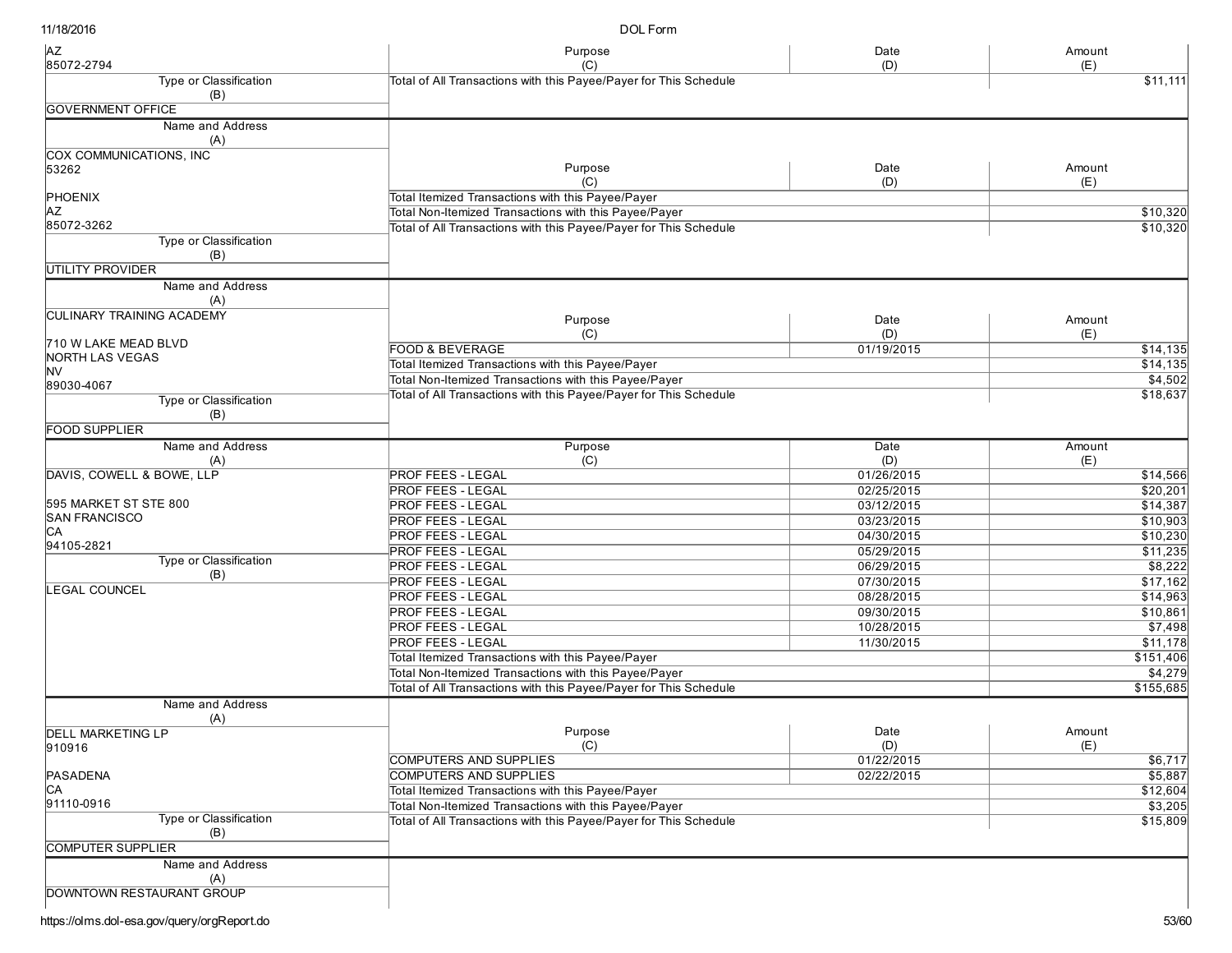DOL Form

|                                       | Purpose                                                           | Date       | Amount               |
|---------------------------------------|-------------------------------------------------------------------|------------|----------------------|
| <b>FREMONT STREET</b>                 | (C)                                                               | (D)        | (E)                  |
| <b>LAS VEGAS</b>                      | <b>DUES REFUND</b>                                                | 08/28/2015 | $\overline{$16,100}$ |
| <b>NV</b>                             | Total Itemized Transactions with this Payee/Payer                 |            | \$16,100             |
| 89101                                 | Total Non-Itemized Transactions with this Payee/Payer             |            |                      |
| <b>Type or Classification</b>         | Total of All Transactions with this Payee/Payer for This Schedule |            | \$16,100             |
| (B)<br><b>DUES REFUND</b>             |                                                                   |            |                      |
|                                       |                                                                   |            |                      |
| Name and Address                      |                                                                   |            |                      |
| (A)                                   |                                                                   |            |                      |
| <b>ETHIX VENTURES, INC</b>            |                                                                   |            |                      |
|                                       | Purpose                                                           | Date       | Amount               |
| 9 MAIN ST STE 3C                      | (C)<br><b>SHIRTS</b>                                              | (D)        | (E)                  |
| <b>SUTTON</b>                         |                                                                   | 10/21/2015 | \$9,182              |
| MA.                                   | Total Itemized Transactions with this Payee/Payer                 |            | \$9,182              |
| 01590-1660                            | Total Non-Itemized Transactions with this Payee/Payer             |            |                      |
| Type or Classification                | Total of All Transactions with this Payee/Payer for This Schedule |            | \$9,182              |
| (B)                                   |                                                                   |            |                      |
| <b>SUPPLIES-MISC RALLIES</b>          |                                                                   |            |                      |
| Name and Address                      |                                                                   |            |                      |
| (A)                                   |                                                                   |            |                      |
| GIFFORD ELECTRIC, INC                 |                                                                   |            |                      |
|                                       | Purpose                                                           | Date       | Amount               |
| 4060 W HACIENDA AVE SUITE 1           | (C)                                                               | (D)        | (E)                  |
| LAS VEGAS                             | Total Itemized Transactions with this Payee/Payer                 |            |                      |
| lnv                                   | Total Non-Itemized Transactions with this Payee/Payer             |            | \$5,034              |
| 89118-1682                            | Total of All Transactions with this Payee/Payer for This Schedule |            | \$5,034              |
| Type or Classification                |                                                                   |            |                      |
| (B)                                   |                                                                   |            |                      |
| <b>MAINTENANCE</b>                    |                                                                   |            |                      |
| Name and Address                      |                                                                   |            |                      |
| (A)                                   |                                                                   |            |                      |
| <b>INDOFF INC</b>                     |                                                                   |            |                      |
| 842808                                | Purpose                                                           | Date       | Amount               |
|                                       | (C)                                                               | (D)        | (E)                  |
| <b>KANSAS CITY</b>                    | Total Itemized Transactions with this Payee/Payer                 |            |                      |
| MО                                    | Total Non-Itemized Transactions with this Payee/Payer             |            | \$38,621             |
| 64184-2808                            | Total of All Transactions with this Payee/Payer for This Schedule |            | \$38,621             |
| Type or Classification                |                                                                   |            |                      |
| (B)                                   |                                                                   |            |                      |
| <b>OFFICE SUPPLIER</b>                |                                                                   |            |                      |
| Name and Address                      | Purpose                                                           | Date       | Amount               |
| (A)                                   | (C)                                                               | (D)        | (E)                  |
| <b>LAYTON LAYTON &amp; TOBLER LLP</b> | <b>PROF FEES - AUDIT</b>                                          | 02/17/2015 | \$9,245              |
|                                       | PROF FEES - AUDIT AND TAX PREP                                    | 03/12/2015 | \$10,534             |
| 606 S 9TH ST                          | <b>PROF FEES - AUDIT AND TAX PREP</b>                             | 05/11/2015 | \$23,981             |
| <b>LAS VEGAS</b><br><b>NV</b>         | <b>PROF FEES - AUDIT AND TAX PREP</b>                             | 06/17/2015 | \$8,575              |
| 89101-7013                            | <b>PROF FEES - AUDIT</b>                                          | 07/20/2015 | \$5,990              |
| Type or Classification                | <b>PROF FEES - AUDIT</b>                                          | 08/19/2015 | \$6,953              |
| (B)                                   | <b>PROF FEES - AUDIT</b>                                          | 09/17/2015 | $\sqrt{$8,250}$      |
| <b>PROFESSIONAL SERVICES</b>          | <b>PROF FEES - AUDIT</b>                                          | 10/21/2015 | \$8,440              |
|                                       | <b>PROF FEES - AUDIT</b>                                          | 11/19/2015 | \$17,505             |
|                                       | <b>PROF FEES - AUDIT</b>                                          | 12/15/2015 | \$5,825              |
|                                       | Total Itemized Transactions with this Payee/Payer                 |            | \$105,298            |
|                                       | Total Non-Itemized Transactions with this Payee/Payer             |            | \$10,770             |
|                                       | Total of All Transactions with this Payee/Payer for This Schedule |            | \$116,068            |
| Name and Address                      |                                                                   |            |                      |
|                                       |                                                                   |            |                      |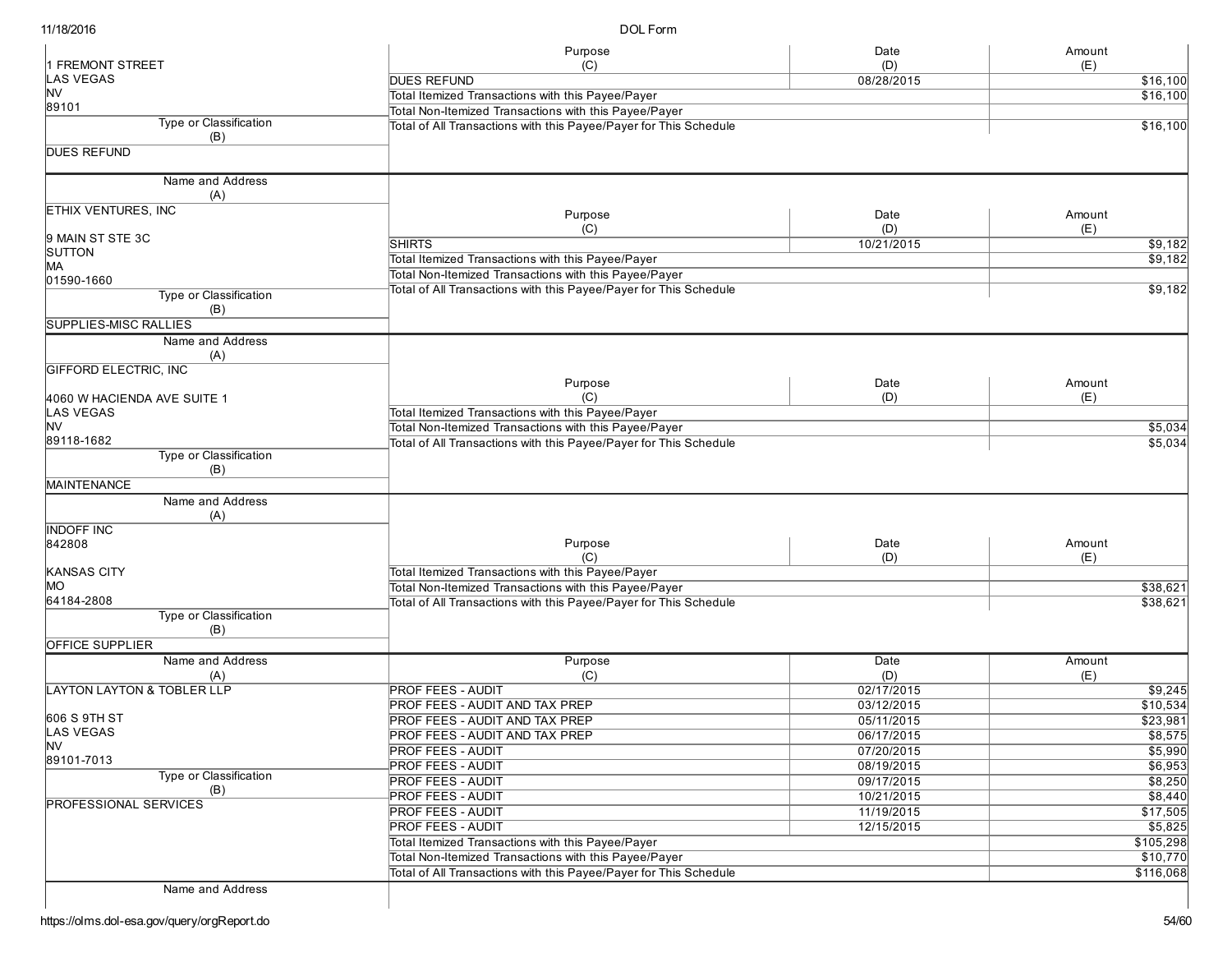| (A)                         |                                                                   |            |           |
|-----------------------------|-------------------------------------------------------------------|------------|-----------|
| <b>LOCAL #165</b>           | Purpose                                                           | Date       | Amount    |
|                             | (C)                                                               | (D)        | (E)       |
| 4825 W NEVSO DR             | Total Itemized Transactions with this Payee/Payer                 |            |           |
| <b>LAS VEGAS</b><br>ΝV      | Total Non-Itemized Transactions with this Payee/Payer             |            | \$7,064   |
| 89103-3787                  | Total of All Transactions with this Payee/Payer for This Schedule |            | \$7,064   |
| Type or Classification      |                                                                   |            |           |
| (B)                         |                                                                   |            |           |
| LABOR UNION AFFILIATES      |                                                                   |            |           |
| Name and Address            |                                                                   |            |           |
| (A)                         |                                                                   |            |           |
| LOWE'S                      |                                                                   |            |           |
|                             | Purpose                                                           | Date       | Amount    |
| 425 W CHARLESTON BLVD       | (C)                                                               | (D)        | (E)       |
| <b>LAS VEGAS</b>            | Total Itemized Transactions with this Payee/Payer                 |            |           |
| ΝV                          | Total Non-Itemized Transactions with this Payee/Payer             |            | \$13,235  |
| 89102-0000                  | Total of All Transactions with this Payee/Payer for This Schedule |            | \$13,235  |
| Type or Classification      |                                                                   |            |           |
| (B)                         |                                                                   |            |           |
| <b>BUILDING MATERIALS</b>   |                                                                   |            |           |
| Name and Address            | Purpose                                                           | Date       | Amount    |
| (A)                         | (C)                                                               | (D)        | (E)       |
| MILAGROS CLEANING SVC, INC  | <b>REPAIRS &amp; MAINT - BUILDING</b>                             | 01/01/2015 | \$12,893  |
|                             | <b>REPAIRS &amp; MAINT - BUILDING</b>                             | 02/15/2015 | \$12,880  |
| 2840 MONTESSOURI STREET     | <b>REPAIRS &amp; MAINT - BUILDING</b>                             | 03/01/2015 | \$12,926  |
| <b>LAS VEGAS</b>            | <b>REPAIRS &amp; MAINT - BUILDING</b>                             | 04/01/2015 | \$12,939  |
| <b>INV</b>                  | <b>REPAIRS &amp; MAINT - BUILDING</b>                             | 05/01/2015 | \$12,937  |
| 89117-3023                  | REPAIRS & MAINT - BUILDING                                        | 06/01/2015 | \$13,075  |
| Type or Classification      | <b>REPAIRS &amp; MAINT - BUILDING</b>                             | 07/01/2015 | \$13,012  |
| (B)                         | REPAIRS & MAINT - BUILDING                                        | 08/01/2015 | \$13,014  |
| <b>BUILDING MAINTENANCE</b> | <b>REPAIRS &amp; MAINT - BUILDING</b>                             | 09/01/2015 | \$13,016  |
|                             | <b>REPAIRS &amp; MAINT - BUILDING</b>                             | 10/01/2015 | \$13,093  |
|                             | <b>REPAIRS &amp; MAINT - BUILDING</b>                             | 11/01/2015 | \$12,696  |
|                             | <b>REPAIRS &amp; MAINT - BUILDING</b>                             | 12/01/2015 | \$13,005  |
|                             | Total Itemized Transactions with this Payee/Payer                 |            | \$155,486 |
|                             | Total Non-Itemized Transactions with this Payee/Payer             |            |           |
|                             | Total of All Transactions with this Payee/Payer for This Schedule |            | \$155,486 |
| Name and Address            | Purpose                                                           | Date       | Amount    |
| (A)                         | (C)                                                               | (D)        | (E)       |
| <b>NV ENERGY</b>            | <b>UTILITY PROVIDER</b>                                           | 02/16/2015 | \$5,785   |
| 30086                       | UTILITY PROVIDER                                                  | 03/31/2015 | \$5,135   |
|                             | <b>UTILITY PROVIDER</b>                                           | 05/19/2015 | \$5,291   |
| <b>RENO</b>                 | UTILITY PROVIDER                                                  | 06/18/2015 | \$7,583   |
| <b>NV</b>                   | UTILITY PROVIDER                                                  | 07/20/2015 | \$8,448   |
| 89520-3086                  | UTILITY PROVIDER                                                  | 08/23/2015 | \$10,790  |
| Type or Classification      | <b>UTILITY PROVIDER</b>                                           | 09/18/2015 | \$9,341   |
| (B)                         | UTILITY PROVIDER                                                  | 10/19/2015 | \$5,028   |
| UTILITY PROVIDER            | <b>UTILITY PROVIDER</b>                                           | 12/17/2015 | \$5,451   |
|                             | Total Itemized Transactions with this Payee/Payer                 |            | \$62,852  |
|                             | Total Non-Itemized Transactions with this Payee/Payer             |            | \$24,376  |
|                             | Total of All Transactions with this Payee/Payer for This Schedule |            | \$87,228  |
| Name and Address            |                                                                   |            |           |
| (A)                         |                                                                   |            |           |
| <b>OFFICE FURNITURE USA</b> | Purpose                                                           | Date       | Amount    |
|                             | (C)                                                               | (D)        | (E)       |
| 40 N MOJAVE RD              | Total Itemized Transactions with this Payee/Payer                 |            |           |
| LAS VEGAS                   | Total Non-Itemized Transactions with this Payee/Payer             |            | \$6,584   |
|                             |                                                                   |            |           |

https://olms.dol-esa.gov/query/orgReport.do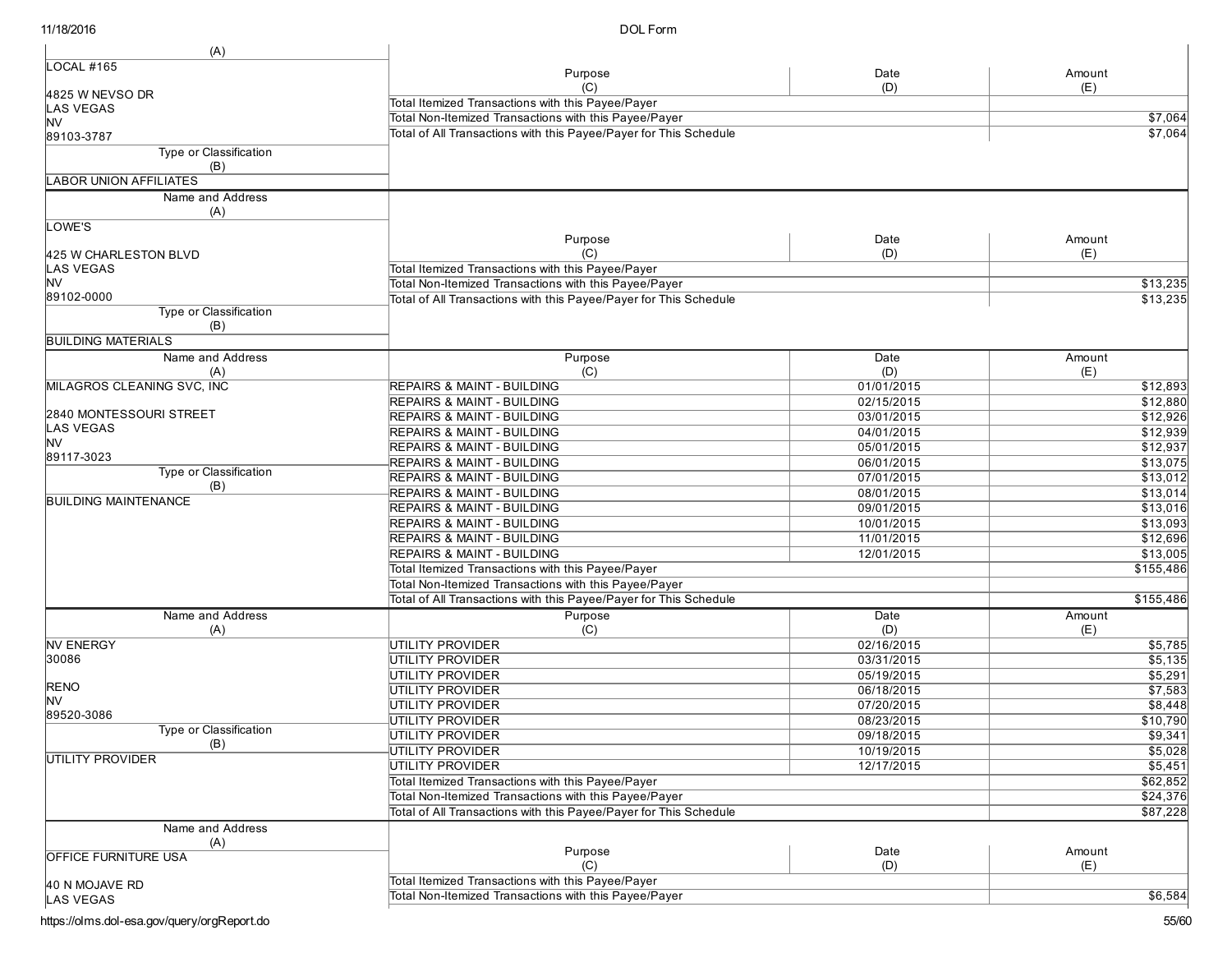DOL Form

| <b>NV</b><br>89101                  | Purpose<br>(C)                                                                                             | Date<br>(D) | Amount<br>(E) |
|-------------------------------------|------------------------------------------------------------------------------------------------------------|-------------|---------------|
| Type or Classification              | Total of All Transactions with this Payee/Payer for This Schedule                                          |             | \$6,584       |
| (B)                                 |                                                                                                            |             |               |
| OFFICE FURNITURE & FOUIP SUPPLIFR   |                                                                                                            |             |               |
| Name and Address                    | Purpose                                                                                                    | Date        | Amount        |
| (A)                                 | (C)                                                                                                        | (D)         | (E)           |
| <b>POSTMASTER</b>                   | <b>POSTAGE</b>                                                                                             | 01/06/2015  | \$5,000       |
|                                     | <b>POSTAGE</b>                                                                                             | 01/28/2015  | \$10,000      |
| 1001 E SUNSET RD                    | <b>POSTAGE</b>                                                                                             | 05/07/2015  | \$10,000      |
| LAS VEGAS                           | <b>POSTAGE</b>                                                                                             | 07/29/2015  | \$15,000      |
| NV<br>89199-9651                    | <b>POSTAGE</b>                                                                                             | 11/24/2015  | \$15,000      |
| Type or Classification              | Total Itemized Transactions with this Payee/Payer                                                          | \$55,000    |               |
| (B)                                 | Total Non-Itemized Transactions with this Payee/Payer                                                      |             | \$6,608       |
| PRINTING/MAILING COMPANY            | Total of All Transactions with this Payee/Payer for This Schedule                                          |             | \$61,608      |
| Name and Address                    |                                                                                                            |             |               |
| (A)                                 |                                                                                                            |             |               |
| REPUBLIC SVCS, INC                  |                                                                                                            |             |               |
| 78040                               | Purpose                                                                                                    | Date        | Amount        |
|                                     | (C)                                                                                                        | (D)         | (E)           |
| <b>PHOENIX</b>                      | Total Itemized Transactions with this Payee/Payer                                                          |             |               |
| ΑZ                                  | Total Non-Itemized Transactions with this Payee/Payer                                                      |             | \$10,603      |
| 85062-8040                          | Total of All Transactions with this Payee/Payer for This Schedule                                          |             | \$10,603      |
| Type or Classification              |                                                                                                            |             |               |
| (B)                                 |                                                                                                            |             |               |
| UTILITY PROVIDER                    |                                                                                                            |             |               |
| Name and Address                    |                                                                                                            |             |               |
| (A)                                 |                                                                                                            |             |               |
| <b>SENECA INSURANCE COMPANY INC</b> | Purpose                                                                                                    | Date        |               |
|                                     | (C)                                                                                                        | (D)         | Amount<br>(E) |
| 160 WATER STREET 16TH FLOOR         | <b>INSURANCE</b>                                                                                           | 04/30/2015  | \$10,000      |
| <b>NEW YORK</b>                     |                                                                                                            |             | \$10,000      |
| NY.                                 | Total Itemized Transactions with this Payee/Payer<br>Total Non-Itemized Transactions with this Payee/Payer |             | \$32,764      |
| 10038                               | Total of All Transactions with this Payee/Payer for This Schedule                                          |             |               |
| Type or Classification              |                                                                                                            |             | \$42,764      |
| (B)                                 |                                                                                                            |             |               |
| <b>INSURANCE PROVIDER</b>           |                                                                                                            |             |               |
| Name and Address                    |                                                                                                            |             |               |
| (A)                                 |                                                                                                            |             |               |
| <b>SMARTSTOP</b>                    |                                                                                                            |             |               |
|                                     | Purpose                                                                                                    | Date        | Amount        |
| 1120 S LAS VEGAS BLVD               | (C)                                                                                                        | (D)         | (E)           |
| LAS VEGAS                           | Total Itemized Transactions with this Payee/Payer                                                          |             |               |
| <b>NV</b>                           | Total Non-Itemized Transactions with this Payee/Payer                                                      |             | \$6,677       |
| 89104-0000                          | Total of All Transactions with this Payee/Payer for This Schedule                                          |             | \$6,677       |
| <b>Type or Classification</b>       |                                                                                                            |             |               |
| (B)                                 |                                                                                                            |             |               |
| STORAGE FACILITY                    |                                                                                                            |             |               |
| Name and Address                    |                                                                                                            |             |               |
| (A)                                 |                                                                                                            |             |               |
| SW AIR CONDITIONING SVC, INC        |                                                                                                            |             |               |
| 3020 S VALLEY VIEW BLVD             | Purpose                                                                                                    | Date        | Amount        |
| <b>LAS VEGAS</b>                    | (C)                                                                                                        | (D)         | (E)           |
| <b>NV</b>                           | Total Itemized Transactions with this Payee/Payer                                                          |             |               |
| 89102-7805                          | Total Non-Itemized Transactions with this Payee/Payer                                                      |             | \$11,814      |
| Type or Classification              | Total of All Transactions with this Payee/Payer for This Schedule                                          |             | \$11,814      |
| (B)                                 |                                                                                                            |             |               |
|                                     |                                                                                                            |             |               |
|                                     |                                                                                                            |             |               |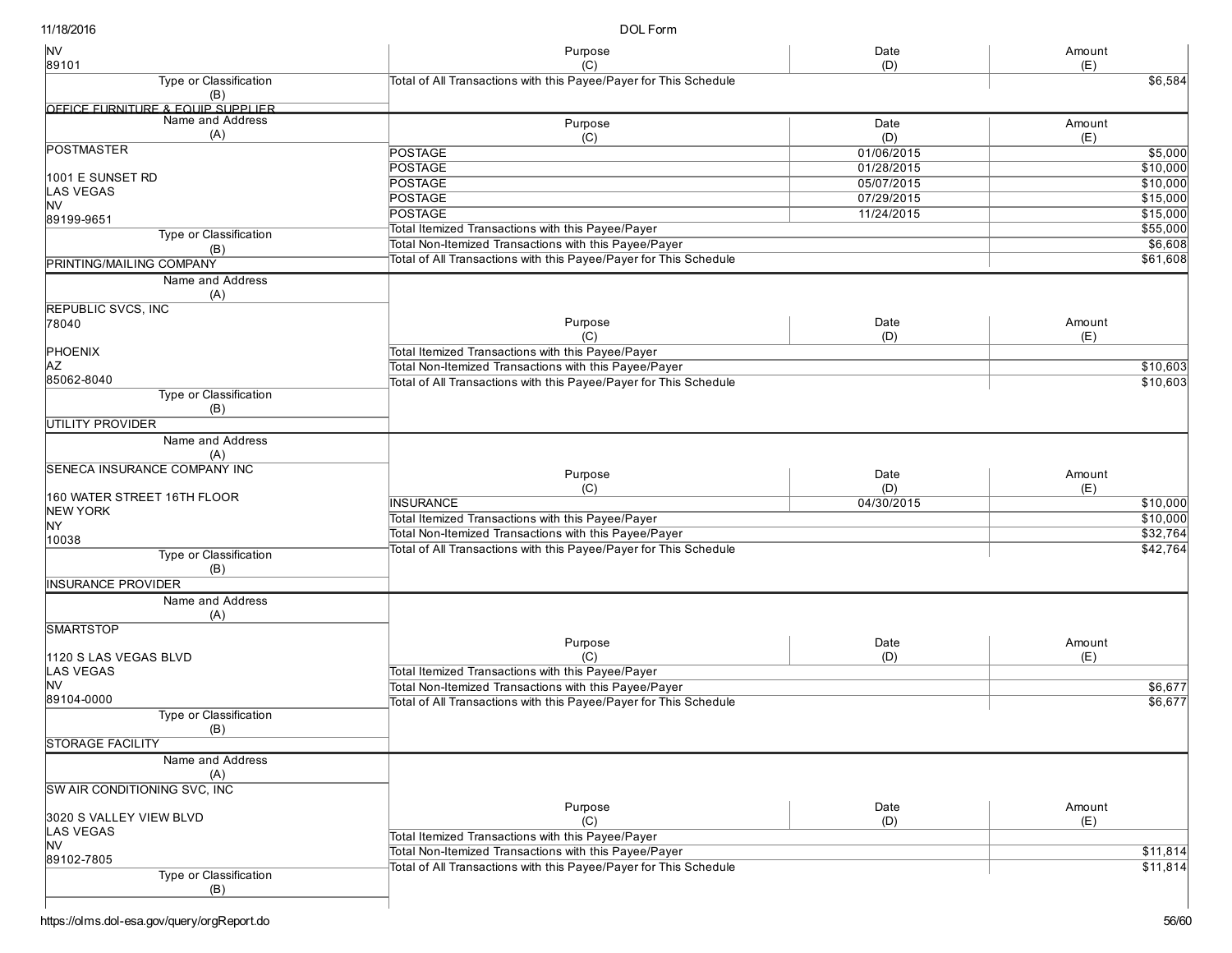| <b>BUILDING MAINTENANCE</b>  |                                                                   |            |                  |
|------------------------------|-------------------------------------------------------------------|------------|------------------|
| Name and Address             |                                                                   |            |                  |
| (A)                          |                                                                   |            |                  |
| <b>TAHOE SPRINGS</b>         |                                                                   |            |                  |
|                              | Purpose                                                           | Date       | Amount           |
| 3300 MEADE AVE STE B         | (C)                                                               | (D)        | (E)              |
| LAS VEGAS                    | Total Itemized Transactions with this Payee/Payer                 |            |                  |
| <b>NV</b>                    | Total Non-Itemized Transactions with this Payee/Payer             |            | \$13,478         |
| 89102-0749                   | Total of All Transactions with this Payee/Payer for This Schedule |            | \$13,478         |
| Type or Classification       |                                                                   |            |                  |
| (B)                          |                                                                   |            |                  |
| <b>FOOD SUPPLIER</b>         |                                                                   |            |                  |
| Name and Address             |                                                                   |            |                  |
| (A)                          |                                                                   |            |                  |
| THE PRINTER SUPPLY MAN       |                                                                   |            |                  |
| 33005                        | Purpose                                                           | Date       | Amount           |
|                              | (C)                                                               | (D)        | (E)              |
| <b>LAS VEGAS</b>             | Total Itemized Transactions with this Payee/Payer                 |            |                  |
| <b>NV</b>                    | Total Non-Itemized Transactions with this Payee/Payer             |            | \$8,297          |
| 89133-3005                   | Total of All Transactions with this Payee/Payer for This Schedule |            | \$8,297          |
| Type or Classification       |                                                                   |            |                  |
| (B)                          |                                                                   |            |                  |
| OFFICE SUPPLIER              |                                                                   |            |                  |
| Name and Address             |                                                                   |            |                  |
| (A)                          |                                                                   |            |                  |
| <b>UNITE HERE</b>            | Purpose                                                           | Date       | Amount           |
|                              | (C)                                                               | (D)        | (E)              |
| 275 SEVENTH AVE 16TH FLOOR   | <b>EXCHANGE HOST AND WAGE REIM</b>                                | 08/01/2015 | \$6,298          |
| <b>NEW YORK</b>              | <b>EXCHANGE HOST AND WAGE REIM</b>                                | 11/04/2015 | \$7,144          |
| NY.                          | Total Itemized Transactions with this Payee/Payer                 |            | \$13,442         |
| 10001-6708                   | Total Non-Itemized Transactions with this Payee/Payer             |            | \$33,052         |
| Type or Classification       | Total of All Transactions with this Payee/Payer for This Schedule |            | \$46,494         |
| (B)                          |                                                                   |            |                  |
| <b>ABOR UNION AFFILIATES</b> |                                                                   |            |                  |
| Name and Address             |                                                                   |            |                  |
| (A)                          |                                                                   |            |                  |
| <b>US POSTAL SERVICE</b>     |                                                                   |            |                  |
| 894757                       | Purpose                                                           | Date       | Amount           |
|                              | (C)                                                               | (D)        | (E)              |
|                              |                                                                   |            |                  |
| <b>OS ANGELES</b>            | Total Itemized Transactions with this Payee/Payer                 |            |                  |
| CА<br>90189-4757             | Total Non-Itemized Transactions with this Payee/Payer             |            | $\sqrt{$12,144}$ |
|                              | Total of All Transactions with this Payee/Payer for This Schedule |            | \$12,144         |
| Type or Classification       |                                                                   |            |                  |
| (B)                          |                                                                   |            |                  |
| <b>GOVERNMENT OFFICE</b>     |                                                                   |            |                  |
| Name and Address             |                                                                   |            |                  |
| (A)                          |                                                                   |            |                  |
| <b>WATER DISTRICT</b>        |                                                                   |            |                  |
|                              | Purpose                                                           | Date       | Amount           |
| 1001 S VALLEY VIEW BLVD      | (C)                                                               | (D)        | (E)              |
| LAS VEGAS                    | Total Itemized Transactions with this Payee/Payer                 |            |                  |
| <b>NV</b>                    | Total Non-Itemized Transactions with this Payee/Payer             |            | \$6,398          |
| 89153-0001                   | Total of All Transactions with this Payee/Payer for This Schedule |            | \$6,398          |
| Type or Classification       |                                                                   |            |                  |
| (B)                          |                                                                   |            |                  |
| UTILITY PROVIDER             |                                                                   |            |                  |
| Name and Address             |                                                                   |            |                  |
| (A)                          |                                                                   |            |                  |
| <b>WAXIE SANITARY SUPPLY</b> |                                                                   |            |                  |
|                              |                                                                   |            |                  |

https://olms.dol-esa.gov/query/orgReport.do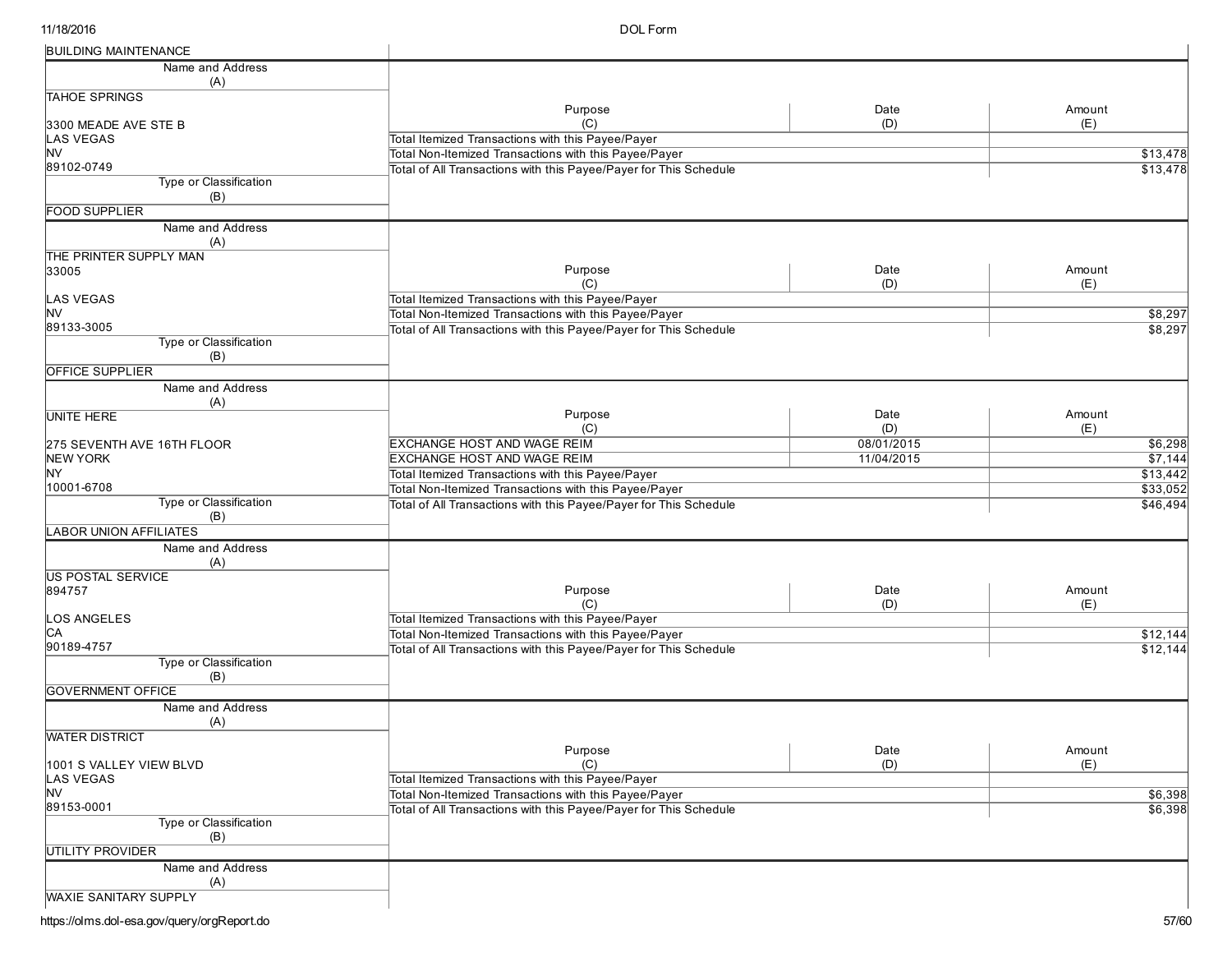| (C)<br>Total Itemized Transactions with this Payee/Payer<br>Total Non-Itemized Transactions with this Payee/Payer<br>Total of All Transactions with this Payee/Payer for This Schedule | (D)                                                                                                                                                                                                                                       | (E)<br>\$19,102                 |
|----------------------------------------------------------------------------------------------------------------------------------------------------------------------------------------|-------------------------------------------------------------------------------------------------------------------------------------------------------------------------------------------------------------------------------------------|---------------------------------|
|                                                                                                                                                                                        |                                                                                                                                                                                                                                           |                                 |
|                                                                                                                                                                                        |                                                                                                                                                                                                                                           | \$19,102                        |
|                                                                                                                                                                                        |                                                                                                                                                                                                                                           |                                 |
|                                                                                                                                                                                        |                                                                                                                                                                                                                                           |                                 |
| Purpose                                                                                                                                                                                | Date<br>(D)                                                                                                                                                                                                                               | Amount<br>(E)                   |
|                                                                                                                                                                                        | 01/08/2015                                                                                                                                                                                                                                | \$6,000                         |
| Total Itemized Transactions with this Payee/Payer                                                                                                                                      |                                                                                                                                                                                                                                           | \$6,000                         |
| Total Non-Itemized Transactions with this Payee/Payer                                                                                                                                  |                                                                                                                                                                                                                                           |                                 |
| Total of All Transactions with this Payee/Payer for This Schedule                                                                                                                      |                                                                                                                                                                                                                                           | \$6,000                         |
|                                                                                                                                                                                        |                                                                                                                                                                                                                                           |                                 |
|                                                                                                                                                                                        |                                                                                                                                                                                                                                           |                                 |
| Purpose                                                                                                                                                                                | Date                                                                                                                                                                                                                                      | Amount                          |
|                                                                                                                                                                                        |                                                                                                                                                                                                                                           | (E)                             |
|                                                                                                                                                                                        |                                                                                                                                                                                                                                           | \$22,999                        |
|                                                                                                                                                                                        |                                                                                                                                                                                                                                           | \$5,556                         |
| Total Itemized Transactions with this Payee/Payer                                                                                                                                      |                                                                                                                                                                                                                                           | \$28,555                        |
|                                                                                                                                                                                        |                                                                                                                                                                                                                                           | \$5,112                         |
|                                                                                                                                                                                        |                                                                                                                                                                                                                                           | \$33,667                        |
|                                                                                                                                                                                        | (C)<br><b>BUILDING MAINTENANCE</b><br>(C)<br><b>COMPUTERS AND SUPPLIES</b><br><b>COMPUTERS AND SUPPLIES</b><br>Total Non-Itemized Transactions with this Payee/Payer<br>Total of All Transactions with this Payee/Payer for This Schedule | (D)<br>02/06/2015<br>08/19/2015 |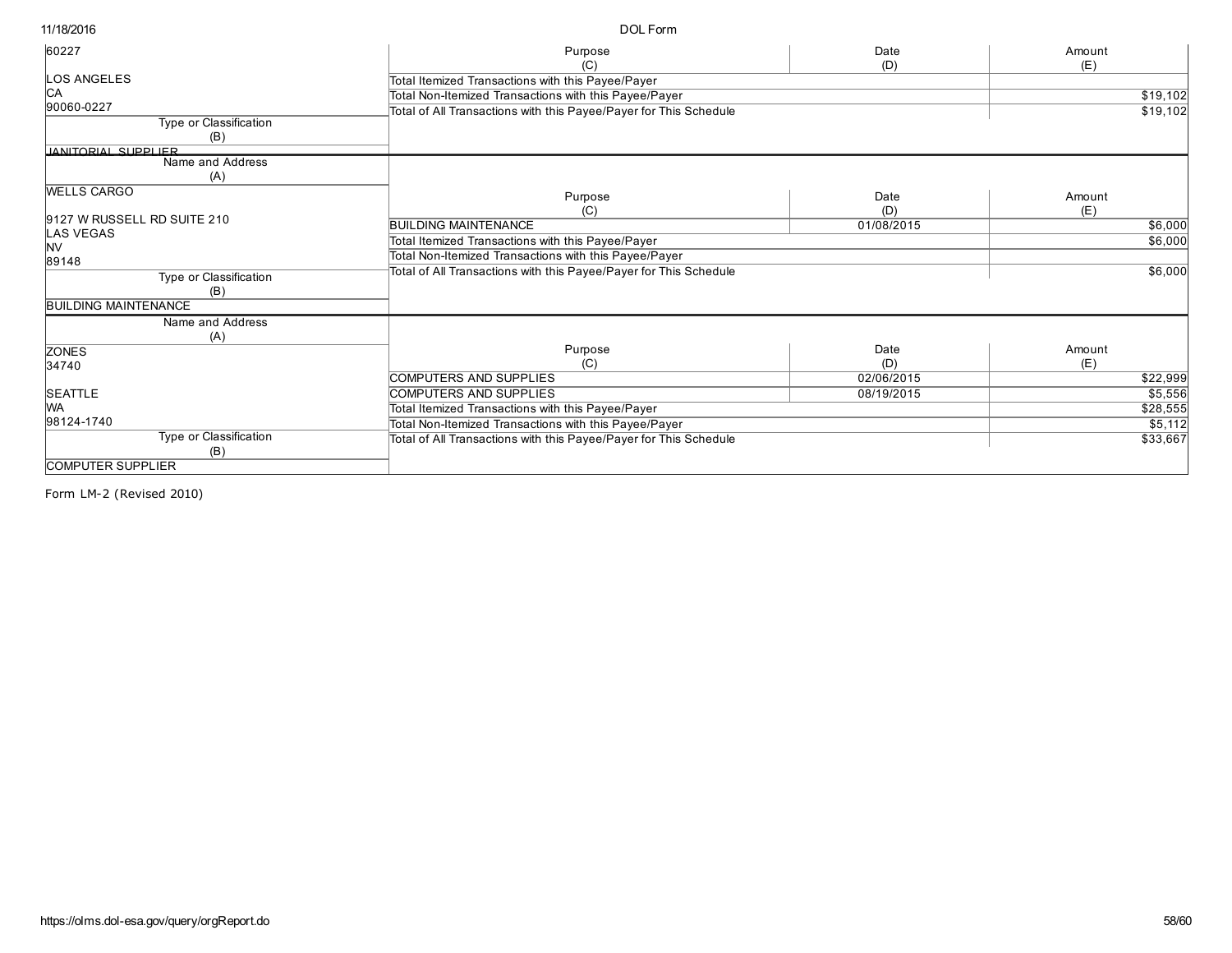There was no data found for this schedule.

#### SCHEDULE 20 - BENEFITS FILE NUMBER: 027-462

| Description                                                                | To Whom Paid                          | Amount      |
|----------------------------------------------------------------------------|---------------------------------------|-------------|
| (A)                                                                        | (B)                                   | ا با        |
| <b>HOUSING BENEFIT</b>                                                     | <b>C&amp;B HOUSING PARTNERSHIP</b>    | \$6,198     |
| <b>HEALTH BENEFIT</b>                                                      | HEREIU WELFARE FUND 150               | \$1,348,140 |
| <b>HEALTH BENEFIT</b>                                                      | UNITE HERE HEALTH                     | \$11,959    |
| <b>PENSION - DEFINED BENEFIT</b>                                           | IS NV CULINARY AND BARTENDERS PENSION | \$315,087   |
| <b>PENSION - DEFINED CONTRIBUTION</b>                                      | <b>MILLMAN</b>                        | \$242,313   |
| Total of all lines above (Total will be automatically entered in Item 55.) |                                       | \$1,923,697 |